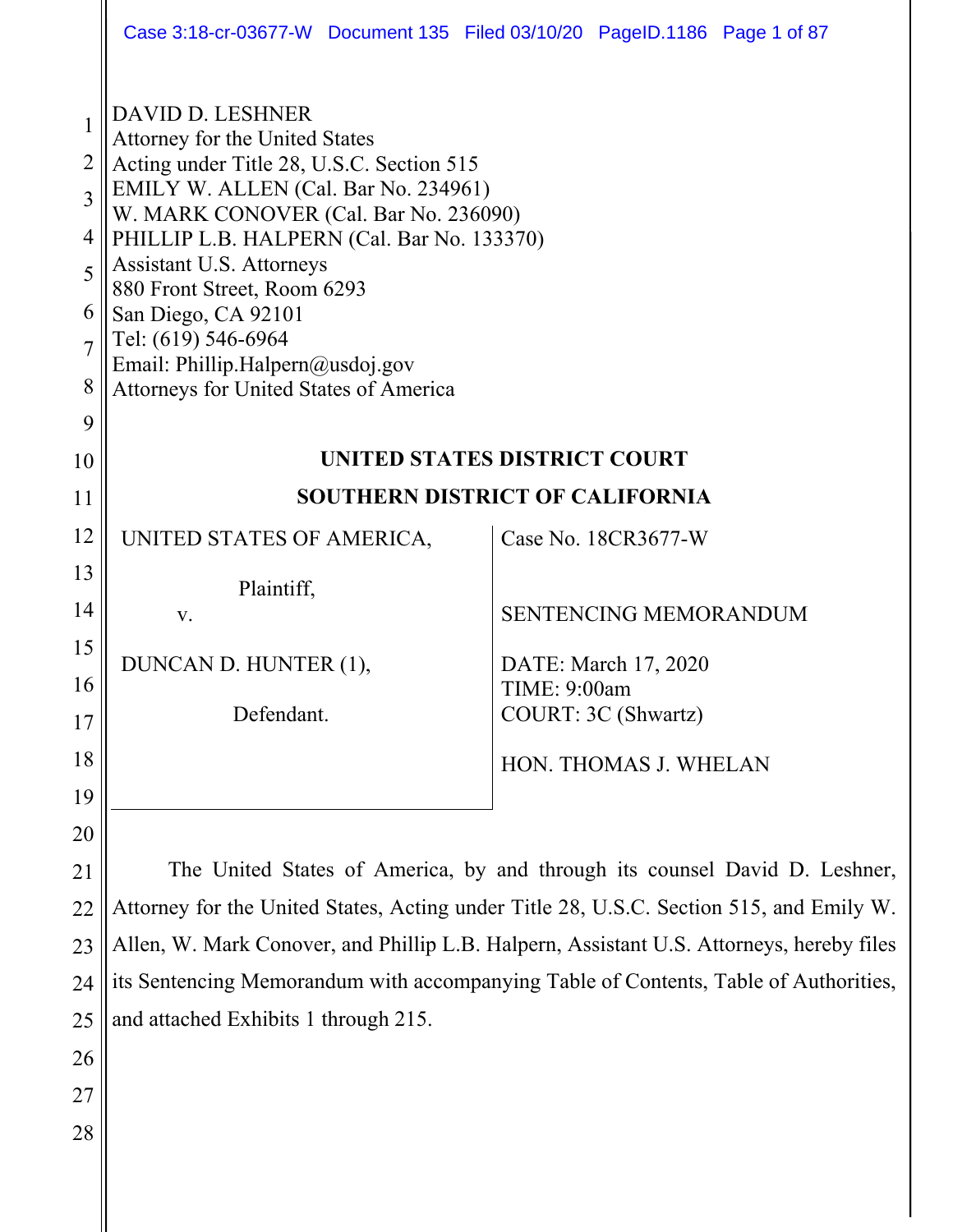1 2 3 4 5 6 7 8 9 10 11 12 13 14 15 16 17 18 19 20 21 22 23 24 25 26 27 TABLE OF CONTENTS I. Introduction 1 II. Statement of Facts 2 A. Introduction 2 B. Hunter's Knowledge of his Personal Finances 3 C. Hunter's Knowledge of Improper Use of Campaign Funds 5 D. Hunter's First Term (January 2009 – December 2010) 6 1. Hunter's Improper Use of Campaign Funds 6 2. Margaret Hunter's Improper Use of Campaign Funds 10 E. Hunter's Second Term (January 2011 – December 2012) 18 1. Hunter's Continued Improper Use of Campaign Funds 18 2. Margaret's New Campaign Credit Card 21 3. Margaret Becomes Campaign Manager 24 4. New Year (2012): Same Improper Spending 27 5. Mid-2012: Cash on Hand Crisis 29 F. Hunter's Third Term (January 2013 – December 2014) 34 1. Middleton Assumes Control 34 2. A New Year: A New Campaign Manager 37 G. Hunter's Fourth Term (January 2015 – December 2016) 39 1. 2015: Middleton Retires – Kasper Takes Over 39 2. 2016: A New Year – Same Old Illegal Spending 45 3. Kasper Begins to Unravel (at least part of) the Crime 46 4. The FEC's Initial Inquiry 52 5. The 2016 First Quarterly FEC Report 54 6. The Hunters Continue Converting Campaign Funds 56 7. The Beginning of the End 58 8. Rough Graphic of Timing of Selected Events 60

#### 28 III. Sentencing Recommendation 60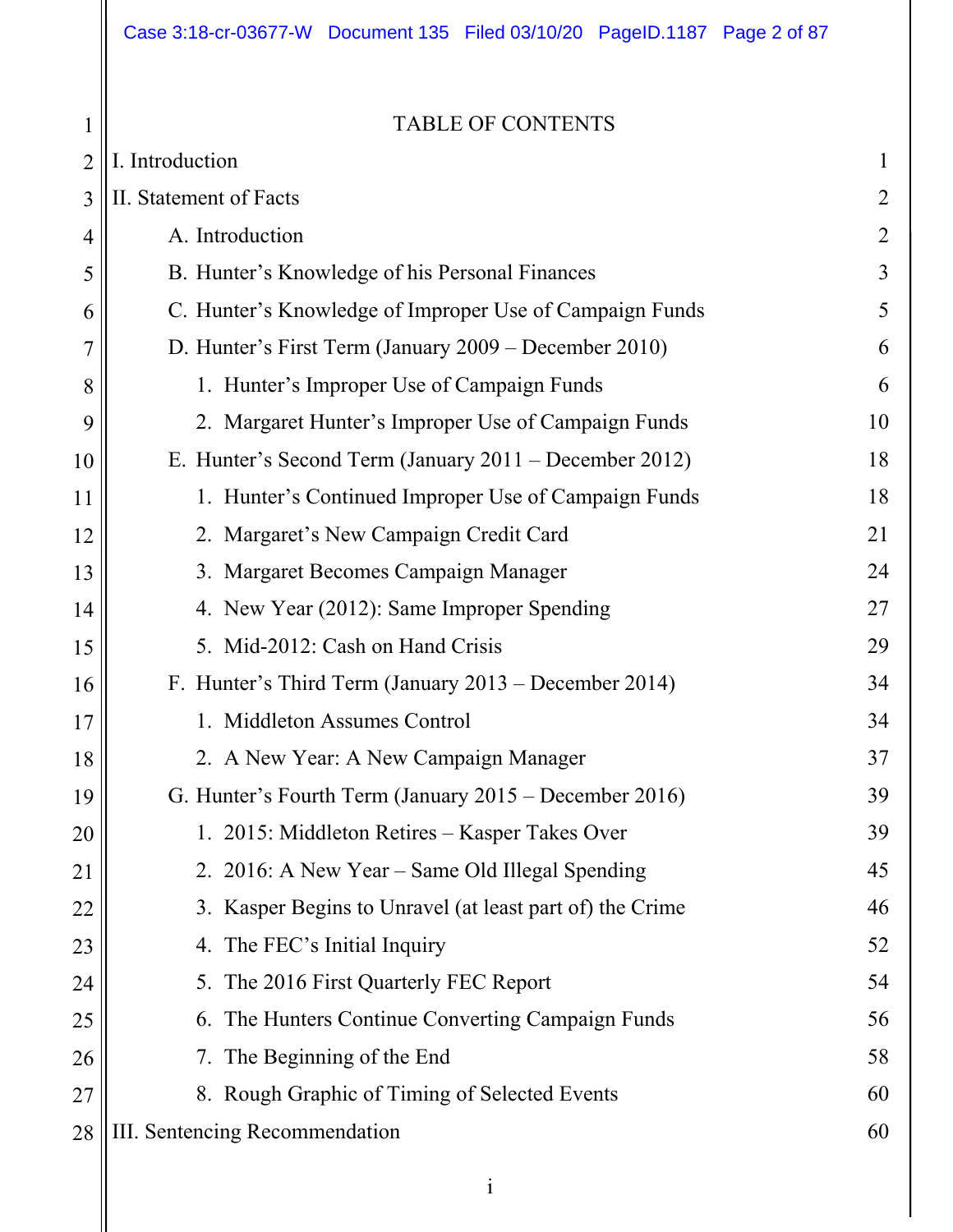| 1              | <b>TABLE OF CONTENTS (Continued)</b>                                                                                  |          |
|----------------|-----------------------------------------------------------------------------------------------------------------------|----------|
| $\overline{2}$ | A. Sentencing Guidelines                                                                                              | 61       |
| 3              | 1. Military Service (USSG §5H1.11)                                                                                    | 62       |
| 4              | 2. Combination of Circumstances (USSG $\S 5K1.0(c)(2)(A))$                                                            | 64       |
| 5              | 3. Dismissed and Uncharged Conduct (USSG §5K2.21)                                                                     | 65       |
| 6              | B. Avoiding Unwarranted Sentencing Disparities                                                                        | 66       |
| 7              | 1. Theft of Campaign Funds by U.S. Representatives                                                                    | 67       |
| 8              | 2. Theft of Taxpayer Funds by U.S. Representatives                                                                    | 68       |
| 9              | 3. Theft of Taxpayer Funds by Congressional Staff                                                                     | 69       |
| 10             | 4. Comparison of Similarly Situated Offenders                                                                         | 70       |
| 11             | C. Government's Sentencing Recommendation                                                                             | 71       |
| 12             | 1. The Need to Afford Adequate Deterrence                                                                             | 71       |
| 13             | a. Crimes Involving the Electoral Process                                                                             | 71       |
| 14             | b. Difficulty of Detection                                                                                            | 73       |
| 15             | 2. The Need to Provide Just Punishment for the Offense                                                                | 76       |
| 16             | 3. The Need to Promote Respect for the Law                                                                            | 78       |
| 17             | IV. Criminal Fine                                                                                                     | 80       |
| 18             | V. Conclusion                                                                                                         | 80       |
| 19             | <b>TABLE OF AUTHORITIES</b>                                                                                           |          |
| 20             | Cases:                                                                                                                |          |
| 21             | Gall v. United States, 552 U.S. 38 (2007)                                                                             | 61       |
| 22             | Koon v. United States, 518 U.S. 81 (1996)                                                                             | 62, 64   |
| 23             | Porter v. McCollum, 558 U.S. 30 (2009)<br>Rita v. United States, 551 U.S. 338 (2007)                                  | 62<br>60 |
| 24             | United States v. Booker, 543 U.S. 220 (2005)                                                                          | 60,66    |
| 25             | United States v. Bruder, 103 F. Supp. 2d 155 (E.D.N.Y. 2000), rev'd in part, vacated in                               |          |
|                | part, by United States v. Schwarz, 283 F.3d 76 (2d Cir. 2002)<br>United States v. Canova, 412 F.3d 331 (2d Cir. 2005) | 63<br>63 |
| 26             | United States v. Cantu, 12 F.3d 1506 (9th Cir. 1993)                                                                  | 65       |
| 27             | United States v. Chapman, 209 Fed. Appx. 3 (1st Cir. 2006)                                                            | 63       |
| 28             | United States v. Gupta, 904 F. Supp. 2d 349 (S.D.N.Y. 2012)                                                           | 71       |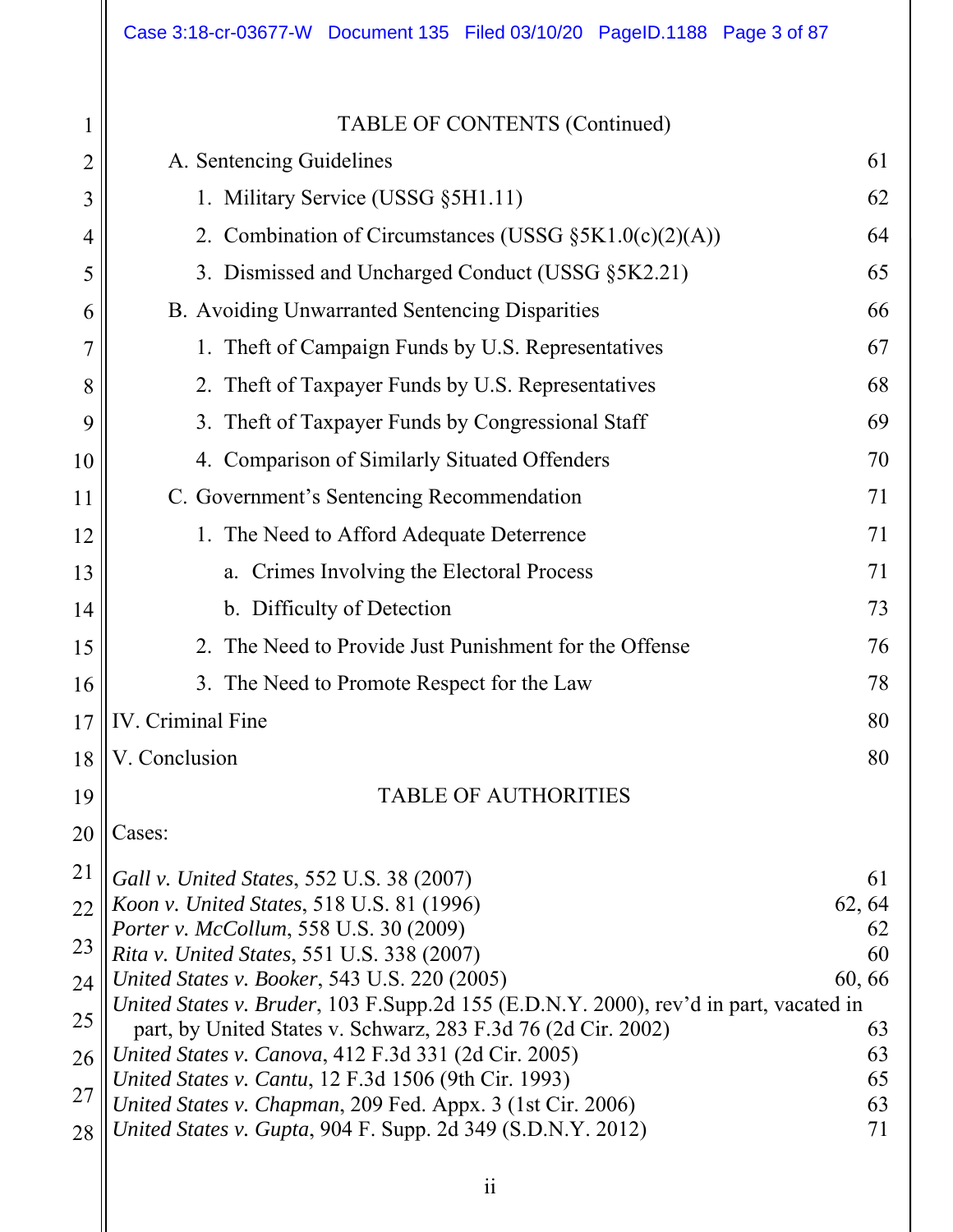|                | Case 3:18-cr-03677-W Document 135 Filed 03/10/20 PageID.1189 Page 4 of 87                                               |              |
|----------------|-------------------------------------------------------------------------------------------------------------------------|--------------|
| 1              | TABLE OF AUTHORITIES (Continued)                                                                                        |              |
| $\overline{2}$ | United States v. Heffernan, 43 F.3d 1144 (7th Cir. 1994)                                                                | 71           |
| 3              | United States v. Kuhlman, 711 F.3d 1321 (11th Cir. 2013)                                                                | 77           |
| 4              | United States v. Leon, 341 F.3d 928 (9th Cir. 2003)<br>United States v. Malley, 307 F.3d 1032 (9th Cir. 2002)           | 65<br>65     |
| 5              | United States v. Martin, 455 F.3d 1227 (11th Cir. 2006)                                                                 | 71           |
|                | United States v. Miell, 744 F. Supp. 2d 904 (N.D. Iowa 2010)                                                            | 81           |
| 6              | United States v. Morgan, 635 Fed. Appx. 423 (10th Cir. 2015)<br>United States v. Musgrave, 761 F.3d 602 (6th Cir. 2014) | 76, 77<br>76 |
| $\overline{7}$ | United States v. Peppel, 707 F.3d 627 (6th Cir. 2013)                                                                   | 77           |
| 8              | United States v. Prosperi, 686 F.3d 32 (1st Cir. 2012)                                                                  | 77           |
| 9              | United States v. Risse, 83 F.3d 212 (8th Cir. 1996)<br>United States v. Theunick, 651 F.3d 578 (6th Cir. 2011)          | 65<br>62     |
| 10             | United States v. Treadwell, 593 F.3d 990 (9th Cir. 2010)                                                                | 71           |
| 11             | United States v. White Twin, 682 F.3d 773 (8th Cir. 2012)<br>United States v. Wilkes, 662 F.3d 524 (9th 2011)           | 66<br>67     |
| 12             | United States v. Williams, 332 Fed. Appx. 937 (5th Cir. 2009)                                                           | 64           |
| 13             | Statutes:                                                                                                               |              |
| 14             |                                                                                                                         |              |
| 15             | 18 U.S.C. § 3553(a)<br>18 U.S.C. §§ 3553(a)(4)                                                                          | 62<br>60     |
| 16             | 28 U.S.C. § 515                                                                                                         | 82           |
| 17             | 28 U.S.C. § 994(d)                                                                                                      | 76           |
|                | 52 U.S.C. § 301143<br>52 U.S.C. § 30114(b)(2)                                                                           | 72<br>72     |
| 18             | Rules                                                                                                                   |              |
| 19             |                                                                                                                         |              |
| 20             | <b>USSG §5H1.10</b><br><b>USSG §5H1.2</b>                                                                               | 76<br>76     |
| 21             | <b>USSG §5H1.5</b>                                                                                                      | 76           |
| 22             | <b>USSG §5H1.6</b>                                                                                                      | 76           |
| 23             | USSG $\S2C1.8(b)$<br>USSG §2C1.8(b)(4)                                                                                  | 61<br>61     |
| 24             | <b>USSG §2X1.1</b>                                                                                                      | 61           |
| 25             | <b>USSG §3B1.3</b>                                                                                                      | 61           |
| 26             | <b>USSG §3C1.1</b><br><b>USSG §5H1.11</b>                                                                               | 66<br>62     |
| 27             | <b>USSG §5H1.3</b>                                                                                                      | 65           |
| 28             | USSG $\S 5K1.0(c)(2)(A)$                                                                                                | 64           |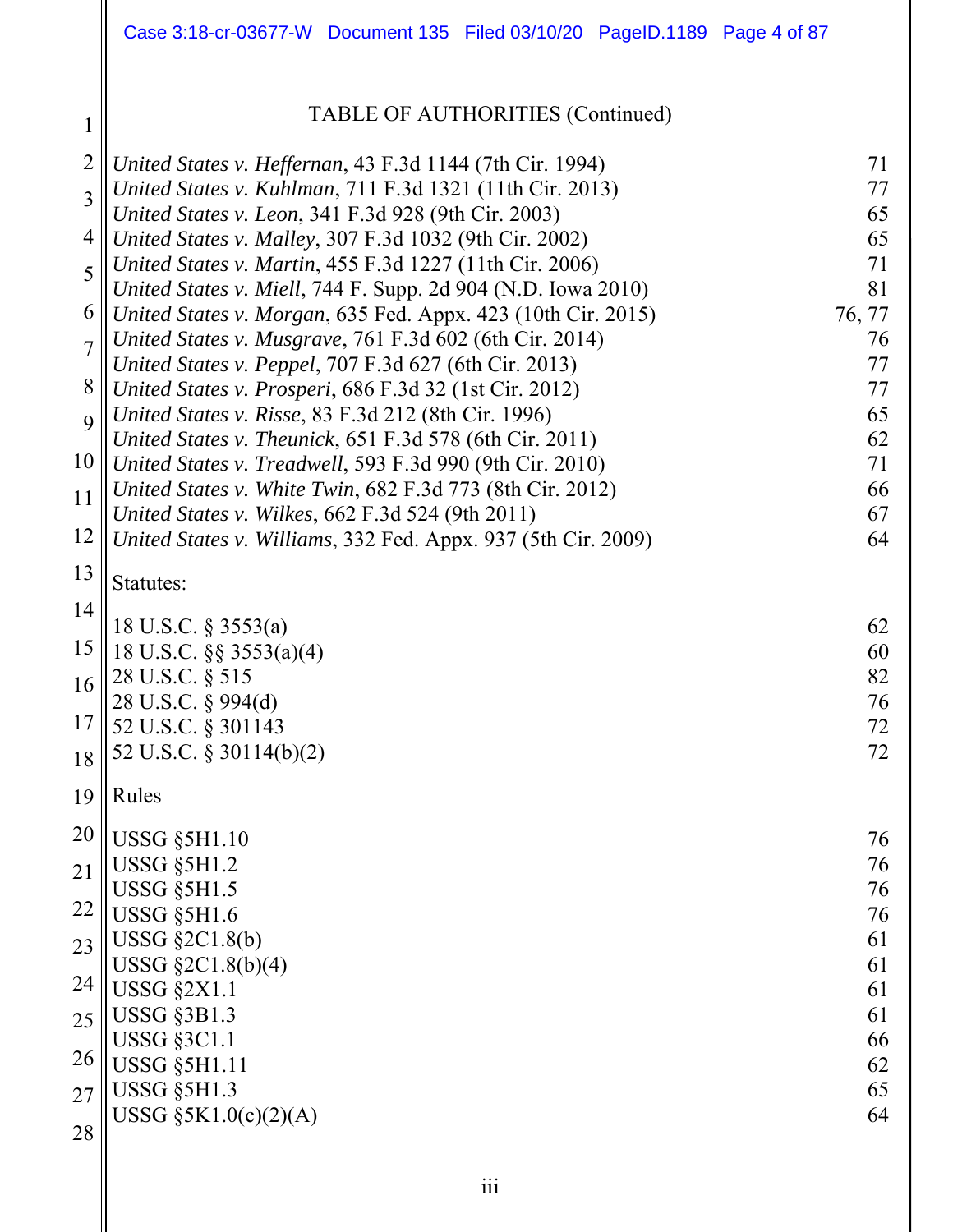|                                | Case 3:18-cr-03677-W Document 135 Filed 03/10/20 PageID.1190 Page 5 of 87 |                                  |    |             |
|--------------------------------|---------------------------------------------------------------------------|----------------------------------|----|-------------|
|                                |                                                                           | TABLE OF AUTHORITIES (Continued) |    |             |
| $\mathbf{1}$<br>$\overline{2}$ |                                                                           |                                  |    |             |
| $\overline{3}$                 | <b>USSG §5K2.0</b><br><b>USSG §5K2.21</b>                                 |                                  |    | 62<br>65,66 |
| $\overline{4}$                 | Regulations:                                                              |                                  |    |             |
| 5                              | 11 C.F.R. § 113.1(g)                                                      |                                  |    | 72          |
| 6                              |                                                                           |                                  |    |             |
| $\overline{7}$                 |                                                                           |                                  |    |             |
| 8                              |                                                                           |                                  |    |             |
| 9                              |                                                                           |                                  |    |             |
| 10                             |                                                                           |                                  |    |             |
| 11                             |                                                                           |                                  |    |             |
| 12                             |                                                                           |                                  |    |             |
| 13<br>14                       |                                                                           |                                  |    |             |
| 15                             |                                                                           |                                  |    |             |
| 16                             |                                                                           |                                  |    |             |
| 17                             |                                                                           |                                  |    |             |
| 18                             |                                                                           |                                  |    |             |
| 19                             |                                                                           |                                  |    |             |
| 20                             |                                                                           |                                  |    |             |
| $\overline{21}$                |                                                                           |                                  |    |             |
| $\overline{22}$                |                                                                           |                                  |    |             |
| 23                             |                                                                           |                                  |    |             |
| 24                             |                                                                           |                                  |    |             |
| 25                             |                                                                           |                                  |    |             |
| 26                             |                                                                           |                                  |    |             |
| 27                             |                                                                           |                                  |    |             |
| 28                             |                                                                           |                                  |    |             |
|                                |                                                                           |                                  | iv |             |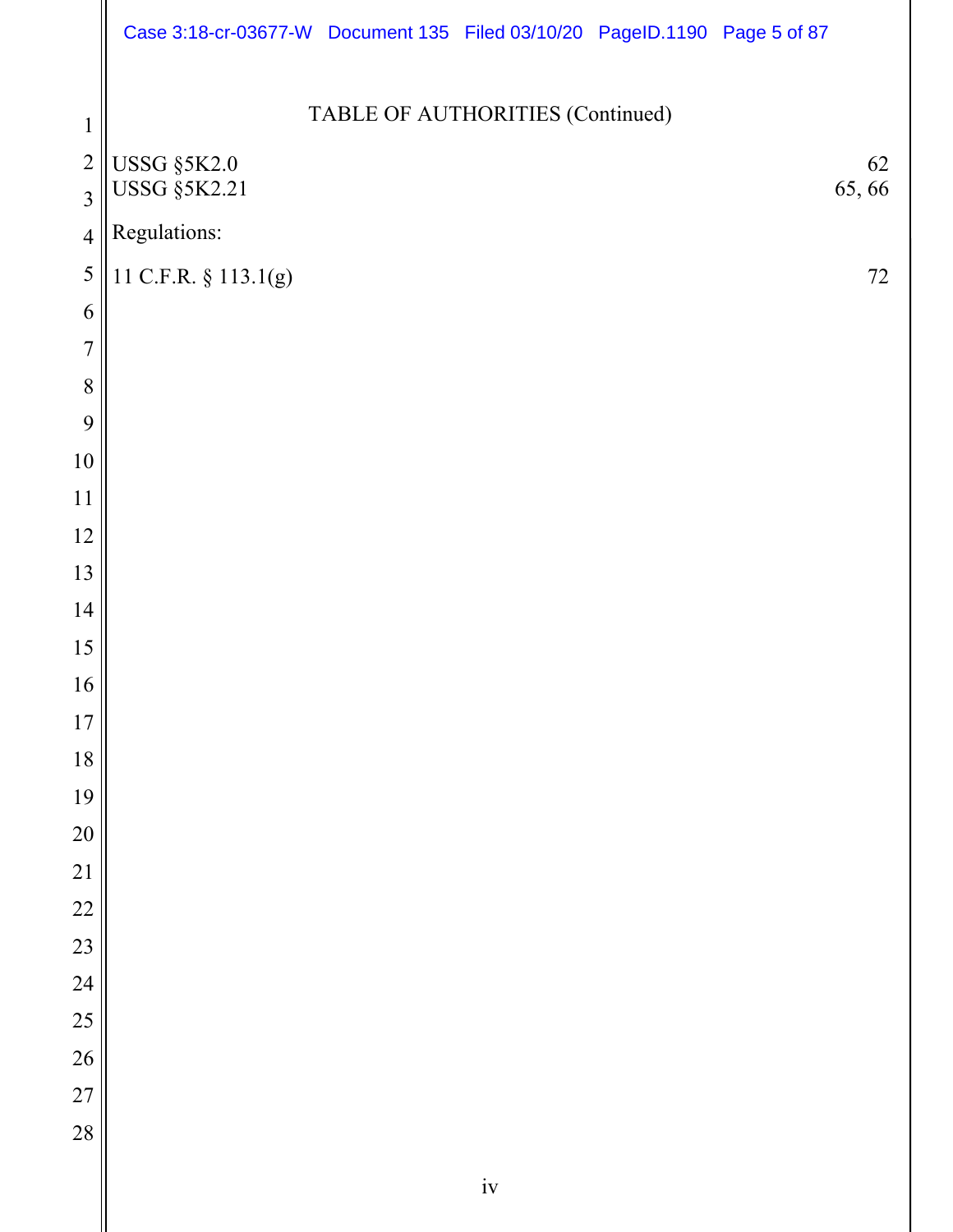# **I.**

### **INTRODUCTION**

In mounting his defense to the present charges, Defendant Duncan D. Hunter ("Hunter") launched an improper, wide-ranging, and dangerous assault on our system of justice. As part of a disingenuous attempt to deflect attention from his own criminal conduct, Hunter repeatedly attacked this nation's very system of government, including Congress, the FBI, the Department of Justice, the justice system in general, and individual federal prosecutors in particular. *See infra* at III (C)(3). Although it might be tempting for the Court to simply dismiss Hunter's wild accusations as the rantings of a desperate politician caught in his own web of lies, these dangerous claims should not be ignored or overlooked.

Rather than admit his guilt and resign his seat in April 2016 when originally questioned, or even in August 2018 when originally charged, Hunter chose to mislead the more than 700,000 people who reside in the 50th congressional district. As we now know, Hunter lied to the people about his guilt. Not once, but countless times. In doing so, he conned voters into electing a soon-to-be-convict. As a result of his duplicity, the voters were duped of their right to representation in Congress—representation they are denied to this day.

Our very democracy is at risk when a criminal like Hunter wins an election by weaponizing the tropes of fake news and the deep state. This is not a mere philosophical debate in the 50th Congressional district; it is a fact. Hunter's false narrative about being an innocent politician framed by a partisan Justice Department influenced his 2018 reelection to Congress. This reason alone supports the United States recommendation that Hunter be sentenced to 14 months in custody – the top of the adjusted post-departures guidelines range. $<sup>1</sup>$ </sup>

 $\begin{array}{c}\n\hline\n\end{array}$ <sup>1</sup> Given this background – and the need for the Court to understand the full extent of Hunter's peculation – the United States sets forth in this Sentencing Memorandum some

1

2

3

4

5

6

7

8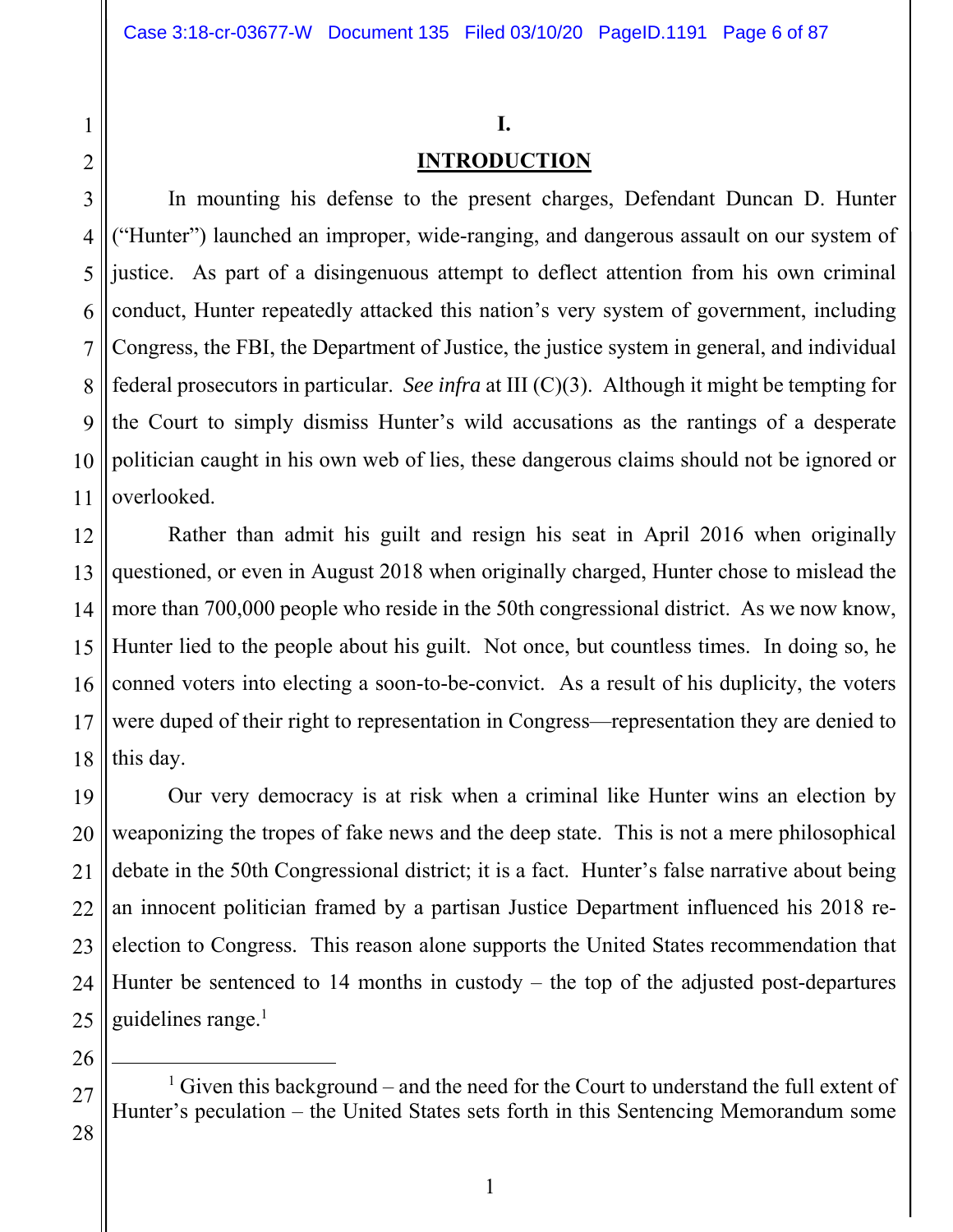#### **II.**

#### **STATEMENT OF FACTS**

#### A. Introduction

4 5 6 7 8 9 10 11 Despite coming from a privileged background and serving in Congress for almost a decade, Duncan Hunter was virtually penniless. He and his wife Margaret Hunter possessed no liquid assets, no investment funds, and no savings. *See* House Financial Disclosure Forms  $(2010 - 2016)$ . His credit cards were maxed out with five-figure negative balances. Between April 2009 and August 2016, the Hunters carried maximum negative balances on their USAA credit card (between \$9,000 and \$10,000) and their Discover Card credit card (between \$7,500 and \$10,000). They carried additional negative balances on a number of other consumer credit cards.

12 13 14 15 16 17 The Hunter family had very little equity in their former Alpine home and frequently missed mortgage payments.<sup>2</sup> They overdrew their primary family bank account more than one thousand times in roughly this same seven-year period, racking up more than \$38,000 in "overdraft" and "insufficient funds" fees alone. *See* Exhibit 1. In 2015, they fell behind more than \$15,000 in tuition payments to their children's private school in spite of their 50% tuition discount. *See* Exhibit 2. The Hunters were well aware that they were unable

 $\overline{a}$ 

1

2

<sup>19</sup>  20 21 22 23 of the evidence demonstrating that Hunter: (i) personally stole many tens of thousands of dollars in campaign funds beginning the moment he issued himself a credit card in January 2010; (ii) both condoned and enabled his wife's commission of similar thefts that were executed for their shared benefit; and (iii) deflected blame onto his wife and family for these crimes. Hunter's crime was neither an inadvertent mistake by a busy congressman occupied with the business of the nation, nor some type of excusable omission in supervising a spouse entrusted with the family's finances. To the contrary  $-$  it was intentional, extensive, and premeditated.

<sup>24</sup>  25 26 27 28 <sup>2</sup> The Hunters formerly owned a home at 1125 South Grade Road, Alpine, California, but had little or even negative equity in the residence. They purchased this property in July 2009 for \$595,000, using two mortgages totaling approximately \$567,000. The minimal down payment of approximately 5% appears to have been provided by Hunter's parents. After purchasing the home, the Hunters were continually late making mortgage payments and incurred various late fees.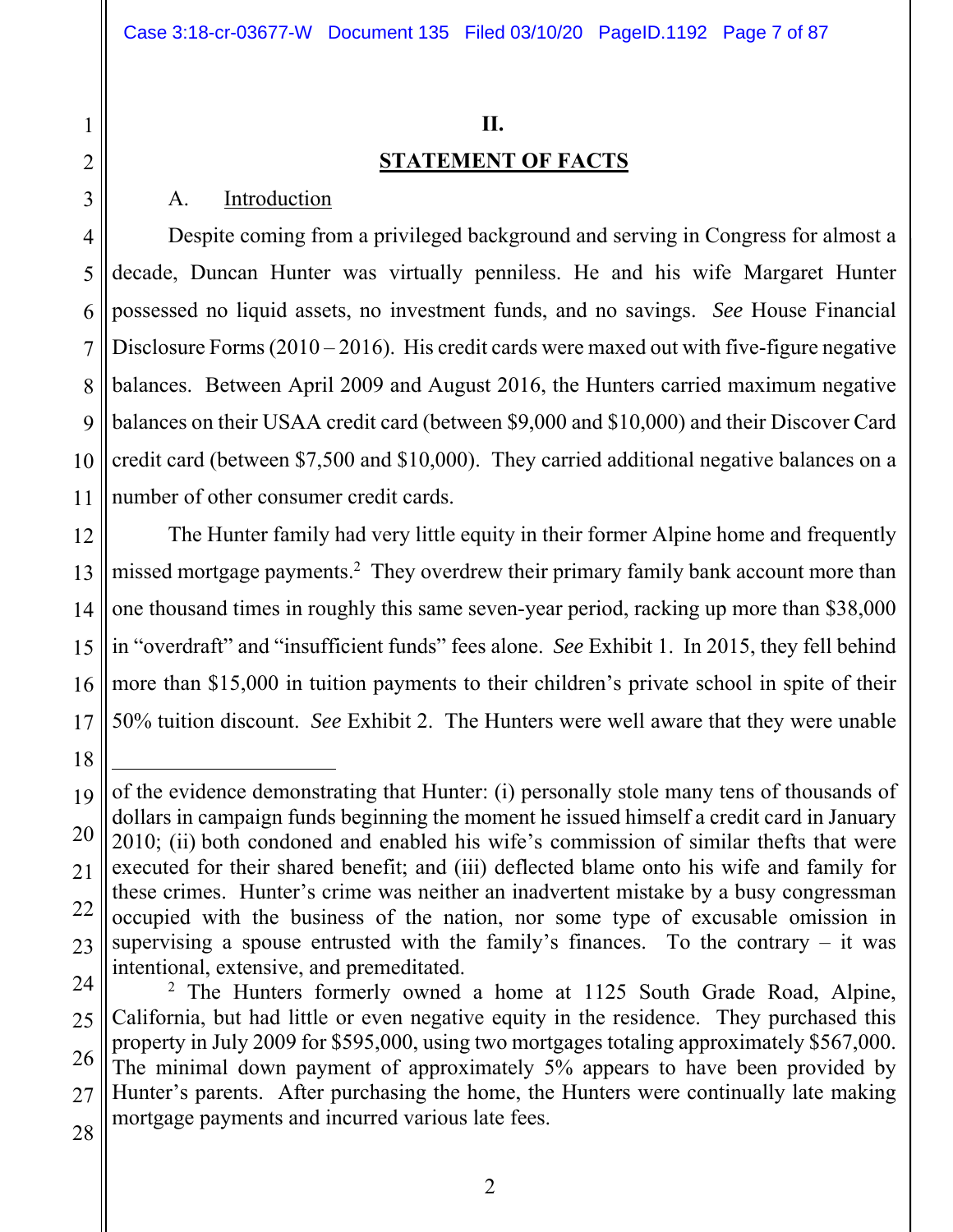2 3 4 to timely pay for their children's Irish dance lessons, dental bills, and school lunches. *See* Exhibits 3-5. Their financial problems were all the more startling given that on around 139 separate occasions they received a total of nearly \$175,000 in loans and gifts from his parents. *See* Exhibit 6 (attaching representative checks).

5 6 7 8 9 10 11 12 13 14 15 Nevertheless, the Hunter family lived a profligate lifestyle leading to continual debt and an ever-increasing need to find cash to pay bills. In order to support their spending and pay their outstanding bills, the Hunters turned to pilfering hundreds of thousands of dollars donated by citizens to finance Hunter's Congressional campaigns. Beginning as early as 2009, the Hunters used campaign funds to purchase items as inconsequential as fast food, movie tickets, and golf outings; as trivial as video games, beachwear, and coffee; as mundane as groceries, utilities, and garage doors; and as self-indulgent as luxury hotels, overseas vacations, and designer face cream. *See* Exhibits 7-9. In total, they looted \$250,000 in campaign funds to sustain their needs. To conceal the theft, the Hunters gave false or misleading explanations for many of their expenses, including in mandatory public disclosures.

16

1

#### B. Hunter's Knowledge of his Personal Finances

17 18 19 20 21 22 23 24 Hunter was all too well aware of his family's dismal financial state. Indeed, he made no secret of his lack of personal funds when talking with many of his close friends and confidants. For example, Hunter's field representative and San Diego area driver (who was a lifelong Hunter family friend who considered the Congressman to be like a son) recalled that Hunter's financial problems were so dire that Hunter had to check his account balance before he could buy a bottle of water. His driver also related that Hunter's parents had to regularly supplement his income with regular \$1,000 payments, private school tuition, extra funds for basic needs such as car repairs, and even money for clothing.

25 26 27 28 Joe Kasper (a close friend and Congressional staffer of Hunter's who became Chief of Staff in 2015), noticed Hunter's financial problems as soon as Hunter assumed office. According to Kasper, as far back as 2009, Hunter had to check with Margaret to ask whether they had enough money for him to buy a pair of nail clippers. In fact, Kasper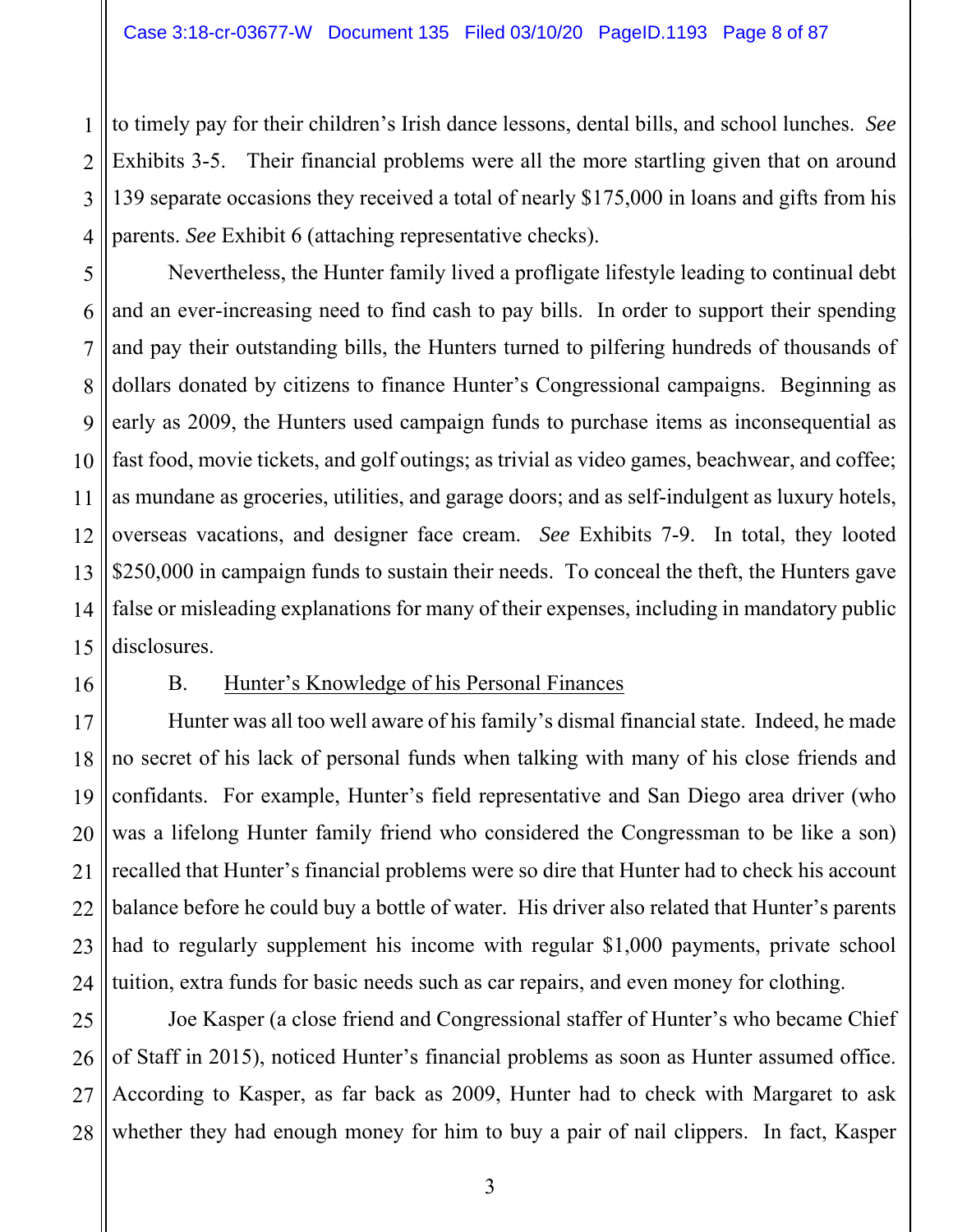noticed that Hunter needed to call Margaret and ask for permission before making purchases of any kind. Over the years, Kasper noticed this trouble in similar ways: Hunter did not have enough money to buy cigarettes, new shoes, clothes, tires for his car, or even for basic "personal hygiene items that everybody needs." See Exhibit 10 (Kasper Grand Jury Transcript ("GJT") at 23). Kasper noticed that Hunter's credit card was declined from time to time. Toward the end of the month, when Hunter's paycheck was stretched thin (Congress makes payroll once a month), Kasper would often "just swallow the cost" and pay for Hunter's cigarettes and dry cleaning.

There was, in fact, not a single month between 2009 and 2017 when the Hunter family bank account had a positive balance throughout the month:



#### **Monthly Low Balance Chart**

Indeed, Hunter embodied the very definition of living paycheck to paycheck. And, even given the regularity of his substantial paycheck and supplements from his parents, not a month passed where his bank balance did not dip into negative territory. Given this stark reality, it is easy to see why Hunter had to check with his wife to make even the most basic purchases, if he were using their personal—and not campaign—funds. More importantly,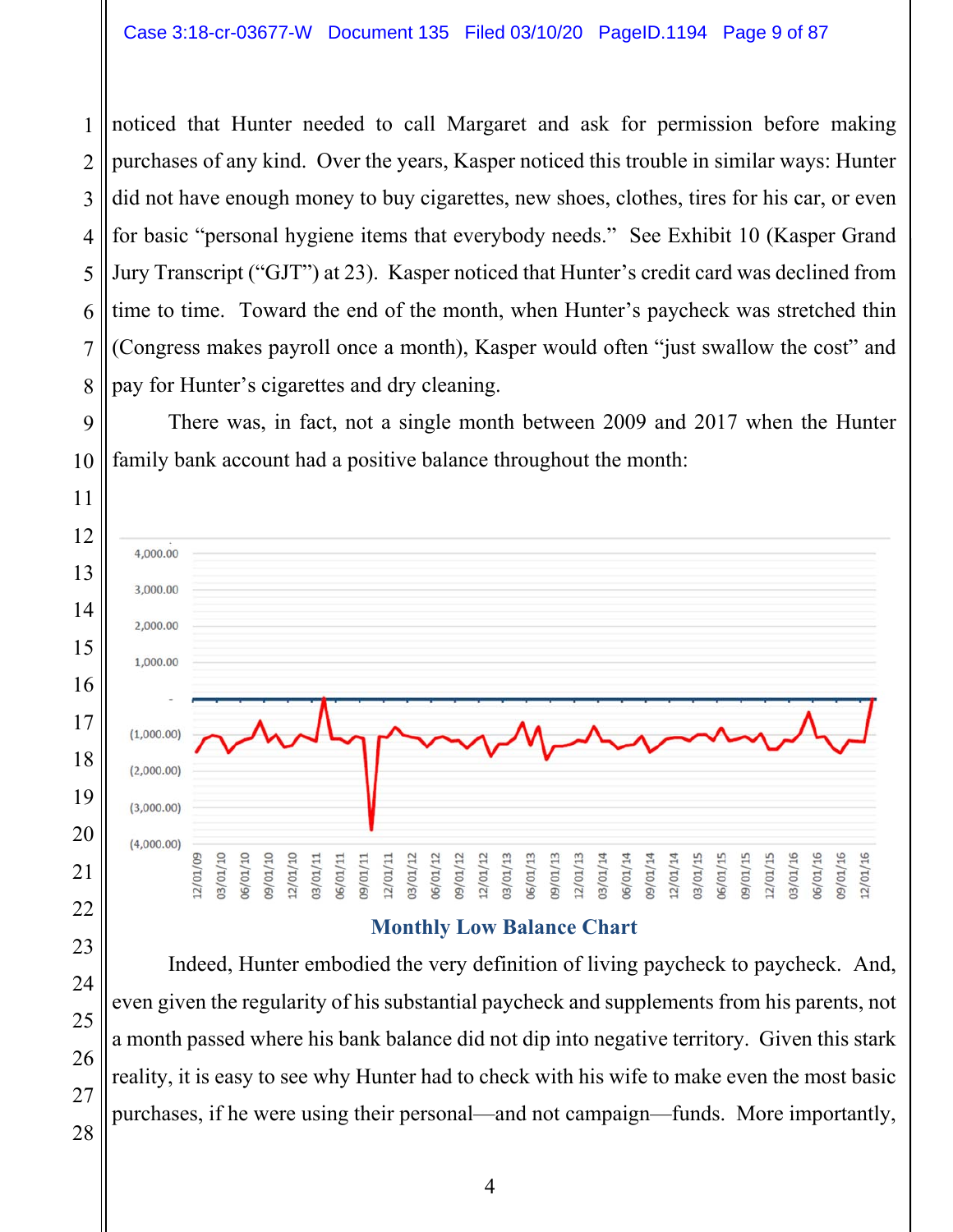2 3 4 5 it is also easy to see why Hunter would know that the only way he could afford to pay for basic family living expenses, lavish meals, and luxury vacations was to use campaign funds. Obviously, if Hunter did not have funds to buy a \$7 pack of cigarettes in any given month, he certainly did not have the personal funds to afford private schools, overseas vacations, or fancy meals.

6

1

### C. Hunter's Knowledge of Improper Use of Campaign Funds

7 8 9 10 11 12 Even before he was elected to Congress, Hunter was instructed as to the importance of filing accurate FEC reports by his trusted first Treasurer, Bruce Young. Young was a San Diego businessman who agreed to act as Duncan L. Hunter's Treasurer on a volunteer basis for more than 16 years. In 2007, when Hunter announced his run for his father's old seat, Young took on the role of Treasurer of the Duncan D. Hunter Campaign. He worked for the younger Hunter for approximately six years until early 2013.

13 14 15 16 17 18 19 Young was responsible for preparing and filing the quarterly reports with the FEC. These reports—available to the public on the FEC's website—detailed campaign contributions, spending, and the total cash on hand available to the campaign. The campaign's core staff all understood that the FEC reports could be subject to a great deal of media scrutiny. According to Young, Hunter was very engaged in the financial aspect of the campaign. He hated to raise money and was therefore focused on keeping costs down (as opposed to raising more funds) in order to increase the campaign's cash on hand.

20 21 22 23 24 25 26 27 Young kept the staff, including Hunter, apprised of their financial situation regularly. On April 4, 2008, for example, he circulated the draft accounting numbers for the first quarter of 2008, which showed about \$273,000 cash on hand—but, he warned, they had outstanding bills that would bring the real figure down to about \$200,000. Hunter was paying attention. He responded, "I'd like to go over all the expenditures… I just want to wrap my mind around our outflow." *See* Exhibit 11. Young recalled that they spoke, and that Hunter "wanted to make sure he had a handle on the ways the campaign was spending its cash on hand." *See* Exhibit 12 (Young GJT at 28).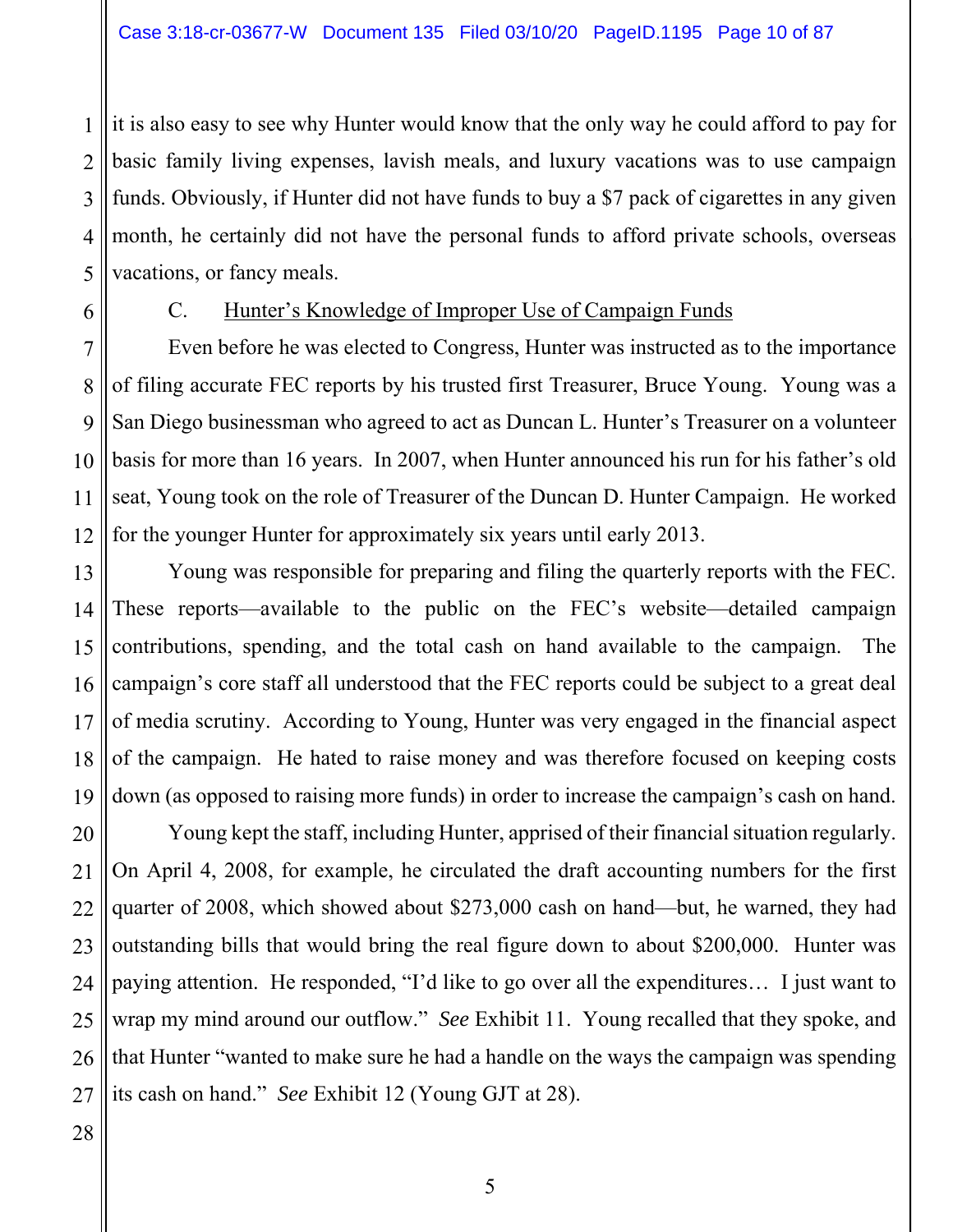1 2 3 4 5 6 7 8 9 10 Hunter prevailed in the general election in November 2008. Even after his solid victory, he remained concerned about the campaign's finances. Shortly after the election, Hunter told the campaign's fundraiser (Sheila Hardison) that he planned to cut her salary because he thought the campaign was paying her too much in relation to her fundraising. Hardison was surprised, and countered that she would rather resign. Young, however, encouraged her to stay with the campaign and offered to talk with Hunter on her behalf. Young eventually convinced Hunter to change Hardison's salary from a flat \$5,000 per month to a commission-based system using a percentage of her fundraising. Regardless of the merits of their dispute, it was clear that right from the very start of his first term, Hunter had his eyes carefully trained on campaign spending.

11

12

#### D. Hunter's First Term (January 2009 – December 2010)

#### 1. Hunter's Improper Use of Campaign Funds

13 14 15 16 17 18 19 20 21 22 23 In January 2009, Hunter was sworn in to his first term in the House of Representatives. He remained engaged in the campaign's finances, and recognized that to improve his standing in Washington he had to use his campaign funds to benefit both his party and other candidates. Young was aware of this dynamic. On February 20, 2009, he emailed Hunter to warn him that the campaign faced a negative cash balance. At the time, Young indicated that Hunter was focused on cost-cutting; Hunter's concern was: "What are we spending all this money for?" *See* Exhibit 12 (Young GJT at 40). As this shows, Hunter from the beginning was "focused on the costs [of running a campaign]." *Id*. This view was echoed by his first Chief of Staff (Victoria Middleton) who indicated that Hunter "would monitor issues with [the campaign's] cash flow and spending to make sure everything was on the right track." *See* Exhibit 13 (Middleton GJT at 20).

24 25 26 27 28 From the very beginning of his time as a Representative, Hunter's desire to maintain adequate cash-on-hand came into conflict with his family's pecuniary failings, and Hunter soon began dipping into campaign funds to finance the most minor of purchases. For example, on October 19, 2009 (when his personal account had a negative balance), he used his personal iTunes account to buy a popular Feist song, a Scrabble app, "Tap Tap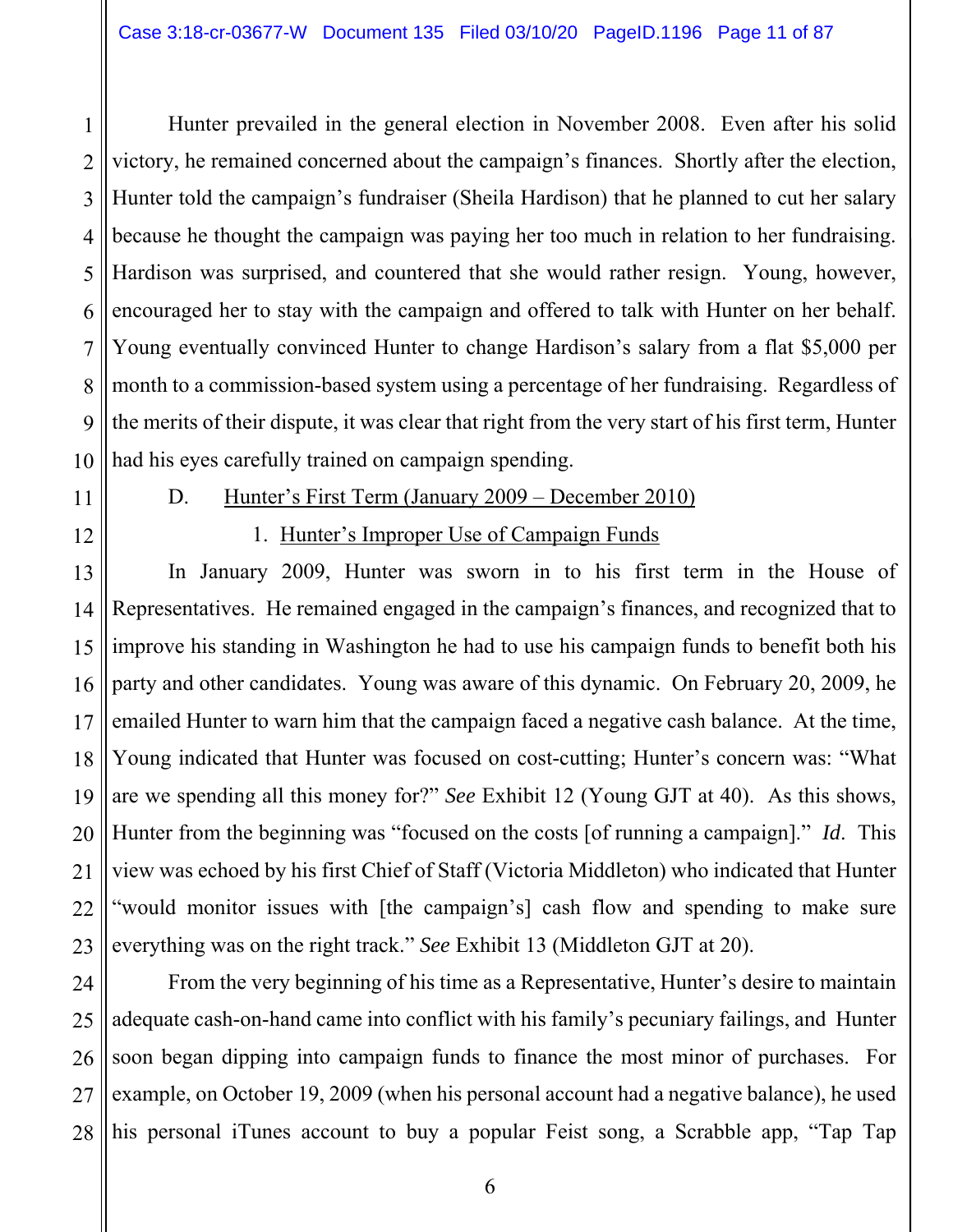1 2 3 Revenge," and a football game app. Even though the purchase totaled just \$7.96, Hunter claimed that the purchase was a legitimate campaign expense and asked Young to "get the reimbursement to Marge as soon as possible." *See* Exhibit 14.

4 5 6 7 8 Soon after demanding this reimbursement to his personal account, Hunter instructed Young to open a credit card account, with cards for himself and Margaret. Although this required Young to place his own credit on the line, he complied with the request—which he believed was necessary to help Hunter pay for (what he believed were necessary, appropriate, campaign-related) travel expenses.

9 10 11 12 13 14 As a new Congressman, Hunter instantly became part of Washington's elite. Along with a number of other young Congressmen, Hunter was invited to parties practically every evening that Congress was in session. In April 2009, he met a woman with whom he soon began a romantic relationship. Although they were both careful to keep this relationship secret to all but their closest friends, their relationship grew "serious," and Hunter soon began living at her house in the D.C. area.

15 16 17 18 19 20 21 In January 2010, Hunter and his new girlfriend arranged for a romantic weekend together in Lake Tahoe, utilizing a convention in Reno as cover. *See* Exhibit 15. On Friday, January 22, 2010, Hunter flew into Reno (arriving at 2:10pm), rented a car, made a brief appearance at the convention, and then drove to the Hyatt Regency Lake Tahoe. The couple then spent a romantic weekend in Tahoe, where they ordered room service, skied at the Heavenly Mountain Resort, and enjoyed all the resort's amenities. *See* Exhibits 16-17.

22 23 24 25 26 27 28 Between airfare, his rental car, skiing charges, and food and lodging, the trip was far outside Hunter's meager personal finances. Although he did make some small purchases with personal funds (*e.g.*, \$11.39 at Wendy's, \$16.01 at the Peppermill Gift Shop, and \$19.67 at Heavenly), Hunter financed his romantic getaway with almost \$2,000 in campaign funds. Once again, this was not an accident, but part of a deliberate scheme by Hunter to subsidize his lifestyle – and, perhaps, conceal the financial costs of his marital infidelity from his wife. Indeed, the day that Hunter checked out of the Hyatt and paid his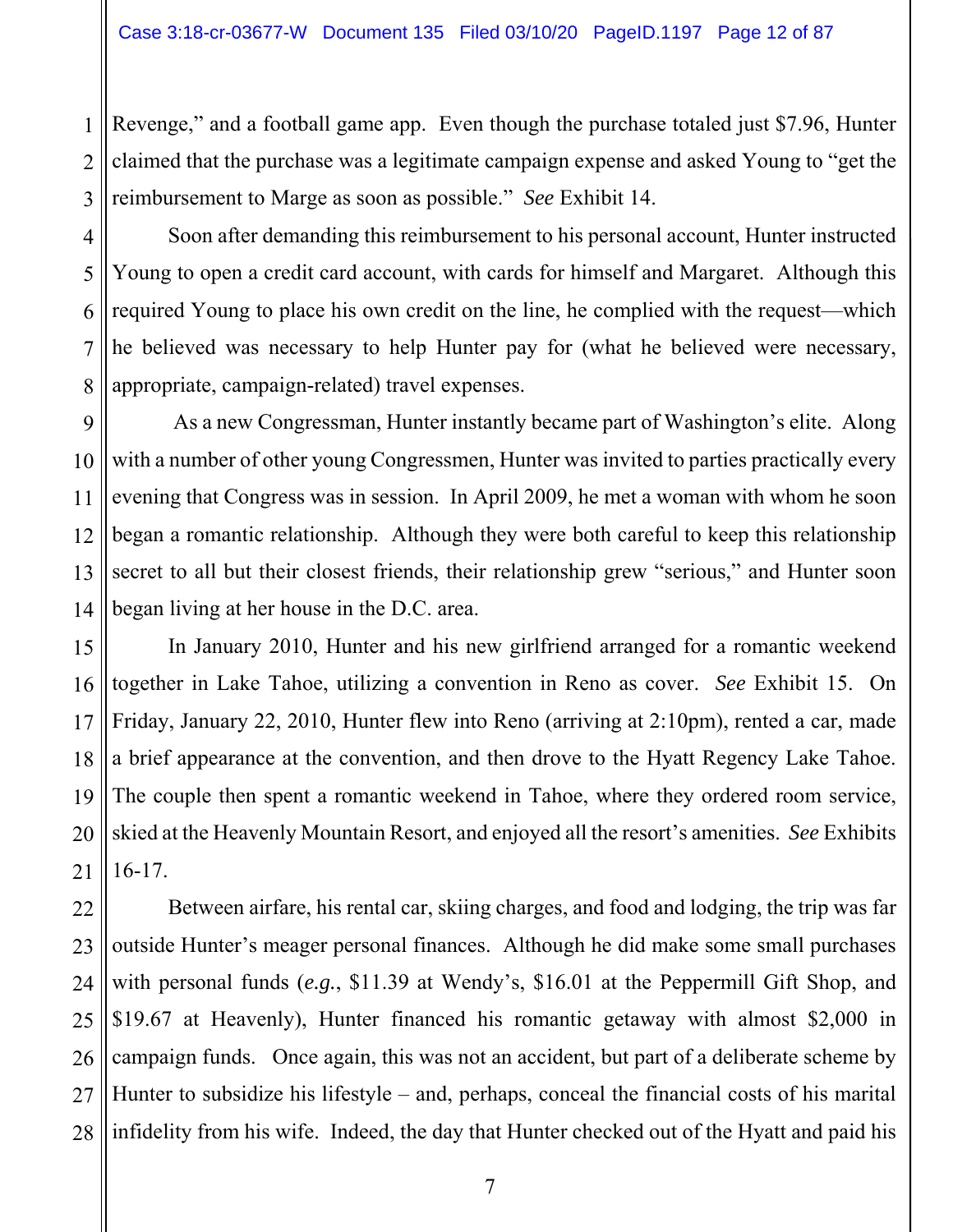1 2 rental car bill, his personal bank accounts had a negative balance (-\$887.04) and he incurred six separate insufficient funds fees of \$33 each, for a total of \$198. *See* Exhibit 1 at 1.

3 4 5 6 7 8 9 10 11 12 13 14 On the rare occasions in 2010 that Hunter did take his girlfriend out in public, he financed their dates with campaign funds. For example, on March 24, 2010, Hunter and his girlfriend joined another Congressman and his girlfriend to see Jack Ingram perform at The Birchmere concert hall in Alexandria, Virginia. At the show, Hunter used \$121.34 in campaign funds to pay for 12 beers, nachos, and wings. *See* Exhibit 18. On the many occasions that Hunter went out with his girlfriend, he might use campaign funds to purchase sundries (such as cigarettes and beer) prior to returning to her apartment to spend the night. For example, on June 24, 2010, he went to a 7-Eleven around the corner from his girlfriend's house and used the ATM to withdraw \$20 from his personal account. *See* Exhibit 1 at 15. He was left with a balance of just \$0.06 in his personal account, so he used his campaign credit card to pay for \$41.75 in snacks and drinks at the 7-Eleven.3 *See* Exhibit 7 at 4.

15 16 17 18 19 20 Hunter's dependence on campaign funds was not limited to dates with his girlfriend, but rather encompassed a variety of quotidian purchases. On January 29, 2010, Hunter spent \$23.52 in campaign funds at Hudson News to purchase purely personal items, such as a tin of Skoal Bandit Mint Chewing Tobacco and a copy of the book, "Why We Suck: A Feel Good Guide to Staying Fat, Loud, Lazy and Stupid." *See* Exhibit 19. On this day, the Hunter family bank account again had a negative balance. *See* Exhibit 1 at 2.

21 22 23 24 25 On June 1, 2010 and August 6, 2010, Hunter used campaign funds to purchase cigarettes. *See* Exhibit 20. On August 21, 2010, he used additional campaign funds to buy beer, skim milk, Granny Smith apples, chewing tobacco, and a pack of Marlboro Gold cigarettes at the Albertson's grocery store near his home in Alpine. *See* Exhibit 21. On the latter occasion, Hunter's personal account was not only negative, but delinquent—

<sup>27</sup>  28  $\frac{1}{3}$ <sup>3</sup> Earlier this same month, Hunter used personal funds to pay approximately \$41 at the very same 7-Eleven. His use of personal funds on the first occasion illustrates Hunter's calculated use of campaign funds when necessary to subsidize his family finances.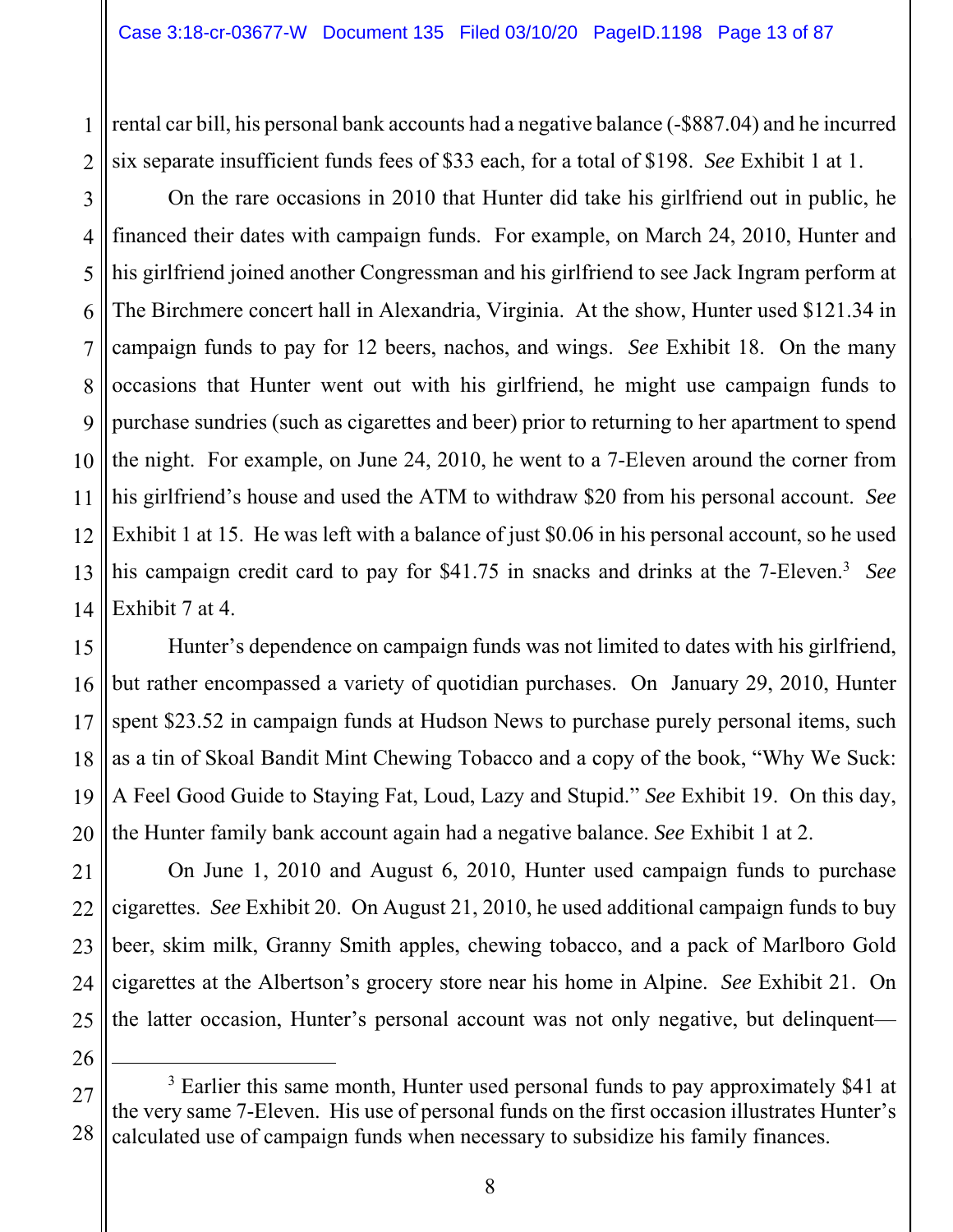1

3

2 4 incurring a \$34 insufficient funds fee the previous day. *See* Exhibit 1 at 3. And the following month, when Hunter was again incurring insufficient funds fees to his personal account, he used his campaign credit card to buy tobacco, alcohol, and deli snacks at an Exxon near Dulles airport. *See* Exhibit 22.

5 6 7 8 9 10 11 12 13 Throughout this period, Hunter also made liberal use of his campaign credit card to pay bar and restaurant tabs around Washington and San Diego. Often, although he spent tens or hundreds of dollars in campaign money on a given evening, his calendar would reflect no scheduled events or meetings. Hunter rarely used his personal debit card to pay for meals or nights out. Nor could he, as he rarely had enough money in his personal account to afford the expensive (and sometimes, inexpensive) nights out he was accustomed to enjoying. For example, on October 15, 2010, Hunter used \$42 in campaign funds at Hooley's Irish bar in El Cajon to celebrate his brother's coming home party. *See* Exhibit 7 at 10 and Exhibit 23.

14 15 16 17 18 19 Hunter adopted the same tactic of dipping into campaign funds to purchase his and his family's electronics. On August 28, 2010, after spending about \$1,000 in campaign funds for a new iPad two months before, Hunter spent \$1,532.36 at the Apple Store for an iMac computer and ASPYR Civilization videogame, *See* Exhibit 24. This computer was later found by FBI agents in his children's room, along with evidence showing that Hunter's children used the computer for gaming.

20 21 22 23 24 25 26 27 28 Hunter also used campaign funds to subsidze his many, many golf outings with friends. While some of his golfing expenses can be justified as appropriate fundraising, over the years he spent thousands of dollars in golfing fees on outings with his personal friends and family. For example, on September 13, 2010, Hunter spent \$164.29 in campaign funds to pay for a round of golf and a six-pack of beer at Riverwalk Golf Club with one of his closest friends. *See* Exhibit 25. When asked by the Treasurer if this expenditure (among several others) was campaign related, Hunter simply uttered the disingenuous reply: "Yessir. All good." *See* Exhibit 26. He never disclosed that he was out playing golf socially with his closest friend.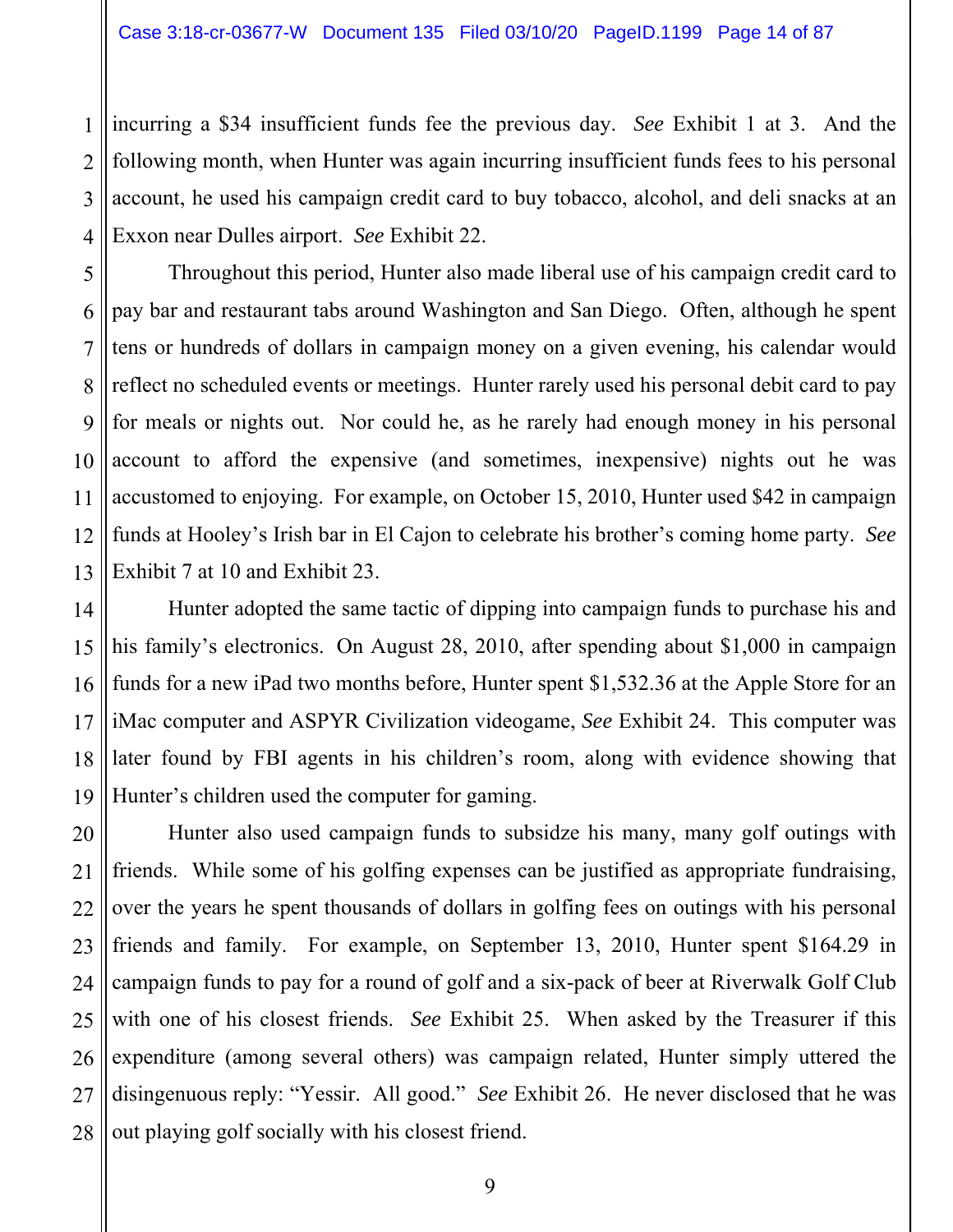1 2 3 4 5 6 7 8 9 10 In late 2010, a Congressman invited the Hunter family to see the Pittsburgh Steelers vs. Oakland Raiders game at Heinz Field in his family's private box. Despite recognizing that his family's finances were inadequate to cover even the travel, Hunter used the invitation to treat his 9-year-old son to an extravagant birthday trip.<sup>4</sup> Unlike the Congressman who issued the invitation, Hunter used campaign funds to pay for his son's and Margaret's airfare (\$651.96), three nights at three hotels (\$767), gas for the drive to Pittsburgh (\$161), meals at the hotel in Pittsburgh (\$84), and dinner at the Georgetowne Inn in Pittsburgh (\$229.49). *See* Exhibit 7 at 9-13. Unsurprisingly, Hunter did not disclose to his Treasurer that these expenses were for a football game, nor did he report that their son's birthday was the reason for his attendance.

11

#### 2. Margaret Hunter's Improper Use of Campaign Funds

12 13 14 15 16 17 18 19 20 Although the Hunter family's penury became a constant irritant in the Congressman's life, its effects were ameliorated due to the opportunities he had to be wined and dined in D.C. by various lobbyists and others who paid for his meals and nights out. While Hunter was enjoying the D.C. high life, Margaret Hunter was left raising a family operating under the same financial constraints. Recognizing this reality (and, perhaps, assuaging the guilt resulting from his marital infidelities), Hunter took steps to ease the financial burden on his wife. In particular, Hunter instructed Young to get Margaret a campaign credit card, even though Margaret had no official role whatsoever with the campaign. *See* Exhibit 12 (Young Grand Jury Transcript at 45-46).5

<sup>21</sup>  22 23  $\overline{4}$ <sup>4</sup> During their entire vacation, the Hunter family bank account had a negative balance and incurred two separate insufficient funds fees and one returned item fee (totaling \$102) the day after their return.

<sup>24</sup>  25 26 27 <sup>5</sup> According to Hunter's campaign fundraiser, after Hunter took office in 2009, Margaret was not interested in having a position with the campaign. "[S]he said she just wanted to be a mom" and take a back seat in the campaign. *See* Exhibit 28 (Hardison GJT at 51). Staffer Joe Kasper questioned what Margaret's exact role was and whether she was actually doing anything at all. *See* Exhibit 10 (Kasper GJT at 20). In fact (even after she became a salaried "Campaign Manager"), Kasper and Hunter used to joke that Margaret's job was limited to picking up the mail. *Id.* (Kasper GJT at 32-33).

<sup>28</sup>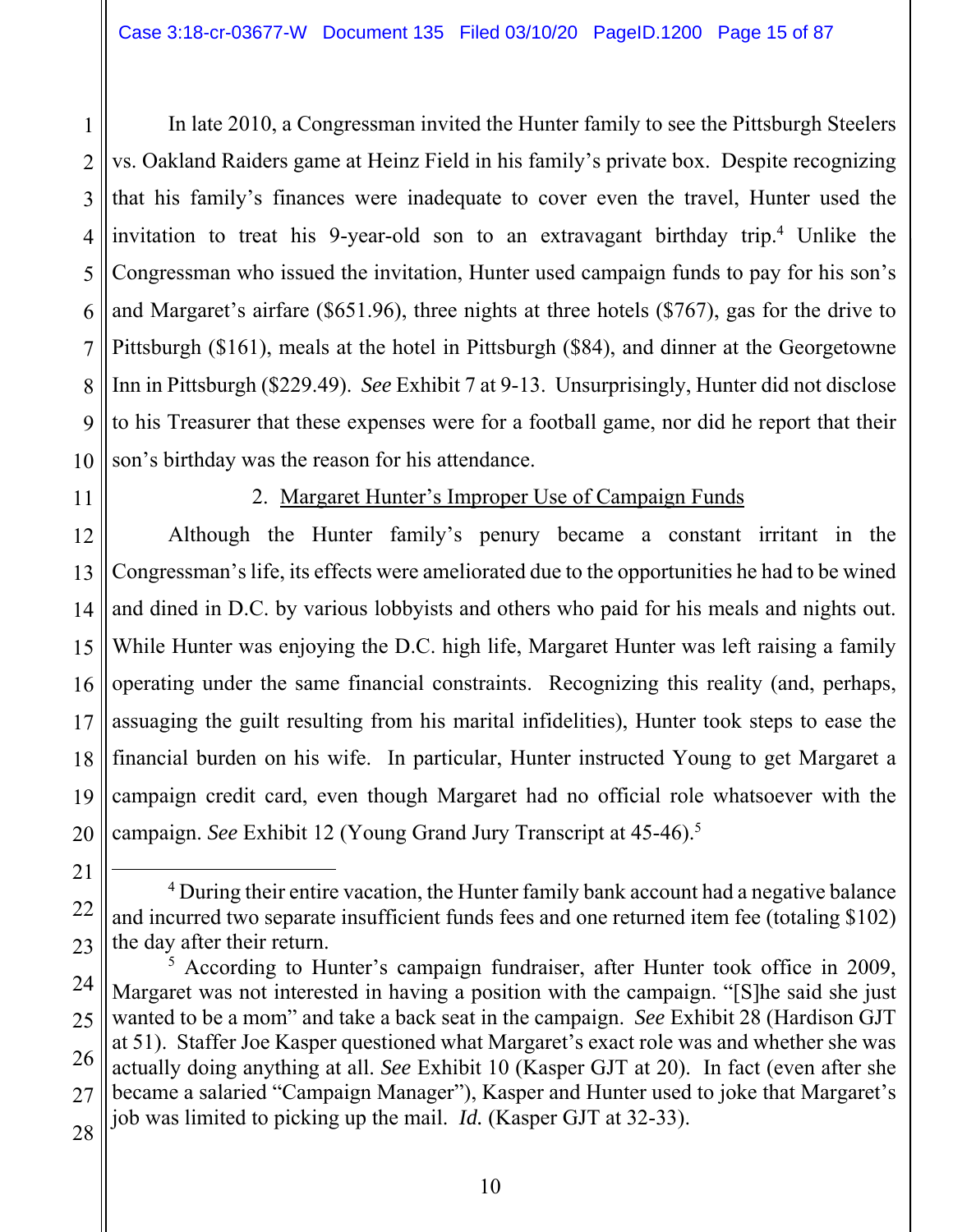1 2 3 4 5 6 While Hunter was the first to use their new American Express campaign credit cards (on December 29, 2009) for a \$60 meal at the Brigantine in La Mesa, Margaret began spending the very next day. On December 30, 2009, Margaret went to Olive Garden in La Mesa and charged a \$69 meal to her new card. A few days later, on January 4, 2010, she spent \$80 on gas at an El Cajon Chevron. At that time, the Hunters had a negative balance in their personal account.

7 8 9 10 11 12 13 14 15 At the same time Hunter was using campaign funds with his mistress in Tahoe, Margaret was making liberal use of the new credit card to cover the financial shortfall in their family bank account. On January 8, 2010, she spent \$75 to gas up the family car at 7-Eleven and purchased a \$153 meal at Mister A's restaurant. *See* Exhibit 7 at 1. Days later she defrayed their personal food bill by using campaign funds to pay for meals at California Pizza Kitchen (\$60.43), Jack in the Box (\$16.52), and Panda Express (\$17.92). Towards the end of the month – after the family bank account had a negative balance and had incurred multiple insufficient fund fees – she used her campaign credit card to buy \$243.80 in groceries at Vons.

16 17 18 19 20 21 22 23 Even though Margaret possessed the credit card for a little over one month, Young had already become deeply suspicious. Young told Hardison, "[i]f we can't get the charges resolved I will need to get the card back." *See* Exhibit 29. Over the next few months, Margaret did nothing to assuage Young's suspicions. She began using her credit card at retail outlets. In February 2010, she spent \$59.23 at Sears. *See* Exhibit 7 at 2. On March 18, 2010, Margaret spent \$70.76 in Campaign funds at Crate & Barrel to purchase a wedding gift for two close friends. *Id*, at 5. In addition, she spent \$181.12 in Campaign funds at the La Quinta Resort to reserve a room for the same friends' wedding.<sup>6</sup> *Id.* The

<sup>25</sup>  26 27 28 6  $6$  Hunter first met this friend when he volunteered for Hunter's campaign. The friend, however, was turned off by politics and quickly developed a friendship with Hunter that was completely unrelated to Hunter's job or politics. By 2010, their relationship was purely personal. The friend and his wife frequently went out for dinner with the Hunters, and they regularly attended one another's parties and other family events. During these occasions, they typically took turns footing the bill for dinner.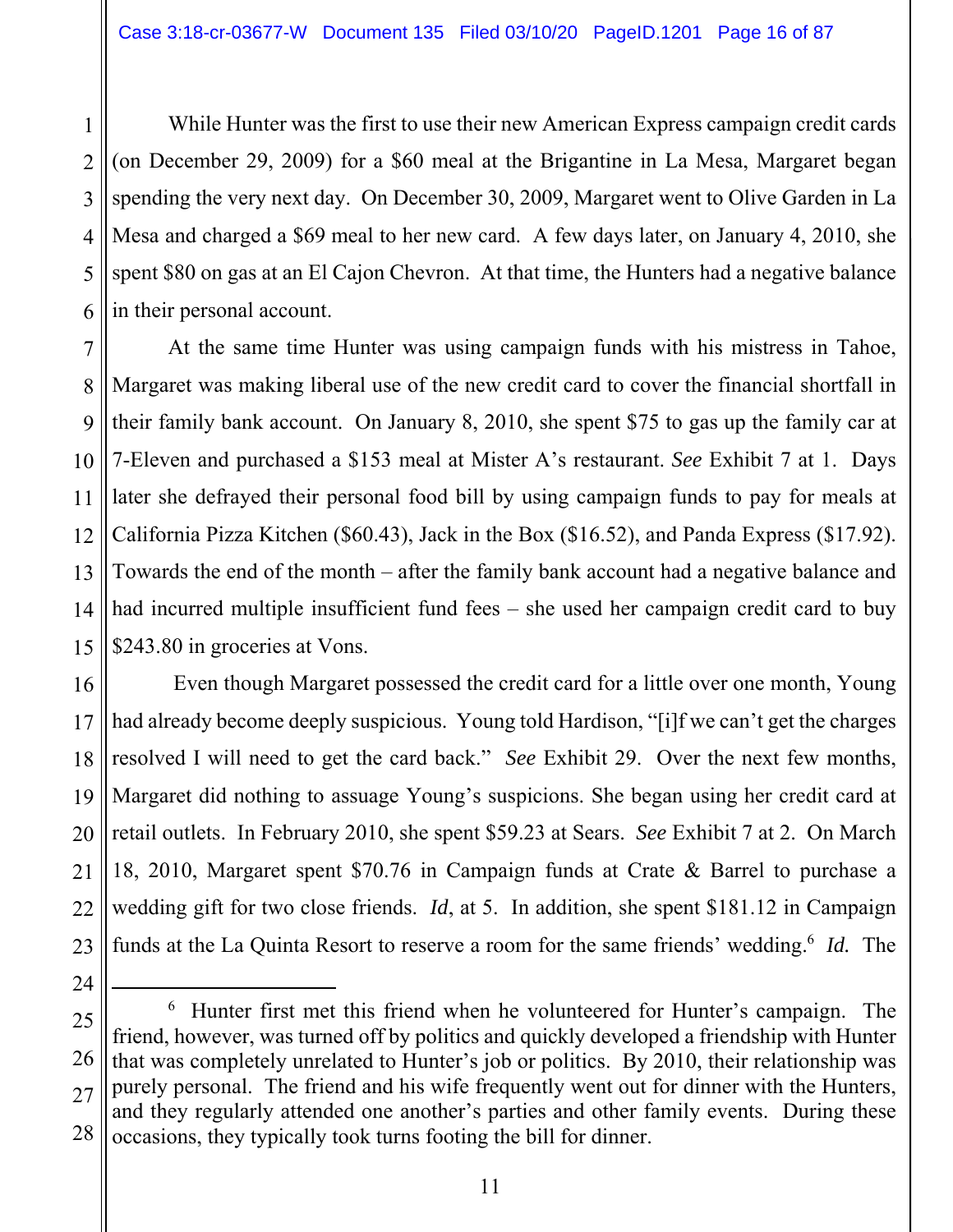1 2 3 4 5 6 7 following week, she spent \$85.18 in Campaign funds at Barnes & Noble to purchase various children's books and puzzles, including two Disney Princess Storybooks, the "Hardy Boys Series Book 44: The Haunted Fort," and a 100-piece Gemstone Fairies puzzle. *See* Exhibit 30. By this time, the Hunters' family bank account had a negative balance and incurred three insufficient funds fees. In describing the Barnes & Noble expense to Young, she falsely reported that it was for "booklets on San Diego," among other things. *See* Exhibit 31.

8 9 10 11 12 13 14 From Young's perspective, Margaret's improper use of the campaign card resulted in two problems. First, Margaret's spending (when combined with Hunter's) was out of pace with the fundraising, so she was "draining cash on hand." *See* Exhibit 12 (Young GJT at 65). Second, she was spending money in ways that would raise a red flag if they were scrutinized. This was further complicated by her refusal to give Young the basic information needed to explain the charges as legally required under FEC rules and regulations. *See* Exhibits 12 (Young GJT at 67-68) and 28 (Hardison GJT at 77).

15 16 17 18 19 20 21 22 23 As Hardison and Young grew increasingly concerned, they saw they needed to ensure that Hunter was well aware of his wife's improper spending. *See* Exhibit 28 (Hardison GJT at 75). Accordingly, they called a meeting to discuss their concerns. Hunter agreed, but when the time came for the meeting, Margaret didn't show up. *See* Exhibits 12 (Young GJT at 66) and 28 (Hardison GJT at 75-76). In Young's mind, this actually worked out better. Without Margaret present, Young was able to be more candid with Hunter about his concerns. Young testified that during the meeting, Hunter understood that Margaret's spending was a serious problem that could turn into a political liability. *See* Exhibit 12 (Young GJT at 68).

24 25 26 27 At this meeting, Young counseled Hunter to take Margaret's credit card away. Hunter, however, never followed through. *Id.* (Young GJT at 69). In reality, Hunter recognized the family's need to rely on campaign funds – and was himself culpable for misusing these funds in order to support his personal lifestyle. Hunter therefore simply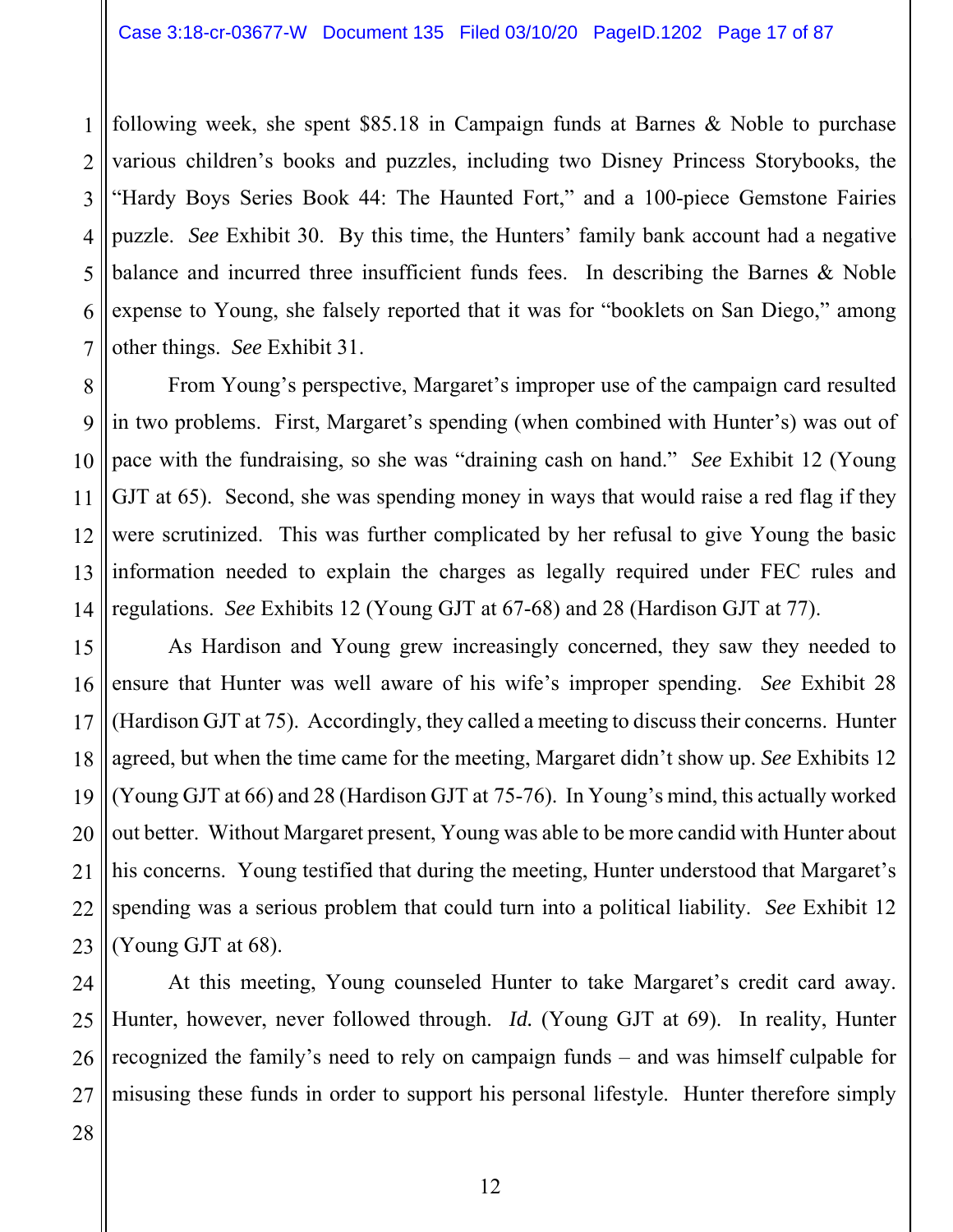1 2 deflected Young's concerns by claiming that he would talk to Margaret about the problem, plus work on increasing his fundraising activity. *Id.* (Young GJT at 70).7

10 In other words, despite being informed of Margaret's improper use of campaign funds as early as April 2010, Hunter only allowed the illegal conduct to escalate. On April 15 and 19, 2010, Margaret spent \$448.48 in Campaign funds at Aaron Brothers to purchase various items, such as glitter paint pots, princess and Halloween face paint, a butterfly girl card, color flame birthday candles, Gerber daisies, and a white orchid, *see* Exhibit 33, which she falsely reported to Young as "frames." On April 28, 2010, she spent \$226.40 in Campaign funds to purchase an airline ticket for her sister. On all the above dates, the Hunter family bank account had negative balances and was incurring insufficient fund fees.

11 12 13 14 15 16 17 18 19 20 21 Throughout the remainder of the year, Margaret continued to spend thousands of dollars of campaign funds on the family's daily living expenses at a variety of retailers such as Costco, Target, Rite-Aid, Michael's, JC Penny, Vons, and Albertson's. For example, in May she spent \$307.72 in Campaign funds at Target to purchase a tablecloth, three square pillows, a three piece brush set, a metal tray, four temporary shades, four window panels, a white duck, two Punky Brewster items, a ring pop, and two five-packs of "animals," *see* Exhibit 34, which she falsely reported to Young as "teacher/parent & supporter events." *See* Exhibit 35. On this day, the Hunter family bank account had a negative balance and incurred an extended overdraft fee. Over the next week, the account incurred four returned item fees for unpaid checks and one insufficient funds fee charge (totaling  $$170$ ).<sup>8</sup>

 $\overline{7}$ <sup>7</sup> Right around the same time that Young first warned Hunter about Margaret's uncontrolled spending, Hunter's girlfriend sent him a seemingly prescient article from the *Washington Post* discussing how another Representative was the subject of an FBI investigation for his misuse of \$40,000 in campaign funds. *See* Exhibit 32 (Hunter's girlfriend used a code name to conceal Hunter's identity in her contacts).

26 27 <sup>8</sup> On occasion, Margaret unsuccessfuly attempted to use her personal credit card to pay for personal outings. For example, while attending their friends' May wedding in Palm Springs, she used a personal credit card to pay \$26 at the Mountain View Country Club –

22

23

24

25

3

4

5

6

7

8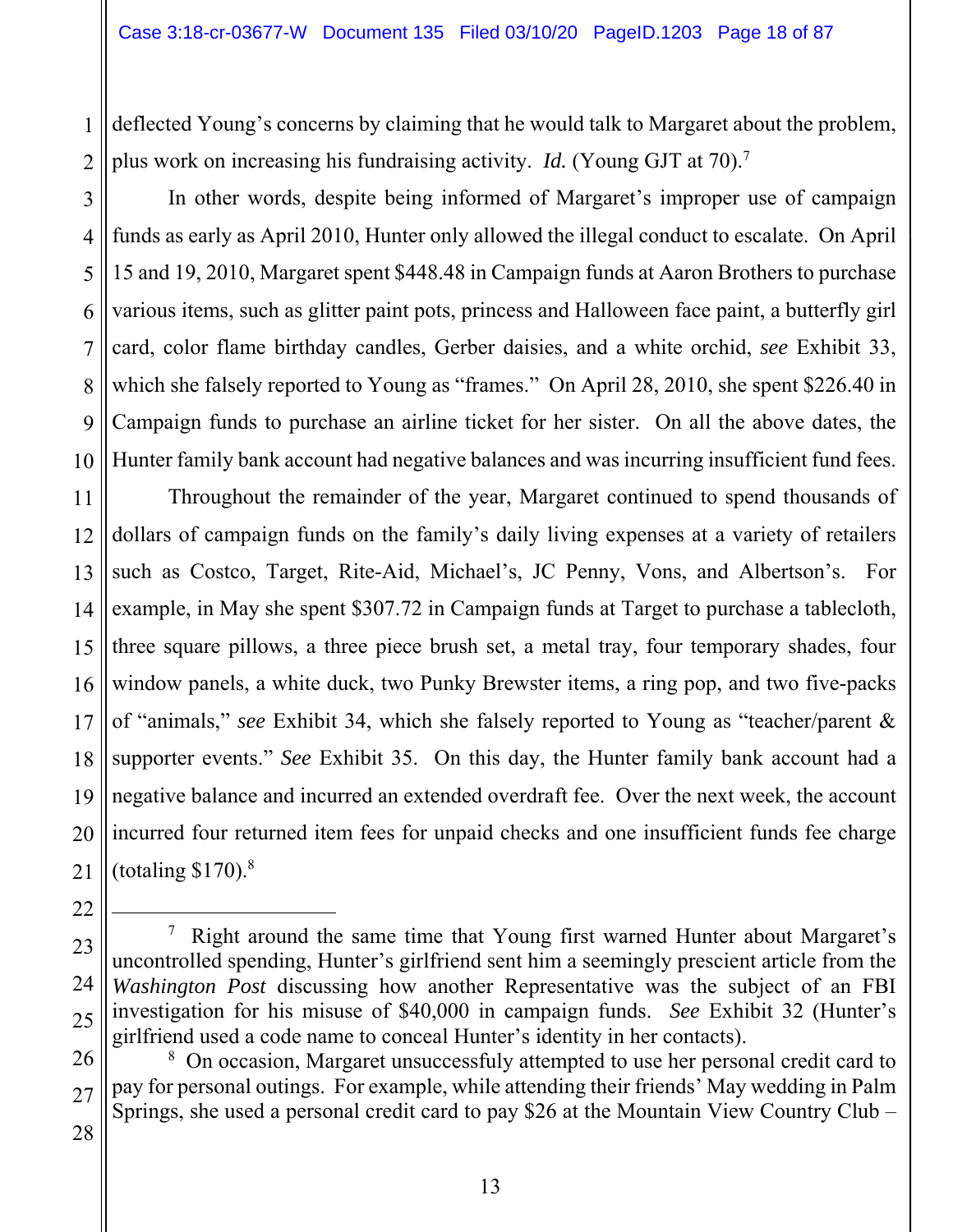1 2 3 4 5 6 7 8 Margaret's use of campaign funds to purchase the commonplace items of everyday family life is illustrated by her shopping at the Miramar Commissary (where on September 27, 2010 she spent \$155.96 to purchase groceries, including chicken fettucine, sherbet, breakfast cereal, orange juice, coffee, chicken nuggets, tissue bath wipes, baby shampoo, and bubble bath), *see* Exhibit 36, and Michaels craft store (where the very next day she spent \$239.28 to purchase a variety of gift and craft items, including foam glitter stickers, Elmer's Glue, frames, rock candy, Nestle Raisin[ettes], and a "We love Halloween" book). *See* Exhibit 37.

9 10 11 12 13 14 15 These and similar purchases continued to concern Young. He made a point of tracking Margaret down each month in pursuit of explanations. Margaret often answered late, with incomplete information. When she did respond, she gave facially plausible but dubious explanations for her spending. On June 16, 2010, for example, she claimed that her purchases at Target and Costco were for "items purchased to fill into baskets I have been and still am preparing as auction donations for several events." She did not identify the "events." *See* Exhibit 38.

16 17 18 19 20 21 22 The following month, she similarly claimed that her charges at World Market, Michaels craft store, and Target were "for remaining basket items I needed." *See* Exhibit 39. As for the grocery stores, she frequently just categorized the expenses as "event with supporters" or "volunteers." She often claimed that her restaurant purchases were simply "meals with supporters," still without indicating who ate with her or why they were meeting over a meal. Despite Young asking Margaret for receipts, they weren't forthcoming. He explicitly warned Margaret that he needed the receipts in the event they were audited, and cautioned that her suspicious charges "could get lots of negative press." *See* Exhibit 40.

-

which brought her dangerously close to her credit limit and increased the balance on her card to more than negative \$10,000. Thereafter, Margaret used her campaign credit card to pay the remainder of the hotel bill.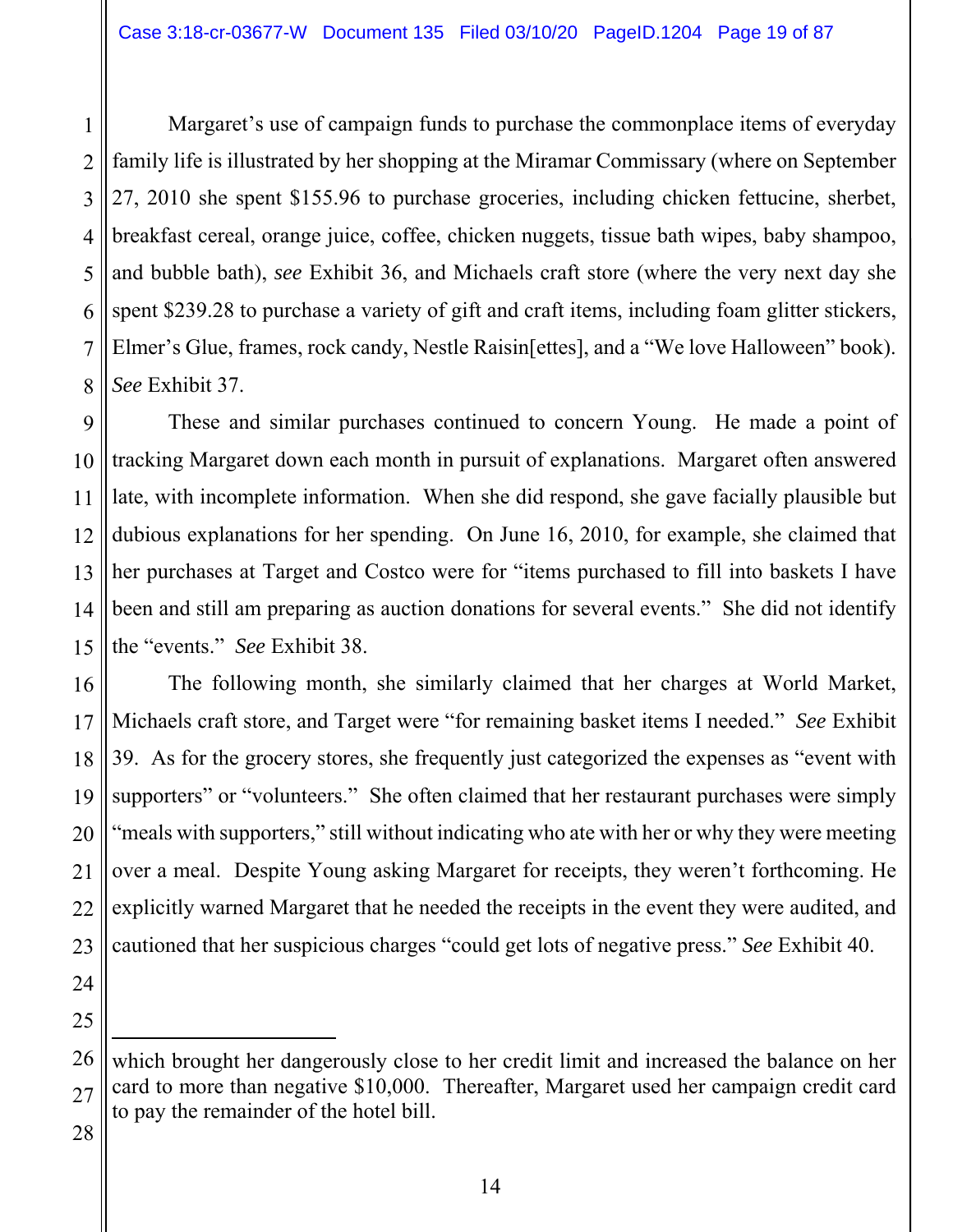1 2 3 4 5 6 7 8 9 10 11 12 13 As Margaret's (and Hunter's) illegal spending continued unabated,<sup>9</sup> it started to have a direct and worrying effect on the campaign's cash on hand in the 2010 election year. The resulting deficiency caught the attention and concern of Hunter's congressional staff. *See* Exhibit 10 (Kasper GJT at 18-19). Hunter's meager cash-on-hand also caught the attention of various news outlets. On October 27, 2010—six days before the November 2 general election—the Poway *Patch* published an article about Hunter's campaign war chest. The article described that Hunter, facing little competition for his safe congressional seat, had spent nearly all of the \$700,000 he raised for the campaign. The article suggested that Hunter's spending, which included significant amounts spent on travel and "other," but less on voter outreach, was "unusual." Hardison distributed it to the campaign staff, including Hunter, to ensure they were aware of the issue. *See* Exhibit 43. Obviously, none of this could have come as a surprise to Hunter, who was well aware of his and his wife's use of campaign funds to offset their personal financial liabilities.

14 15 16 17 18 19 20 Despite Margaret's improper use of campaign funds, in November 2010 Hunter began to discuss the idea of actually hiring his wife to work for the campaign and paying her a salary. *See* Exhibit 12 (Young GJT at 83-84). Hunter's staff universally found this to be a bad idea. According to Hardison, she discussed the political risks with him specifically, that he would face criticism from the media for hiring his family members. *See* Exhibit 28 (Hardison GJT at 86). Young was more direct; he told Hunter that if Hunter's "grandfather was around…he wouldn't let it happen." *See* Exhibit 12 (Young

<sup>23</sup>  24 25 26 27 28 9  $9$  For example, on six different occasions Margaret spent a total of \$1,611.52 at Costco to purchase various items for the Hunter family, including groceries (such as Cheerios, Hershey's Chocolate Milk, Ocean Spray Craisins, Galbani String Cheese, Cottage Cheese, Gogurt, and Yoplait Light); household items (such as Foss indoor/outdoor rugs, paper towels, Kleenex tissues, children's Advil, Clorox Disinfecting Wipes, Neutrogena Rainbath, and Cottonelle Fresh Flushable Wipes); and gifts for her children (such as pajamas, a dress, an "*Alice in Wonderland*" DVD, and a "*How to Train your Dragon*" DVD). *See* Exhibit 41. Margaret falsely described these charges to Young as ink cartridges, paper, notebooks, and holiday gifts for supporters. *See* Exhibit 42.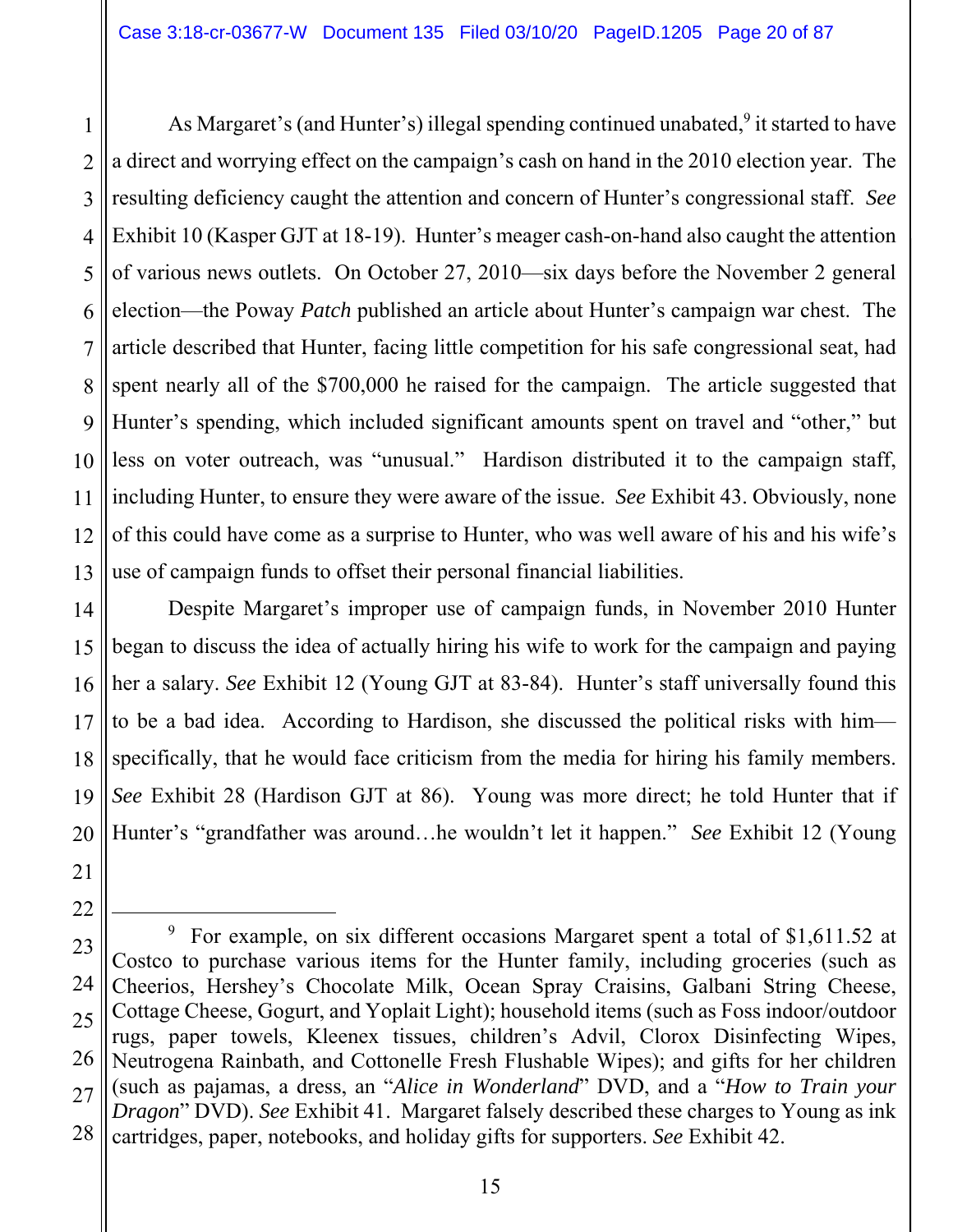1 2 GJT at 84). In face of uniform resistance, Hunter did not pull the trigger on hiring his wife—at least, not yet.

3 4 5 6 7 8 9 Following Hunter's November re-election, Margaret continued her illegal spending. For example, on November 6, 2010, she spent \$704 in Campaign funds at the Old Globe to buy tickets to the play, "*How the Grinch Stole Christmas*." *See* Exhibit 44. When Young pointed out to her that "there is a restriction [against using campaign funds] on entertainment/sporting events," Margaret implausibly explained that the tickets were for "holiday gift certificates/event donations etc." *See* Exhibit 45 (page 2). Young wasn't satisfied.

10 11 12 13 14 15 16 17 In order to make sure that Young got Hunter's full attention regarding his wife's continued problematic spending, he copied Hunter on an email warning Margaret that "the chances of audit are high. When they go over one item they go over the entire campaign." *Id.* (page 1). By pointing this out, Young wanted to make sure that Hunter recognized that that if his campaign spending was scrutinized, people would see not just the Old Globe tickets, but also all the charges at Olive Garden, Vons, Albertsons, Costco, Target, and elsewhere. *See* Exhibit 12 (Young GJT at 86-87). And, to make sure there was no misunderstanding, Young followed up his email with a phone call to Hunter. *Id.*

18 19 20 21 22 23 24 25 26 27 To further apprise Hunter of his wife's campaign spending, Young also began sending Hunter a copy of Margaret's campaign credit card charges and his included correspondence. According to Young, he wanted Hunter "to see exactly what [Margaret] was doing with the credit card" so that he would be aware of the problems and could put a stop to it. *See* Exhibit 12 (Young GJT at 88-89). For example, he copied Hunter on a November 18, 2010 email where he pointed out, among other things, that "[i]t is hard to justify that all charges to the 'Campaign Credit Card['] are [c]ampaign related when portions are charged as personal." *See* Exhibit 46. He also reviewed a receipt she submitted from Olive Garden (\$46), and pointed out that it showed: "three children and one adult. Hard to justify as Campaign related." *Id.*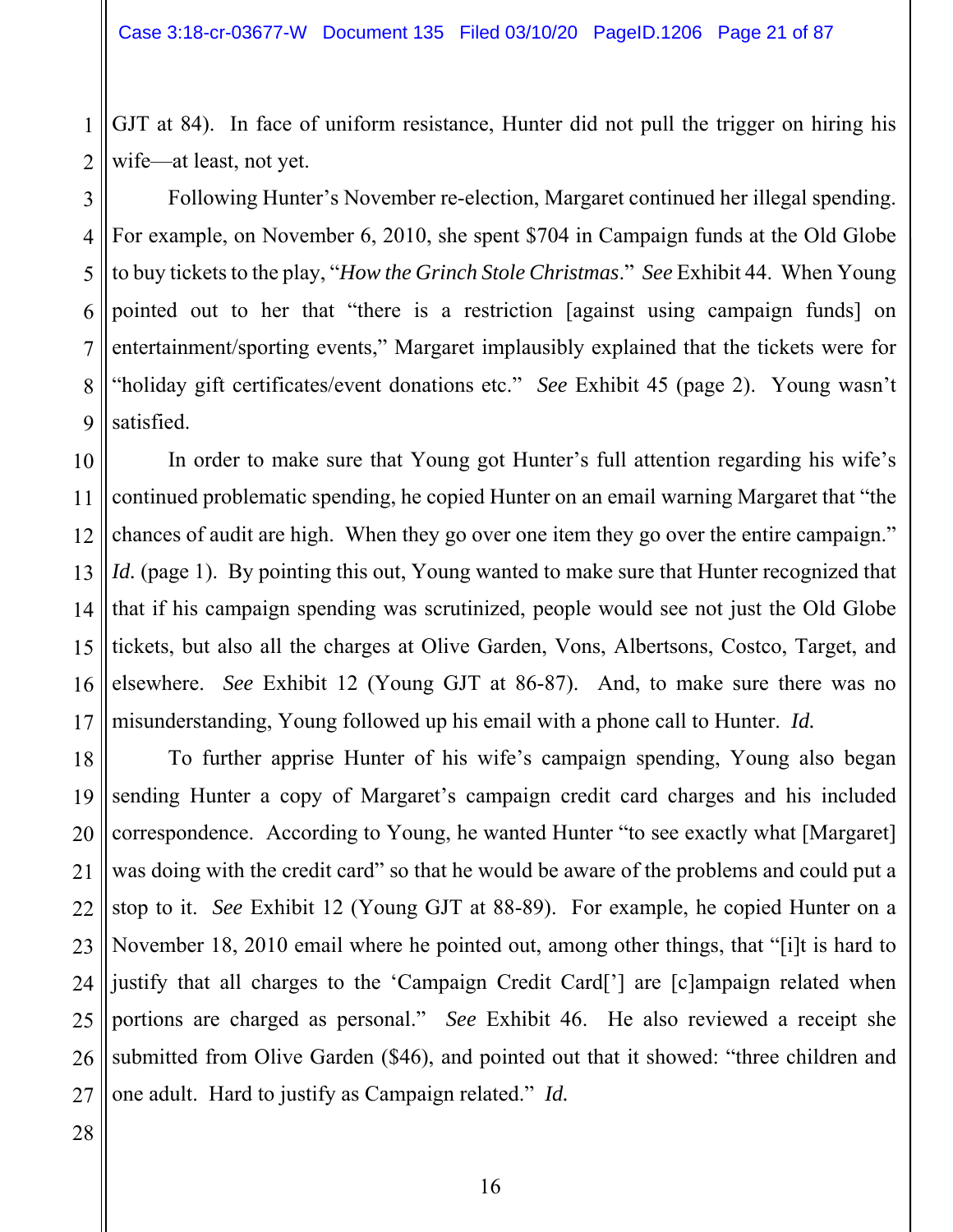2 3 4 5 6 7 8 9 Young concluded with a direct plea: "Duncan, Don't know how you want to handle this. I think our chance of audit are increased substantially. I will call you tomorrow." *Id*. Although there was no question about Margaret's ceaseless theft of campaign funds, Young stated that it was up to Hunter to handle the problem. All Young could do as Treasurer was to bring it to the Congressman's attention, make sure he understood the risks, and encourage him to make the right choice. *See* Exhibit 12 (Young GJT at 90, 99). Young had tried to do that from the day they first got the credit cards, and had been warning Hunter about these problems for many months prior to this November exchange. *See* Exhibit 12 (Young GJT at 93).

10 11 12 13 14 15 In December, Young continued to copy Hunter on his correspondence because he was "concerned enough that [he] wanted Duncan to hear firsthand straight from [him] exactly what Margaret was doing with her credit card." *See* Exhibit 12 (Young GJT at 97).<sup>10</sup> In a December 10 email in which he copied Hunter, Young reminded Margaret that campaign money cannot be used "for a leisure outing at which the discussion occasionally focuses on the campaign." *See* Exhibit 48. Rather than come to his senses and stop their illegal spending, Hunter personally responded to Young's entirely appropriate questions with a defensive and disjointed accusation that Young was trying to put together a "paper trail on me:"

<sup>16</sup>  17 18 19 20 21 22 23 24 25 26 27 28

<sup>&</sup>lt;sup>10</sup> Young's concerns were no doubt exacerbated by the fact that in early December 2010 his cash on hand estimate showed only \$30,500 in campaign funds. *See* Exhibit 47.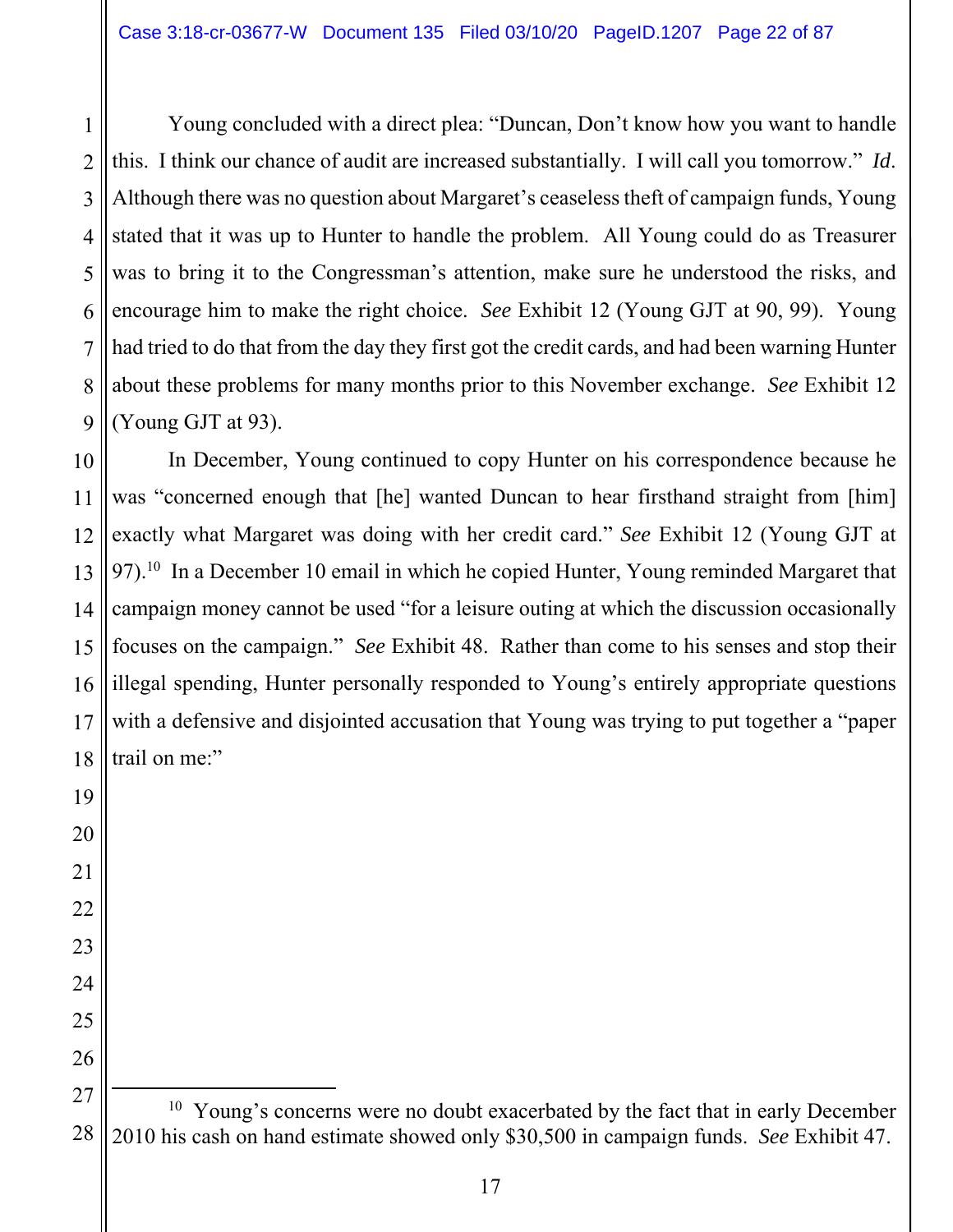#### Case 3:18-cr-03677-W Document 135 Filed 03/10/20 PageID.1208 Page 23 of 87

| From:    | Duncan <duncan@breakcontact.com></duncan@breakcontact.com> |
|----------|------------------------------------------------------------|
| Sent:    | Friday, December 10, 2010 10:15 PM                         |
| To:      | <b>Bruce Young</b>                                         |
| Cc:      | Margaret Hunter                                            |
| Subject: | Re: American Express Charges.                              |
|          |                                                            |

Are we attempting to create an email trail for some reason? I am trying to raise money for my campaign and the conservative cause. This requires meeting people. I'm not sure why Sheila is included in this either. Should she be copied as an fec consultant? Or lawyer? I'm feeling like we are trying to create some kind of paper trail on me. Which is fine if that's what we need. But if not, we need to go on the offensive and raise money. If we don't all agree that I should meet new people then I'm not sure what to do.

*See* Exhibit 49.

1

2

3

4

5

6

7

8

9

10 11 12 13 14 15 16 17 18 19 20 21 In the face of Hunter's refusal to address the problem, on December 22, 2010, Young sent the Congressman a response, explaining that he had copied Hunter on his correspondence with Margaret so that Hunter could see "the exact charges that Margaret was making" and could address them specifically with her. *See* Exhibit 50. This once again proved futile. Finally, Young issued an ultimatum. Either Hunter stepped up and got Margaret in line, or Young would leave the campaign. *See* Exhibit 12 (Young GJT at  $112$ ).<sup>11</sup> According to Young, this finally got Hunter's attention and Hunter reported back that Margaret was finally going to put her campaign credit card away. *See* Exhibit 12 (Young GJ Testimony at 113-14). Instead of charging things directly, Margaret would have to pay her own expenses and then ask Young for reimbursement. *See* Exhibit 12 (Young GJT at 116). With that, the tension diffused somewhat, and Young did not resign after all—at least, not yet.

22 23

#### E. Hunter's Second Term (January 2011 – December 2012)

1. Hunter's Continued Improper Use of Campaign Funds

24 25 Chastened with the realization that his volunteer campaign Treasurer was threatening to quit over Margaret's improper spending, Hunter finally heeded Young's

<sup>27</sup>  28 <sup>11</sup> For her part, Margaret claimed to appreciate Young's efforts, but felt that he thought she was lying to him, which – as the receipts demonstrate and Hunter had to recognize – she most certainly was doing. *See* Exhibit 51.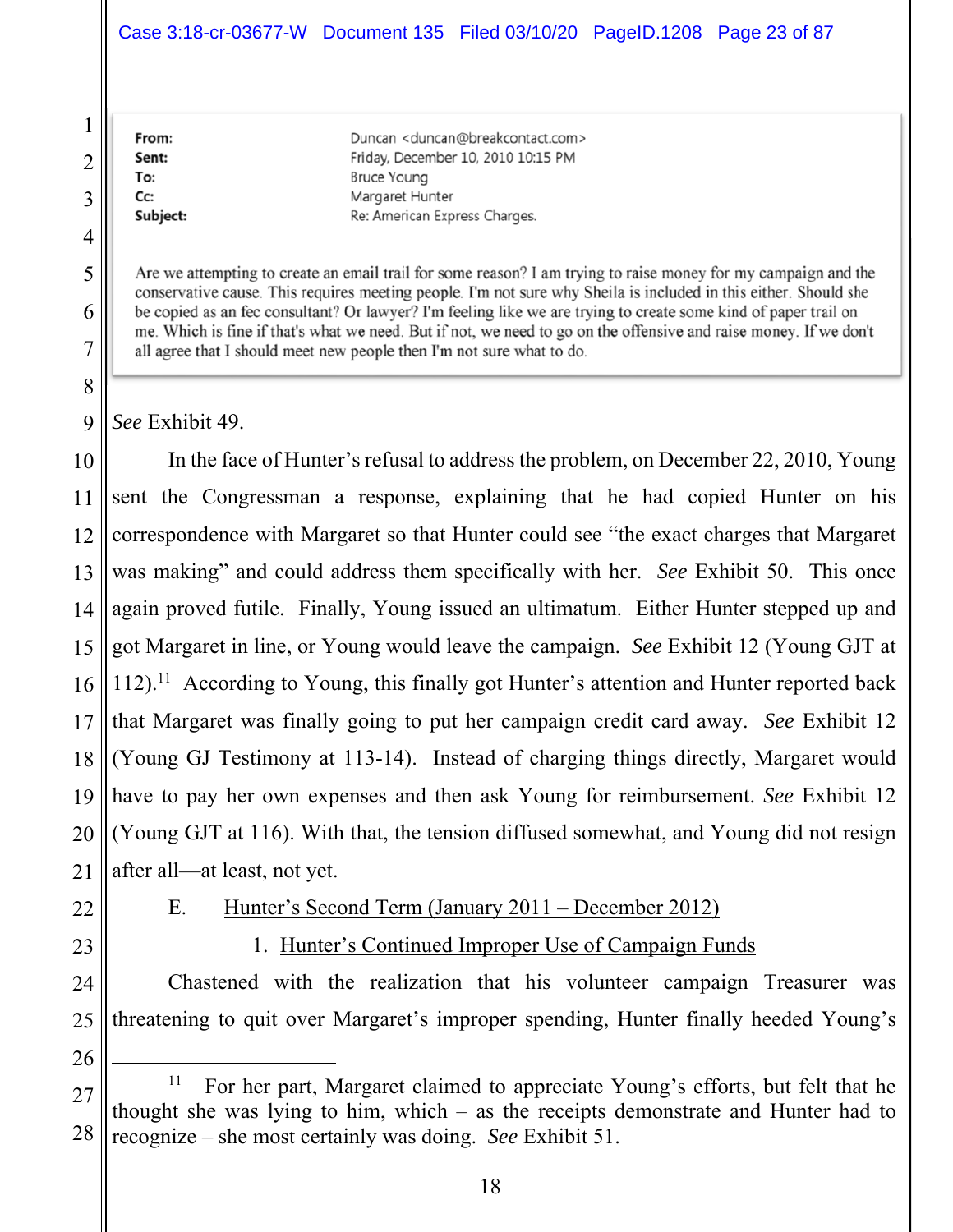1 2 3 4 5 6 repeated warnings and stopped Margaret from using her campaign credit card to subsidize the family's normal living expenses. Indeed, faced with the prospect of political ruin, Hunter even temporarily reigned in his own illegal campaign spending. Although Hunter still used his campaign credit card for meals, drinks, and golf outings that appear unrelated to any official functions or work-related meetings, this spending was modest enough not to attract attention.<sup>12</sup>

7 8 9 10 11 12 13 14 15 16 17 Hunter's communication with Young indicates that he did not enjoy curbing his spending; and, despite patching up their relationship in late December, things were still occasionally testy. On March 15, 2011, Young as usual asked Hunter to review his monthly credit card charges and confirm whether they were campaign-related. Hunter replied to this simple request: "of course they are all campaign. Why else would I charge them to the campaign credit card." *See* Exhibit 54. Ten days later (when Hunter was perilously low on funds in his personal bank account) he used his campaign credit card to charge \$92 at Sycuan Resort & Golf, even though his calendar was again blocked "PERSONAL." *See* Exhibit 56. Then on May 8, 2011, when Hunter was in San Diego for the weekend, photos from the day show he took his son out for Mother's Day golf at Cottonwood and charged their green fees (\$65) to his campaign credit card. *See* Exhibit 57.

18 19 20 21 22 23 Hunter continued racking up small personal charges on his campaign credit card. He played golf at Cottonwood, and used campaign funds to buy beers and snacks. He spent money at a few bars in DC. On May 27, 2011, on his way home to San Diego, he spent \$18 in campaign funds to buy, among a few other items, a pack of Marlboro Gold cigarettes and Copenhagen long cut chewing tobacco. *See* Exhibit 58. And, on June 9, 2011, while he was buying computer supplies at Best Buy in El Cajon, Hunter spent \$164.63 in

<sup>25</sup>  26 27 28 <sup>12</sup> For example, on Saturday, February 5, 2011, while Hunter was home in San Diego and his calendar was marked "Personal – Cottonwood," he spent \$53 in campaign funds at the Cottonwood golf course for one weekend round of 18 holes with one of his best friends. *See* Exhibit 52. After golf, Hunter spent another \$116 in campaign funds at Harney Sushi in Old Town, a spot which his friend recalled they used to go to with some frequency after golfing. *See* Exhibit 53 (GJT at 29).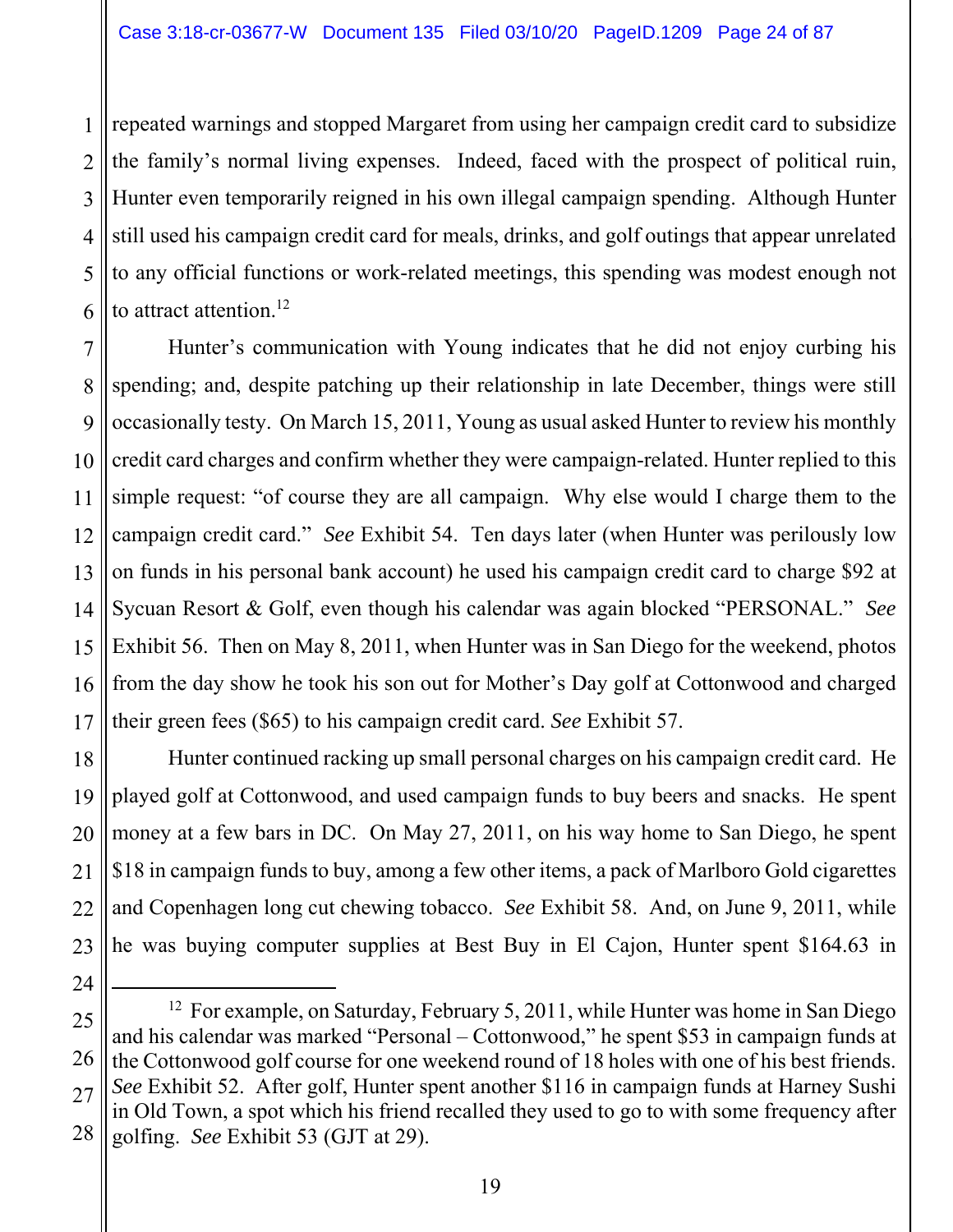1 2 3 campaign funds for a pink iPod Nano. *See* Exhibit 59. Upon reviewing these and other charges, he falsely confirmed to Young, "Yes," they were all campaign related. *See* Exhibit 60.

4 5 6 7 8 9 10 On June 17, 2011, Hunter spent \$142.36 in campaign funds to buy two pairs of pants at the Men's Wearhouse in La Mesa. Even though he emailed Young that night to confirm his May and June spending, Hunter mentioned nothing to Young about the pants. A full month later, when the bill came due, Young asked Hunter specifically about the Men's Wearhouse charge. Only then did Hunter give an implausible explanation: claiming that he "used the wrong card," and was too "semi-embarrassed" to correct the mistake and pay for the clothes using his personal credit card. "Lol." *See* Exhibit 61.

11 12 13 14 15 16 In June 2011, Margaret arranged for a quick trip to D.C. She reserved a room at the Liaison Capitol Hill Hotel for June 21 through 24. However, she altered her plans, and changed her flight to arrive a day later. But Hunter kept the room they had reserved, and stayed there with his girlfriend the night before Margaret arrived. *See* Exhibit 62. He charged the entire bill to the campaign, including the \$162.02 in charges due to the extra night spent with his girlfriend.

17 18 19 20 21 On June 29, 2011, Hunter spent \$253.56 in Campaign funds at the Old Hickory Golf Club on a golf outing with his girlfriend. *See* Exhibit 63. In addition to their greens fees, Hunter purchased 10 beers, an Adidas shirt, and a visor during their visit to the golf course. *See* Exhibit 64. Hunter did not mention these expenses to Young when he was asked to review his spending.

22 23 24 25 26 27 On July 3, 2011, Hunter and Margaret got together with good friends for golf and a date night. Their friends emailed Hunter and Margaret a few days ahead of time to set up plans, and they settled on dinner at Sally's downtown. *See* Exhibit 65. That afternoon at 2:00 pm, Hunter used \$90 in campaign funds to purchase three rounds of golf at Cottonwood. Then the two couples met up for dinner. The couples split the bill and Hunter spent \$148.90 in campaign funds to fund his portion. *See* Exhibit 66.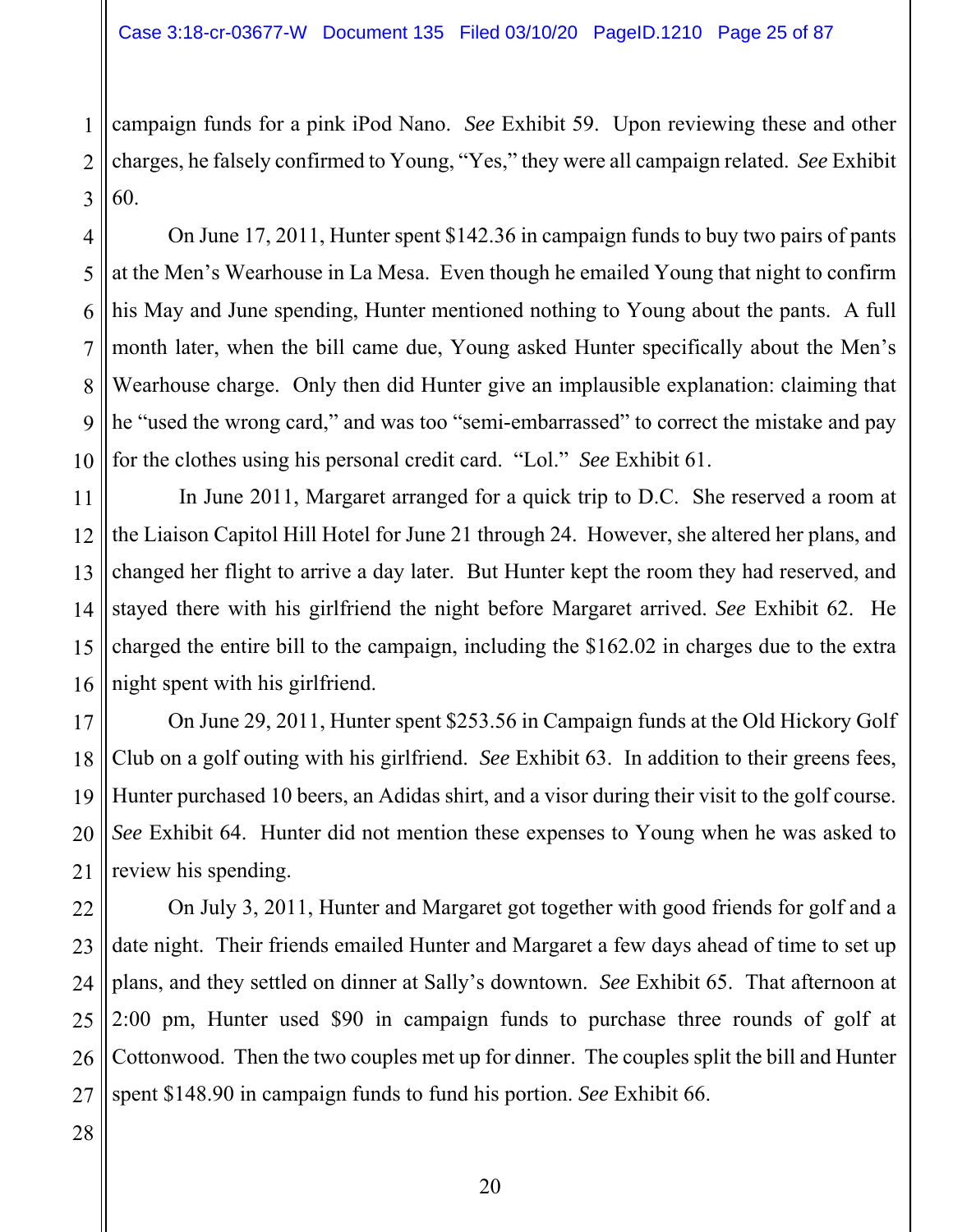1 2

#### 2. Margaret's New Campaign Credit Card

3 4 5 6 Without her own campaign credit card, in early 2011, Margaret's ability to illegally access campaign funds was limited. This changed in June 2011 when she asked Young for a new credit card. Although Margaret still had no official role in the campaign, Young obliged as Hunter voiced no objection. Accordingly, he obtained and sent Margaret a new campaign credit card, and she quickly put it to use.

7 8 9 10 11 12 13 14 15 16 On July 6, 2011, Hunter, Margaret, and the three kids flew to DC for a 12-day family vacation. Originally, they planned to attend the National Republican Congressional Committee ("NRCC") annual retreat at the Nemacolin Woodlands Resort in Pennsylvania, with an extra week sightseeing in D.C. before the retreat. The Hunters, however, never attended the NRCC event. Nevertheless, Margaret used \$1,925 in campaign funds to book the family's plane tickets, *see* Exhibit 7 at 18, and obtained \$900 in campaign funds to subsidize their stay at a rental house in Accokeek, Maryland (just across the Potomac River from Mount Vernon). She later requested \$705 in additional campaign funds to cover three more nights at the rental house, in lieu of the NRCC accommodations. *See* Exhibit 68.

17 18 19 20 21 22 23 24 25 26 27 During their D.C. stay, the Hunters used personal funds to buy groceries, gas, and tickets to Mount Vernon and the International Spy Museum. But the family also spent hundreds of dollars in campaign funds on vacation expenses—including \$65.19 at the Spy Museum gift shop (for two secret message journals, a spy decoy listener, and mini weapons of mass destruction), \$31.50 at the Mount Vernon food court, and \$364.45 at the Mount Vernon gift shop for a host of souvenirs including Christmas ornaments and two beanie babies. *See* Exhibit 70. She also used \$34 in campaign funds to buy Metrorail tickets, another \$68 on parking (\$48 of which was at the Hyatt), \$36.89 at the Longworth Café, and \$49.39 at McDonald's. *See* Exhibit 7 at 21-22. On July 17, 2011, the family's last night in D.C., the Hunters spent \$410.33 in campaign funds taking advantage of room service and running up a bar tab at the Hilton near the airport. *See* Exhibit 71.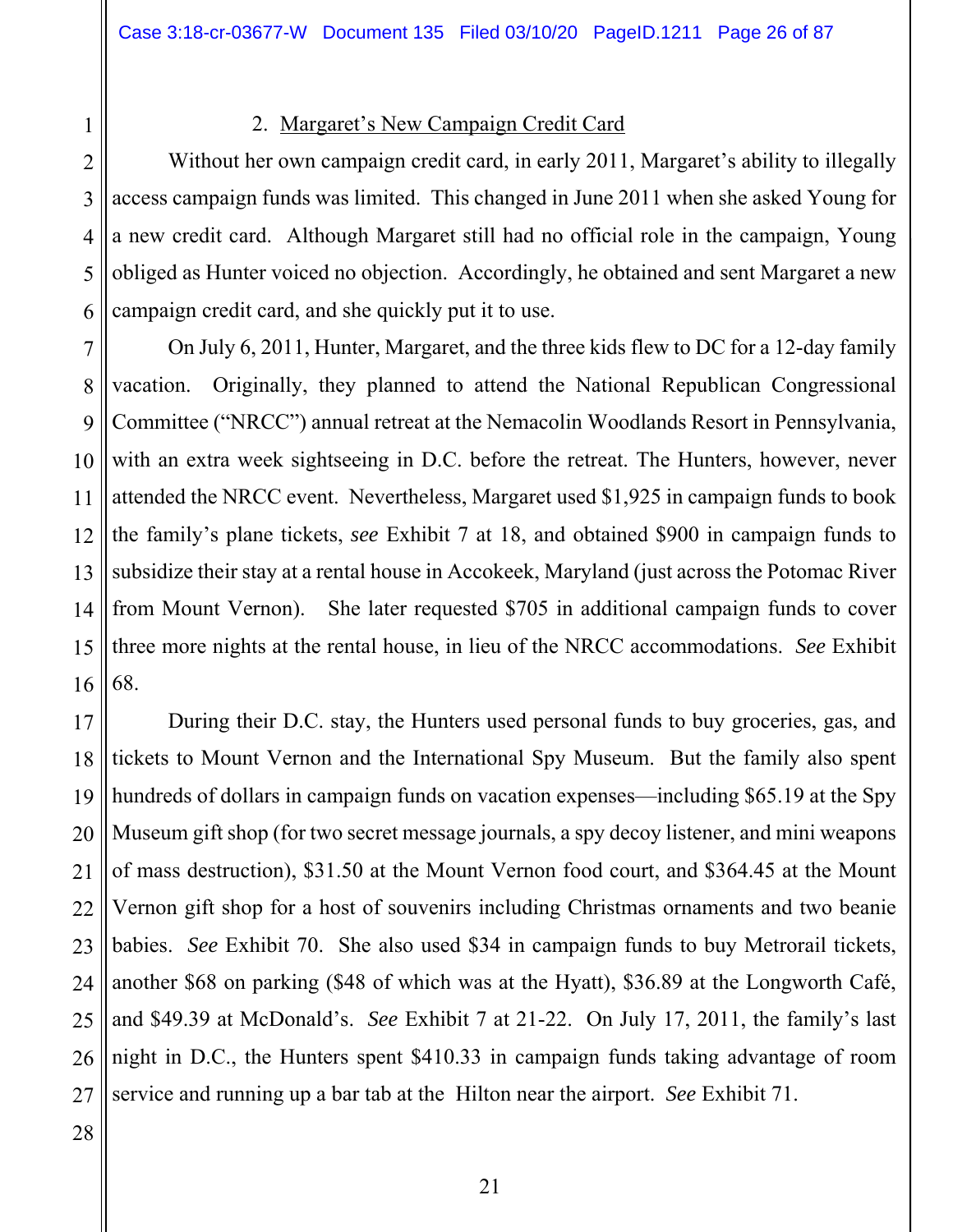1 2 3 4 5 6 7 Armed with her new campaign credit card, Margaret returned to her "old" ways upon arriving back in San Diego. Over the following days, she used her new campaign credit card to purchase gas (\$40), and meals at Olive Garden (\$86.81), Starbucks (\$21.05), and Carl's Jr. (\$19.60). *See* Exhibit 7 at 22.<sup>13</sup> When Young asked her to review these charges, she misled him, claiming: "These are all related to some expenses during July 6-15 trip to DC-VA." *See* Exhibit 72. Hunter, however, never corrected Margaret's false explanation and her misleading claim that the trip to DC was an appropriate campaign expense.

8 9 10 11 12 13 On August 2, 2011, Hunter returned to San Diego. During his trip home, he spent \$20.96 in Campaign funds at a Paradies Shop to purchase a tube of Blistex, several magazines, and the science fiction film, "*Cowboys and Aliens*." *See* Exhibit 73. The following Friday, August 6, 2011, the Hunters met friends at the Treasure Island Hotel in Las Vegas for a long planned couples' weekend. In order to cover for this personal vacation, Hunter scheduled a pretext 20 minute "tour" of a charter school.

14 15 16 17 18 19 The husband of the other couple was a close friend of Hunter, who described the trip as a "pure vacation" – and recalled that the foursome spent their weekend together going out to restaurants, lounging by the pool, sightseeing, and taking in a show. In a sworn statement, Hunter's friend indicated that it was memorable because it was the first time he and his wife had vacationed without their children. This statement was corroborated by photos showing that the Hunters enjoyed the getaway. *See* Exhibit 74.

20 21 22 23 24 25 26 Although Hunter's friend was an elected state official, he and his wife paid for the vacation with personal funds (not state or reelection funds). The Hunters, on the other hand, did not. They used campaign funds to pay for nearly every expense incurred during this trip. Hunter signed off on the \$761.95 Treasure Island Hotel bill, and spent more than \$260 for a number of meals and cocktails at the hotel bars, \$69.46 at Spago, \$150.80 at the Bellagio Hotel and Casino, and more than \$60 in personal Las Vegas taxi rides. Margaret used \$748 in campaign funds to pay for their flights to Vegas (using Hunter's credit card),

<sup>28</sup>  <sup>13</sup> Margaret also used Duncan's credit card to purchase admission tickets for the Del Mar races at a cost of \$102. *See* Exhibit 7 at 23.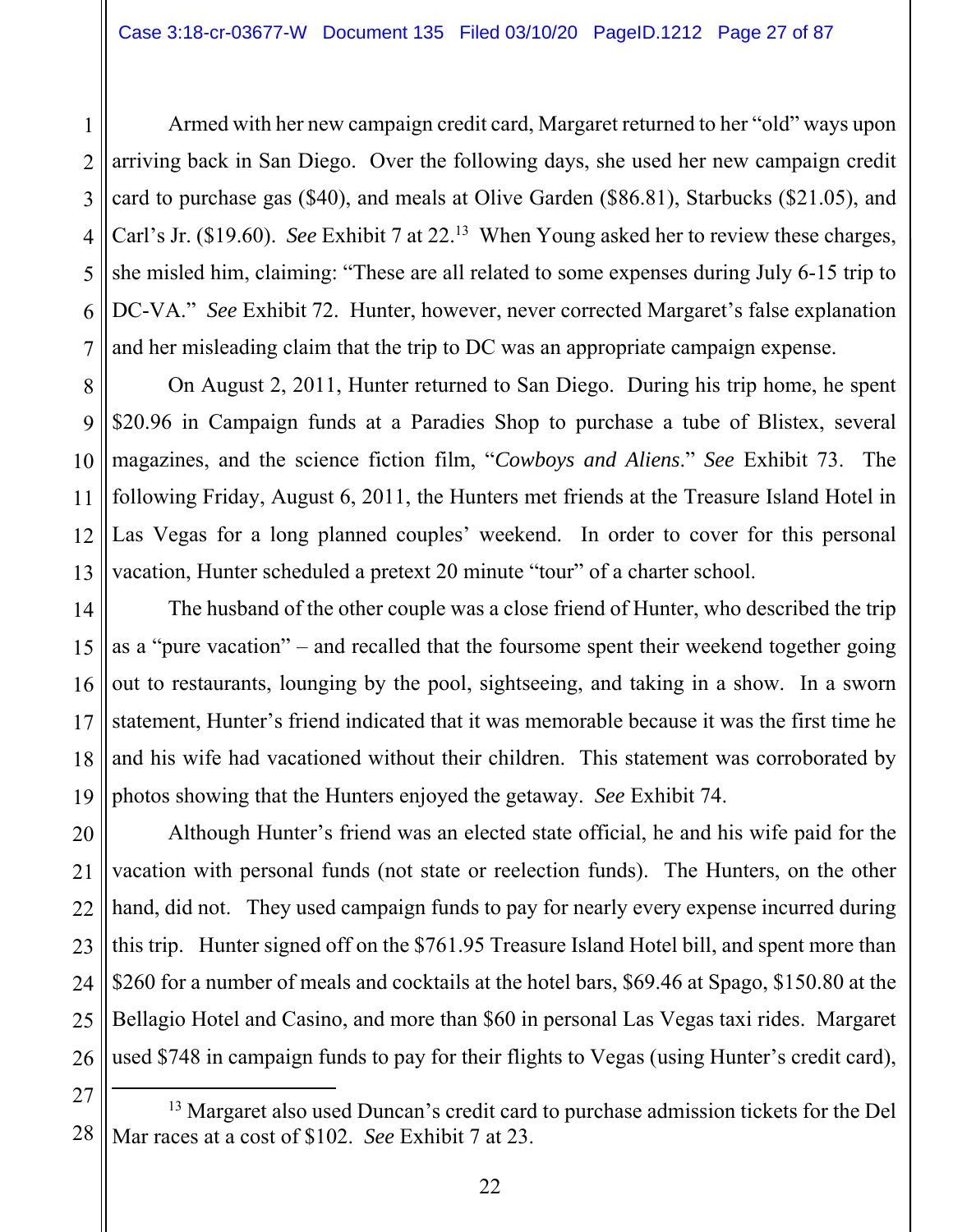1 2 3 and additional funds for assorted meals at the airport and hotel incidentals. *See* Exhibit 7 at 24-26 and Exhibit 75.14 When Young inquired about the Las Vegas charges, Hunter lied: "Yes. All campaign related." *See* Exhibit 77.

4 5 6 7 8 9 10 11 12 The following weekend, August 20, 2011, it was time for another date night with the Hunters' best friends. *See* Exhibit 78. With their family bank account in the red, Hunter used his campaign funds to pick up the Hunters' half of the \$227.45 dinner tab at Jake's Del Mar. *See* Exhibit 79. The next morning, Hunter and his friend hit the links at Cottonwood Golf Club. Prior to teeing off, Hunter used his campaign credit card to buy \$30.16 worth of golf balls and tees, and two breakfast sandwiches totaling \$10.08. *See* Exhibit 80. After golf, the two couples went to the Del Mar racetrack (using the four tickets purchased by Margaret the previous month). At the races, Hunter spent \$156.22 in campaign funds for food and drinks. *See* Exhibit 81.

13 14 15 16 17 18 19 20 21 Hunter did not allow his lack of personal funds to interfere with celebrating his youngest daughter's 5<sup>th</sup> birthday at the end of August. On August 28, 2011, he took his family out for brunch at the Hotel del Coronado for a lavash birthday celebration. As can be seen in photographs taken by the Hunters, among other things, the kids enjoyed treats from the chocolate fountain while the adults were enjoying bloody Marys). The bill for their Coronado outing came to \$511.03, which Hunter paid through the use of campaign funds. *See* Exhibit 7 at 28-29. When Young inquired about the burnch charges at the Hotel Del, Hunter simply lied to his Treasuerer and falsely told him that the charges were "all campaign related." *See* Exhibit 83.

22 23 24 On September 5, 2011, Hunter spent \$399.06 in Campaign funds at Best Buy to purchase a Nikon CoolPix S9100, plus battery and SD card. *See* Exhibit 84. The camera was purchased in anticipation of a family vacation to Idaho, where his eldest daughter was

<sup>25</sup>  26 27 28 <sup>14</sup> Upon returning home from their Vegas vacation, Margaret restocked the family fridge by spending \$262.12 in campaign funds at Vons for family groceries and household items, including Claritin, trash bags, Scooby Doo fruit snacks, Hostess Ho Hos, Lunchables, protein shakes, Lysol disinfectant, and Palmolive liquid detergent. *See* Exhibit 76 (records produced by Albertson's – as it purchased and now runs Vons).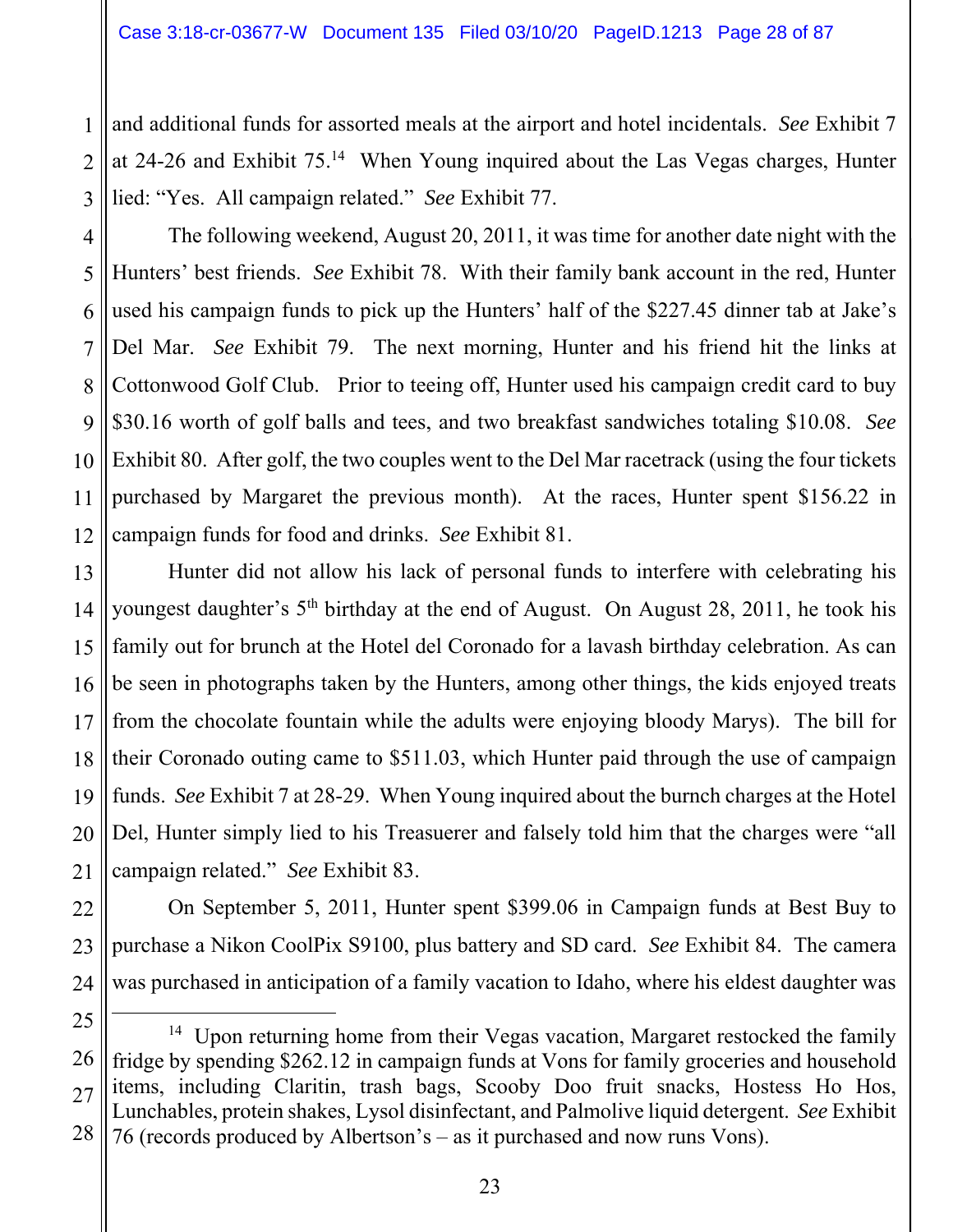1 2 3 4 competing in the Boise Feis by the River, an Irish dancing tournament. Metadata from the photos of the competition reveal that the family pictures were taken with Hunter's new CoolPix S9100. In order to cover up his theft, Hunter falsely described the purchase as being for "ink, paper, and software Microsoft office for mac." *See* Exhibit 83.

5 6 7 8 9 10 Once again, Hunter illegally funded this family vacation with campaign funds – except for using about \$100 of their own funds before ending up with a negative balance in their personal account. In addition to the airplane tickets for the entire family, Hunter used his campaign credit card to finance \$75.58 at airport kiosks on the way to Boise, a \$108.67 meal at Cracker Barrel in Boise, and \$28.65 in purchases at Chevron. Margaret also used her campaign card to buy \$42.71 in food at the airport, \$99 in parking fees, \$203.71 in additional purchases at the Boise Cracker Barrel, \$45.35 in gas, and \$36.38 in snacks on the trip home.

12 13

11

#### 3. Margaret Becomes Campaign Manager

14 15 16 17 18 19 20 21 22 In the fall of 2011, with their family financial situation unimproved, Hunter revived the idea that Margaret should join his paid campaign staff. Young, who had nothing but difficulties managing Margaret and evaluating her spending, "continued to think this was a bad idea" that carried political risks and the likelihood of negative publicity. *See* Exhibit 12 (Young GJT at 118-19). Hunter's Washington staff also opposed the plan. Joe Kasper "thought it was foolish" and a mistake for Hunter to allow Margaret to draw a salary. Like Young, Kasper recognized the political cost, and also the reality that, as Hunter's wife, it would be difficult for other staff to challenge Margaret or to push back on any of her requests. *See* Exhibit 10 (Kasper GJT at 33-35).

23 24 25 26 27 28 No doubt cognizant that another salary would partially alleviate their desperate financial situation, Hunter ignored his advisors and hired Margaret as his paid campaign manager. In September 2011, FEC records show that Margaret began collecting a salary of \$2,000 per month for "campaign management services." And, not only did she draw a salary from campaign funds, but Margaret used her new official position to disguise a slew of campaign spending. Armed with a credit card and the cover of being the "Campaign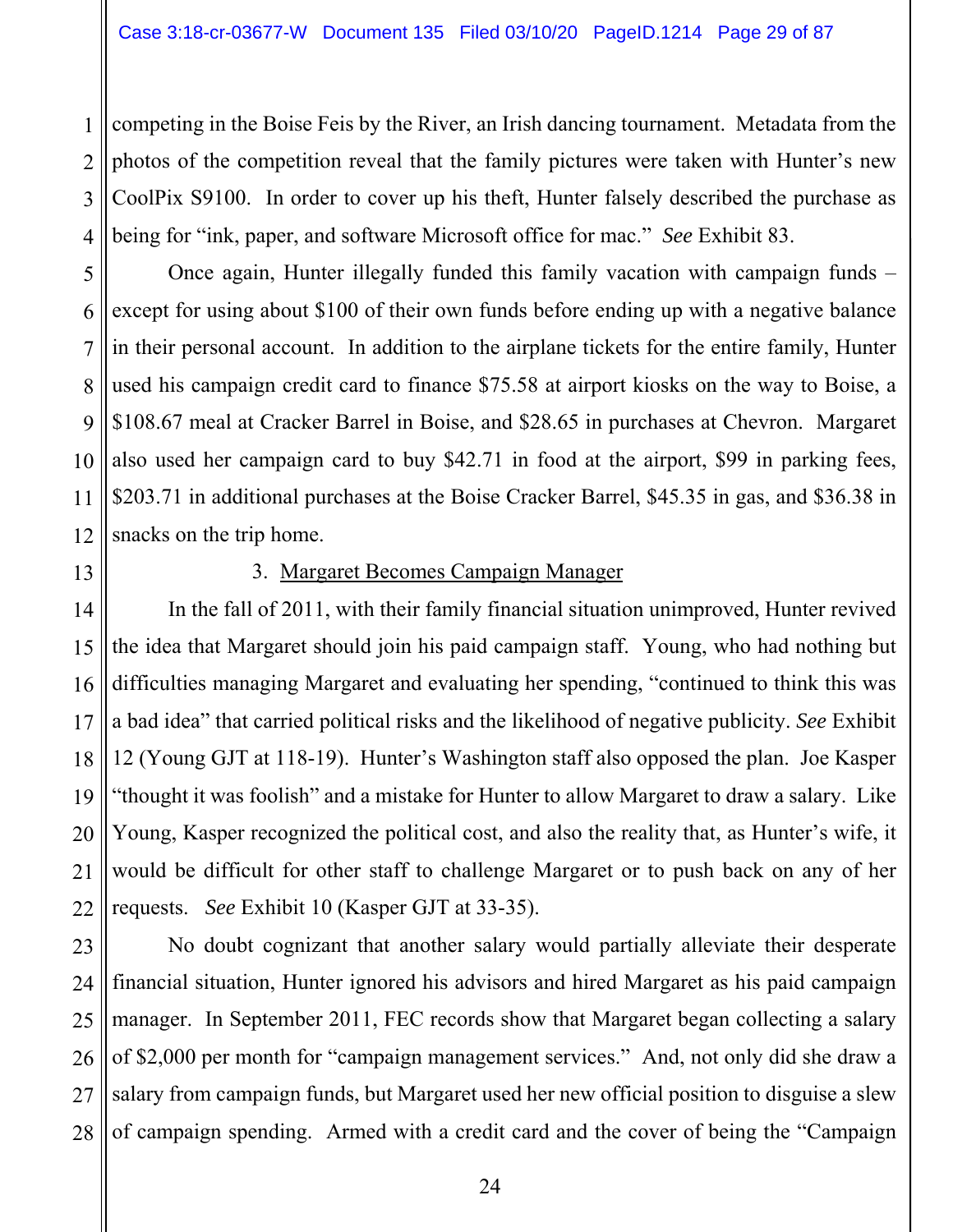1 2 3 4 Manager," Margaret returned to  $-$  and in many cases exceeded  $-$  her prior pilfery. Over the next 16 months, Margaret spent lavishly in a wide variety of retail locations, such as Barnes & Noble (\$1,798), Costco (\$2,309), Home Depot (\$879), Michael's (\$1,727), Target (\$560), Von's (\$1,752), Walmart (\$3,440), World Market (\$454), and many others.

5 6 7 8 9 10 According to Young, as soon as Margaret began working officially for the campaign, he began seeing "the exact same kinds of charges that were causing [him] great concern back in late 20[10] when Duncan finally took the credit card away." In response, just as he did at the end of 2010, Young brought Margaret's spending patterns to Hunter's attention. Yet Hunter simply ignored the illegal spending and "did not do anything to stop her[.]" *See* Exhibit 12 (Young GJT at 119-22).

11 12 13 14 15 16 17 18 The week after returning from Boise, Margaret drove their children up to Los Angeles so the Hunters could attend the St. Ambrose Feis in Burbank during the weekend of September 23, 2011. Hunter joined the family in Burbank after playing golf at the Los Angeles Country Club.<sup>15</sup> Margaret financed the trip by using \$670.64 in campaign funds to pay for the family's rooms, food, drinks, and parking at the Marriott in Burbank. *See* Exhibit 7 at 30-31. For his part, Hunter used \$92.77 in campaign funds to pay for the gas used on the return trip. *Id. at* 32. Compounding this theft, he then "double-dipped" by claiming reimbursement for mileage. *See* Exhibit 85.

19 20 21 22 23 This was far from the last Irish dancing vacation taken by the Hunters in 2011. Approximately four weeks later, Margaret used \$327.76 in campaign funds to allow the entire family to watch as their eldest daughter participated in the 13<sup>th</sup> Annual Feis Orange County. *See* Exhibit 86. This time Hunter did not have the pretext of a campaign event, and his calendar was blocked for his daughter's "Dance Recital" in Orange County. *See*

24 25 26

<sup>27</sup>  <sup>15</sup> Hunter flew from D.C. to Los Angeles as he had received an invitation to a legitimate fundraiser held by Eric Cantor in Beverly Hills. Even though Hunter's invitation to the Cantor event included the cost of a room for him at the Beverly Hills Hotel, he passed on the free room opting to stay in Burbank where the Feis was being held.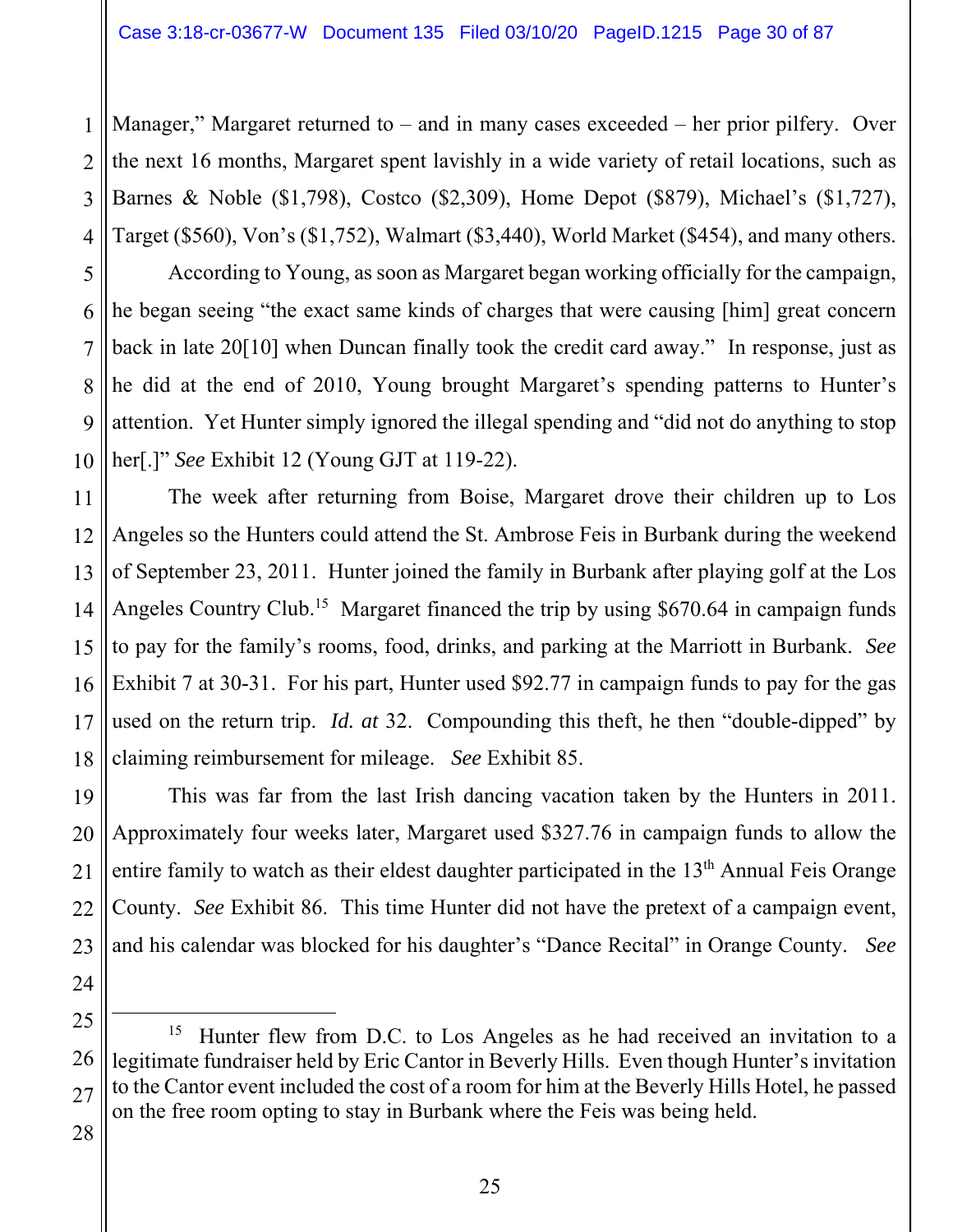2 Exhibit 87. Nevertheless, he used \$344.56 in campaign expenses to rent a car in Los Angeles – despite the fact that Margaret drove the family car to Burbank. *See* Exhibit 88.16

3 4 5 6 7 8 9 10 11 12 13 14 Just a few days later, the Hunters took their children to the east coast for a fall family vacation. On October 28, 2011, the family went to Washington on the weekend of the Marine Corps Marathon, which Margaret joined in with Hunter. Because Margaret ran the 10K portion of the Marine Corps Marathon with "Team Kelly" – which included at least one other congressman and some staffers from Hunter's office – her participation may be considered an appropriate campaign expense. The Hunters, however, should not have spent \$3,754.73 in Campaign funds to finance the children's portion of the vacation. In this regard, Margaret spent almost \$500 in campaign funds for airline fees, parking, and fast food. *See* Exhibit 7 at 33-34. For his part, Hunter's campaign credit card was used to pay the \$3,255.66 bill for four nights at the Hyatt Regency Capitol Hill, which included eight trips to the hotel gift shop (\$213), six orders of room service (\$728), two meals (\$139), and two movies (\$26). *See* Exhibit 91.17

15 16 17 18 19 20 Upon returning to San Diego, Margaret continued using campaign funds to pay her family's personal expenses. For example, on November 15, 2011, she spent \$238.18 at Barnes & Noble to purchase gifts for her family and friends, including two Shrinky Dinks Christmas Tree Kids Creativity Kits, a Night Before Christmas picture puzzle, Fancy Nancy Peel & Stick Wall Decals, and a number of children's books such as A Long Winter's Nap, Flight of the Penguin, and Goofy Goes to the Doctor. *See* Exhibit 92.

21 22

<sup>23</sup>  24 25 26 <sup>16</sup> Margaret also used campaign funds to fill the family car with gas for her travel to the two Los Angeles area Feis shows. In doing so, she copied Hunter and made her duplicity explicit. *See* Exhibit 89. Hunter's knowledge of his wife's improper use of campaign funds would have been obvious anyway – as Young was also copying Hunter and detailing Margaret's various campaign expenditures that appeared to be for personal items. *See* Exhibit 90.

<sup>27</sup>  28 <sup>17</sup> During the entire trip, the Hunters used their personal debit card just twice at the Lego Store in McLean, Virginia. This is not surprising as they incurred three insufficient funds fees during the vacation. *See* Exhibit 1 at 8.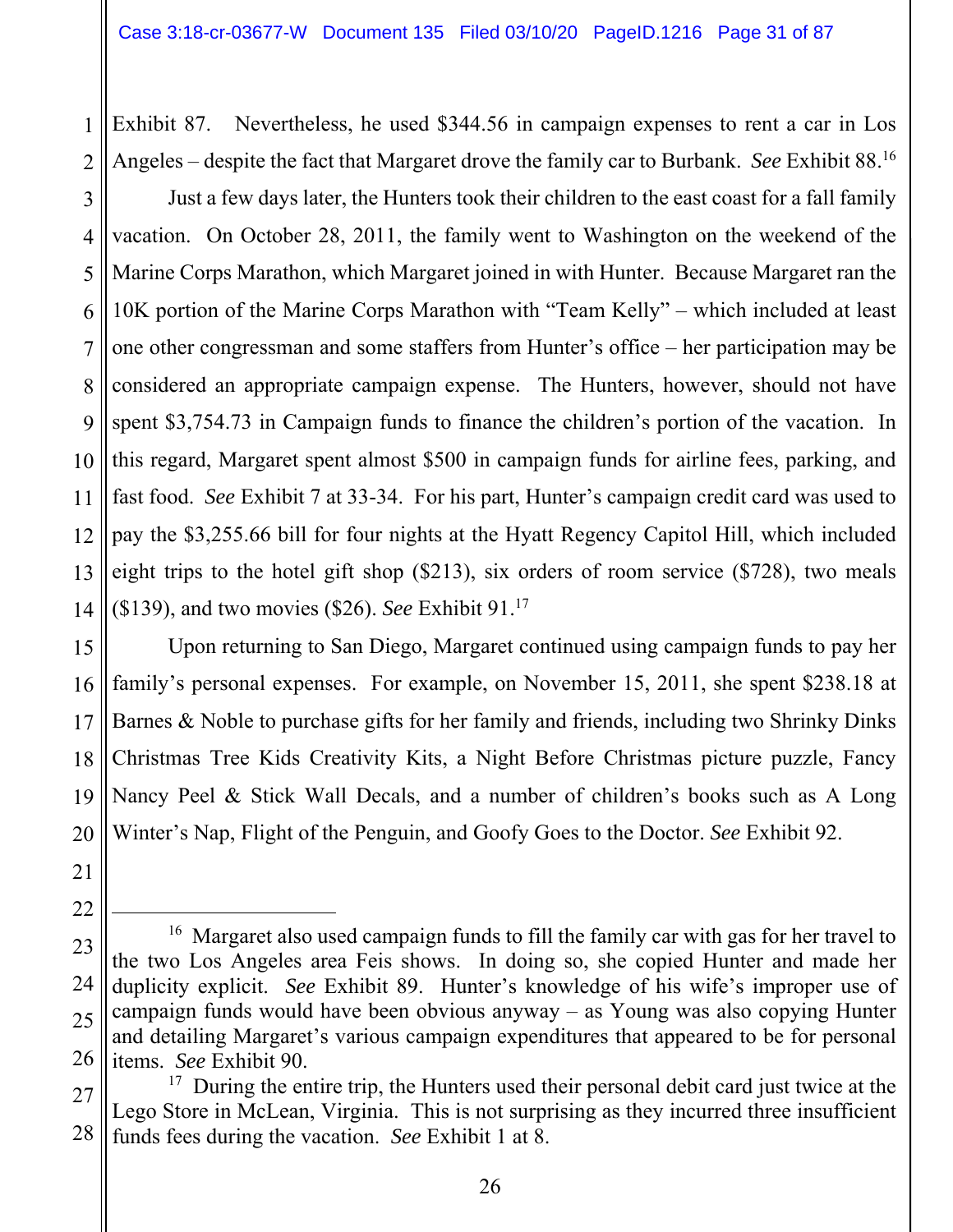Later that month, the Hunters used \$168.89 in Campaign funds for a day trip to watch their daughter compete at the Irish Dance Teacher's Association Regional Championships held in Anaheim, California. *See* Exhibit 7 at 37. Hunter's calendar holds the day for "Family Time" and his daughter's "Dance Recital." *See* Exhibit 93.

5 6 7 8 9 10 11 In December, Hunter charged \$389.43 to register Hunter and Margaret for the San Diego Half Marathon (held in March) and the Rock & Roll marathon (held in June). *See* Exhibit 7 at 38. When questioned about these charges, Hunter told Young, falsely, that the race fees "were supposed to be for a wounded warrior thing…" *See* Exhibit 94 (Hunter told Young he would get a refund, but he never did.). This would not be the last time that the Hunters contemplated using the "wounded warriors" to mask the theft of campaign funds. *See infra* at pp. 41, 56.

12 13 14 15 16 17 As the year came to a close, Hunter continued to use campaign funds for family outings, such as the numerous golf outings he enjoyed with both friends and family. For example, on December 29, 2011, Hunter went to Cottonwood golf course for a day out golfing with his son—as shown in photos from the family outing. Using campaign funds, Hunter paid \$11.99 for beers at 11:08 am, then \$58.42 for soft drinks, hot dogs, snacks, and beers at 4:15 pm. *See* Exhibit 95.

18

1

2

3

4

#### 4. New Year (2012): Same Improper Spending

19 20 21 22 23 In 2012, Hunter continued to be somewhat circumspect about his illegal use of campaign funds. Margaret, however, felt no such compunction. Her husband spent most of his time in Washington, while she was left to manage the family – a task that she was simply unable to handle given their unstable financial situation. To close her household financial gap, Margaret again turned to campaign funds.

24 25 26 27 For example, on January 11, 2012, Margaret spent \$89.05 in Campaign funds at Costco to purchase toothpaste, Benadryl, Nutella, mango nectar, chocolate milk, bologna, and other typical family groceries (falsely reported as "gift basket items for basket donation - Temecula chamber gala auction"). *See* Exhibit 96. And, on January 17, 2012, she spent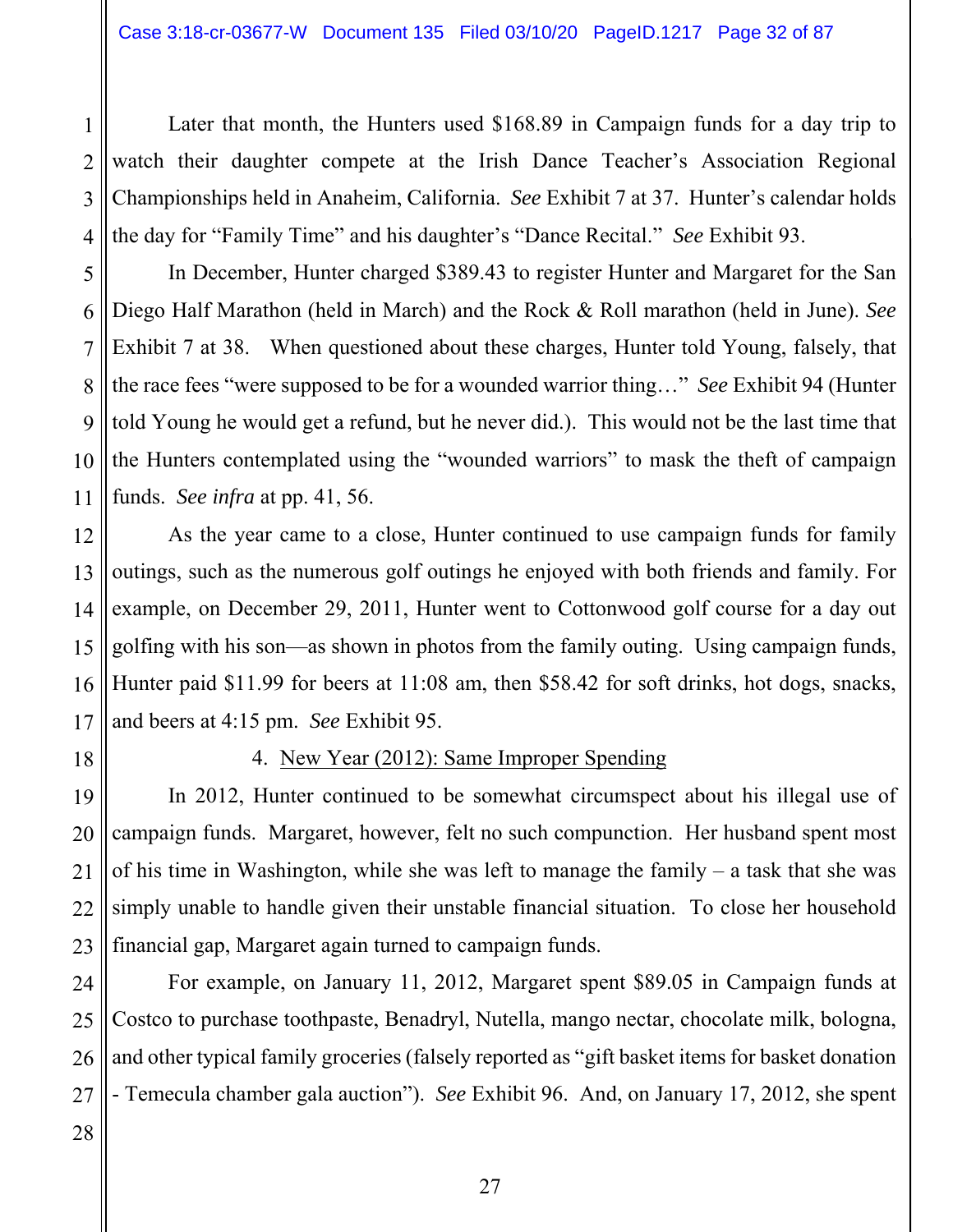1 2 \$35.92 in Campaign funds at Target to purchase toys, including four Squinkies Do Drops and Play-Doh (falsely reported as "printer paper"). *See id*., Exhibit 97.

3 4 5 6 7 8 9 10 When it came to travel, Margaret continued to spend lavishly on her family. On January 12, 2012, she spent \$918.60 in Campaign funds at Expedia to fly her sister and her sister's two children to a funeral in Tucson, and \$340 at United Airlines to purchase airline miles and tickets for the Hunters to fly to Hawaii in April to celebrate Margaret's birthday. *See* Exhibit 7 at 40 and 42. On January 22, 2012, she used another \$504.20 in Campaign funds at United to purchase a February flight to Chicago for her mother. *Id.* at 41. And, on February 24, 2012, she spent \$2,046 at United for her three kids and her nephew to travel to D.C. for a family vacation in May.18 *Id.* at 43-44.

11 12 13 14 15 16 17 On St. Patrick's Day, the Hunters celebrated with their best friends, who came down from Orange County for the weekend. The two couples went out to dinner at Blue Point Coastal in the Gaslamp downtown and split the \$361.44 bill. *See* Exhibit 98. Hunter chipped in another \$55 in campaign funds for drinks at the Hyatt downtown to keep the party going. *See* Exhibit 7 at 45. The Hunters had a negative balance in their personal account at the time, and had incurred three insufficient funds fees totaling \$102 three days earlier, with no subsequent deposits. *See* Exhibit 1 at 17-18.

18 19 20 In May 2012, the Hunters financed a family springtime vacation to Washington with more than \$10,000 in campaign funds.<sup>19</sup> These expenses included \$7,302.23 spent just for lodging at the Hyatt Regency Capitol Hill between May 6 and 11, 2012, and thousands more spent on family dining, visits to local Washington area attractions, and souvenirs.

<sup>21</sup>  22 23 24 25

 $18$  Significantly, Margaret used Hunter's credit card to make most of the travel arrangements. Therefore, in order for the scheme to succeed, it was necessary for Hunter to verify to Young that all of the reservations were "campaign related." Unsurprisingly, Hunter backed up his wife's improper travel spending on each occasion—even when the bill showed flights for Margaret's mother and nephew.

<sup>26</sup>  27 28 <sup>19</sup> The flight and hotel expenses attributable to Margaret could be permissible, as she did attend a "First Ladies Lunch" at the Washington Hilton. However, all expenses related to taking the Hunters' three children and a nephew (also brought along on the vacation) were inappropriate.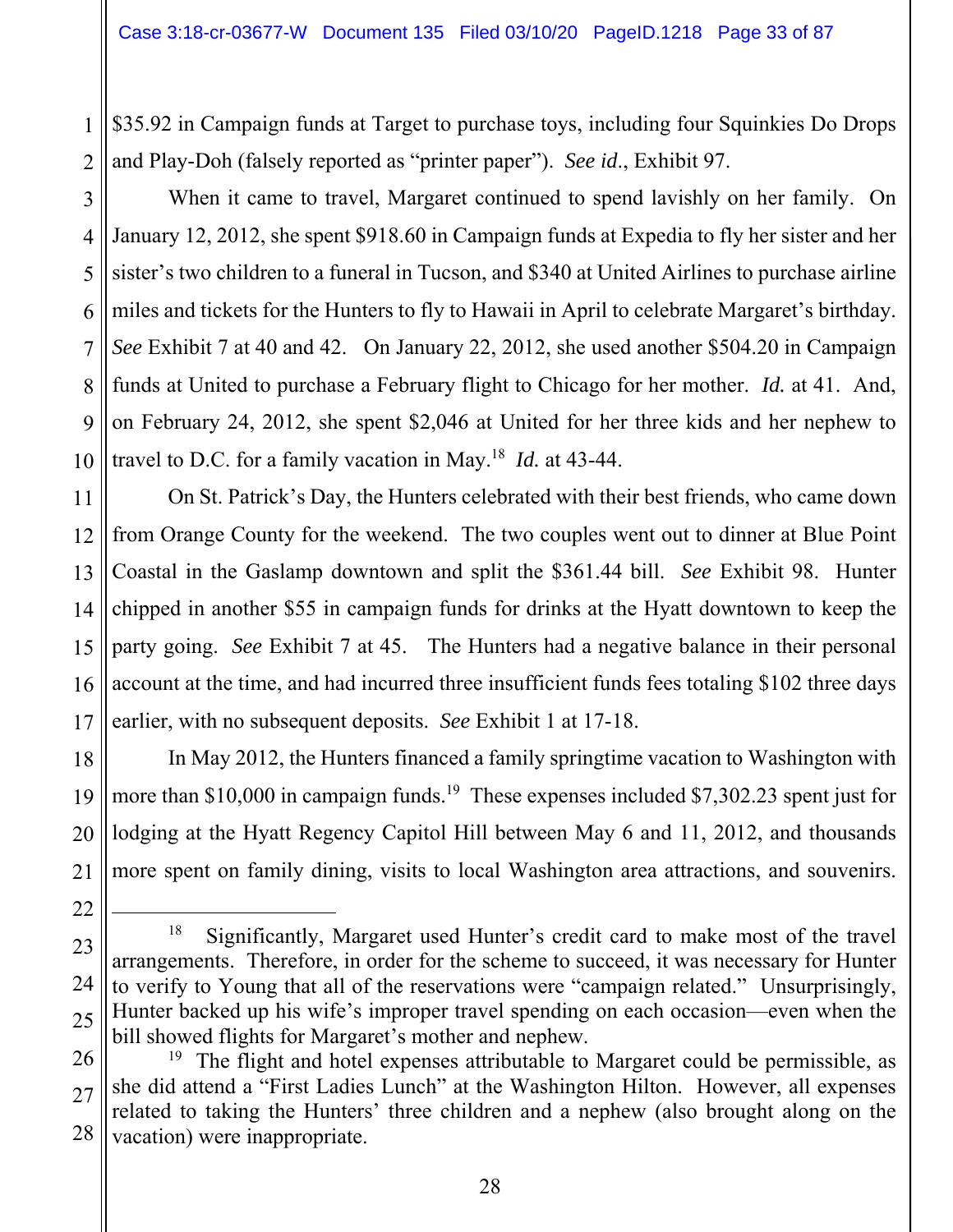1 2 3 4 *See* Exhibit 99. The Hunters understanding that this was a personal vacation for their kids was demonstrated by their use of personal funds on their first day out (spending \$465 at a mall in Tyson's Corner on fast food, shopping, and movie tickets). Their use of personal funds, however, resulted in their incurring eight additional insufficient fund charges. *See* Exhibit 1 at 11.

#### 5. Mid-2012: Cash On Hand Crisis

15 16 17 Due to the Hunters' rampant use of campaign funds to finance their lifestyle, by mid-2012, Hunter's campaign finances were in almost as much trouble as their personal finances. At the end of their Washington family vacation, the campaign's cash on hand was down to just \$58,000, with another \$10,000 in outstanding bills. Young found this "especially troublesome" because they were still a few months away from the 2012 general election, and the campaign would need to spend money. *See* Exhibit 12 (Young GJT at 123). In addition to relaying his concerns to Hunter, Young also began to involve Victoria Middleton in the campaign's spending problems. Even two years after Young first addressed the problem with Hunter, he was still "concerned about Margaret's charges," *see* Exhibit 13 (Middleton GJT at 36), and Hunter was still continuing to facilitate his wife's continuing misappropriation of campaign funds.

18 19 20 21 22 23 Middleton caught on to the problem right away. She worried about Margaret's spending on restaurant bills, supermarket charges, and gift cards (which Margaret claimed were "donations to charities"). Among other things, Middleton feared trouble in the event the FEC looked into the campaign's spending. Accordingly, she made sure this problem was on Hunter's radar "as something that had to be taken care of." *Id.* (Middleton GJT at 37-39, 41-42).

24 25 26 27 28 In fact, on June 2, 2012 (just two days after Young emailed Middleton about the campaign's dire cash situation), Hunter used \$221.18 in campaign funds to pay for a meal at Buca Di Beppo in San Diego. *See* Exhibit 100. And, one week later, Hunter spent another \$369.08 in campaign funds to pay for another weekend partying with their best friends. First, the men played a round of golf at Riverwalk, which Hunter paid for with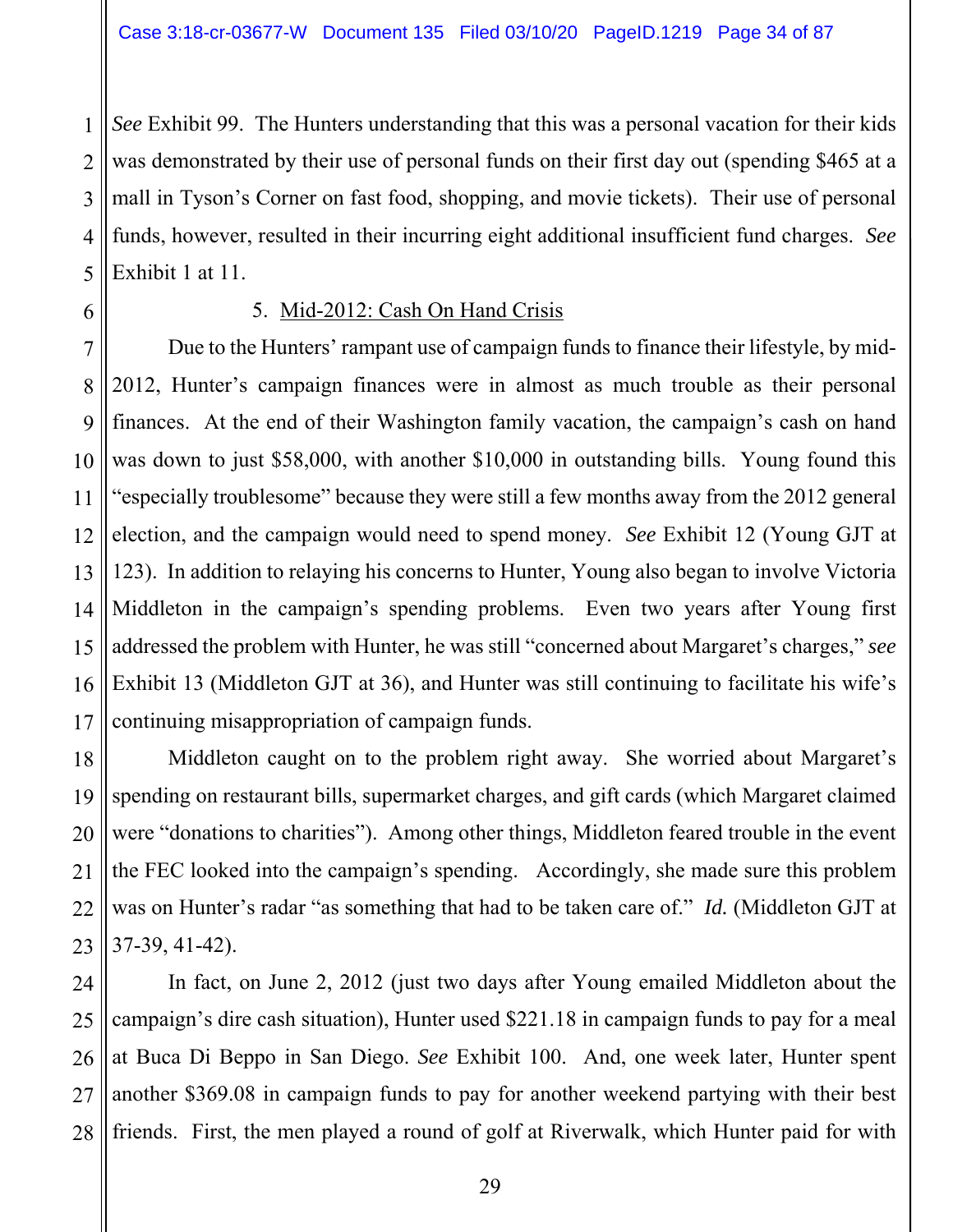1 2 3 \$184 in campaign funds. *See* Exhibit 101 (showing \$69 of the expenses). They then joined their wives for dinner at Asti Ristorante. Hunter used campaign funds to pay the Hunters' half of the \$370.16 restaurant tab. *See* Exhibit 102.

4 5 6 7 8 9 10 11 12 13 14 15 16 17 Despite Middleton's concerns, Margaret continued to drain the campaign's coffers. On June 9, 2012, she spent \$1,276 in campaign funds on airplane flights to New Orleans to assist with her sister's family move to Mississippi—which Hunter falsely reported to Young were "campaign related." *See* Exhibit 103. On June 24, 2012, she spent \$46.98 in Campaign funds at Safeway to purchase family groceries – including Skyy Vodka, white wine vinegar, black beans, bread, Fage Yogurt, BBQ sauce, and olive oil (falsely reported as "flowers"). *See* Exhibit 104 (records produced by Albertson's – as it purchased and now operates Safeway). On July 10, 2012, Margaret spent \$259.31 in Campaign funds to take the Hunter children to the San Diego Natural History Museum and the Prado Restaurant in Balboa Park. *See* Exhibit 105. Although photos taken of the outing show Margaret and the three kids enjoying a day out in the park, Margaret falsely reported the expenses as "gift basket items" and a "meal with supporters." *Id.* On July 17, 2012, she spent \$105.28 in campaign funds at Olive Garden to purchase a meal for herself and two of her children (again, falsely described as a "meal with support"). *See* Exhibit 106.

18 19 20 21 22 23 24 25 Unsurprisingly in light of all this spending, the campaign's cash situation did not improve—and Hunter's staff made sure he was kept aware of the problem. On July 18, 2012, Young emailed Hunter to let him know that even though the "cash on the report was at \$113K," the current amount of actual cash on hand was only \$64,000. *See* Exhibit 107. But despite this paltry cash balance and the upcoming general election, Hunter and Margaret continued spending. Among other things, Margaret subsidized an Irish dancing excursion (one of which she disguised by reporting it as a "Newport Event"), and used campaign funds to purchase gas, fast food, and groceries. *See* Exhibit 108.

26 27 28 For his part, Hunter continued to spend on golf, dining, and other entertainment. For example, on July 21, 2012 (while attending a campaign golfing event), he improperly used \$59.26 in campaign funds to purchase a pair of Under Armour shorts; the fact that he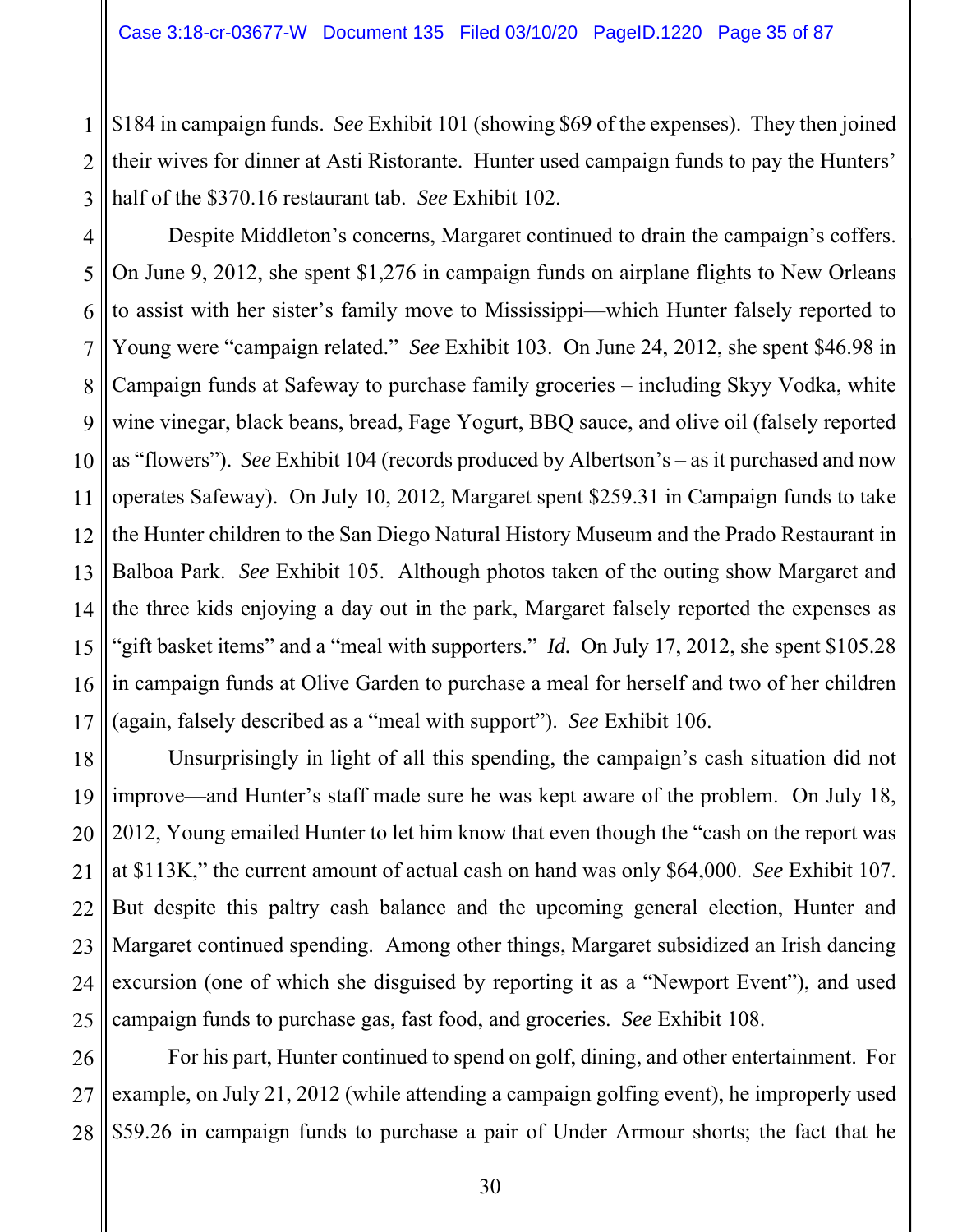1 2 3 4 5 6 7 8 9 purchased them at a golf course rather than a clothing store no doubt helped the purchase go unnoticed. *See* Exhibit 109. On August 11, 2012, he spent \$224 in campaign funds for green fees and beers while golfing with a friend at the Doubletree Golf Resort. *See* Exhibit 7 at 59. The following day, Hunter and Margaret returned to the Del Mar Racetrack with their best friends. In addition to spending \$102 on the tickets, Hunter spent \$310.45 in campaign funds to purchase food and drinks while enjoying a day at the races. *See Id*. and Exhibit 110. And, on September 2, 2012, he spent \$371.51 to pay for food (including five kid's meals) at the Lowe's Resort in Coronado where his daughter was competing in a dance competition. *See* Exhibit 111.

10 11 12 13 14 15 16 17 By October 2012, a month before the general election, Hunter's campaign balance was down to a measly \$26,000. *See* Exhibit 112. The next day, Young alerted Hunter that he amended this estimate based on some additional bills, noting that the new net cash available was actually just \$17,000. *See* Exhibit 113. Even in the face of this news, the Hunters kept spending needed campaign funds on what appeared to be clearly personal expenses, including Enterprise Rent-a-Car (\$801.97), Costco (\$327.43), Dick's Sporting Goods (\$282.58), Home Depot (\$161.53), Vons (\$116.01), Walmart (\$106.32), and others. *See* Exhibit 114.

18 19 20 21 22 23 24 On October 29, 2012—just one week before the election—Young alerted Hunter to a new level of trouble: the campaign did not have enough in the bank to cover all its bills. The campaign had to stop an order on a campaign flyer that was scheduled to be mailed that day, even after the campaign had already sunk \$18,000 into printing costs. Young told Hunter he would need to raise another \$24,000 just to pay his existing bills. Hunter responded, "Don't pay. I've already stopped the mailer. We will talk tomorrow morning." *See* Exhibit 115. Hunter was angry, and "essentially relieve[d] Margaret of duty" as of that moment. *See* Exhibits 12 (Young GJT at 130) and 28 (Hardison GJT at 109).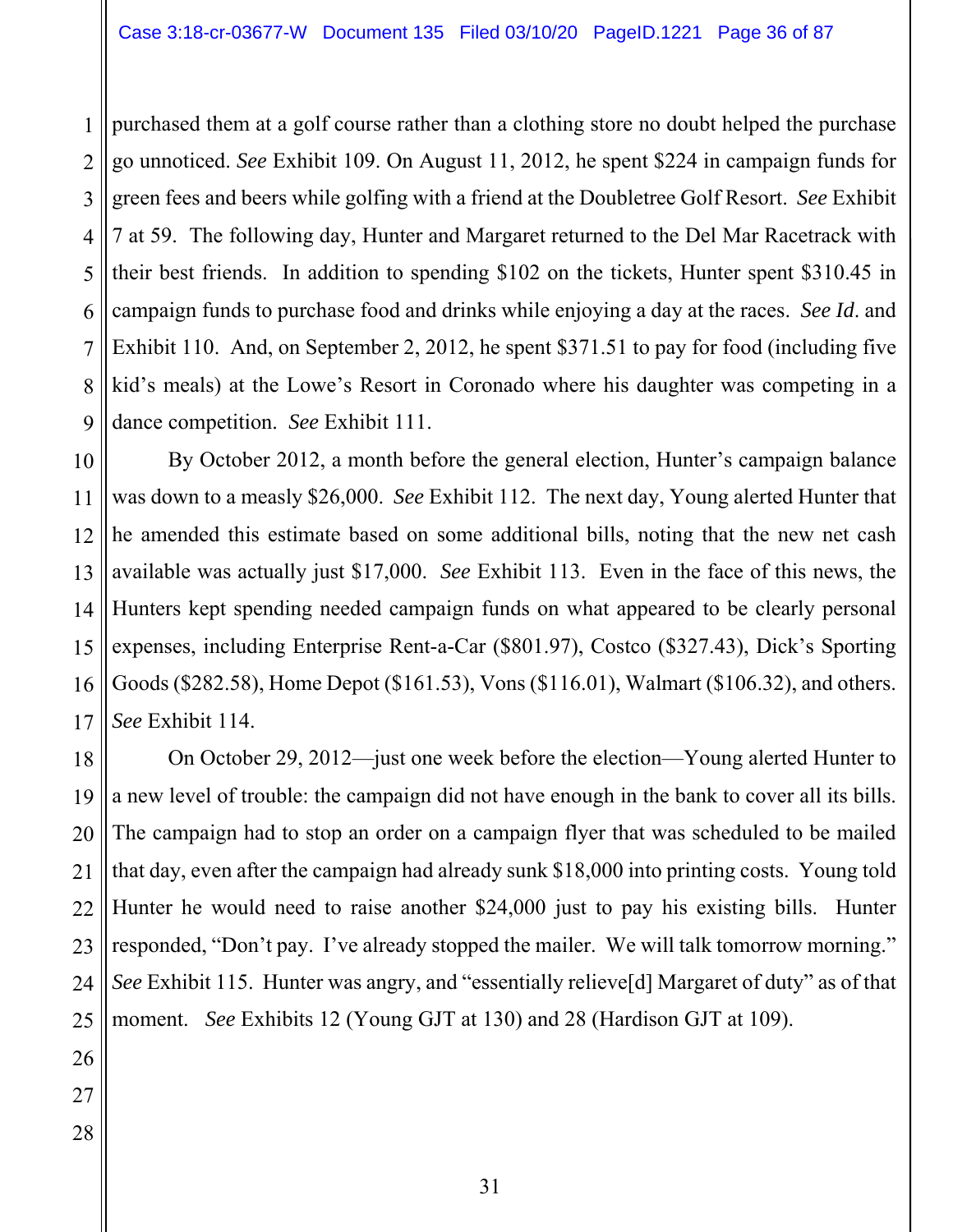1 2 3 4 5 Despite being "fired" (and despite the campaign's now-desperate financial situation) Margaret kept on spending campaign funds.<sup>20</sup> Days after the October 30 conference call, she took her campaign credit card shopping at Barnes & Noble (\$167), Target (\$109), Party City (\$43), Stater Bros (\$27), the Miramar Commissary & Exchange (\$420), Domino's Pizza (\$31), and Costco (\$110). *See e.g.,* Exhibit 116.

6 7 8 9 10 11 12 13 14 15 By this time, Middleton understood that something more drastic had to be done, and she took an even more active role in the campaign's finances. In her view, the campaign had to either raise more money, spend less, or both; and most importantly, the campaign needed to cut Margaret's spending. *See* Exhibit 13 (Middleton GJT at 47-48, 49). On December 4, 2012, Young—to assist Middleton gaining control of the improper spending—sent Middleton a list of all credit card spending in the past year, separated by category (including \$3,689 for "gifts for supporters;" \$3,035 for "gift baskets," "gift basket items," and "campaign gift baskets;" \$15,421 for "meals with supporters;" and other concerning figures). *See* Exhibit 117. Young asked Middleton to review it with Hunter, who indicated that she would talk with the Congressman that day.

16 17 18 19 20 21 22 On December 4, 2012, Middleton spoke to Hunter about her concerns with Margaret's spending habits. *See* Exhibit 13 (Middleton GJT at 55). Rather than handle the issue himself, Hunter asked Middleton to speak with Margaret. With Hunter present, Margaret told Middleton that she understood and would "endeavor to to<sup>[e]</sup> the line" by reigning in her spending. *Id*. at 55-56. However, within days, the campaign's cash on hand further dropped to just \$7,280. In response, Young warned the team, including Hunter, that "we need to stop all excess spending. If not Duncan may need to lend the campaign

23

24

25 26 27 28  $20$  In reality, Hunter's decision to take Margaret off the payroll may have been influenced more by an October 17, 2012 article in the San Diego *Reader* (criticizing Margaret's \$2,000 salary) than by his disappointment at her spending. Indeed, Hunter opted *not* to take away Margaret's campaign credit card even after relieving her of all duties—and even after the evidence was clear that she helped spend the campaign into a hole.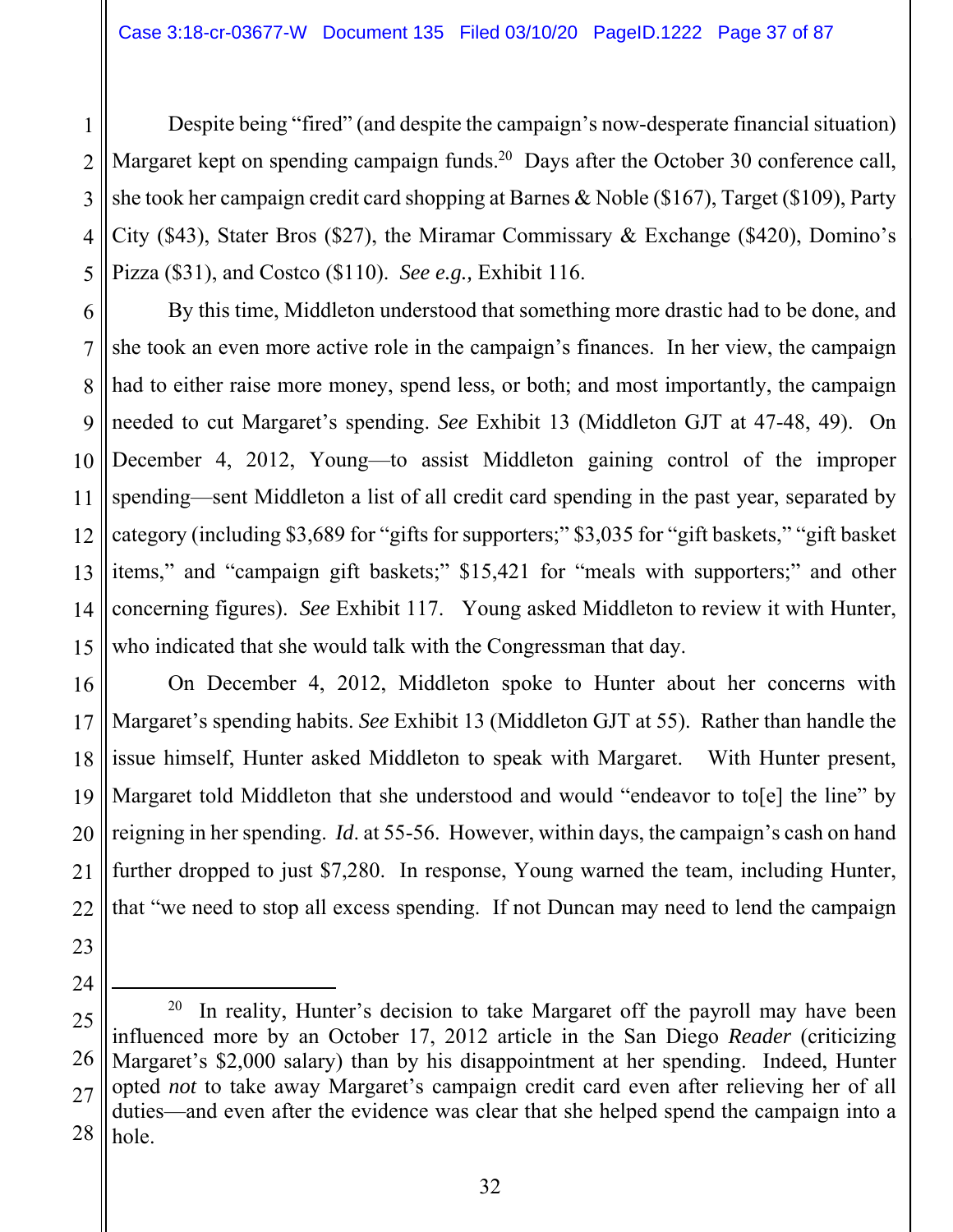1 2 money to make bills or we may have an FEC problem." *See* Exhibit 118. Of course, Hunter well knew that he was in no position to loan any personal money to his campaign.

3 4 5 6 7 8 9 10 11 12 13 14 On December 19, Middleton had another talk with Margaret about her rampant spending on "charitable donations," "gift baskets," and the like—and the risk that those charges would be perceived as inappropriate. In response, Margaret vowed, "[a]s of now, I am done with any donation item purchases relating to [the] campaign." *See* Exhibit 119. Yet, astoundingly, later *that same day*, Margaret used her campaign credit card to spend \$155.66 at World Market (falsely described as "holiday basket gift items"), \$44.20 at Walmart (falsely described as "gift wrapping"), and \$359.57 at Barnes & Noble (falsely described as "items for multiple toy drives/childrens [sic] hospital book drive"). *See* Exhibit 7 at 66 and Exhibit 120. And, three days later (right before Christmas), Margaret spent \$54.50 at Albertson's (falsely reported as "holiday party tray"), \$233.34 at Walmart (falsely described as "toys for tots"), and \$256.81at Barnes & Noble (falsely described as "toys for tots"). *See* Exhibit 7 at 66 and Exhibit 121.

15 16 17 18 19 20 21 By this time, Young was fed up with his volunteer job on the campaign and his efforts to keep the Hunters' spending in check. He began to transition the Treasurer's duties to Chris Marston of Election CFO, a "professional" treasurer who worked for several different Congressmen in Washington. As part of this transition, Young made arrangements to cancel the campaign credit card—which was under his name—at the end of the year. With no ready access to campaign funds and nothing in their personal bank accounts, the Hunters grew desperate for money. $21$ 

22 23 24 25 26 27 28 <sup>21</sup> On December 19 Margaret paid a visit to Duncan's mother, asking for money. And, on Christmas Eve, Margaret asked Hunter to stop by his mom's house for cash before he came home. He pushed back ("Dude. C'mon"), but she insisted, "Said u would." On December 28, he asked Margaret, "How do I pay for gas[?]… Will the card work?" She told him specifically to go to Shell (as opposed to one of the other gas stations nearby) because "[S]hell takes 3 days to actually clear the authorized amount and that will be payday[.]" And, as Hunter went back to Washington at year's end, they were both struggling to pay for basic needs. When Hunter found out on New Year's Eve that the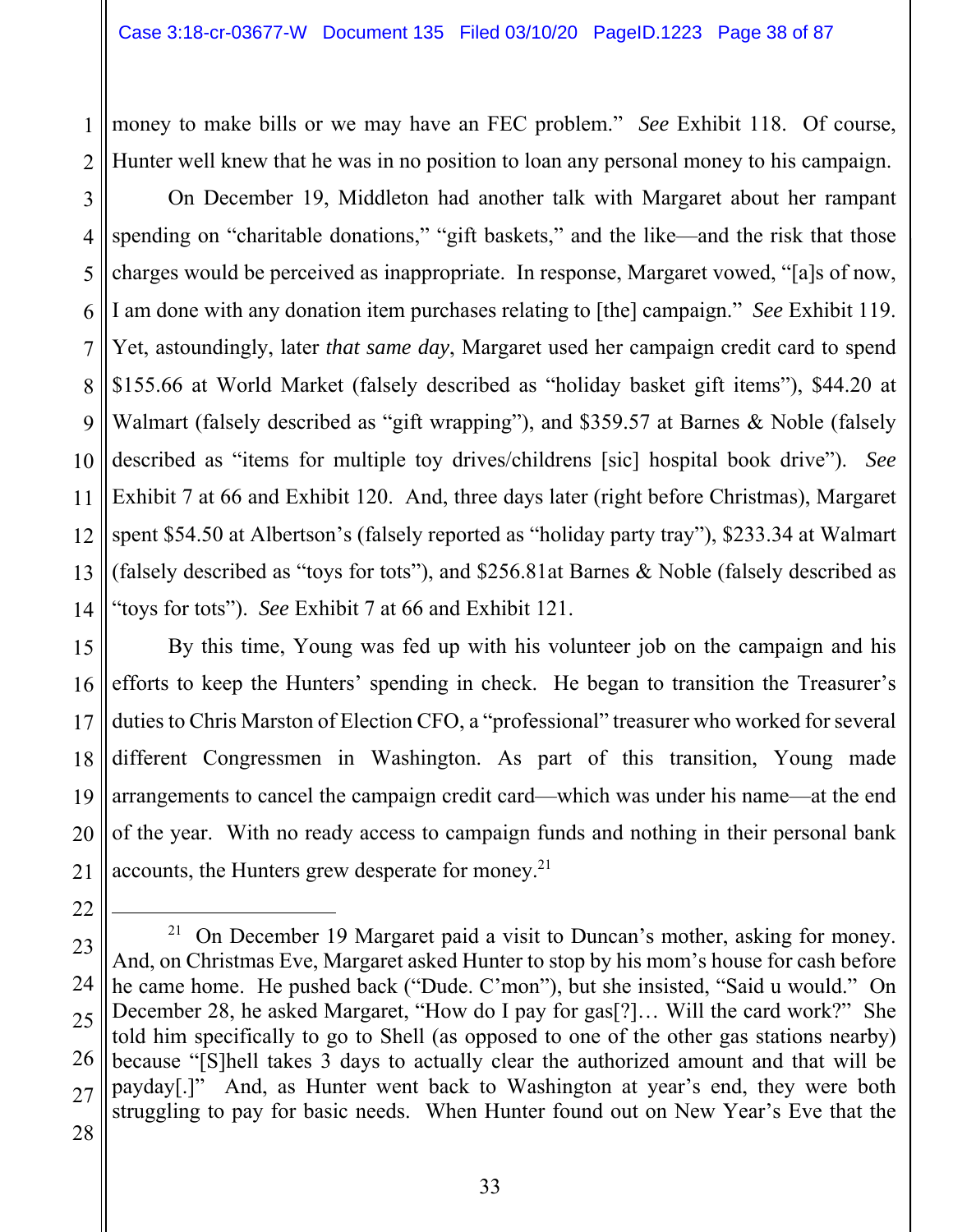2 3 4 5 6 On December 31, 2012, as Young prepared for his departure, he sent Hunter and Middleton an accounting of the cash on hand and bills coming due. He warned that Hunter needed to raise \$11,000 to \$15,000 by mid-January in order to keep their bills current. "If we can't raise that much money, Duncan needs to loan the campaign enough money to get by." *See* Exhibit 123 (Young had previously observed that he had "never worked with an organization that has gone this far in the hole").

7

8

1

## F. Hunter's Third Term (January 2013 – December 2014)

## 1. Middleton Assumes Control

9 10 11 12 13 14 15 16 17 18 With Young's departure, Middleton assumed control and started reviewing all campaign spending. Hunter's new treasurer stuck to general bookkeeping and prepared and filed Hunter's FEC reports. *See* Exhibit 124 (Marston GJT at 11-12). Indeed, Hunter did not even obtain a credit card until March. Significantly, Middleton required Hunter to send her receipts for his expenses around town and at events. Perhaps because of Middleton's vigilance (and the low balance available to the campaign), Hunter made modest use of his campaign credit card in the first few months of the year. Margaret was similarly limited as she no longer had access to a credit card. In fact, throughout 2013, she was limited to the occasional use of Hunter's card for internet orders, reimbursements requested through Marston, or travel approved by others.

19 20 21 22 23 24 25 In short, Middleton's efforts to turn around the campaign's finances and finally put the brakes on improper spending were very successful. *See* Exhibit 125. But while the campaign coffers began to increase, the Hunters' personal finances deteriorated. They incurred insufficient funds fees as early as January 11, 2013. Throughout 2013, they incurred more than 150 insufficient funds or overdraft fees (totaling more than \$5,000) in their checking account. Hunter's texts indicate that he was all too aware of their troubles and negative bank balances. *See* Exhibit 126.

26

 $\overline{a}$ 

<sup>27</sup>  28 Capitol Hill Club was closed for the next few days, he complained that now he couldn't "even get free food [.]" Margaret told him he should "go to a grocery store get couple things to eat and can take cash on top[.]" *See* Exhibit 122.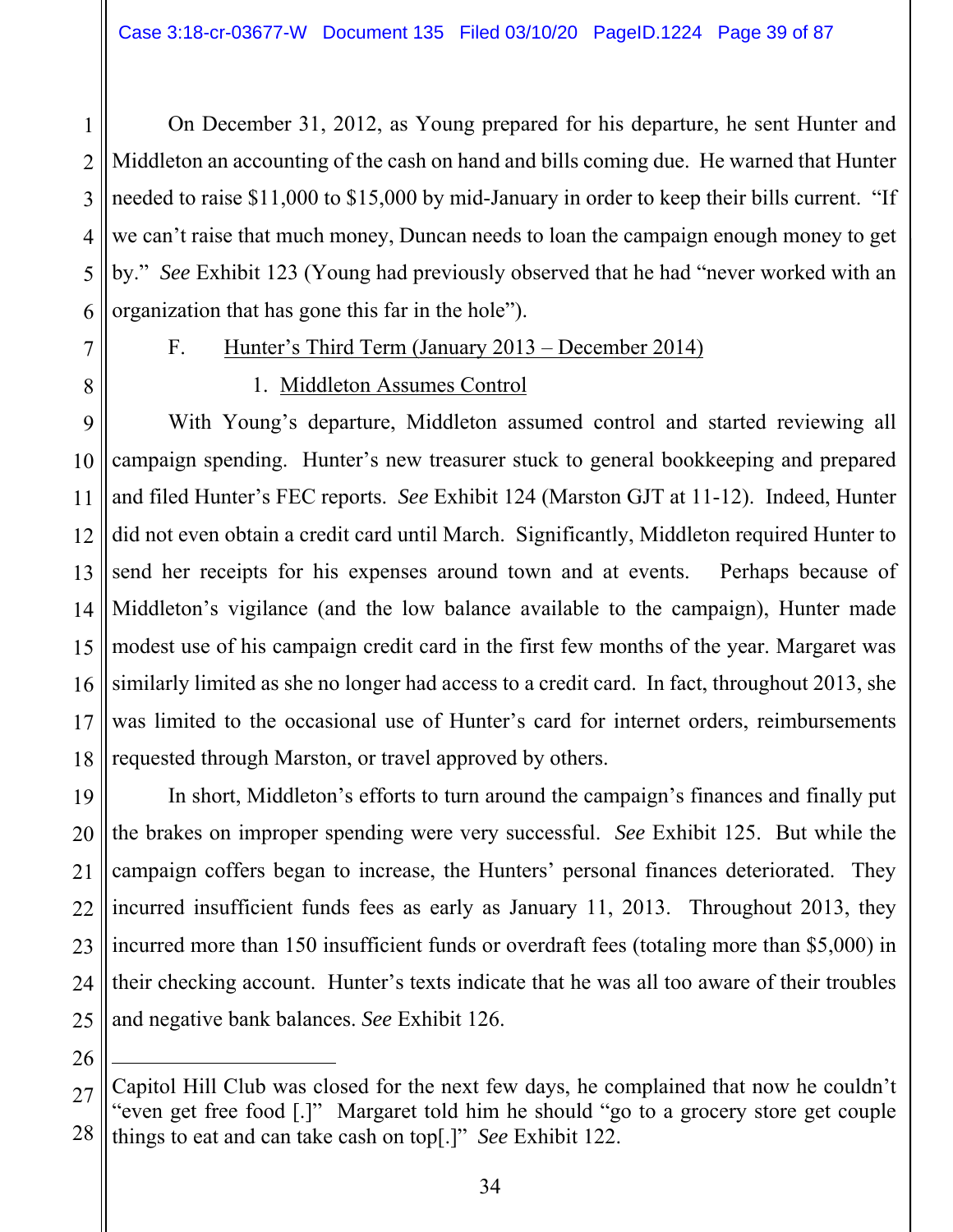1 2 3 4 5 6 7 8 9 By mid-April, Hunter again began using campaign funds to pay for nights out with his friends. On Friday, April 19, 2013, the Hunters' best friends came down to San Diego for a weekend visit. On Friday night, the two couples went out to dinner at Cowboy Star Steakhouse and their friends treated the Hunters to dinner. *See* Exhibit 53 (GJT at 56). Saturday morning, as was their habit, the men played golf and followed it up with dinner with the wives at Island Prime restaurant on Harbor Island. They ordered martinis, oysters, steaks, a few sides, and key lime pie and port for dessert. The two couples split the bill, with Hunter using \$210.91 in campaign funds to pay his half (and another \$9.02 for a predinner beer). *See* Exhibit 127.<sup>22</sup>

10 11 12 13 14 15 16 17 18 Over the next six months (with Middleton's watchful eye trained on his receipts), Hunter used campaign funds to pay bar tabs and restaurant bills for what arguably could be considered work-related socializing. Only occasionally would he use campaign funds to pay for purely personal charges. For example, on a rainy day in June, he spent \$302.10 in campaign funds to purchase a Zero Restriction rain jacket (while attending a fundraiser at a Maryland golf club) and several days later he purchased a pair of \$150 Bose sport headphones at Best Buy. *See* Exhibit 129. And, likely knowing that Uber receipts would not raise questions from Middleton, he began using campaign funds to pay for Uber rides to and from a Washington area apartment (where he had romantic liaisons).

19 20 21 22 23 On November 16, the Hunters' son's youth football team had a playoff game. The Hunters invited their best friends down to watch the game. Prior to the game, the couples agreed to meet for Mexican food and margaritas at Casa de Pico. Their friends arrived first, had a few drinks at the bar, and ordered margaritas for the Hunters before they arrived. For his part, Hunter used \$100.69 in campaign funds to pay the check (and his friends

<sup>25</sup>  26 27 28 <sup>22</sup> Hunter misled Middleton about the dinner when he emailed her his signed receipts, claiming: "Dinner with State Farm insurance guy. Does business for a bunch of churches in SoCal" – without disclosing that the dinner was actually one of their regular double dates and the "insurance guy" was one of his closest friends. *See* Exhibit 128. He also omitted his friend's name—as Middleton might recognize him as a purely personal friend of Hunter's.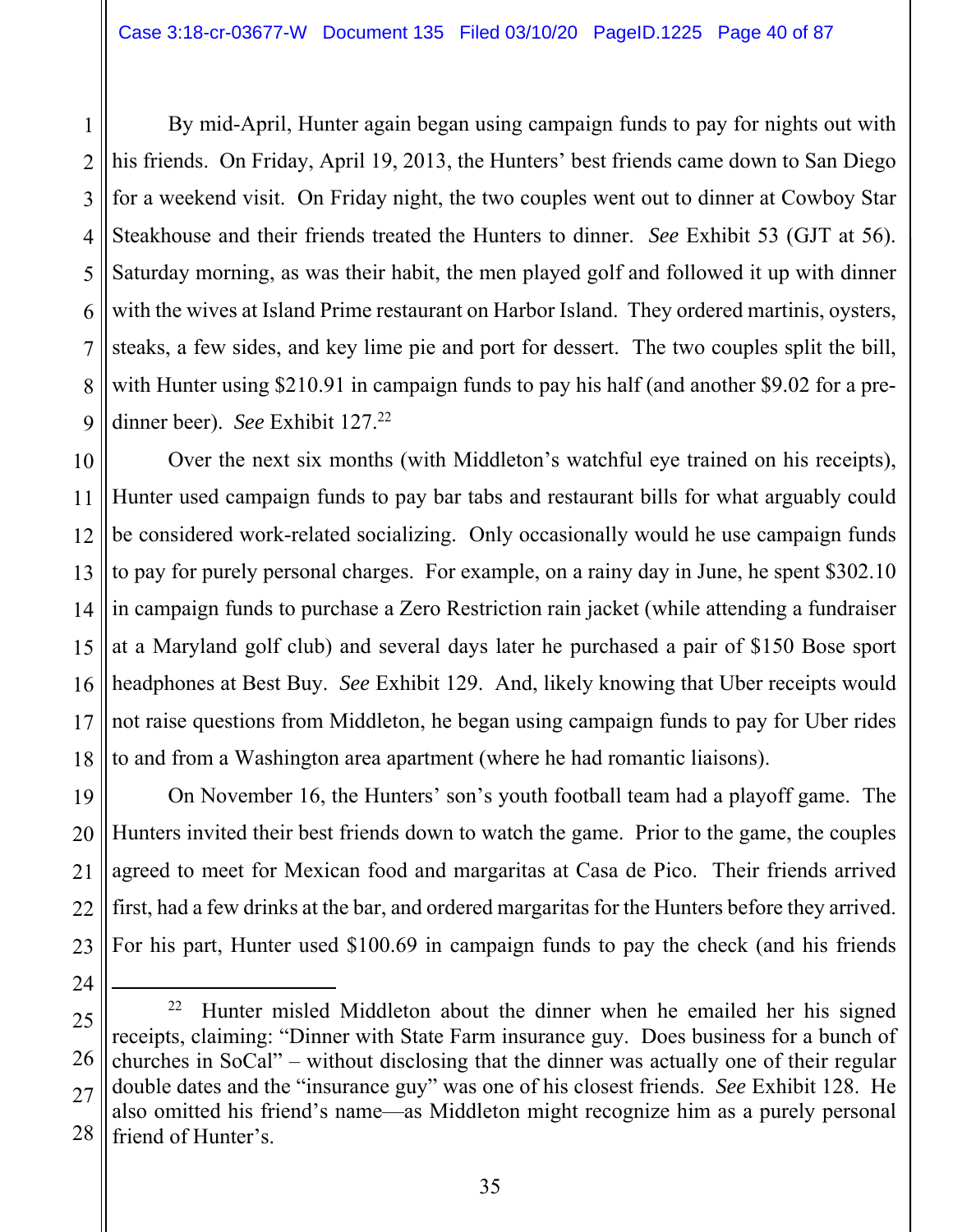1 2 3 4 5 pitched in some cash for their share). After the meal, Hunter emailed a photo of the signed receipt to Middleton, with the false explanation "Dinner with volunteers/contributors." *See* Exhibit 130. Again, he omitted his best friend's name to keep Middleton from learning the truth. Photos from the evening show the Hunter family with their best friends all there to cheer on Hunter's son at the game.

6 7 8 9 10 11 12 13 14 15 16 17 18 In December, the Hunters decided to treat their son to another birthday getaway to watch a Steelers game from a luxury box at Heinz Field. See Exhibit 131 (inviting friend along for "Bday trip"). Margaret – for the first time in almost a year – used Hunter's campaign credit card to charge \$210 so that she could purchase the airline miles necessary to pay for their flights. On the way to the airport to pick them up, Hunter used \$63.57 in campaign funds at Best Buy to pick up a car charger and a pair of Isotoner gloves, and \$708.59 at Hertz to rent an SUV for the trip. After Margaret landed, Hunter paid \$115.81 in campaign funds for supper at TGI Friday, and an additional \$177.24 for a night at the Marriott. On Saturday, December 14, Hunter drove Margaret, another couple, and his Congressman friend's wife up to Pittsburgh (\$35.22 for gas), while their son rode with the other Congressman and his kids in a separate car. In Pittsburgh, Hunter used his campaign card for dinner on Saturday night (\$254.75) and to pay their two-night hotel bill (\$686.88). *See* Exhibit 8 at 1-3 and Exhibit 132.23

19 20 21 22 23 24 Upon returning home for Christmas, money was every bit as tight as it had been the previous year. With Hunter's brother Sam in town, the two of them hit the links with one of Hunter's good friends. Hunter's friend pitched in \$55 for his share and Hunter used campaign funds to pay the \$165 in greens fees. When Hunter texted Margaret that he had invited Sam and several other people to dinner, Margaret replied that she "did not buy steaks for 8 adults!" Privately, she told Hunter he should "buy [more] steaks and [c]all it

<sup>25</sup> 

<sup>26</sup>  27 28  $23$  Before heading back to Washington, Hunter had a quick morning meeting at the hotel with the Executive Director of the Port of Pittsburgh. As the planning for this meeting occurred right before the trip, it is clear that it was set up only as pretext, to cover for his son's birthday vacation and so that he could provide Middleton with a plausible explanation for the travel costs. *See* Exhibit 133.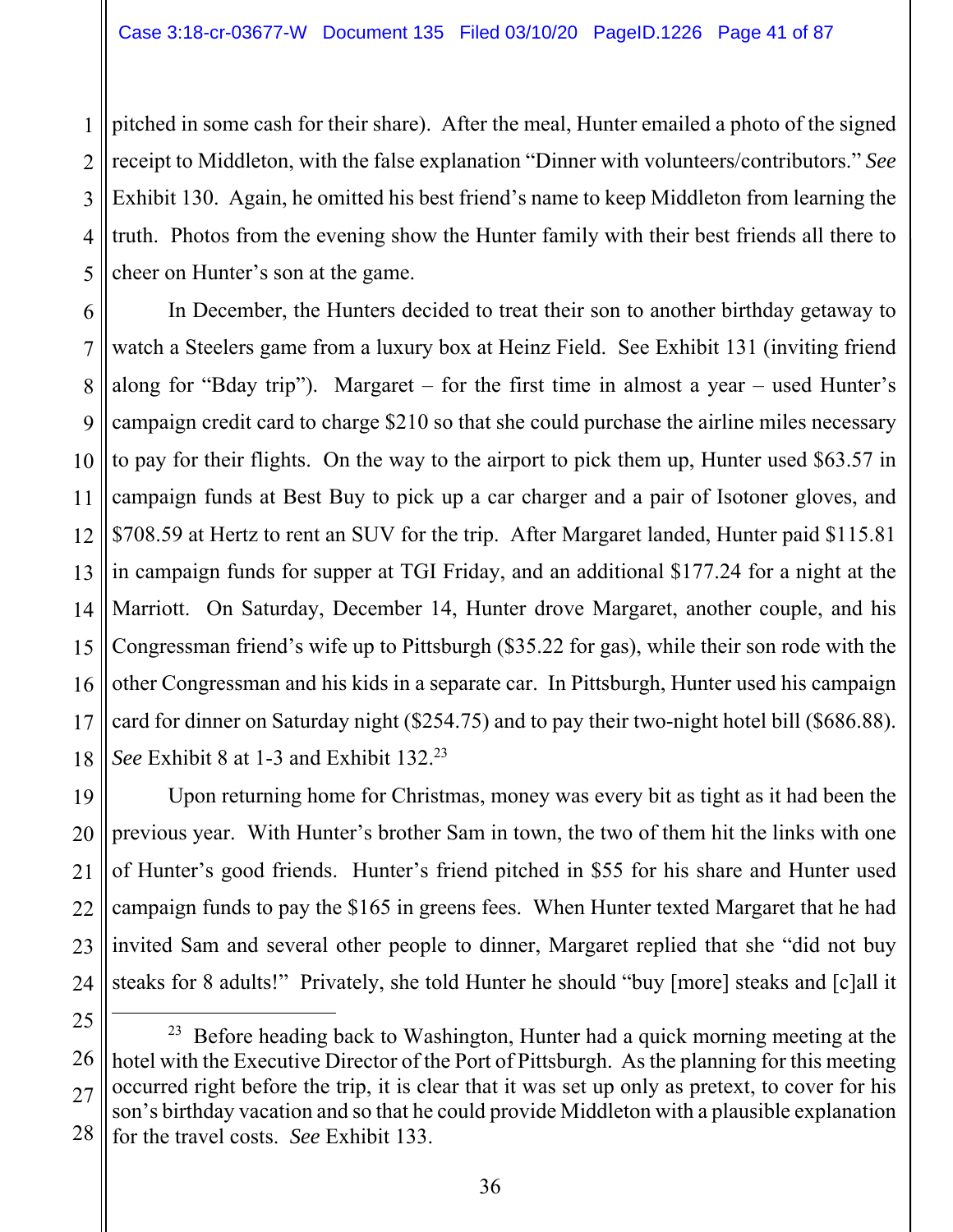campaign then." *See* Exhibit 134. Margaret's instruction to Hunter to "call it campaign" when referring to this family BBQ is a clear-cut example of their mutual understanding and joint efforts to secretly siphon campaign money to pay their personal expenses.

1

2

### 2. A New Year: A New Campaign Manager

At the end of 2013, Hardison left her longtime position of San Diego Fundraiser for the Hunter Campaign. Seizing on the opportunity, Hunter once again ignored his advisors and installed his wife as his Campaign Manager – this time with a raise to \$3,000 per month. Although Middleton was apprehensive, she understood that "if that's what he wanted to do, that—he's the boss, right." And because she believed that Margaret's spending had been under control in 2013, Middleton was optimistic that her concerns had been properly addressed. *See* Exhibit 13 (Middleton GJT at 97-98).

Hunter's soon-to-be Chief of Staff, Joe Kasper, was even more apprehensive about Hunter's decision to hire Margaret back to the campaign. *See* Exhibit 10 (Kasper GJT 42- 43). As Kasper saw it, Hunter disregarded Kasper's advice because he saw "that the idea of getting more money month-in and month-out in the form of a paycheck was an enormous upside, so why not take advantage of that because they could." *Id*. Indeed, when texting Hunter, Margaret made this explicit between them, and in discussing the salary he would authorize, she reminded Hunter: "you need the extra money as much as I do[.]" *See* Exhibit 135.

26 As was the case in 2013, Hunter continued to be cautious in his use of campaign funds. He would normally use campaign money to pay bar tabs, restaurant bills, and golf outings for what arguably could be considered work-related socializing. Only occasionally did he risk using campaign funds to pay for purely personal charges. For example, he bought the odd item of clothing (\$99 to purchase a pair of Cross Flex Sports golf shoes and \$21 for a golfing glove, *see* Exhibit 136), continued to finance "couples' dates" with their best friends (*e.g*., \$1,163.68 at the Montage Hotel—which they falsely told their friends

28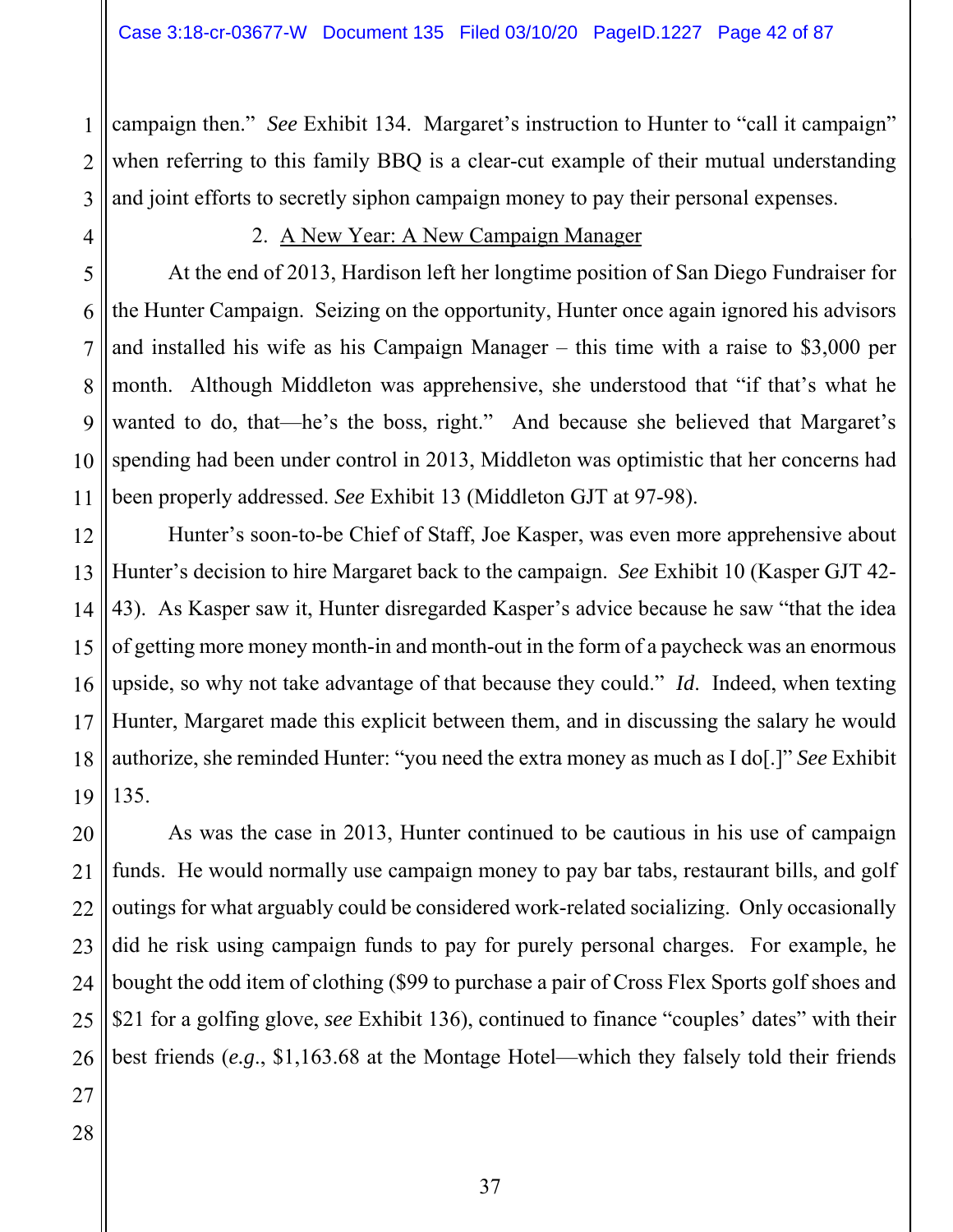1 2 3 4 would be "a comp evening," i.e. free, *see* Exhibit  $137$ <sup>24</sup> and subsidized the family's vacations (including \$1,067 at the Nemacolin Woodlands Resort for activities for his kids such as \$399 for the Fatbird Super Flyer zip line (as can be seen in photos showing Hunter enjoying the occasion with his two older children). *See* Exhibit 138.

5 6 7 8 9 10 11 12 13 14 15 Hunter also continued to spend hundreds of dollars to pay for Uber rides to his girlfriend's apartment and for transportation to other purely social occasions. His decision to charge personal Uber rides to his campaign credit card was not an accident. He had, in fact, both campaign and personal credit cards tethered to his Uber account. On the rare occasion that he opted to use his personal card, he knew that he could expect Margaret to question or chastise the expense. *See* Exhibit 139 ("did you pay personal for uber yesterday? \$8.14)." So Hunter avoided these confrontations, and saved his family money by using campaign funds to pay for personal rides. Hunter, however, recognized that this was illegal and confided in a close friend, who then offered to pay Hunter's Uber tab for a ride to dinner. He told Hunter, "I know you have to keep some of those off of your account." *See* Exhibits 140 and 141 (K.C. GJT at 110-111).

16 17 18 19 20 21 22 23 24 Even with Margaret's new designation as Campaign Manager, Middleton's vigilance (and the fact that Margaret still did not have her own campaign credit card) largely kept Margaret's improper spending under control. Nevertheless, Margaret managed to get the campaign to pay for some expenses, including: \$201.38 for a July 4<sup>th</sup> couples celebration (plus Hunter's mom) at Sally's Restaurant, *see* Exhibit 142; \$250 to fly their family's pet rabbit Eggburt to Washington, D.C., *see* Exhibit 143; \$2,550 for three night's family vacation at the Marriot in Washington (including five movies, room service, and Aviator sunglasses that Hunter specifically requested), *see* Exhibit 144; \$187.60 to purchase airline tickets for her nephew's travel from New Orleans to San Diego, *see* 

<sup>27</sup>  28 <sup>24</sup> It would have been appropriate for the Hunter's to take a "comp" room at the Mirage as his campaign was contemplating holding a fund raiser at the hotel later on in the year. However, the Hunters used this excuse to bill the campaign for an extravagant meal with their friends to which they were not entitled and could not otherwise afford.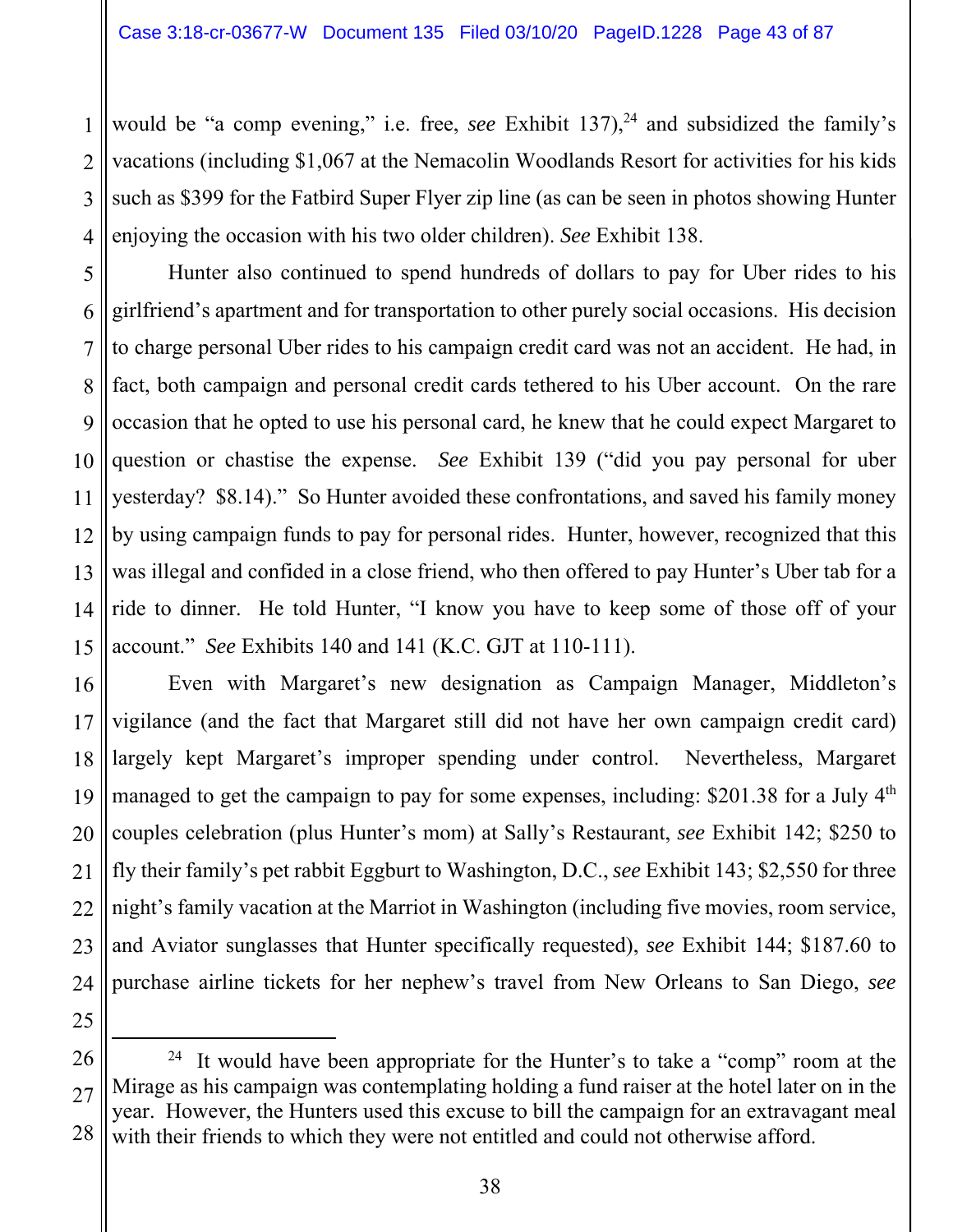1 2 3 4 5 6 Exhibit 145; \$261.12 (of \$1,547 due and owing) to partially settle the family's outstanding overdue balance for their home cable subscription that included HBO and NFL Red Zone (falsely reported as being for an "internet printer and fax line one time set up"), *see* Exhibit 8 at 7 and Exhibit 146; and \$554.20 for an extra room for their friends at the La Quinta Resort in Palm Springs for a couples weekend (falsely reported as resulting from the Hunters needing to switch rooms). *See* Exhibit 147.

7 8 9 10 11 12 13 14 15 16 With Middleton minding their campaign spending, the Hunter's precarious personal financial condition worsened. In the last four months of 2014 alone, the Hunters were forced to obtain \$14,750 in loans from Hunter's mother. And, even with this cash infusion, the Hunters found themselves unable to pay their bills. As a result, in November, Hunter spent \$215.40 in campaign funds at Albertson's to purchase food for his son's football team's end-of-the-season party. *See* Exhibit 148. Similarly, the following month, he spent \$411.19 in Campaign funds at Vons to purchase basic family groceries, including Febreze Toasted Almond Air Freshener Room Spray, Airwick Scent Oil, butter, chopped spinach, brownie mix, corn chowder, mango juice, Hostess Ho-Ho's, and Pinot Grigio wine. *See* Exhibit 149.

17

## G. Hunter's Fourth Term (January 2015 – December 2016)

18

1. 2015: Middleton Retires – Kasper Takes Over

19 20 21 22 23 24 In 2015, Vicki Middleton retired and Joe Kasper was appointed as Hunter's new Chief of Staff. Prior to retiring, Middleton made sure that Kasper "knew that he had to keep an eye on Margaret[.]" *See* Exhibit 13 (Middleton GJ at 124-25). But Kasper saw this "Margaret problem" as outside of his "swim lane." He believed that Margaret was capable of keeping herself under control without micromanaging, and that it was Chris Marston's role to attend to any problems. *See* Exhibit 10 (Kasper GJ at 54).

25 26 27 28 Kasper (who was a good friend of Hunter's as well as his Chief of Staff) had no interest in getting between Margaret and Hunter. Indeed, he observed that Hunter also had no desire to get in Margaret's way. According to Kasper, Hunter was well aware of Margaret's practice of spending way too much campaign money, but in an effort to keep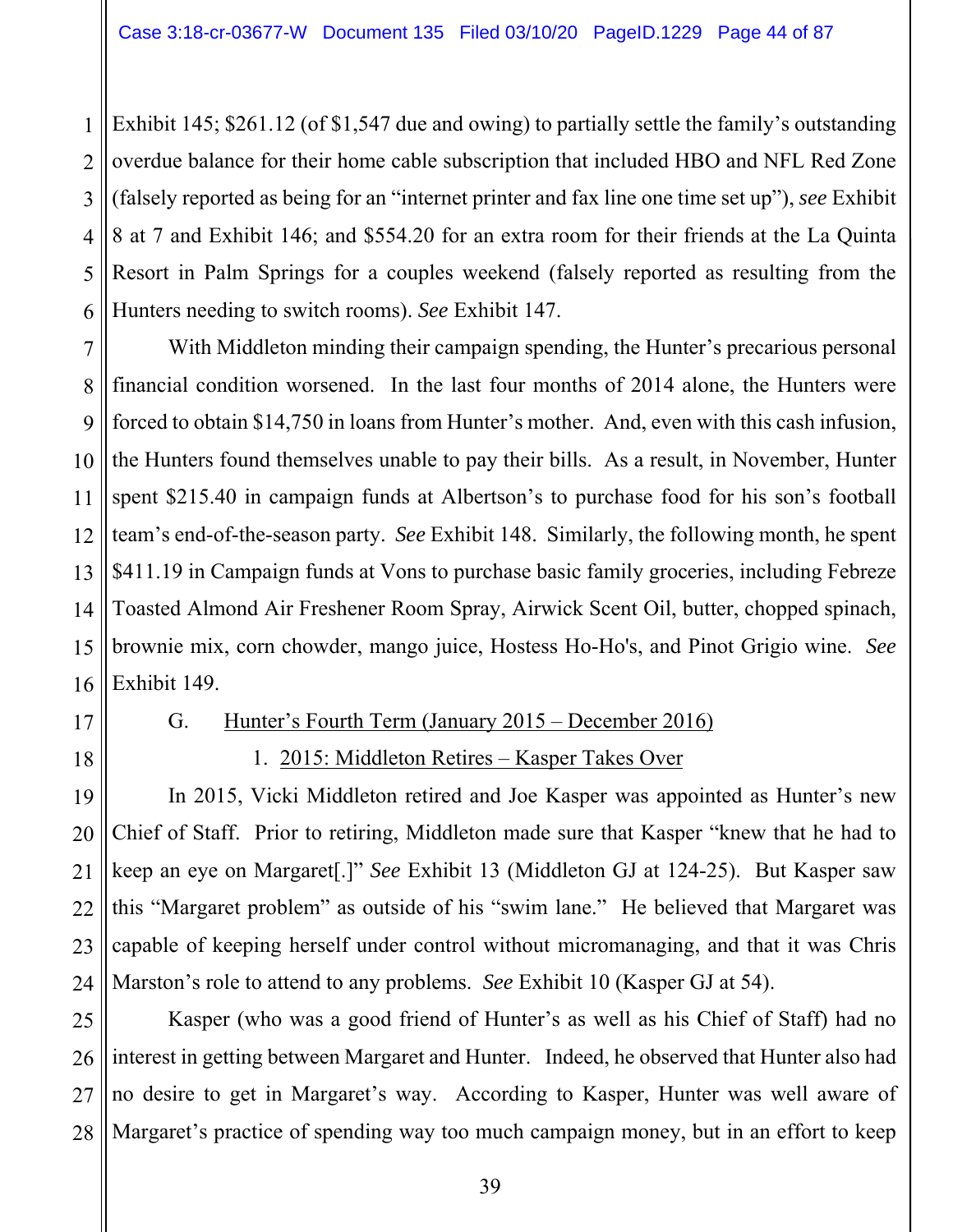1 2 3 the peace at home, Hunter chose not to discuss the problem with her. In other words, Margaret's spending problem was "just something he [Hunter] did not want to touch with a 10-foot pole." *Id.* (Kasper GJ at 41-42, 54, 56-58).

4 5 6 7 8 9 Even though Kasper was not keeping a watchful eye on Margaret, her improper campaign spending was partially checked simply by the fact that she still did not have access to her own credit card.<sup>25</sup> Hunter, on the other hand, continued to use his campaign debit card to pay for visits to bars and restaurants with his friends (some of which included women with whom he was romantically involved), as well as Uber rides around Washington.

10 11 12 13 14 15 16 17 18 19 20 21 22 23 Similarly, Hunter continued spending campaign funds on days or evenings out in San Diego with the Hunters' friends. For example, on March 8, 2015, Hunter spent \$258.95 in campaign funds at Sally's Fish House and Bar with their best friends. *See* Exhibit 150. On May 3, 2015, he spent \$869.26 in Campaign funds to pay for dinner and drinks at the Cowboy Star Restaurant & Butcher Shop, where photos show the family celebrated their daughter's birthday along with their closest friends. *See* Exhibit 151. On May 10, 2015, Hunter spent \$999.68 in campaign funds at the Hotel del Coronado on a Mother's Day brunch for his family and some items at the gift shop (photos show the family posing together on the Coronado beach). *See* Exhibit 152. On May 22, 2015, Hunter spent \$232.73 in campaign funds at the Trattoria Fantastica after visiting Waterfront Park with his family. *See* Exhibit 9 at 11. On July 19, 2015, he spent \$362.06 in campaign funds for food, drinks, and tickets to the Del Mar Racetrack with the same good friends the Hunters went to the races with in past years (photos from the day show the Hunters with their kids posing with their good friends, who brought along their newborn).26 *See* Exhibit 153. On

25 26  $25$  As was the case in 2013 and 2014, Hunter continued to allow Margaret to use his card for online purchases, including travel reservations, airline tickets, and other spending that could be done remotely.

24

27

28

<sup>26</sup> Hunter used his campaign debit card to withdraw \$300 in cash at an ATM in Alpine prior to leaving for the races. The evidence suggests he spent—and lost—this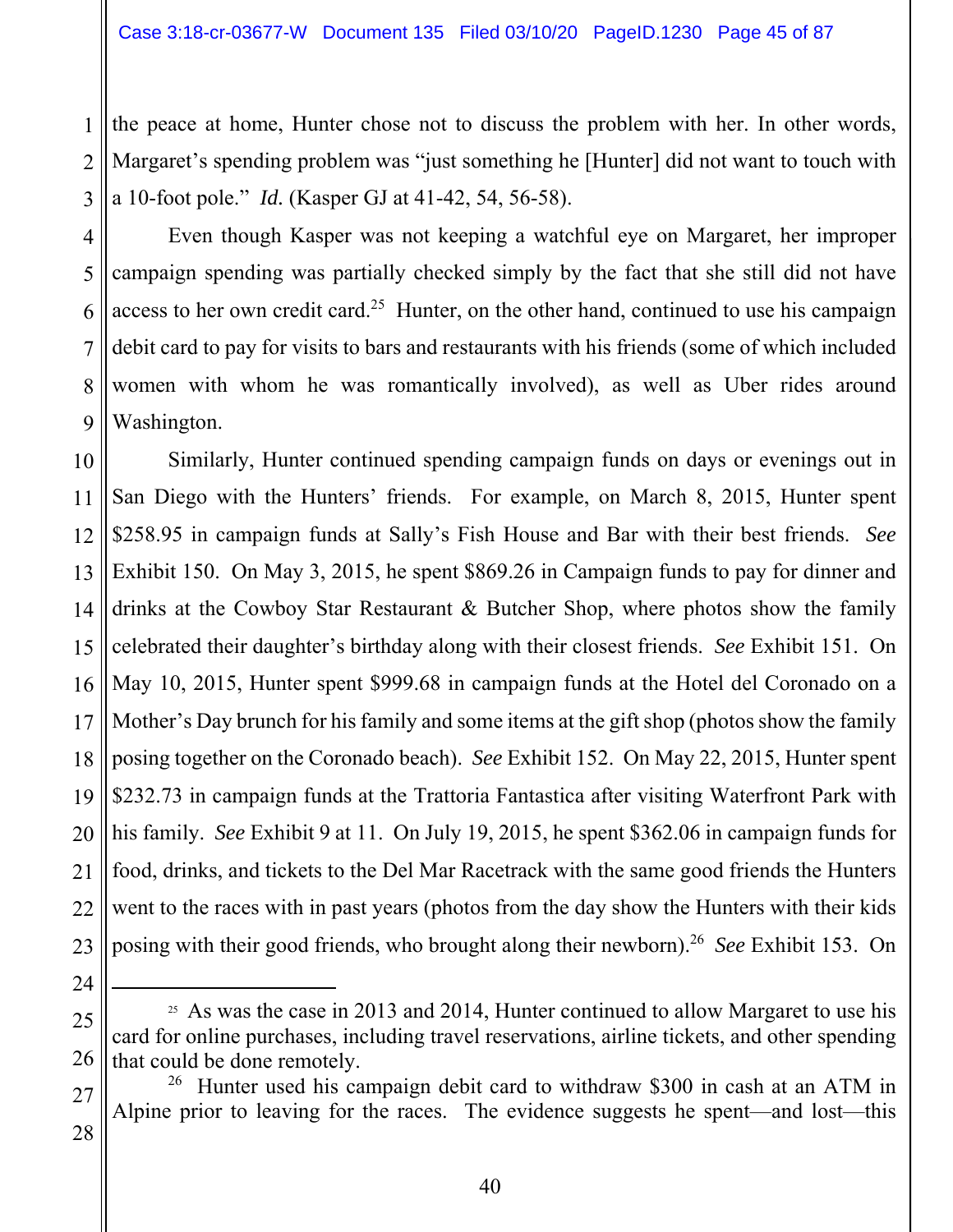1 2 3 4 5 6 August 27, 2015, he spent \$276.84 in Campaign funds to play golf at the Riverwalk Golf Club with an old buddy. *See* Exhibit 154. On October 31, 2015, he spent \$223.32 in campaign funds at Jake's Del Mar for the Hunters' portion of the bill during a night out with friends. *See* Exhibit 155. And, on December 21, 2015, he spent \$677.42 in campaign funds at Lou & Mickey's during another night out with the Hunters' best friends. *See* Exhibit 156.

7 8 9 10 11 12 13 14 15 16 17 18 19 On rare occasions, the government was able to uncover examples of Hunter and Margaret explicitly discussing embezzling campaign funds in order to pay for personal items. For example, on March 20, 2015, a close friend from D.C. was visiting San Diego, and he and Hunter played golf that morning. In the afternoon, they were on their way to Lululemon to buy shorts for Hunter's upcoming Hawaii vacation. Prior to arriving at the store, Hunter texted Margaret asking her if his bank debit card worked (*i.e.*, did their family bank account have enough money to cover the purchase as he needed money to buy "Hawaii shorts"). *See* Exhibit 157. Margaret told Hunter that the card wouldn't work that day. With no personal funds available, she instructed him to use campaign funds instead – noting that "today needs to be work day," *i.e*., Hunter should pretend that he was spending the day on legitimate campaign business in order to justify fraudulent campaign spending. Thinking he was still at the golf course, Margaret suggested that Hunter buy the shorts at the pro shop and then falsely tell Marston the charge was an appropriate charitable gift of "some [golf] balls for the wounded warriors." *Id.* 

 $\overline{a}$ 

In addition, Margaret suggested that Hunter take cash out on top of any purchases, and send him the campaign card pin number via text message. She also recalled fondly the days when Bruce Young was still running the show ("We used to do petty cash all the time with Bruce it was great"). *Id*. Although he didn't use campaign funds for the shorts, Hunter

<sup>28</sup>  campaign cash betting on the horses, as Hunter had to withdraw an additional \$200 from the same ATM the day after visiting the track. Kasper never questioned what Hunter did with the cash, so he took the liberty of withdrawing \$400 more on August 9 and \$200 more on August 16, 2015. *See* Exhibit 8 at 17 and 20.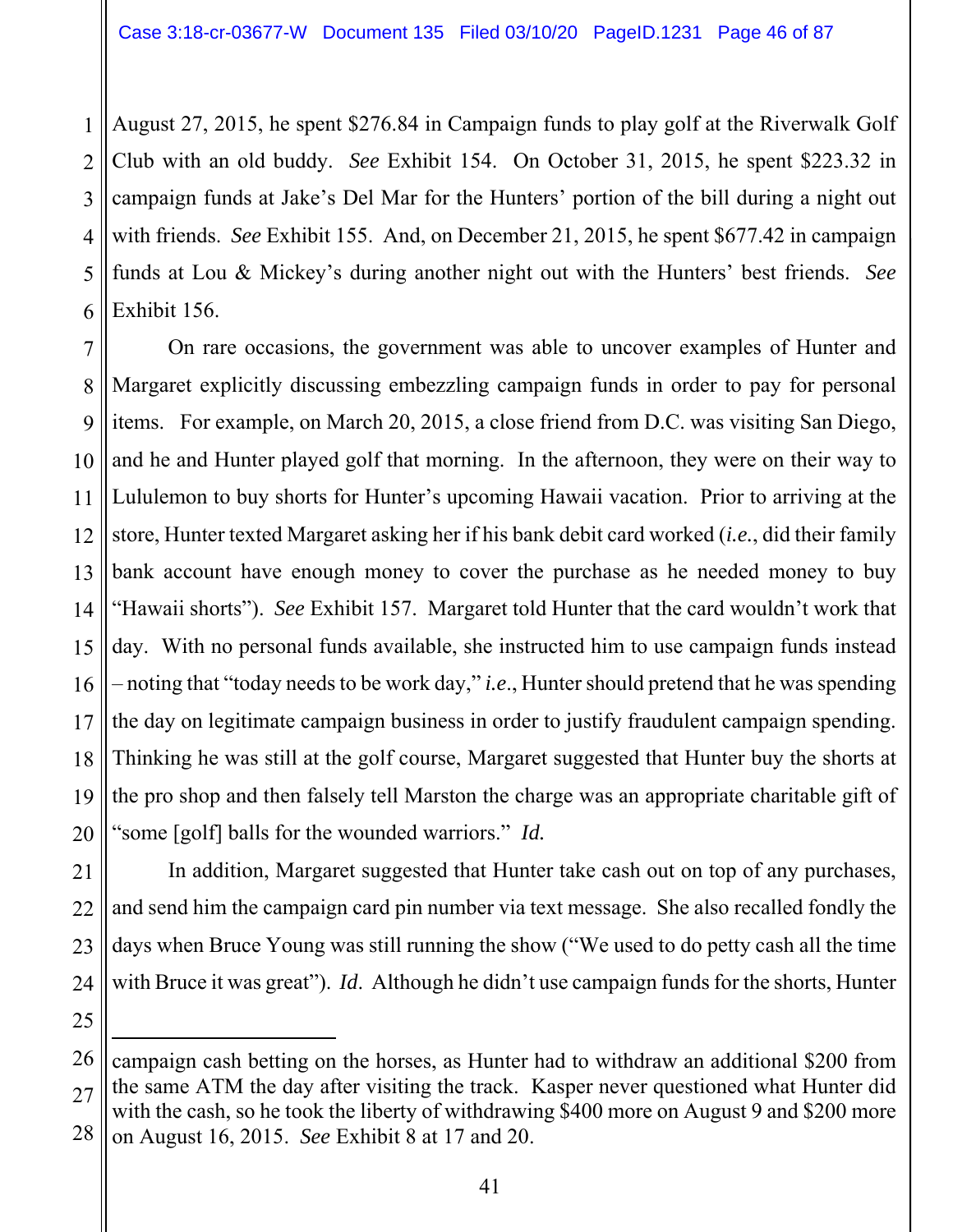did take Margaret's advice: he used his campaign card at Chevron to buy \$63.78 worth of gas before driving to the Alpine Albertson's where he bought \$99.60 worth of groceries (including dog food, bananas, and asparagus) and took back \$100 in cash. *See* Exhibit 158.

4 5 6 7 8 9 The next day, Hunter's debit card was used to withdraw an additional \$100 from an ATM in Fashion Valley Mall. *See* Exhibit 8 at 15. Hunter also spent \$57.27 in campaign funds at a Shell station in El Cajon where he purchased gas, a car wash, candy, and a pack of Marlboro Gold cigarettes. *See* Exhibit 159. Later in the day, Hunter's debit card was used to spend \$77.20 in campaign funds at Barns & Noble (falsely reported as "kids books donated during visit to Radys [sic] Children's hospital"). *See* Exhibit 160.

10 11 12 13 14 15 16 17 18 19 20 21 22 23 At the very end of June, the Hunter family planned a family vacation around Hunter's cousin's wedding taking place over the July 4th holiday in Boise, Idaho. *See* Exhibit 161. On their way to Boise, the whole family stopped in Las Vegas for two nights at Caesar's Palace. Despite being deeply in debt, the Hunters ordered room service, drinks by the pool, dined out, and shopped freely. In order to finance these purely personal expenses, the Hunters used campaign funds to pay the \$1,369 Caesars Palace hotel bill, \$202.15 for dinner at Carmine's, plus \$42 at the Gap. *See* Exhibits 9 at 12, and 162.<sup>27</sup> Indeed, they racked up so many charges at Caesar's Palace (including extravagant minibar spending and poolside service) that they ran over the campaign credit card limit. After they returned home from Boise, the Hunters texted about the overspent card, and noted they had spent \$600 at the minibar and another \$200 on breakfast. Margaret shrugged off the expenses, "Anyway lots of \$ oh well[.]" *See* Exhibit 163. This exchange demonstrates how cavalierly the Hunters misspent campaign funds, with full recognition that it was not their own personal funds that were being used to purchase frivolous luxuries they could otherwise not afford.

1

2

<sup>28</sup>   $27$  Based upon the signed receipts, it appears that Hunter gave his campaign credit card to his wife so she could charge these and many other expenses in 2015. Indeed, this tactic was one of the many ways that Hunter conspired with his wife to steal campaign funds.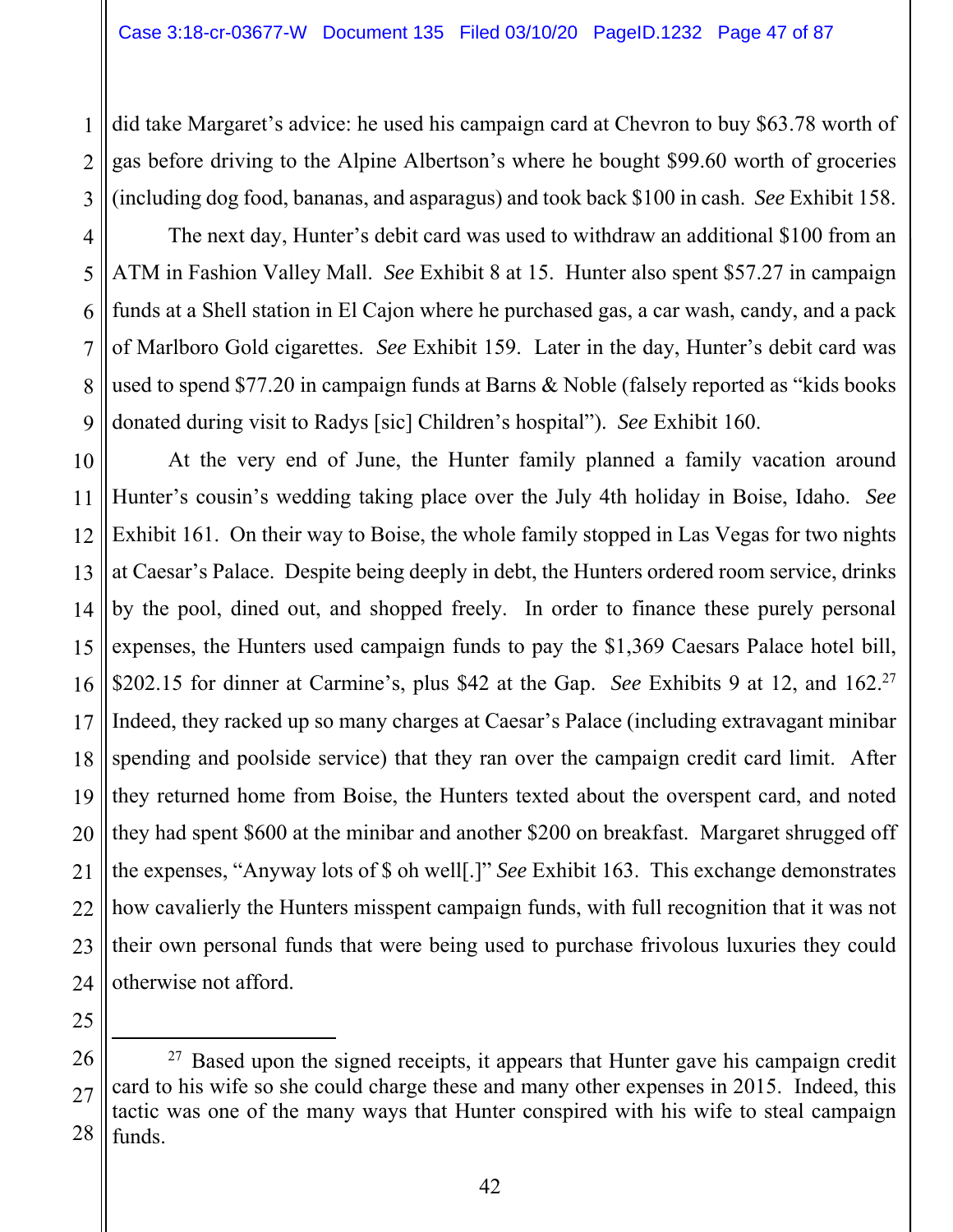1 2 3 4 5 6 7 When they arrived in Boise, the Hunters spent \$185.32 for a hotel room downtown, then moved to the wedding venue where they spent another \$1,083.63 for rooms at the Grove Hotel. The Hunters also used \$73.14 in campaign funds at Epley's Boise River Rentals to rent equipment for tubing down the Boise River, \$205.62 at a North Face store (where Hunter bought himself a pair of sunglasses), and \$91.49 for a meal at Cracker Barrel. In all, adding gas, parking, and other travel expenses, the Hunters spent \$3,834 in campaign funds for this personal trip. *See* Exhibit 9 at 12 and Exhibit 164.

8 9 10 11 12 By mid-2015, Hunter was counting on Margaret to use the campaign credit card he had given her to subsidize most of their family expenses. Hunter was not disappointed. In total, Margaret spent more than \$50,000 in campaign funds during 2015 to offset their limited personal funds. Indeed, the Hunters use of campaign funds appeared to increase exponentially while Joe Kasper was occupied with other concerns.

13 14 15 16 17 18 19 20 21 22 23 24 On occasion, Hunter personally helped out with the family shopping. For example, on July 24, 2015, he used his campaign credit card at Albertson's to purchase \$196.58 in groceries (including milk, wine, hot dogs, and dog food) – and then added on an additional \$100 in cash back. *See* Exhibit 165. On August 22, 2015, he spent \$95.81 in campaign funds to purchase groceries at Safeway. *See* Exhibit 8 at 21. On September 13, he used \$638.44 in campaign funds at Costco to purchase a variety of groceries (including several bottles of wine, Frontline, dog treats, bath towels, and a large quantity of food), and then added \$60 in cash back. *See* Exhibit 166. That same day, he also purchased \$121.74 in groceries and party supplies at Albertson's. *See* Exhibit 167. And, on September 22, he returned to Costco where he spent \$553.89 in campaign funds on family groceries, plus muscle milk, fleece jogging pants, and kale, and then added \$60 cash back. *See* Exhibit 168.

25 26 On September 15, 2015, Hunter also used campaign funds to shop for a new iMac computer at the Fashion Valley Apple Store.<sup>28</sup> Although the bill came to \$2,503, he was

<sup>27</sup>  28 <sup>28</sup> During the 2017 FBI search of the Hunter residence this iMac computer was found in the bedroom of one of Hunter's children.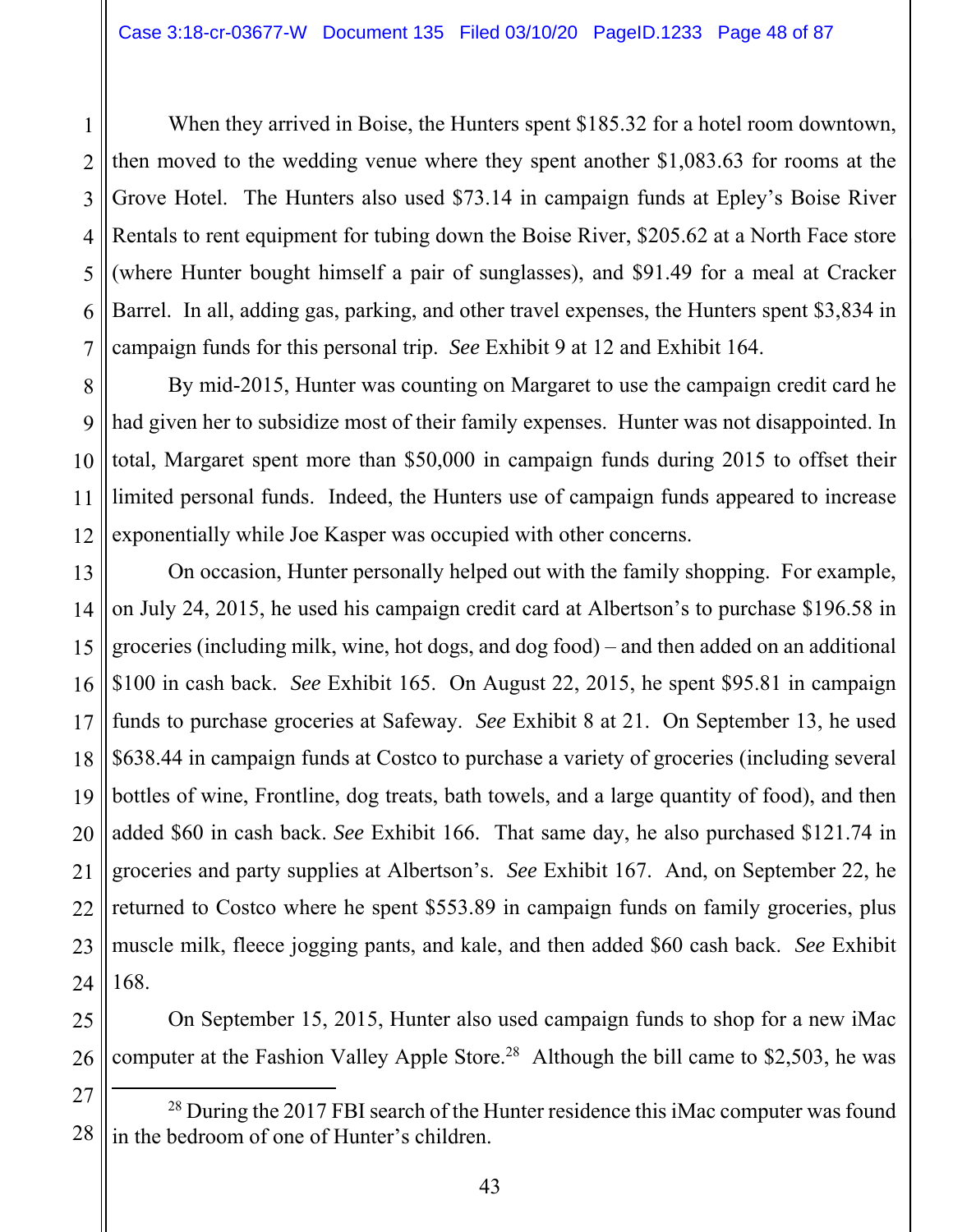1 2 3 4 5 only able to put \$2,000 on his campaign card. To cover the rest, he used his personal debit card. *See* Exhibit 1 at 12, 169. Upon learning of this expense, Margaret asked Hunter to please send her the receipt as she needed to get the money back from Marston immediately. She then playfully warned Hunter they "can't buy shoes today babe" – as she recognized that there would be no money in their personal account. *See* Exhibit 170.

6 7 8 9 10 11 12 13 14 In late September, the Hunters used campaign funds to partially offset the costs of a weekend trip to Disneyland followed by a Feis competition in Los Angeles. While they fronted a bit more than \$500 on their personal debit card, they illegally charged at least that much to the campaign. Among other things, the Hunters used campaign funds to pay \$420.68 in hotel charges at the Westin LAX, \$118.46 in gas at Chevron, \$58.31 in food at Royal Street Café, \$229.44 in souvenirs at the Star Trader gift shop, including two Minnie Mouse ear headbands, an orange Star Wars droid knit beanie, and a raglan-sleeve blackand-gray Star Wars girls T-shirt (photos from the outing show the Hunter family sporting this gear as they toured the park), and the \$140 Feis entry fee. *See* Exhibit 171.

15 16 17 18 19 20 21 22 23 24 25 While the Hunters had taken their theft of campaign funds to a new level in 2015, it reached its zenith in November of that year when they took the entire family for a luxury vacation to Rome, Florence, Naples, Positano, and Pompeii. Prior to departing for Italy, the Hunters stopped in D.C. for a two-night layover before heading to Europe. While in D.C., they spent \$1,747.70 in campaign funds for their brief stay at the Hyatt in Washington, \$389.11 at Hertz on a car rental, \$426 to dine out, and \$670 on shopping. *See* Exhibit 172. In Italy, they were no more frugal. Indeed, the Hunter family spent more than \$3,500 in campaign funds on hotels, restaurants, train tickets, museum fees, and souvenirs. *See* Exhibit 173. On their way home, the Hunters spent an additional \$432.44 at the Hyatt so the family could have an extra night in Washington to ease their journey home.29 *See* Exhibit 174. In total, the Hunters spent \$14,261.33 (including airfare) in Campaign funds

<sup>27</sup>  28 <sup>29</sup> Although Margaret and their children only stayed at the Hyatt for a single night, Hunter stayed an additional evening at the campaign's expense and used the opportunity to party with friends.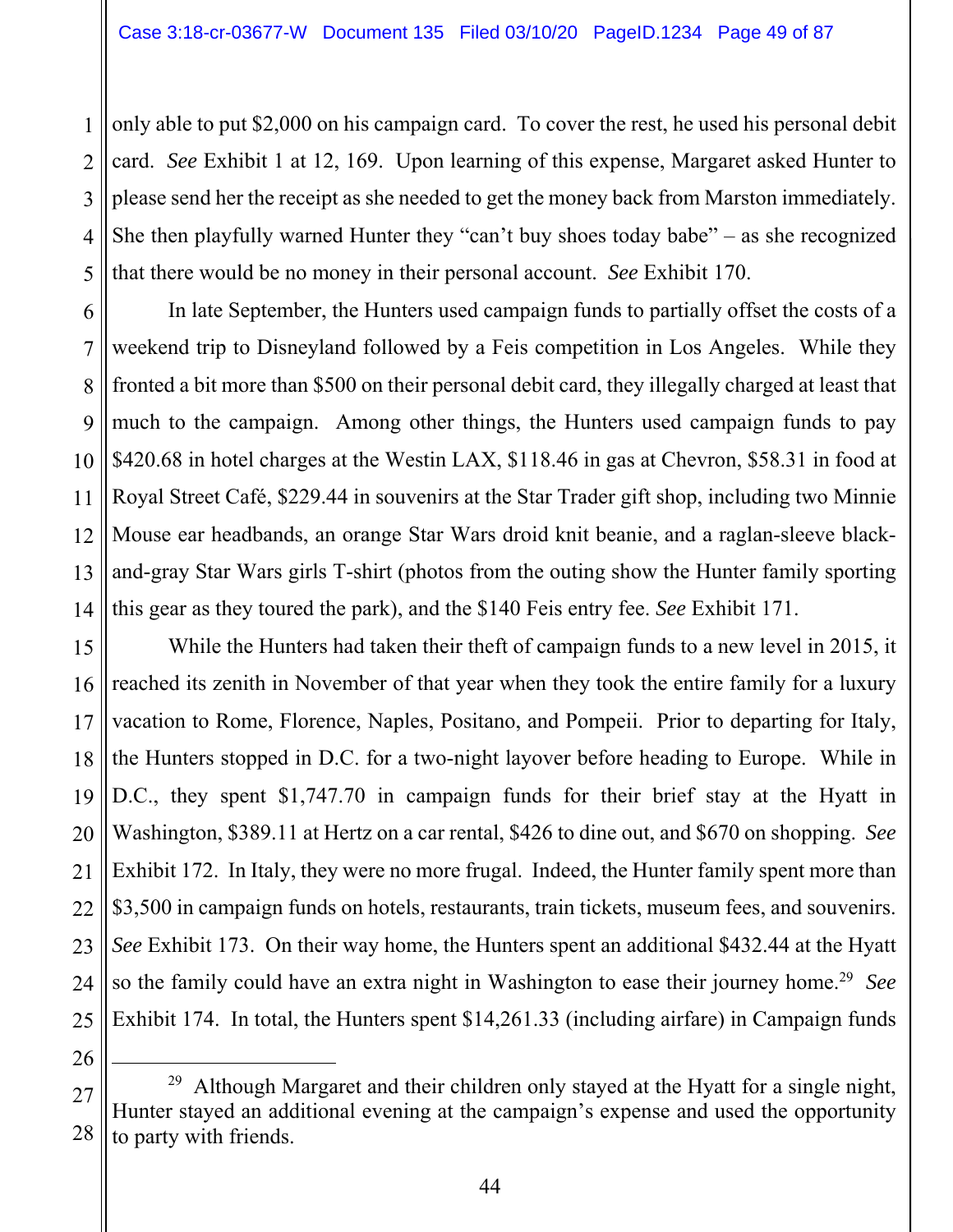1 2 to finance – in the only way imaginable given their personal finances – their family vacation.

3 4 5 6 7 8 9 10 As a "cover" story to justify their Italian vacation, right before they departed on their long-scheduled trip, Hunter and Margaret asked Kasper to look into a possible visit to a military base in Naples. Although Kasper was able to arrange the visit, Hunter "didn't end up doing it," because logistical challenges prevented the tour from being scheduled when it was convenient for the Hunters. *See* Exhibit 175. A few weeks after they returned, Margaret revealed the true purpose of the trip in an email to a friend: "Italy was amazing. Truly our best family trip so far. Like that saying 'if traveling was free, you'd never see me again'!" *See* Exhibit 176.

11 12 13 14 15 16 17 18 19 20 21 22 Upon returning to the United States, the Hunters continued to spend campaign funds together. They made plans to have dinner downtown with their best friends over the Christmas break. *See* Exhibit 177 ("let's get nutty Dec 21. Bar hop after dinner[.]"). On December 21, as planned, the two couples had dinner at Lou & Mickey's; Hunter picked up the \$677 tab with campaign funds (but still augmented their own finances by pocketing the cash tossed in by their friends for their portion of the meal). The Hunters also used \$304.50 in campaign funds to pay for a room at the Hard Rock Hotel, and an additional \$155.52 to cover the minibar expenses at checkout. *See* Exhibit 178. During the month of December, Margaret alone used \$7,878 in campaign funds to pay a variety of personal expenses, including \$1,746.26 at Costco for assorted groceries, an Xbox, computer games and a 60" flat screen TV for their home, \$374.19 at Home Depot and Pier 1 for Christmas decorations, and \$189.53 at Pottery Barn for home furnishings.

23

# 2. 2016: A New Year – Same Old Illegal Spending

24 25 26 27 28 In January 2016, the Hunters spent more than \$5,000 in campaign funds on personal expenses, funding all the same types of household goods, shopping trips, vacations, and entertainment as done in months past. For example, Margaret used \$835.50 in campaign funds to buy tickets for the family to see Riverdance, \$707.84 to take the Hunter kids and their friends to SeaWorld; and \$520.18 at Target to buy sheets, towels, a drip coffee maker,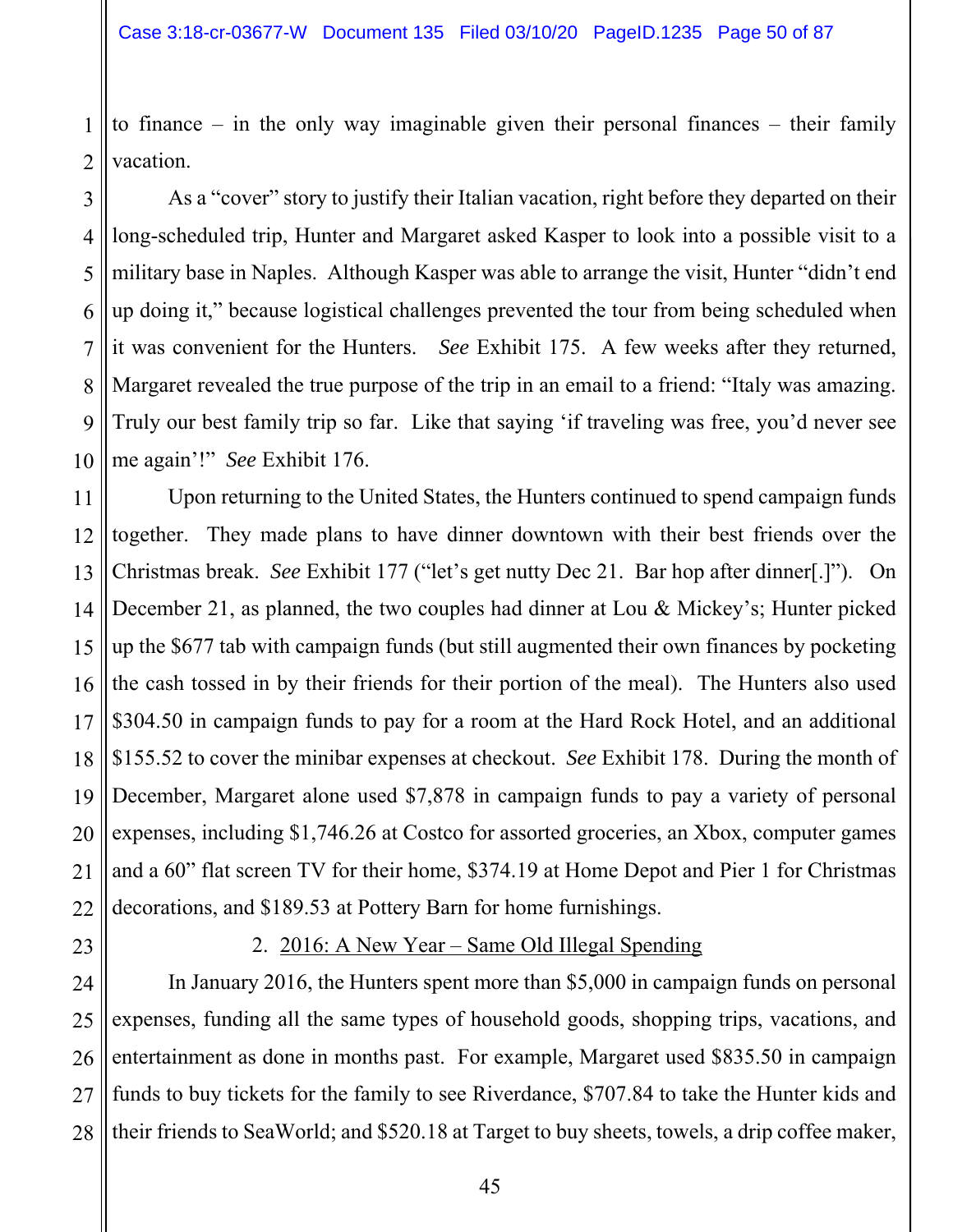1 2 3 4 5 6 7 8 curtains, and toilet paper. *See* Exhibit 179. For his part, Hunter used \$276.15 to golf at Barona with his brother, his dad, and his son, \$150.56 to have drinks at Hooley's Irish Pub with his brother, and \$140.62 to golf at Mount Woodson Golf Club with his brother, his dad, and a friend he referred to as his "happy time guy." *See* Exhibit 180. And Hunter and Margaret took their kids to Arizona on the weekend of January 15, 2016, for another vacation centered around an Irish dancing competition. With no personal funds available to finance this trip, the Hunters used campaign funds to settle their \$632.53 hotel bill at the Arizona Grand Resort, and \$104.89 to buy gas for the drive. *See* Exhibit 181.

9

# 3. Kasper Begins to Unravel (at least part of) the Crime

10 11 In preparing Hunter's Year-End FEC report, Marston's assistant, Brenda Hankins, inquired – among other things – about the credit card charges related to the Hunters Italy vacation. In response, on January 27, 2016, Margaret kept to the "cover story" that she and Hunter had concocted to conceal their theft:

# THESE PARTICULAR CHARGES WERE MOSTLY MILITARY / DEFENSE MEET RELATED[.] SMALL PORTIONS PERSONAL APPROX \$600 WORTH[.]

(emphasis in original). *See* Exhibit 182. Based upon this information, Hankins dutifully prepared a draft FEC report and circulated it on January 28, 2016 to Marston, Margaret, and Joe Kasper. In his role as Chief of Staff, Kasper continued to focus solely on the cash on hand figures when reviewing Marston's FEC filings. As a result, he immediately noticed that the Campaign's cash on hand had experienced a significant drop. When he discussed this with Marston, the Treasurer pointed out that while their total cash raised had increased since the last election cycle two years earlier, the Campaign's expenses had increased significantly – from \$67,244 in 2013 to \$123,180 in 2015. Marston advised Kasper that it was "[p]robably worth taking a closer look at expenses." *See* Exhibit 183.

 This observation resulted in Kasper immediately forwarding the 2013-to-2015 comparison to Hunter – and specifically telling him that it was important that he examine the "disbursements" – that is, the campaign spending. *See* Exhibit 184 ("That's a 50k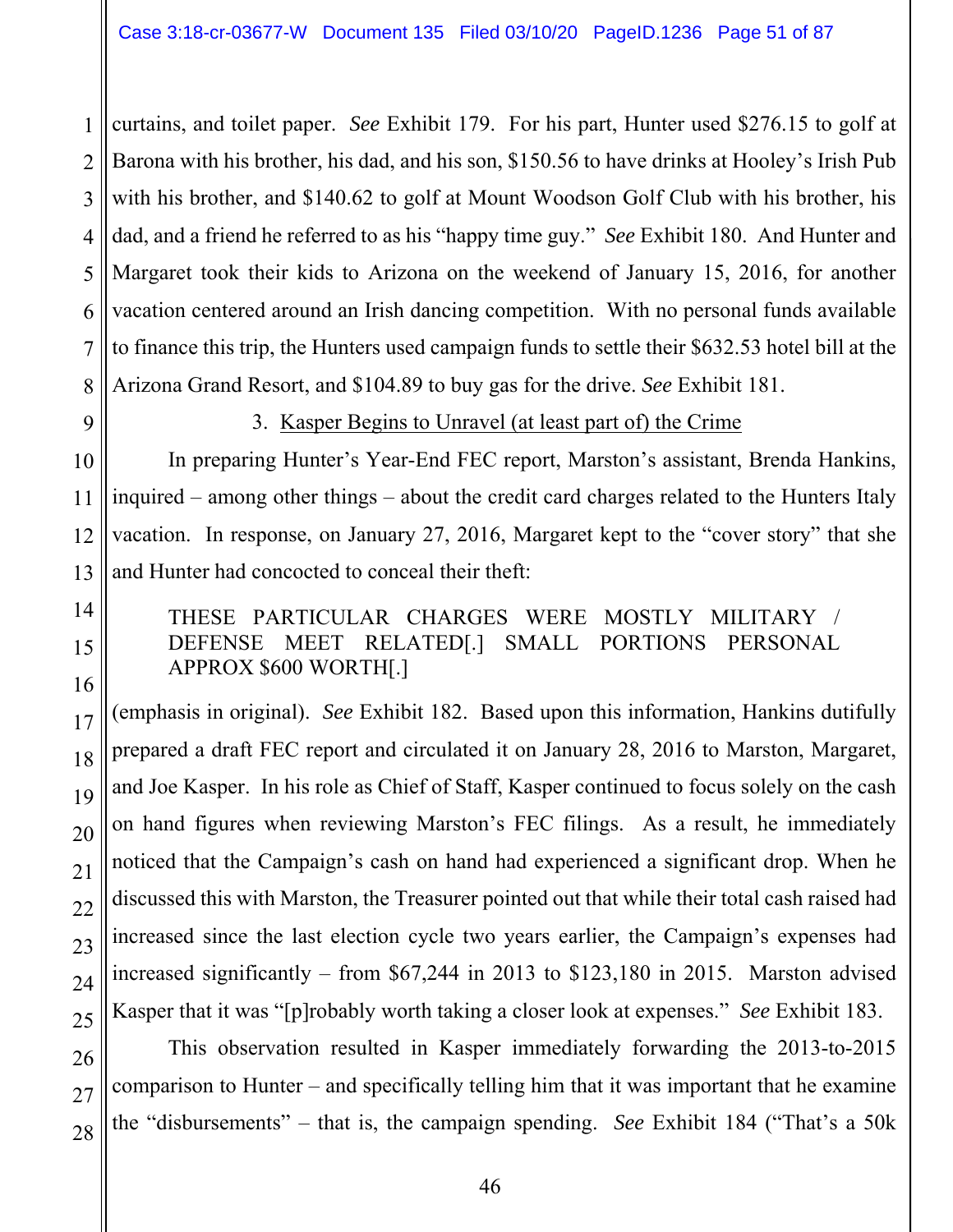1 2 3 swing in disbursements, for two quarters in a row."). More importantly, Kasper—*for the first time*—read through the FEC report with a critical eye and actually reviewed the campaign expenditures. *See* Exhibit 10 (Kasper GJT at 106).30

4 5 6 7 8 9 10 11 Without difficulty, Kasper quickly amassed a list of more than \$20,000 in questionable expenditures that quarter, comprised of categories such as videogames, utilities, Uber rides, grocery stores, "office supplies" (which included Best Buy, Target, Walmart, Rite Aid, and others), and "baskets" (including Macy's and Nordstrom's). *See* Exhibit 186. On Sunday, January 31, 2016, Kasper sent his "back of the envelope" calculations to Hunter as he perceived that these charges could be seen as converting campaign funds for personal use – an alarming term of art that Kasper and Hunter both knew carried grave political and legal risks. *See* Exhibit 10 (Kasper GJT at 118).

12 13 14 Rather than take responsibility for his improper spending (including the family's Italian vacation), Hunter's immediate response was to blame his wife and child for the improper charges which were "scattered over 50 to 60 pages" in the draft FEC report:

15

16

17

18

19

20

21

22

23

<sup>25</sup>  26 27 28 <sup>30</sup> During the weekend that Kasper reviewed the Campaign expenditures, Hunter coincidentally was busy withdrawing \$80 in campaign funds from a San Diego ATM (with no campaign event on his calendar) and Margaret was using campaign funds to buy Clearasil and laundry detergent at Walgreens (\$67.65), a pair of shoes at Famous Footwear (\$43.49), a late Saturday night snack for five at Denny's (\$70), and gas on the way home from Denny's (\$53.53). *See* Exhibit 185.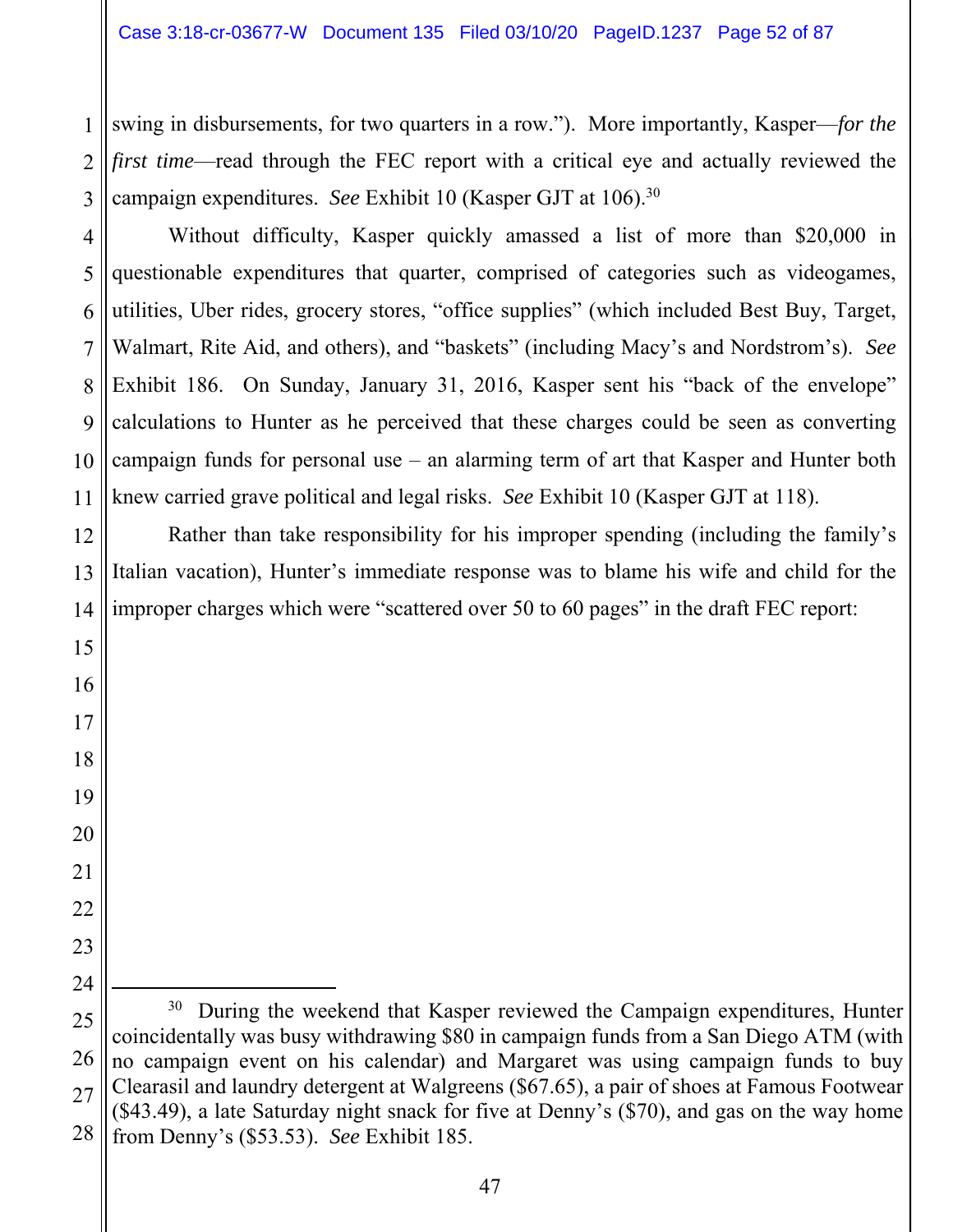

*See* Exhibit 187. Kasper now fully understood the magnitude of the problem – and made sure that Hunter too was fully aware of their precarious situation. *See* Exhibit 10 (Kasper GJT at 122).

The next day, Monday February 1, 2016, Marston sent Margaret an email, copying Kasper, with all the recent credit card activity on the Hunters' campaign credit cards. *See* Exhibit 188. Kasper concluded that the charges on their face—which included fast food, kids' school lunches, and tuition payments—were not legitimate campaign expenses. Despite being confronted directly by his staff, Hunter neither admitted his role in the improper charging nor took positive action to correct the problem. Rather—as he had done in years past when presented with the same information from others—Hunter simply left it to Kasper to address the problem, present it to the media and, "figure out a way forward." *See* Exhibit 10 (Kasper GJT at 125, 128).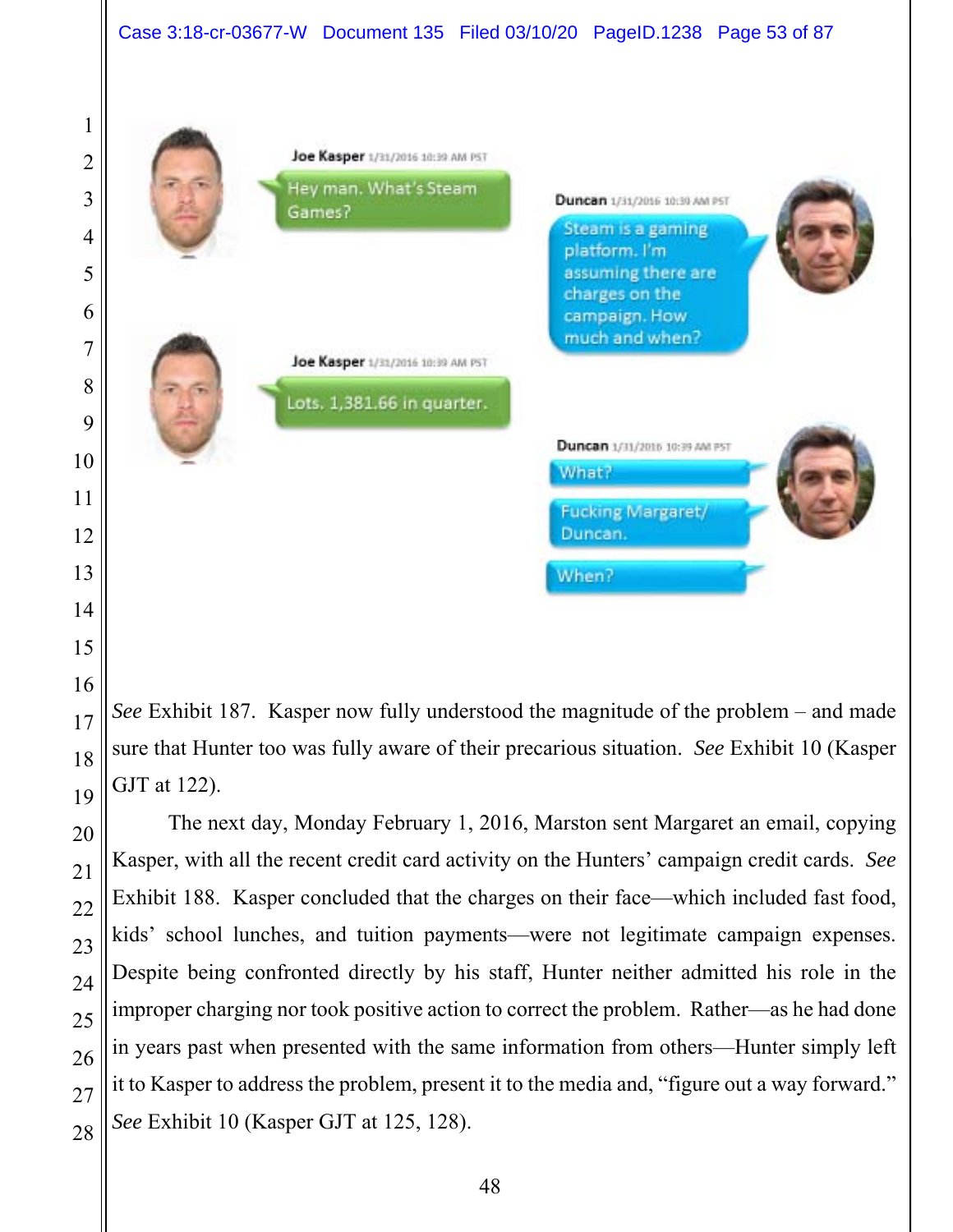1 2 3 4 5 6 7 8 9 10 11 12 13 In spite of Kasper's specific focus on improper expenditures, Hunter and Margaret both continued using their campaign cards to spend money on personal items. For example, on February 3, 2016, Hunter used campaign funds to pay for Ubers to and from a friend's house for "[h]appy time and snacks." *See* Exhibit 141 at 162 and Exhibit 189. The following day, Margaret used \$57.57 in campaign funds at Chevron. Three days later she spent \$440 at Costco for peanut butter, jet-dry, diet coke, milk, ground beef, blueberries, and other family groceries. *See* Exhibit 190. Indeed, despite Kasper's dire warnings and deadly serious terminology, and with Hunter's full knowledge of the improper spending during the preceding months and years, Margaret alone spent more than \$5,000 in personal expenses during February. And, with the Hunter family finances still in disarray, Margaret continued to spend money to fund family trips, *see* Exhibit 191; pay for family groceries, *see* Exhibit 192; buy gas and fast food, *see* Exhibit 193; shop, *see* Exhibit 194; and withdraw more than \$1,000 cash from ATMs. *See* Exhibit 8 at 28-30.31

14 15 16 17 18 19 20 21 The month of March saw no change in the Hunter family finances and no reduction in their illegal use of campaign funds. Margaret charged more than \$8,000 on purely personal expenses, including groceries at Albertson's and Costco; gas for the family car; dining at various restaurants and fast food franchises; movie tickets; a new iPhone at the Apple Store; children's books at Barnes & Noble; videogame equipment at Best Buy; sweets at See's Candies, clothing for her kids at the Emerald Surf shop; plane tickets for her nephew; a new garage door for their residence: and \$600 in cash withdrawals at ATMs. *See* Exhibit 196.

22 23 24 If Margaret's charges in March were excessive, Hunter was similarly expansive with his illegal use of campaign funds. As the month started, Hunter continued his use of campaign funds to pay for travel to visit both friends and girlfriends. Then, on March 4,

<sup>25</sup> 

<sup>26</sup>  27 28  $31$  Even with their family bank account in the "red" and incurring numerous insufficient fund fees, Margaret spent more than \$1,000 taking the Hunter girls to another Feis in Orange County. Despite remaining in San Diego, Hunter was well aware of the vacation and texted his congratulations when he heard about his daughter's win: "You are the Tom Brady of Irish dancing." *See* Exhibit 195.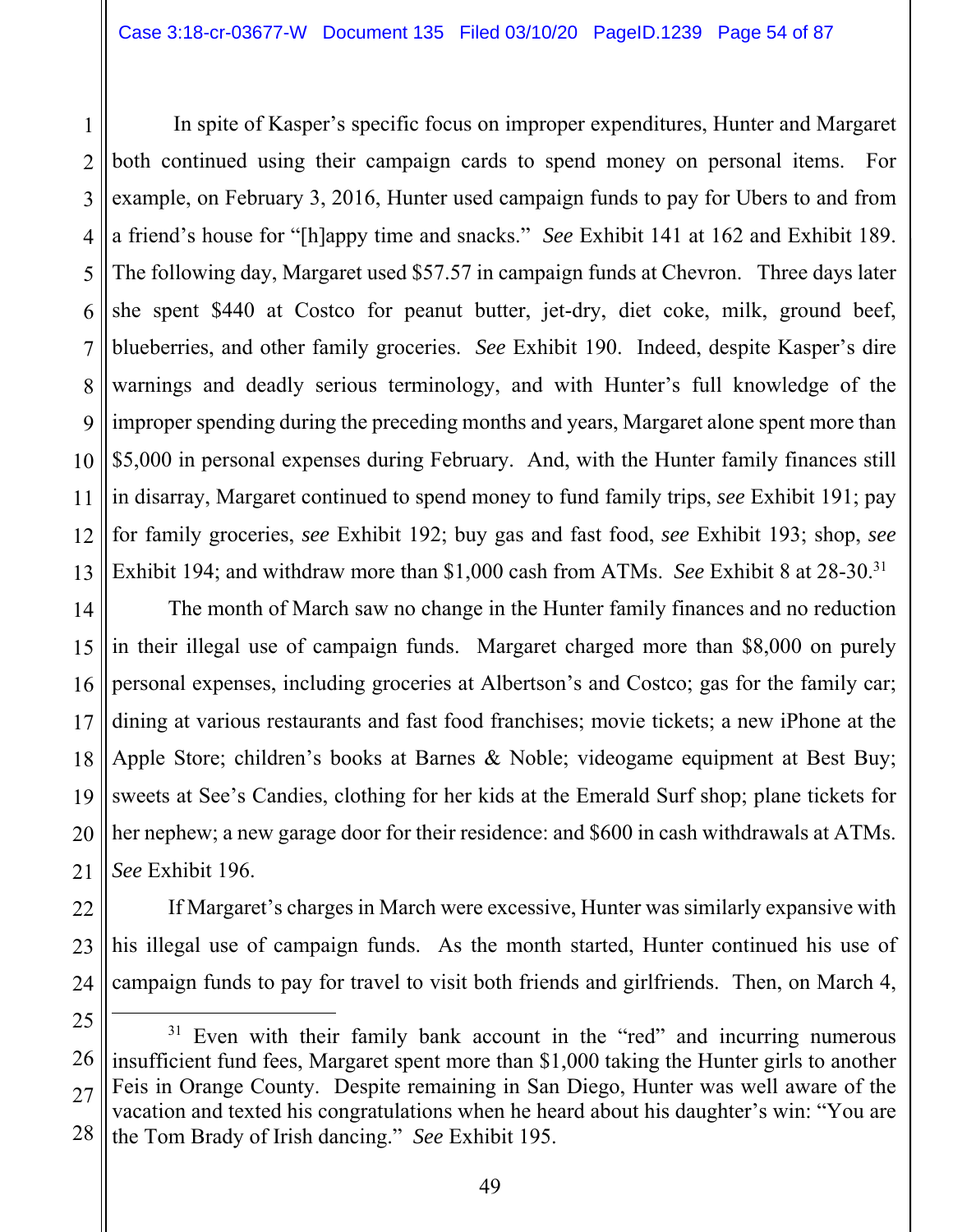1

2 3 4 5 2016, Hunter celebrated his brother Sam's first visit to Washington (for a friend's bachelor party) by hosting a weekend of partying with more than \$1,300 in campaign funds. To celebrate, Hunter texted two of his good friends: "Dude[s], Sam is in town . . . . We need to have fun, this is his first time visiting his [C]ongressman brother in DC[.]" *See* Exhibit 197.

6 7 8 9 10 11 12 The weekend of fun started at Jack Rose Saloon where the bachelor party was in full swing. Hunter spent \$354.25 in Campaign funds to purchase numerous drinks, including 10 shots of bourbon, several vodka sodas, 2 old fashioned cocktails, and many, many beers. The party continued into the wee hours, and at 1:00 am, Hunter spent an additional \$462.46 in campaign funds to purchase 30 shots of tequila and one steak at the nearby El Tamarindo. Finally, at 5:25 a.m., they called it a night and Hunter used campaign funds to pick up the \$8.23 Uber fare back the bachelor's home. *See* Exhibit 198.

13 14 15 16 17 18 19 20 21 22 23 24 The next day, March 5, 2016, Hunter took Sam to breakfast at Meridian Pint with one of Hunter's good friends. Hunter's friend picked up the tab. That evening, Hunter spent \$39.88 in campaign funds to take an Uber with Sam to Stoney's Bar and Restaurant. At Stoney's Hunter used \$127.56 in campaign funds to pay for three meals and five beers. Then he paid \$32.89 to Uber from Stoney's to the Capitol, where he gave his brother and a couple of friends from the bachelor party a private Saturday night tour. Following the tour, Hunter spent another \$25.25 in campaign funds to Uber with Sam to Fado's Irish Pub. At the pub, Hunter, Sam, and a few friends watched the Conor McGregor v. Nate Diaz fight. At 1:34 a.m., Hunter closed out the tab with \$220.63 in campaign funds for food and drink, including 4 house vodkas, 3 Grey Goose vodkas, 2 IPAs, 3 Light Draft Beers, 1 Harp Lager, 1 DC Brau, 1 The Corruption IPA, 3 Stella Artois, 1 Lagunitas, 2 Guinness Stouts, 1 cider, and 1 fish cup with chips. *See* Exhibit 199.

25 26 27 28 This excessive spending is particularly stunning because it occurred many weeks *after* Kasper's dire warning that Hunter appeared to be converting campaign funds to personal use. On the other hand, Hunter needed no warning as he had been using campaign funds in this manner for years and years. It is clear that Hunter believed he was immune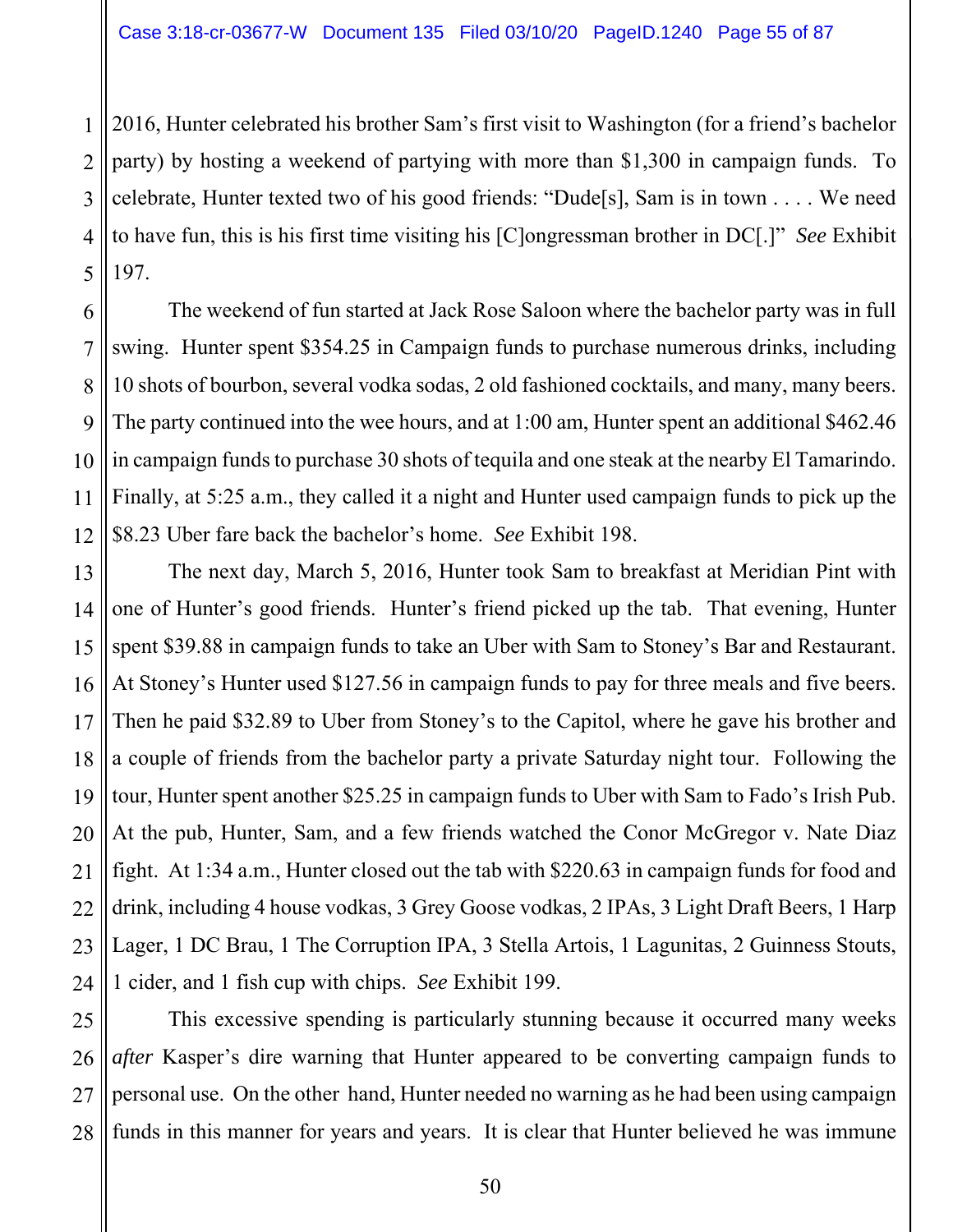1 2 3 from detection while using funds to dine and drink in D.C. Therefore, he simply had no interest in stopping or taking heed of Kasper's warning as he wished to continue using campaign funds to finance his family's lifestyle.

4 5 6 7 8 9 10 The following week, Hunter continued to use his campaign credit card to pay for even more nights out on the town and Uber rides to party with his friends. He also used it freely at bars, regardless of whether there was a legitimate business or campaign purpose. For example, he used more than \$1,000 in campaign funds to pay for lodging (at the Liaison Hotel), food, and transportation for one of Margaret's best friends to travel to D.C. Hunter introduced Margaret's friend to his Washington pals and everyone apparently had a fine time. *See* Exhibit 200 (Afterwards, Hunter texted his friends, "I had a blast.").

11 12 13 14 15 16 17 18 19 Upon returning home at the end of the month, Hunter was no more circumspect regarding the improper use of campaign funds.<sup>32</sup> On Thursday, March 24, 2016, he spent \$145.55 at the Riverwalk Golf Club to play golf with two friends. Illustrating the personal nature of the golf outing, Hunter spent a bit more than \$50 in personal funds on incidentals while at the course. However, lacking the money for the greens fees, he put them on his campaign credit card. And, on March 27, 2016, he and Margaret spent \$669.07 at the Hotel del Coronado for an Easter Sunday Brunch in the Crown Room. *See* Exhibit 201. On both of these occasions, the Hunters' family bank account was in the "red" and racking up insufficient funds fees.

20 21 22 23 24 The Hunters' profligate spending did not go unnoticed by his newly vigilant Chief of Staff. On March 31, 2016, at the end of the first FEC reporting quarter, Kasper texted Hunter, "Burned 150K. Highest to date…. [W]e gotta figure out the spending. Can't sustain that." *See* Exhibit 203. One of the purchases in question was a \$1,200 charge to the Easy Open Door Company. Kasper described that as "the straw that broke the camel's

<sup>26</sup>  27 28  $32$  As previously indicated, Hunter kept a close personal eye on the family bank account and was all too aware of their need to use campaign funds to maintain their lifestyle. This was again illustrated on March 21, 2016, by a text he sent to their kids upon noticing \$32 in iTunes charges (as well as three Xbox charges totaling an additional \$39). *See* Exhibit 202 ("Do not charge anything in iTunes until next month please.").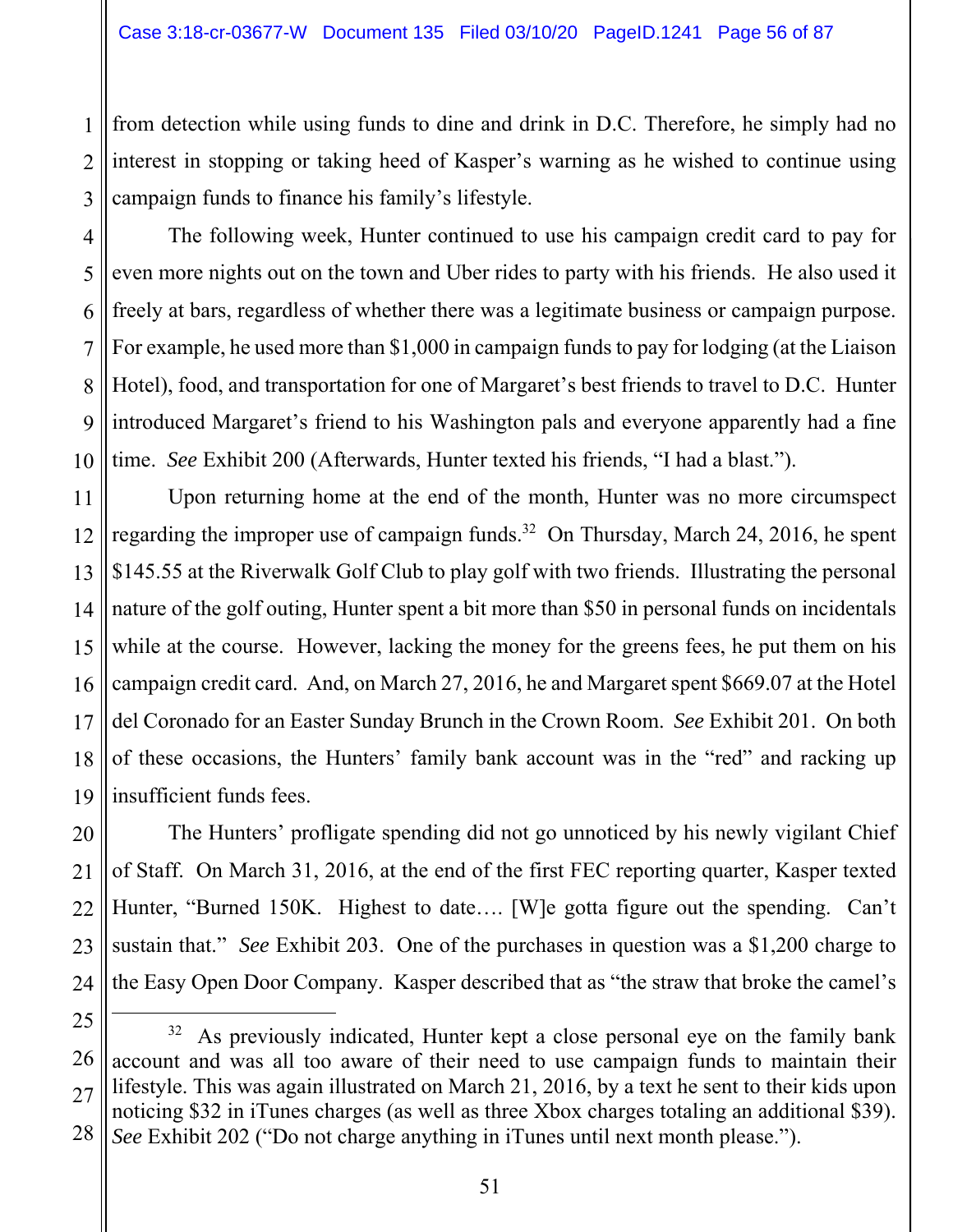2 back," when he realized that they were "shifting from political to criminal . . . behavior." *See* Exhibit 10 (Kasper GJT at 135-36, 140).

## 4. The FEC's Initial Inquiry

1

3

4 5 6 7 8 9 10 11 As it turned out, April was indeed the cruelest month for the Hunter campaign. Kasper's prescient fears (which had been building since the beginning of the year) were realized just a few days later, when, on April 4, 2016, the FEC publicly inquired of the campaign about charges to Christian Unified Schools and online gaming outlet Steam Games that were listed on the 2015 Year-End Report as "personal expense—to be paid back." *See* Exhibit 204. This notice confirmed what Kasper and Hunter "both already knew," that personal use of campaign funds—if discovered—would not be tolerated. *See* Exhibit 10 (Kasper GJT at 135-36).

12 13 14 15 16 17 18 19 20 21 22 23 24 On April 5, 2016, Morgan Cook, a reporter from The San Diego Union-Tribune, contacted Kasper and Marston to ask questions. *See* Exhibit 205. As the news was breaking, Hunter was in Israel on a Congressional Delegation. At 9:11 am PCT, Hunter called Kasper; ten minutes later, he called Margaret. *See* Exhibit 10 (Kasper GJT at 144). At 11:40 am on April 5, the Union-Tribune published a story about the Steam Games charges and the FEC inquiry. *See* San Diego Union-Tribune, *FEC questions Duncan Hunter's video game charges* (April 5, 2016). By that time, Kasper had already told the Union-Tribune that the Congressman's teenage son used his father's credit card for one game, and then several unauthorized charges resulted after the father tried to close access to the website. Kasper said that Hunter was trying to have the unauthorized charges reversed before repaying his campaign account. *Id.* This was the first of many misleading and false statements Hunter dreamed up to conceal the full extent and magnitude of his and Margaret's improper use of campaign funds.

25 26 27 28 For her part, Margaret immediately got to work trying to cover up the theft. On April 5, 2016, she called the First National Bank of Omaha (where the campaign credit card was issued) to report the Steam Games charges as fraudulent. In the call, which was recorded and preserved, Margaret lied and said that she had already reported the charges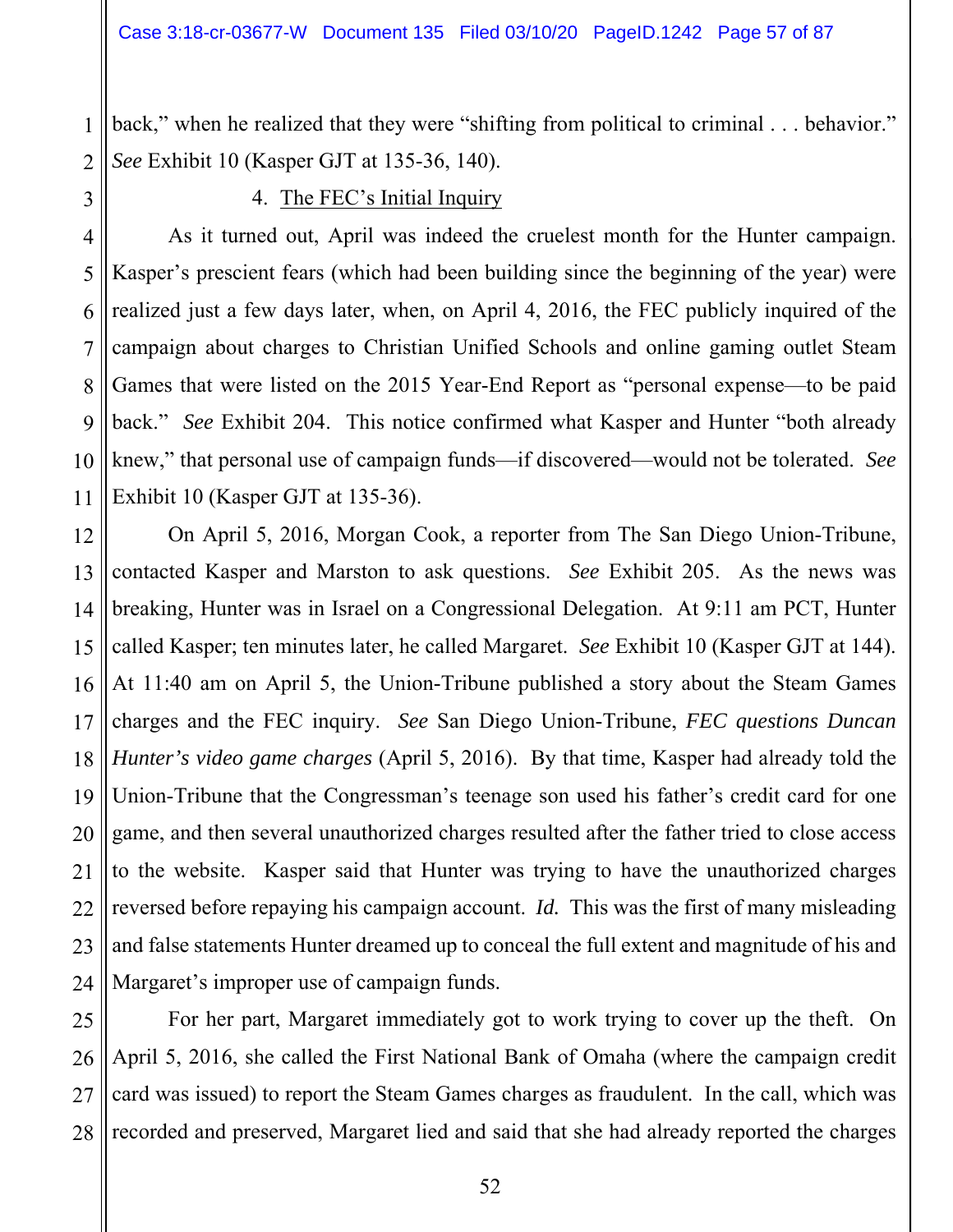as fraudulent, and said she was simply calling to "check on" the status. When asked whether any kids or teenagers had access to the card, she falsely told the agent, "no." Based on her lies, the bank agreed to credit the \$1,300 in contested charges. In addition to calling the bank, Margaret told Marston and Kasper that she was sending personal checks for \$1,650, \$3,500, and \$1,000 to cover the charges she had made to Christian Unified Schools "to take care of" what she described as "errors made." *See* Exhibit 206.

Rather than face his role in the misuse of campaign funds, Hunter continued to blame his problems on his family. When talking to his mother at 3 a.m., the morning after the story broke, Hunter told her: "My family has just destroyed me. They've ruined my life." *See* Exhibit 207 (L. Hunter GJT at 48, 57). Hunter continued to cast blame on his wife and kids when talking with his Chief of Staff:



Based upon the emerging scandal, Hunter decided to cut his Israel trip short and come home to address the problem. *See* Exhibit 10 (Kasper GJT at 142). Hunter flew back to California on April 9, 2016.

Within a couple of days, the national press picked up the story. Kasper recognized it was "just a matter of time" before the media found the next thing, then the next, and the next. Kasper quickly recognized that this was Hunter's number one issue and it "[c]onsumed every minute of the day." *See* Exhibit 10 (Kasper GJT at 140, 142, 147, 150). Although the full extent of the improper spending was still unclear, Kasper helped Hunter determine what charges needed to be immediately paid back—what he described as "the low hanging fruit." Hunter, however, was financially strapped and could not come up with enough money to cover even these charges. He told Kasper he would have to sell his house,

1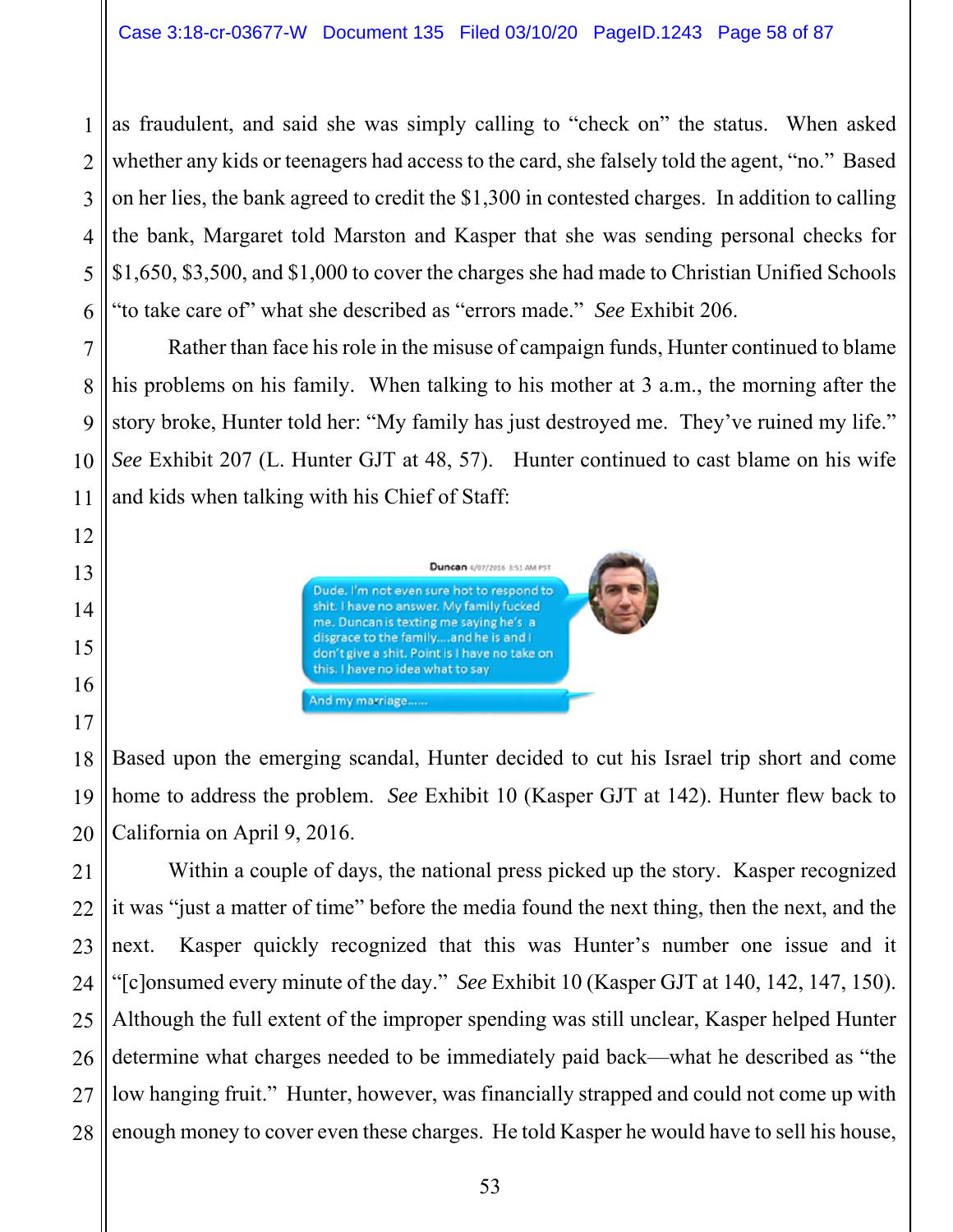1 2 and even then he wouldn't have the money "to pay back more than a few thousand bucks . . . ." *See* Exhibit 10 (Kasper GJT at 146, 148, 149).

3

11

## 5. The 2016 First Quarterly FEC Report

4 5 6 7 8 9 10 12 13 In light of the media attention, it was clear that the Hunter Campaign's next FEC filing would be pulled apart by reporters. On April 8, 2016, Kasper pointed this out in an email to Hunter, Margaret, and Marston, noting: "I talked to Chris [Marston] and WE are going to have to review, in detail the q1 report, before it's officially filed. It will be reviewed by media. And phone calls will be made." *See* Exhibit 208. As Kasper testified, "it was vitally important…that going forward at least [they] get the charges as close to accurate as possible." Apart from any potential criminal charges, Kasper recognized that if they did not find a solution, there was a good chance Hunter would lose his bid for reelection in the fall and he and the rest of Hunter's staff would lose their jobs. *See* Exhibit 10 (Kasper GJT at 151).

14 15 16 17 18 19 20 Hunter recognized that their next FEC filing was extremely important, and there were serious legal consequences if anything on the report was inaccurate or improper. As a result, both Kasper and Hunter went over it together "with a fine-toothed comb to make sure that [Hunter] could ensure it was as accurate as possible." According to Kasper, they looked *at each individual charge* to ensure that every one of the charges was reported accurately, and that Margaret had not included anything that was inappropriate. *See* Exhibit 10 (Kasper GJT at 156-57).

21 22 23 24 25 26 27 28 However, a review of this report easily reveals that the Hunters' personal spending in January through March was extraordinary, perhaps at record highs. Among other things, the draft report included spending at places (like jewelry and other stores in Italy, for example) that were clearly, facially, improper. Indeed, among the 189-pages of disclosures, the FEC draft report included payments for the following obviously personal expenses: 12 family grocery trips to Albertsons and Trader Joe's; 37 trips to Chevron, Shell and Exxon; three major shopping expeditions at Costco; the "mistaken charge" at the Easy Open Door Company; numerous charges for the kid's lunch program at Ki's; fast food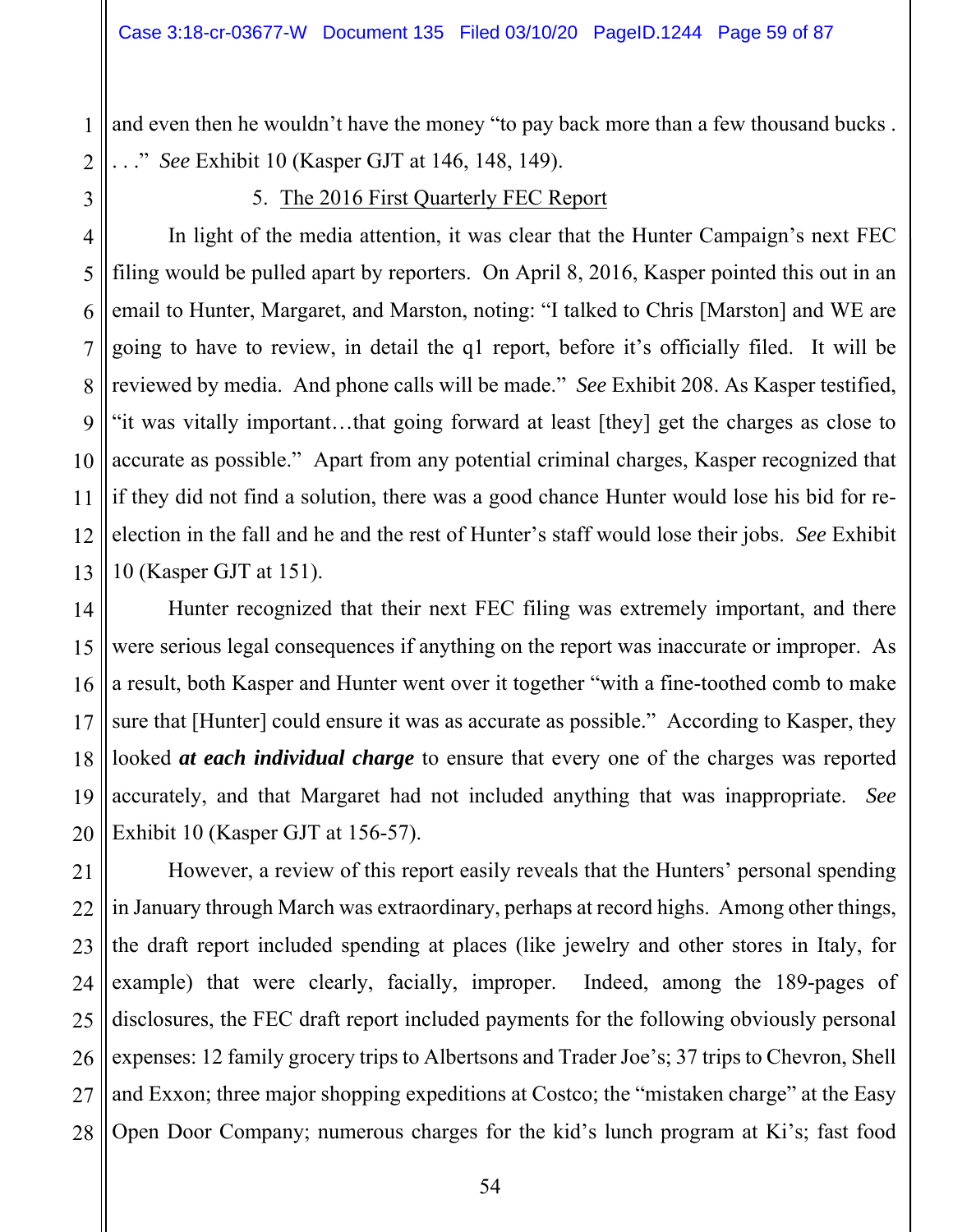1 2 3 4 5 6 meals at Jack in the Box, Pizza Hut, Rubios, Starbucks, and California Pizza Kitchen; retail store shopping at Nordstrom, Rite Aid, Target, Dick's Sporting Goods, Home Depot, Walmart, and Pier 1 Imports; movie tickets at Fandango, charges at Sea World, and all of the charges from the Hunters' trip to Italy. *See* Duncan D. Hunter for Congress April Quarterly 2016, original, Schedule B Filings (Itemized Disbursements) at https://docquery.fec.gov/cgi-bin/forms/C00433524/1064348/sb/ALL.

7 8 9 10 11 12 13 14 15 16 These charges (many of them made by Hunter or in his presence) were clearly personal, and Hunter certainly recognized the importance of ensuring that this filing was accurate. Yet, he continued to conceal the improper personal spending, and thereby allowed and caused his Treasurer to file this false FEC report—as he had done so many times in the past. And, just before midnight on April 15, that is exactly what occurred. During this filing period, Hunter also allowed Marston and Hankins to file an amended version of his third quarter 2015 report, which re-classified the \$3,500 payment to Christian Unified Schools as a "Mistaken Transaction – Refunded 4/5/16" (in the original report filed October 15, 2015 it was described as an "Annual Fundraising Donation") rather than admitting it was a payment towards their children's tuition arrears.<sup>33</sup>

17 18 19 20 21 22 After the Campaign's 2016 First Quarterly Report was filed on April 15, 2016, the media, as expected, picked it apart and began asking more questions. In consultation with Hunter, Kasper began to "spin" the Hunters' personal expenditures as being appropriate campaign spending. For example, the press noticed around \$10,000 in charges made in Italy surrounding what they concluded (based on Hunter's personal Facebook posts and photos) had been, in fact, a family vacation. Relying on Hunter's instructions, Kasper

55

<sup>24</sup>  25 26 27 28 <sup>33</sup> Similarly, Hunter allowed the amended report to falsely describe the many Steam Games purchases as "fraudulent charges that have been challenged and refunded" (the original report listed these charges as "personal") rather than simply admit they were attributed to their child's videogame playing. *See* Duncan D. Hunter for Congress October Quarterly 2015, Amendment 2, Schedule B filings (Itemized Disbursements) at https://docquery.fec.gov/cgi-bin/forms/C00433524/1064356/.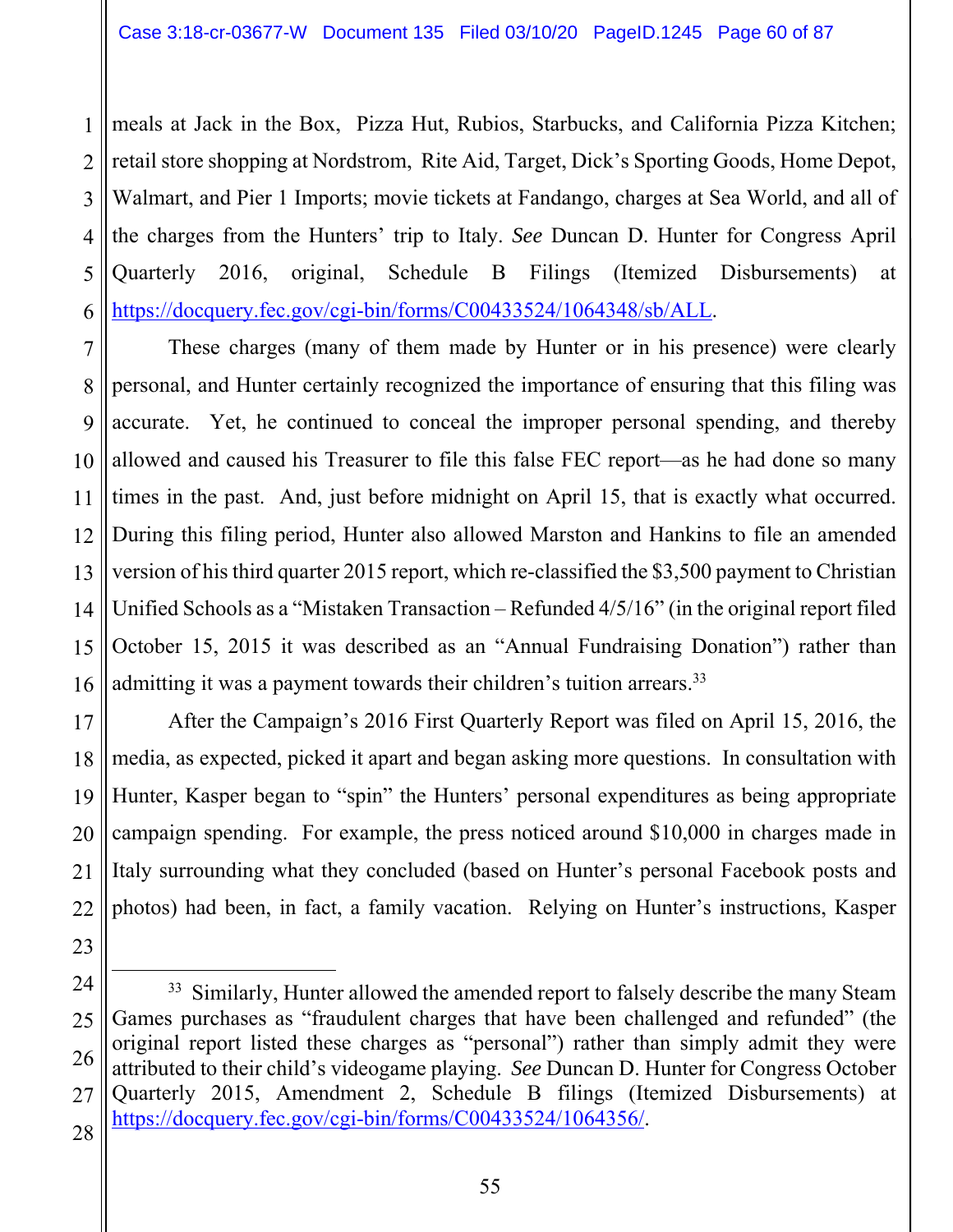1 2 3 4 falsely told the Washington *Post* that the Hunters' family vacation was really "an arrangement with the military overseas…." Similarly, Kasper told the media that the purchase of a watch for Hunter's son at an Italian jewelry store was a "donation to a wounded warrior." *See* Exhibit 10 (Kasper GJT at 99).

5 6 7 8 9 10 Only during the federal criminal investigation did Kasper acknowledge misleading the press. In his testimony, Hunter's former Chief of Staff now admits that Hunter's trip to Italy was always intended to be a family vacation – not a legislative fact finding visit. *See* Exhibit 10 (Kasper GJT at 98-99). Kasper did insist, however, that the Hunters take the watch away from their son and donate it to a wounded warrior, in order to make his statement to the media plausible.

11

#### 6. The Hunters Continue Converting Campaign Funds

12 13 14 15 16 17 18 19 20 21 22 23 24 In face of the staff's and the media's scrutiny into campaign spending, the Hunters brazenly continued to use campaign funds to pay personal expenses even after the FEC meltdown in early April. Not surprisingly, Hunter was far more careful and limited his personal spending to categories that were unlikely to raise suspicion, such as restaurant and bar tabs, Uber rides, and golf outings. He also prudently cut off his wife's access to the campaign credit card (but continued paying her a \$3,000 monthly salary). Over the next several months, Hunter used his campaign credit card to pay for Ubers when partying at his friends' houses and to facilitate various romantic liaisons. He also continued to "mix business with pleasure," such as when he used campaign funds to take out his mother (who visited Hunter in Washington for the First Lady's Luncheon) for an opulent birthday celebration at Del Frisco's Double Eagle Steak House, which cost \$560.90 for just the two of them (the bill covered \$218 on food, \$144 on liquor, \$36 on wine, \$15 on beer, and a \$4 cup of coffee). *See* Exhibit 209.

25 26 27 Margaret Hunter's behavior was no better. She used Hunter's campaign credit card to purchase a hotel stay (through Expedia) and plane tickets so that she could attend her nephew's high school graduation in Mississippi. And, prior to travelling to Mississippi,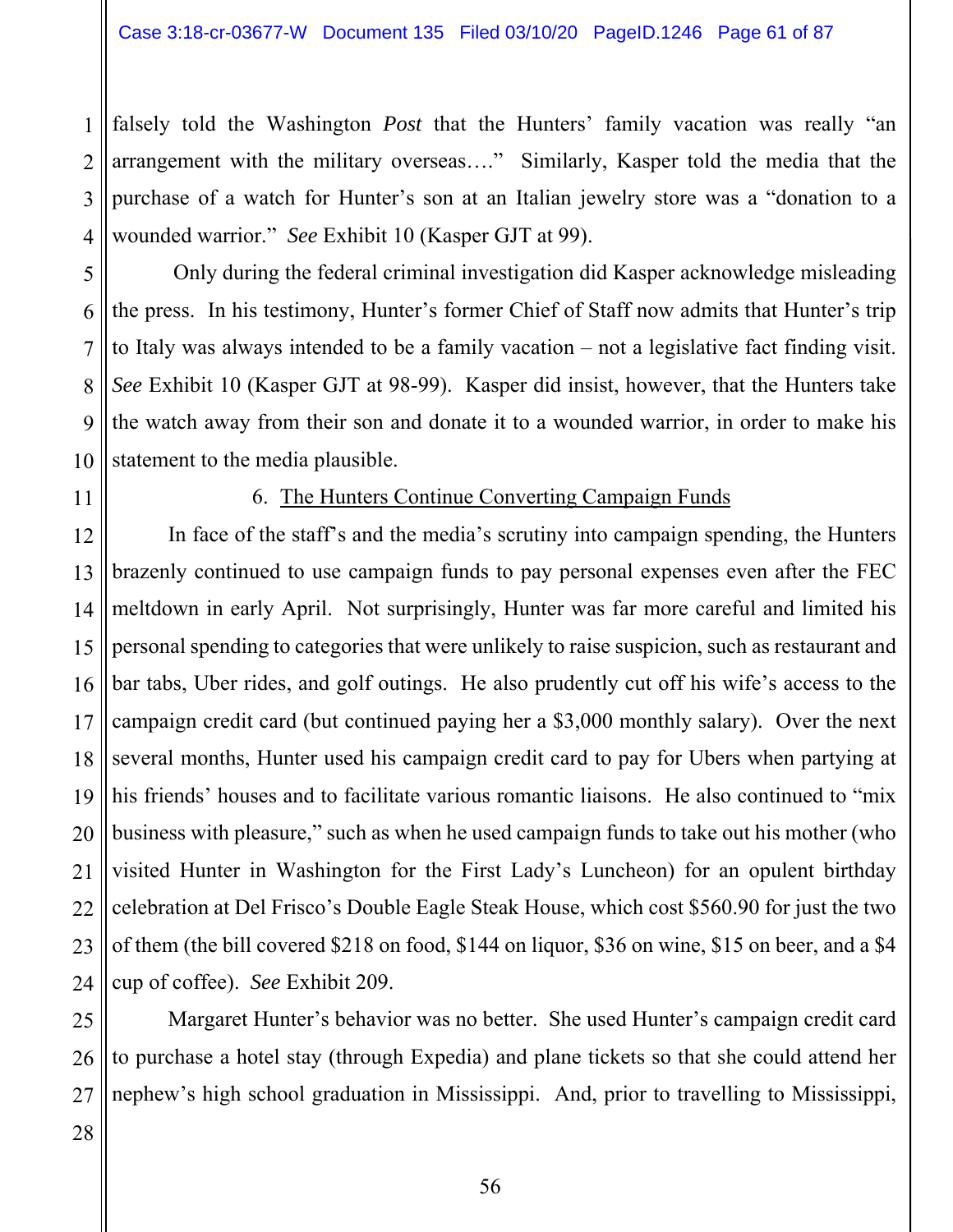1 2 she used the campaign's Staples credit account to buy \$1,000 in restaurant and other gift cards (*e.g.*, Olive Garden, Applebees, Starbucks, and Visa) to finance her personal trip

3 4 5 6 7 8 9 10 11 12 13 In June, the Hunters again improperly mixed business with pleasure when they paid for a "staycation" at the Hotel del Coronado. The Hotel Del hosted a USO Gala on June 4, 2019. Using this event to mask their personal trip, the Hunters stayed overnight the following day (after the event ended) with their family. In doing so, they spent \$356.43 at Expedia on room charges, \$209.86 on dinner for five (including beers, cocktails, and wine, and three virgin coladas – presumably, for their three kids – and another \$70 on parking fees). Margaret used personal funds for \$689 in additional charges for more food, drinks, and items at the Hotel Del gift shop. But then, she submitted a fraudulent request to the campaign treasurer that her personal spending be reimbursed (falsely claiming to Marston that they were for "Food and Bev" at USO events that Hunter "was hosting"). *See* Exhibit 210.

14 15 16 17 18 19 20 21 22 During the last weekend in June 2016, Hunter also spent campaign funds on items that were all pleasure and no business. In particular, he spent the entire weekend partying hard with several close friends. While the friends all split the tabs, Hunter picked up a number of Uber rides and spent \$409.45 on Friday night at L'Hommage Bistro (including 9 Goose IPAs; 5 Stella Artois; 11 shots of Ketel One, Adele wine, Captain Morgan rum, and 3 shots of Don Julio tequila). *See* Exhibit 211. On Saturday, the gang got back together for brunch at Busboys & Poets (paid for by one of the others) and they planned on "day drinking [in] either [C]hinatown or eastern market." The next morning, he texted his friends and described the weekend as "48 hrs of hard charging." *See* Exhibit 212.

23 24 25 26 27 28 Hunter continued this pattern for the remainder of the year, confining his illegal spending mainly to restaurants, Uber expenses, and golf. For example, the Hunter family went to dinner at Sally's in the Hyatt at the Embarcadero to watch the July 4<sup>th</sup> fireworks from the restaurant's outdoor patio. Although they paid the bill (which included two bottles of Justin Cabernet, three beers, and food) with personal funds, Margaret requested \$446 reimbursement for the meal and parking. Hunter did not protest. *See* Exhibit 213.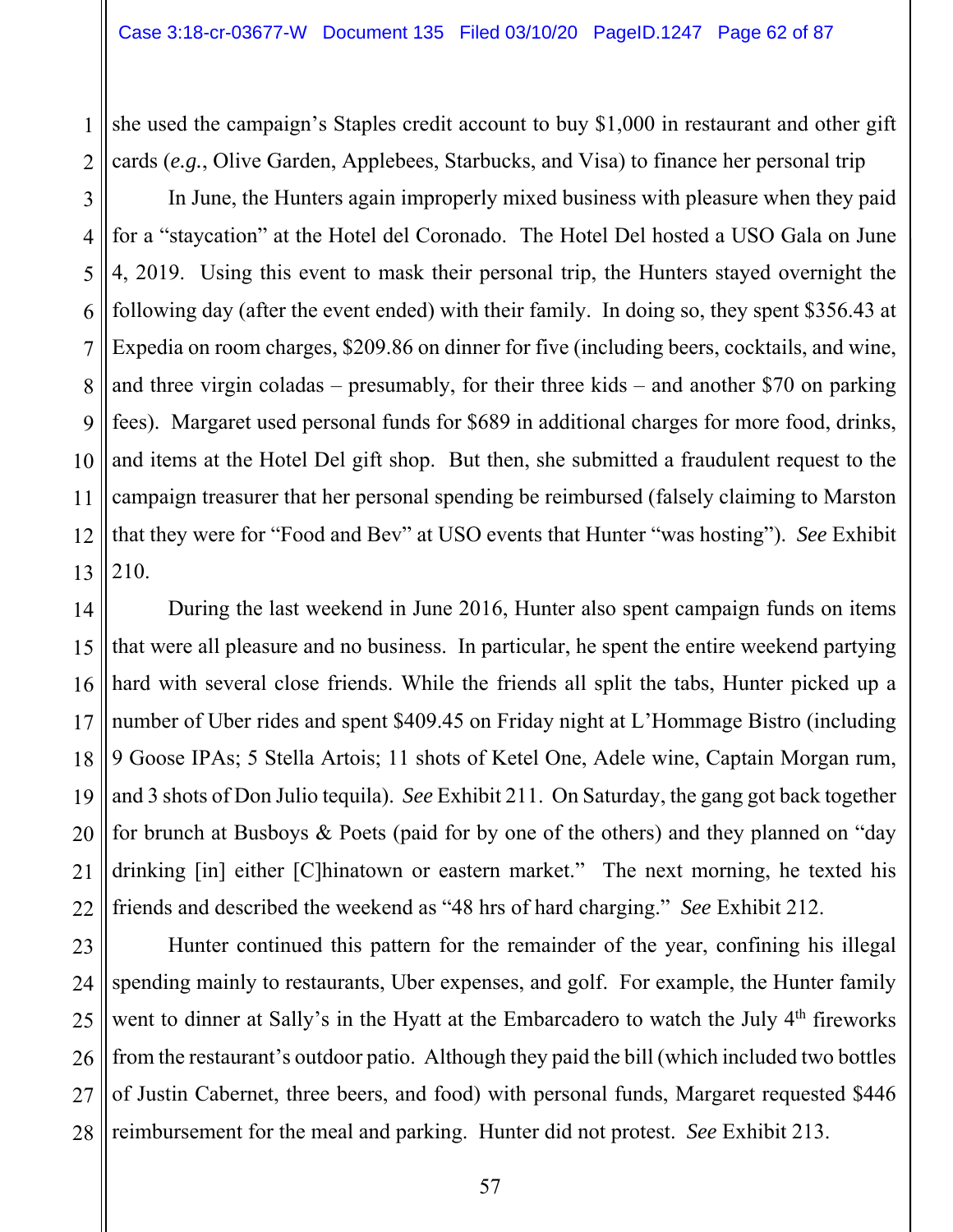1 2 3 4 5 6 7 On September 14, 2016, Hunter went out partying at an NRCC event and used \$32 in campaign funds to Uber back to the apartment of a woman with whom he was romantically involved. The next morning (at 7:40 a.m.) he texted this woman that he showed up drunk to Congressional basketball practice (which started at 7:00 a.m.) and was "still drinking." Hunter's calendar indicated that he was scheduled to attend an 8:00 a.m. top-secret-level briefing of the Readiness Subcommittee of the House Armed Services Committee that same morning.

8

13

14

15

16

17

18

19

20

### 7. The Beginning of the End

9 10 11 12 In November 2016, Hunter released the results of an "audit" of his campaign spending and indicated that he would repay additional money to his campaign. On November 3, 2016, the *Union-Tribune* reported that Hunter said he would repay \$49,000 to his campaign.<sup>34</sup> According to the paper, Hunter announced:

While the charges were primarily authorized by the campaign, the buck stops with me and I take full responsibility – including the responsibility to determine and implement other structural changes to ensure errors are not repeated. In taking these steps, I am fully confident that the right oversight and controls are now in place.

*See* San Diego Union-Tribune, *Hunter repays campaign \$49,000 in personal expenses* (November 3, 2016). These were strong words from someone who had known his campaign funds were being used to pay for his family groceries and other personal items since at least 2010; and, despite it all, was still paying his wife a \$3,000 monthly

<sup>21</sup>  22 23 24 25 26 27 28  $34$  It appears that Hunter contrived this figure to make it appear he was repaying what he owed—when in fact this represented the maximum amount of money Hunter was able to raise in repayment. Due to their woeful financial position, the Hunters were forced to obtain a third mortgage from a hard money lender in order to raise any additional funds to repay the campaign. The Hunters still had \$471,447 outstanding on their first and second mortgages and had terrible credit. They could obtain a loan only for about \$50,000 after closing costs and fees. To obtain this short-term loan, the Hunters were forced to sell their house. In December 2016, they sold their Alpine residence for \$600,000 (minus closing and other costs) and moved in with Hunter's parents. In other words, it seems that Hunter pretended to the public that he was making his campaign whole, when in fact he knew this repayment was woefully inadequate.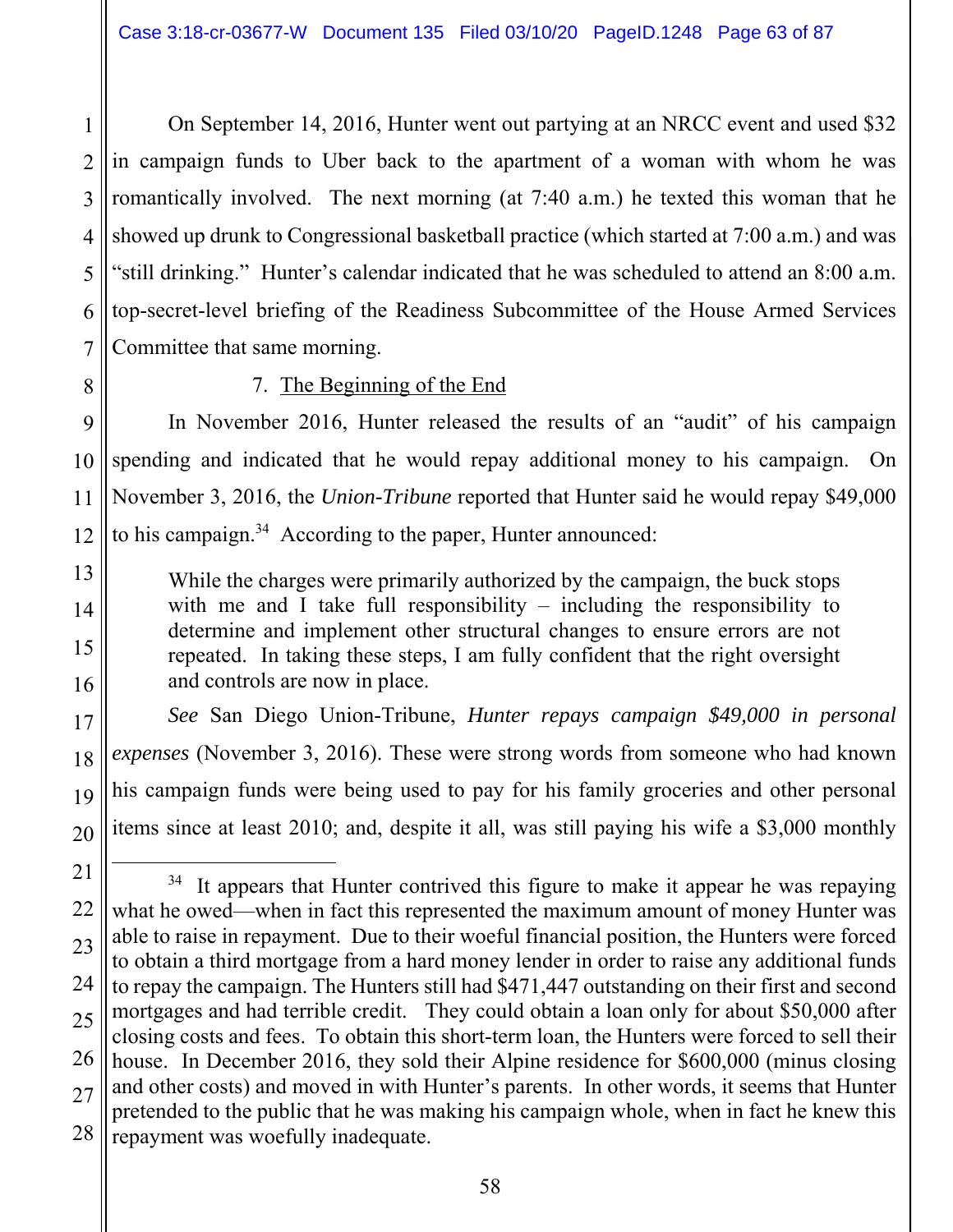salary even as late as November 2016. The article quoted Hunter's statement that a "financial audit" was conducted, which "revealed additional unauthorized expenditures that [he would] be reimbursing to the campaign today." *See* Exhibit 214.

4 5 6 7 8 9 10 In fact, Hunter's "independent" auditors came up with just \$48,650 in charges during 2015 and 2016—which was, as noted, coincidentally all the money the Hunters were able to pay. In other words, it appears this audit "backed into" the amount Hunter alledgedy owed. This allowed Hunter to claim, falsely, that he had repaid his entire debt, and to deceive the public into believing that he had taken responsibility. In fact, Hunter should have known that this repayment was wholly inadequate, that the dates and amounts were arbitrary, and that it was designed only to avoid scrutiny by the FEC, the media, and the public.

12 13 14 15 16 17 18 19 20 On November 16, 2016, eight days after the general election, Marston filed a "Miscellaneous Report to the FEC" outlining the results of this self-described "independent financial review of all expenditures for the 2015-2016 cycle[.]" The campaign had "identified unauthorized expenditures that have been deemed personal in nature." "In addition" to those expenditures identified by the campaign as personal, it had also "deemed any expense without adequate support as necessary for reimbursement"—but only "out of an abundance of caution[.]" The letter did not distinguish which was which, and only provided a lengthy list of charges that would be reimbursed. The result was that the Hunters would repay \$48,650 to the campaign. *See* Exhibit 215.

21 22 23 24 25 26 27 Following this "audit" and the FEC disclosure, the Hunters charged fewer personal expenses to the campaign. But there were occasional slip ups. For example, Hunter used more than \$2,500 in campaign funds to finance yet another weekend of partying in Las Vegas from January 14 to 16, 2017, where he met up with three of his good friends. Finally, on February 23, 2017, the illegal spending ceased after the FBI conducted searches at Hunter's home, his district Congressional office, his campaign storage unit, and at the Virginia offices of Election CFO. At that same time, Margaret's salary payments also

1

2

3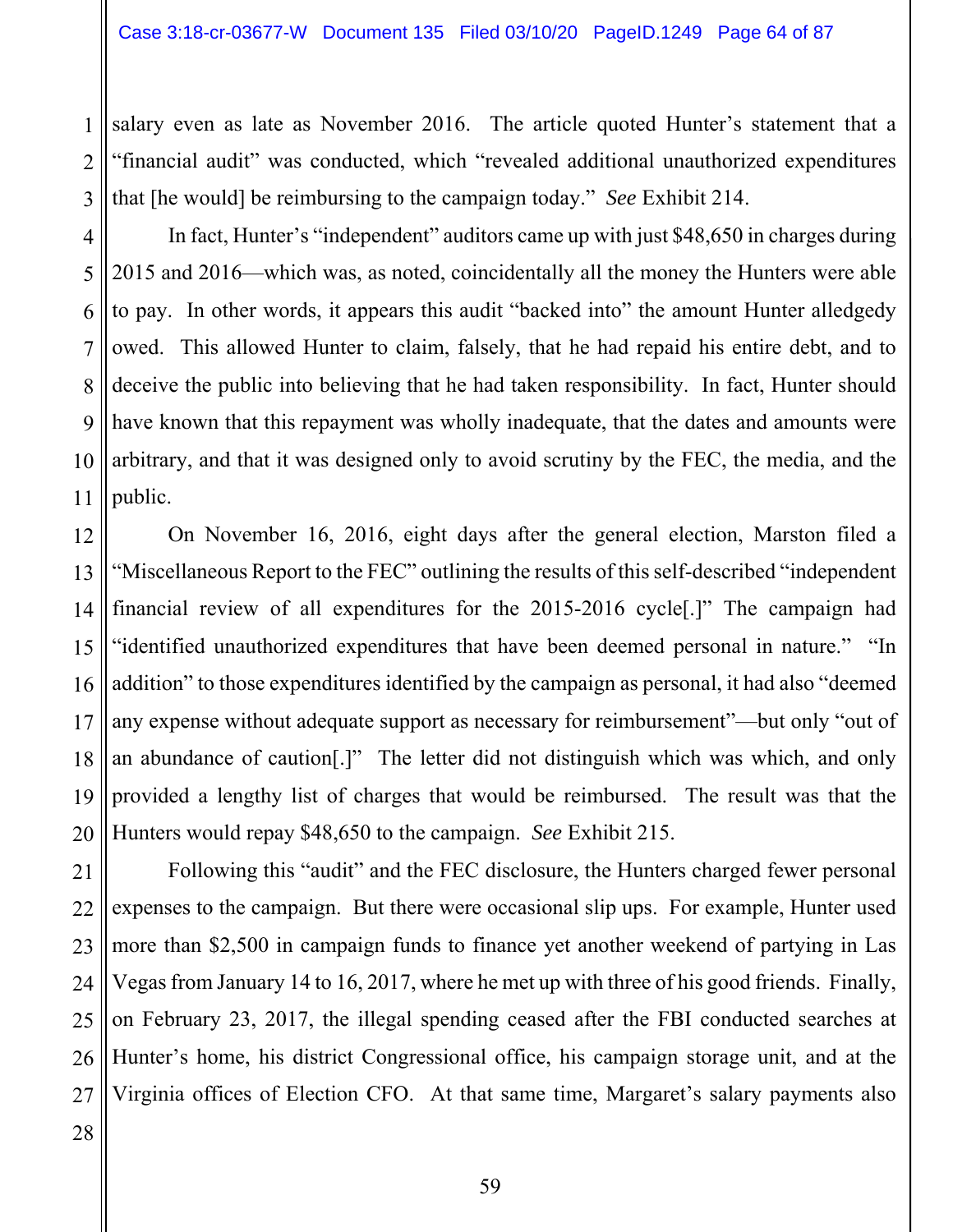ended. The campaign eventually hired a new campaign manager, (who was one of Hunter's regular golfing buddies) at a fraction of the salary they had been paying Margaret.

8. Rough Graphic of Timing of Selected Events

 While it is impossible to depict all relevant events, the following chart shows Margaret Hunter's access to campaign credit cards over time charted against: (i) her salary; (ii) selected personal expenditures; (iii) selected warnings from Campaign Treasurers and Congressional staff about improper spending; and (iv) significant personnel changes among individuals with Campaign oversight responsibility:



# **SENTENCING RECOMMENDATION**

As is always the case, the United States' analysis begins with a consideration of the United States Sentencing Guidelines ("Guidelines"). Although the guidelines are advisory, this Court is required to properly calculate and consider them when sentencing. *See* 18 U.S.C. §§ 3553(a)(4) and (a)(5); *United States v. Booker*, 543 U.S. 220, 264 (2005) ("district courts . . . must [take Guidelines] into account when sentencing."); *Rita v. United*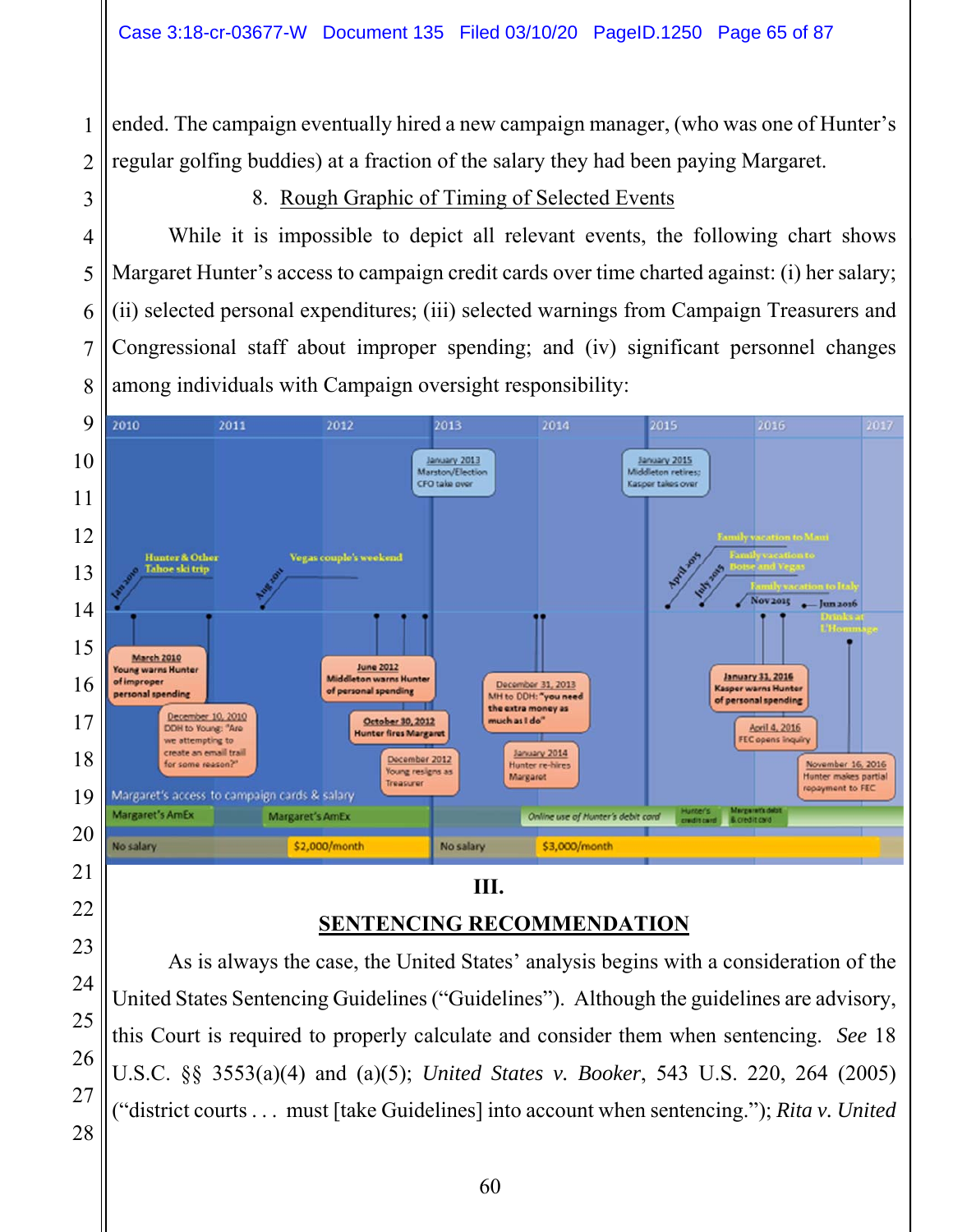1 2 *States*, 551 U.S. 338, 351 (2007) (observing that a district court should begin all sentencing proceedings by correctly calculating the applicable Guidelines range); *Gall v. United States,* 552 U.S. 38, 49 (2007) (". . . to secure nationwide consistency, the Guidelines should be the starting point and the initial benchmark.").

A. Sentencing Guidelines

The Court's task is made somewhat easier as the United States, Hunter, and the Probation Department all agree as to the appropriate Guidelines calculations:

| <b>Base Offense Level</b> [USSG $\S 2X1.1 / \S 2C1.8$ ] |       |
|---------------------------------------------------------|-------|
| Value > $$150,000$ [USSG $$2C1.8(b) / $2B1.1(b)(1)(F)]$ | $+10$ |
| More than 30 Transactions [USSG $\S 2C1.8(b)(4)$ ]      | $+2$  |
| Abuse of Position of Trust [USSG §3B1.3]                | $+2$  |
| Acceptance of Responsibility [USSG §3E1.1]              | $-3$  |
| <b>Total Offense Level</b>                              |       |

The Guidelines mandated adjustments to the base offense level therefore result in a total offense level of 19 and a sentencing range of 30 to 37 months. None of this disputed.

Yet, as the Court is well aware, this is only the initial stage of the required analysis. Along with the Guidelines considerations, the Court must consider a number of other factors to ensure that it imposes a sentence "sufficient, but not greater than necessary" to (i) reflect the seriousness of the offense, to promote respect for the law, and to provide just punishment for the offense; (ii) afford adequate deterrence to criminal conduct; (iii) protect the public from further crimes of the defendant; and (iv) provide the defendant with any needed educational or vocational training, medical care, or other correctional treatment. *See generally* Title 18, United States Code, Section 3553(a).<sup>35</sup>

 $35$  Section 3553(a) further directs the Court to consider: (1) the nature and circumstances of the offense and the history and characteristics of the defendant; (2) the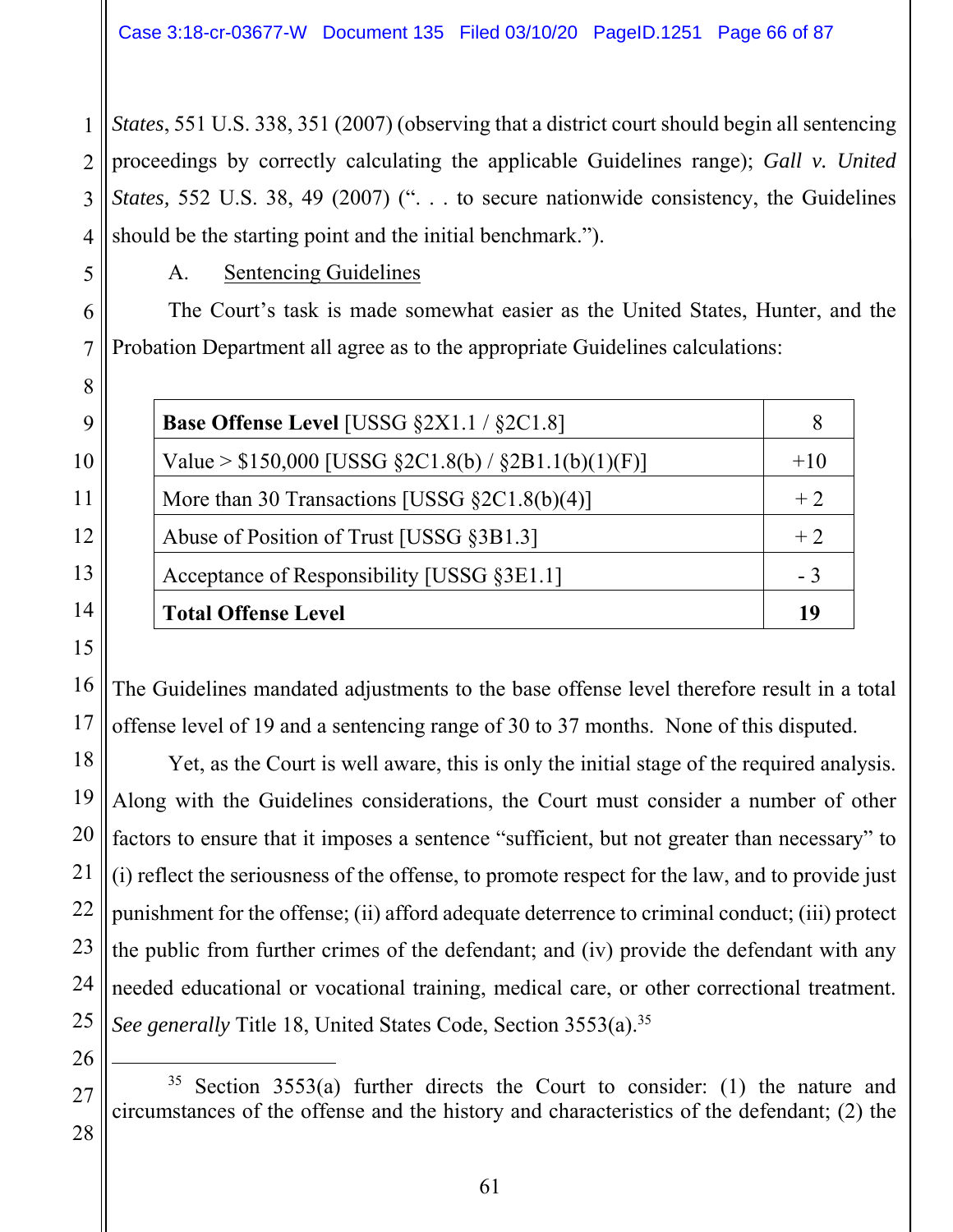The parties and the Probation Department once again all agree with the propriety of the following Departures / Variances:

| <b>Total Offense Level</b>                                            |  |
|-----------------------------------------------------------------------|--|
| Departure [USSG $\S$ 5H1.11 / 18 USC $\S$ 3553(a)]                    |  |
| Combination of Circumstances [USSG $\S 5K2.0 / 18$ USC $\S 3553(a)$ ] |  |
| <b>Resulting Guideline Range</b>                                      |  |

In other words, the parties agreed that consideration of the additional factors indicated in the Guidelines and by Congress in Section 3553(a) result in a final offense level of 11 and a sentencing range of 8 to 14 months.

1

2

3

4

5

6

7

# 1. Military Service (USSG §5H1.11)

"Our Nation has a long tradition of according leniency to veterans in recognition of their service, especially for those who fought on the front lines…" *See Porter v. McCollum*, 558 U.S. 30, 43 (2009). Nevertheless, granting a departure on this ground is not automatic. *See, e.g., United States v. Theunick*, 651 F.3d 578 (6th Cir. 2011). Indeed, military service should be considered only if it is present to an unusual degree and distinguishes the case from the typical cases covered by the guidelines. *Koon v. United States*, 518 U.S. 81, 96 (1996).

The United States finds it significant that Hunter volunteered to join the United States Marine Corps after witnessing the September 11, 2001 attack on the World Trade Center. Motivated by a desire to protect his country and fight terrorism, Hunter quit a promising job and left behind his wife and 1-year old son upon entering Officer Candidate School ("OSC"). After graduating OSC as a 2nd Lieutenant, Hunter successfully completed two tours of duty in Iraq as a field artillery officer. During his second tour of

 $\overline{a}$ 

<sup>28</sup>  statutory purposes noted above; (3) the kinds of sentences available; (4) the kinds of sentences and the sentencing range as set forth in the Sentencing Guidelines; (5) the Sentencing Guidelines policy statements; (6) the need to avoid unwarranted sentencing disparities; and (7) the need to provide restitution to any victims of the offense. 18 U.S.C.  $§$  3553(a).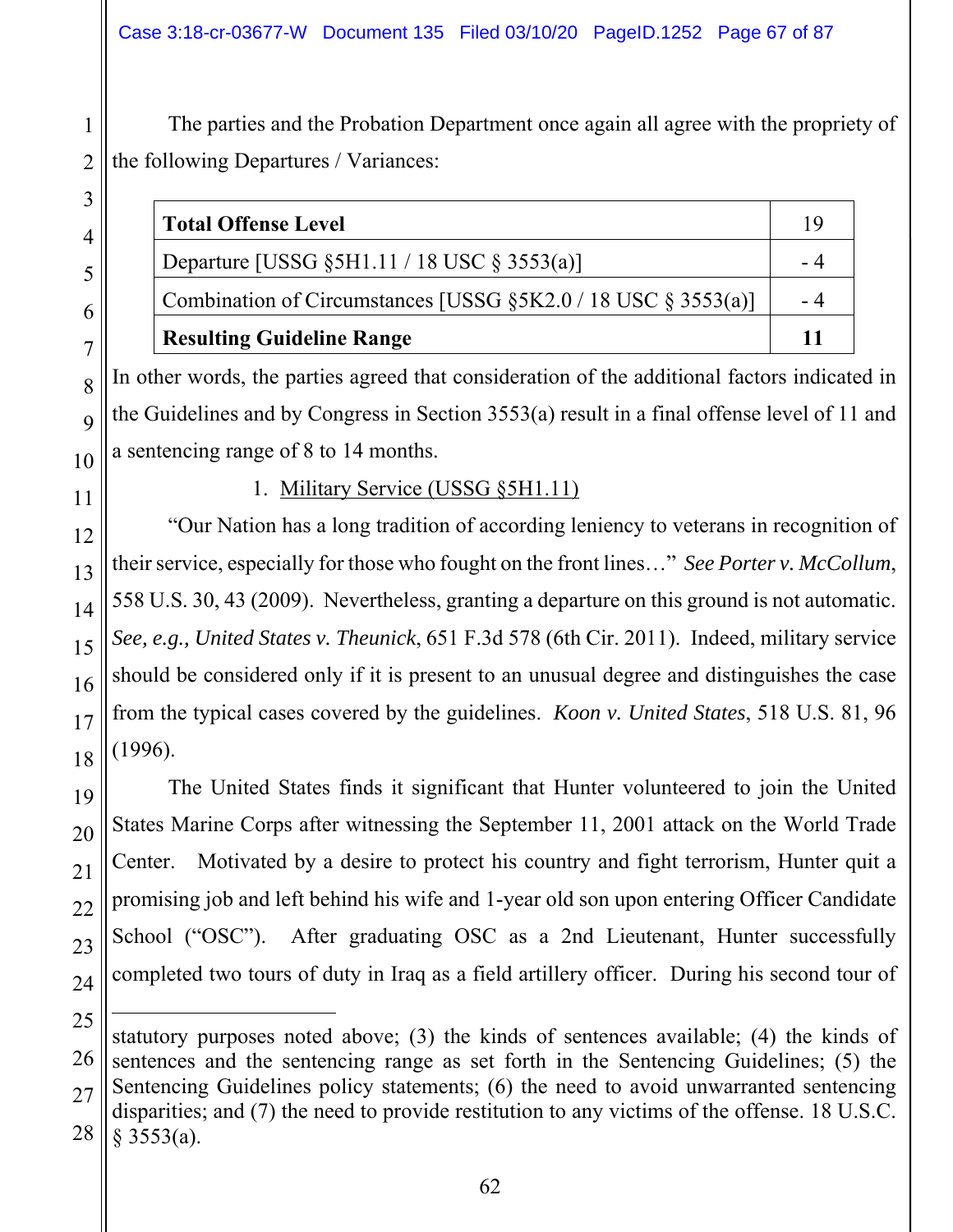1

2

26

duty, he fought in the Battle of Fallujah where he witnessed combat firsthand. This experience, as discussed below, had a profound and lasting effect.

3 4 5 6 7 8 9 10 11 12 13 14 After he was discharged from the Marine Corps in 2005, Hunter's family (which was now comprised of his wife and three small children) moved to Idaho, where Hunter worked at his uncle's construction company. In 2008, Hunter agreed to run for his father's former congressional seat as he wished to serve as "voice for the new wave of war veterans." *See* Hunter Letter (Dkt. 120) at 2. During the ensuing political campaign, Hunter was recalled to active service and served a third tour of duty in Afghanistan.<sup>36</sup> During his time in service, Hunter received a number of decorations and citations (e.g., Combat Action Ribbon; Navy and Marine Corps Achievement Medal; Iraq Campaign Medal; Global War on Terrorism Service Medal; Sea Service Deployment Ribbon; Global War on Terrorism Expeditionary Medal; National Defense Service Medal; and Navy Achievement Medal). In 2013, Hunter was honorably discharged from the USMC Reserves as a Major.

15 16 17 18 19 20 21 22 23 24 25 When examining Hunter's overall military service and the resulting effects upon his life, the United States believes that a 4-level downward departure/variance is warranted. This adjustment is suggested not only by the particular facts of his case (which, as noted, are unique), but by the case law which demonstrates that many other criminal offenders have been given similar consideration. *See e.g*., *United States v. Chapman*, 209 Fed. Appx. 3 (1st Cir. 2006) (finding it reasonable for lower court to depart downward from 70-87 month range and sentence defendant to 30-months based upon defendant's military service and other factors); *United States v. Canova*, 412 F.3d 331, 358 (2d Cir. 2005) (finding - in case involving multi-million-dollar Medicare fraud – that it was reasonable to depart downward to a sentence of probation in consideration of defendant's extensive, exemplary service as a volunteer firefighter; and six-year Marine Corps service); *United States v.* 

<sup>27</sup>  28  $36$  At the time, there were no combat veterans from either Iraq or Afghanistan serving in Congress. Similarly, Hunter was the only individual who was actively campaigning for a seat in Congress when recalled to active duty—a distinction worthy of note.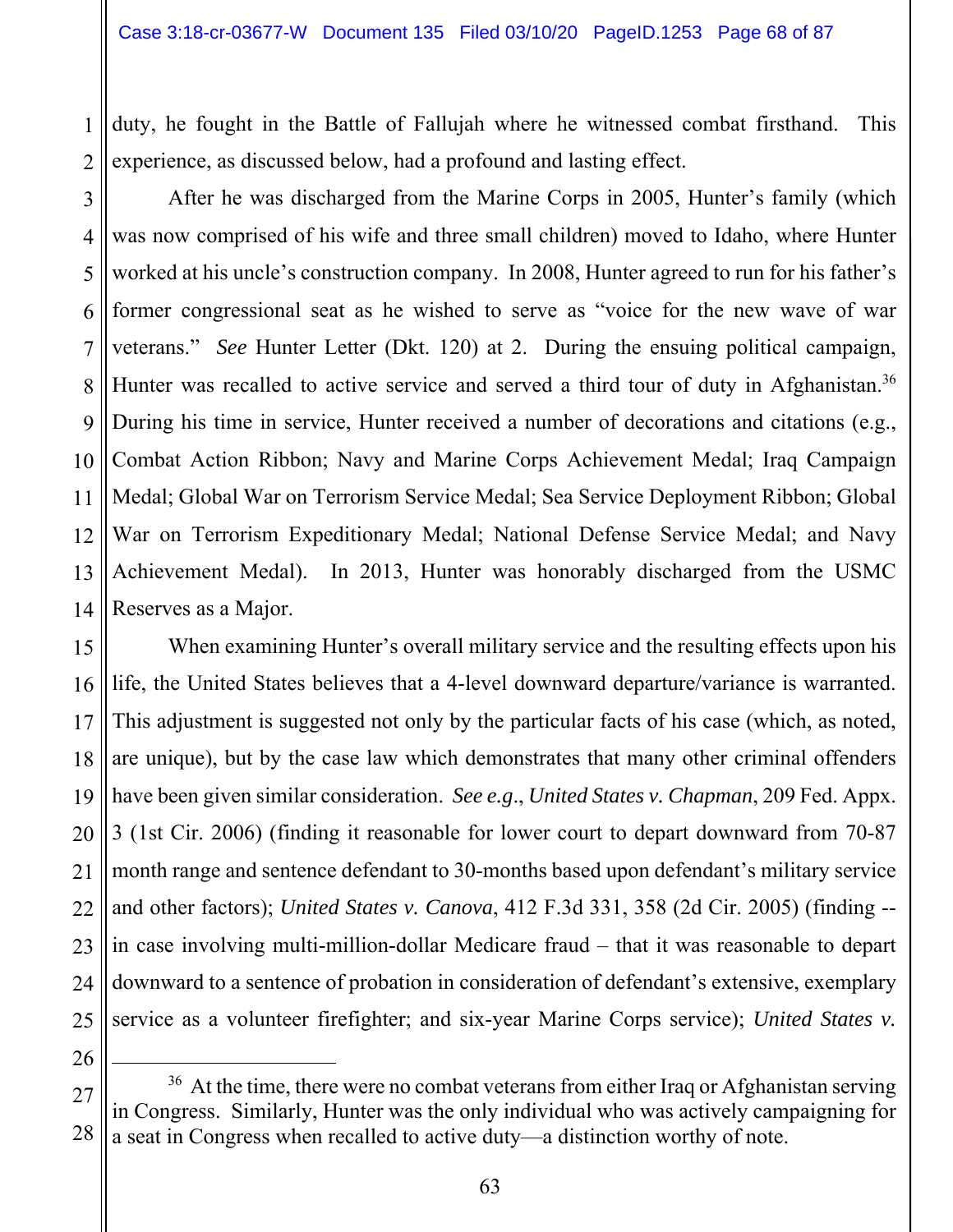1 2 3 4 5 6 7 *Bruder*, 103 F.Supp.2d 155 (E.D.N.Y. 2000), rev'd in part, vacated in part, by *United States v. Schwarz*, 283 F.3d 76 (2d Cir. 2002) (appropriate to depart downward four offense levels based, in part, on defendant's military service in the Marine Corps, which included various decorations and honorable discharge); and *United States v. Williams*, 332 Fed. Appx. 937 (5th Cir. 2009) (upholding downward departure from 188-235 months to 120 months as defendant's pre-indictment military service was "admirable and worthy of consideration as a mitigating factor").

8 9 10 11 In the present case, Hunter's military service is laudable and distinguishes his situation from the typical cases covered by the guidelines. See *Koon,* 518 U.S. at 96. Accordingly, the Probation Officer's recommendation of a 4-level downward adjustment is appropriate.

12

# 2. Combination of Circumstances (USSG  $\S 5K1.0(c)(2)(A)$ )

13 14 15 16 17 18 19 20 21 22 23 The Court may also depart from the applicable guideline range based on a combination of two or more offender characteristics or other circumstances, none of which independently is sufficient to provide a basis for departure, only if each such offender characteristic or other circumstance is present to a substantial degree. *See* USSG  $\S 5K1.0(c)(2)(A)$ . The Probation Department recommended an additional 4-level downward "combination of circumstances" departure based upon: (i) Hunter's eleven years of service in the House of Representatives; (ii) his advocacy for veterans of the armed forces; (iii) the impact to his family as he is the sole financial provider and both he and his wife have been convicted of the offense; and (iv) post-traumatic stress disorder resulting from his military service.<sup>37</sup> Once again, all parties concur that this departure is warranted under the particular facts of this case.

<sup>25</sup>  26 27 28 <sup>37</sup> The United States does not believe that Hunter's service in the House of Representative militates in favor of leniency. First, to the extent that Hunter was able to pass legislation, *see* PSR at 107-115, this made him ideally well situated to understand the deleterious effect that committing campaign finance fraud has on our political system. He chose to commit the crime anyway. Second, the merits of Hunter's record may be seen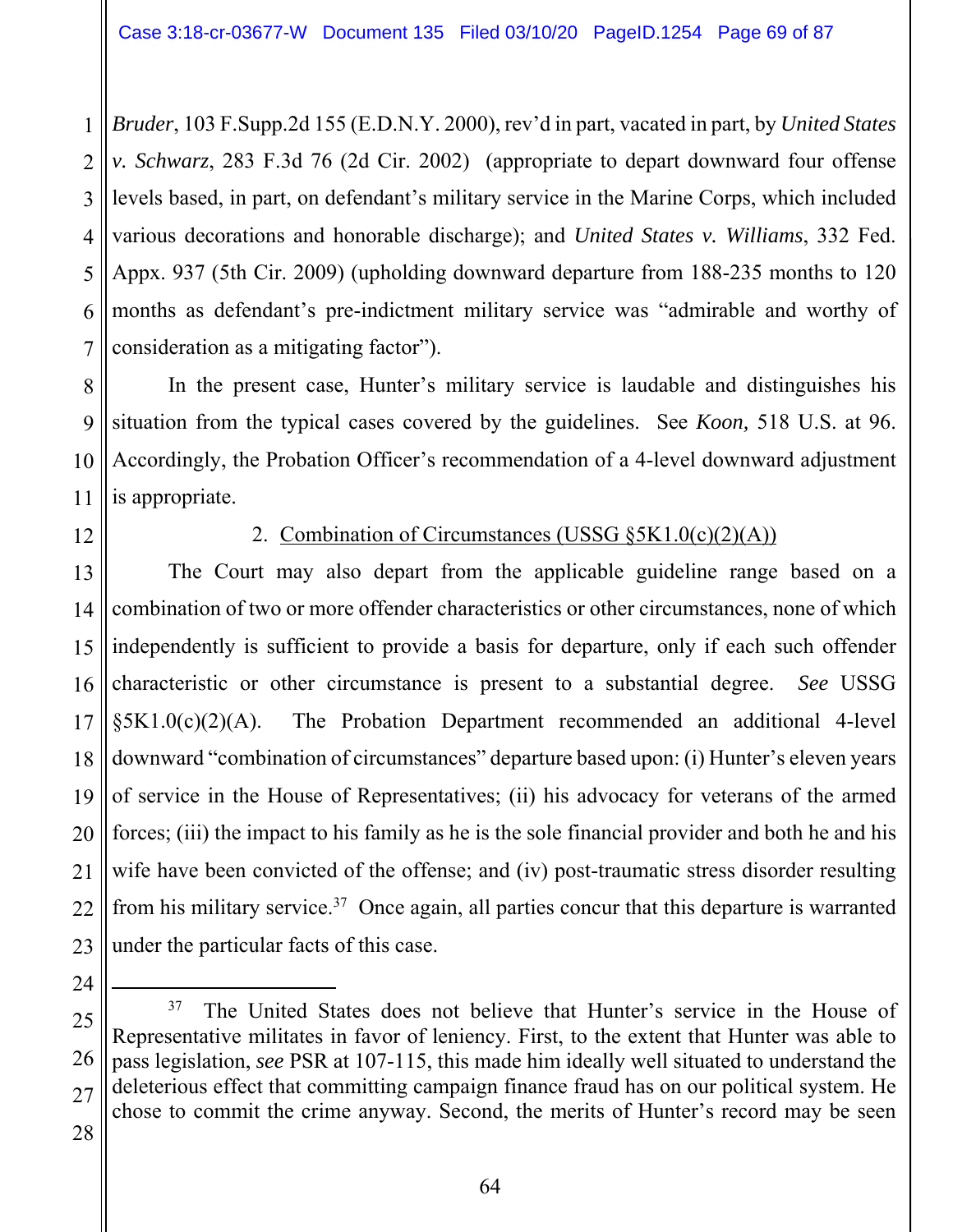1 2 3 4 5 6 7 8 9 10 The Probation officer concluded that the departure due to Hunter's military service (discussed above) does not fully address the fact that this service may also warrant a departure in combination with other guidelines such as USSG §5H1.3 (Mental and Emotional Conditions). *See e.g.*, *United States v. Malley*, 307 F.3d 1032, 1033-34 (9th Cir. 2002) (approving five-level departure based upon combination of diminished capacity and extraordinary acceptance of responsibility); *United States v. Risse*, 83 F.3d 212 (8th Cir. 1996) (court departed downward from a range of 57-71 months to 18 months based on PTSD connected to Vietnam service); *United States v. Cantu*, 12 F.3d 1506 (9th Cir. 1993) (downward departure warranted where defendant served in combat for two years and suffered from a "grave affliction" including flashbacks and anxiety).

11 12 13 14 15 16 17 18 A departure on these grounds is particularly apt because it appears that Hunter's military service undoubtedly contributed to the disintegration of his family life and a practical estrangement from his wife. *See United States v. Leon*, 341 F.3d 928, 932-33 (9th Cir. 2003) (departing six-levels for extraordinary family circumstances). In part, this may have led Hunter to support and encourage his wife's misuse of campaign funds as a way to purchase a bit of marital peace. Although this behavior in no way excuses his own role in the theft of hundreds of thousands of dollars in campaign funds, the United States agrees that the factors cited by Probation merit the recommended departure.

19

# 3. Dismissed and Uncharged Conduct (USSG §5K2.21)

20 21 22 Hunter pled guilty to a single count: Conspiracy. This does not reduce the appropriate sentence, his Guidelines calculations or exposure, or his culpability in any way. The applicable Guidelines calculations already incorporate all the relevant conduct and

23 24

 $\overline{a}$ 

<sup>25</sup>  26 27 differently based upon the "eye of the beholder. For example, his advocacy on behalf of Chief Eddie Gallagher and other veterans that he discusses in the PSR may or may not be laudable. *See* PSR at 110(f). It is the government's position that this Court should neither give Hunter credit nor attempt to attach blame based upon his political acts, which have no place in the sentencing calculus falling to the judicial branch.

<sup>28</sup>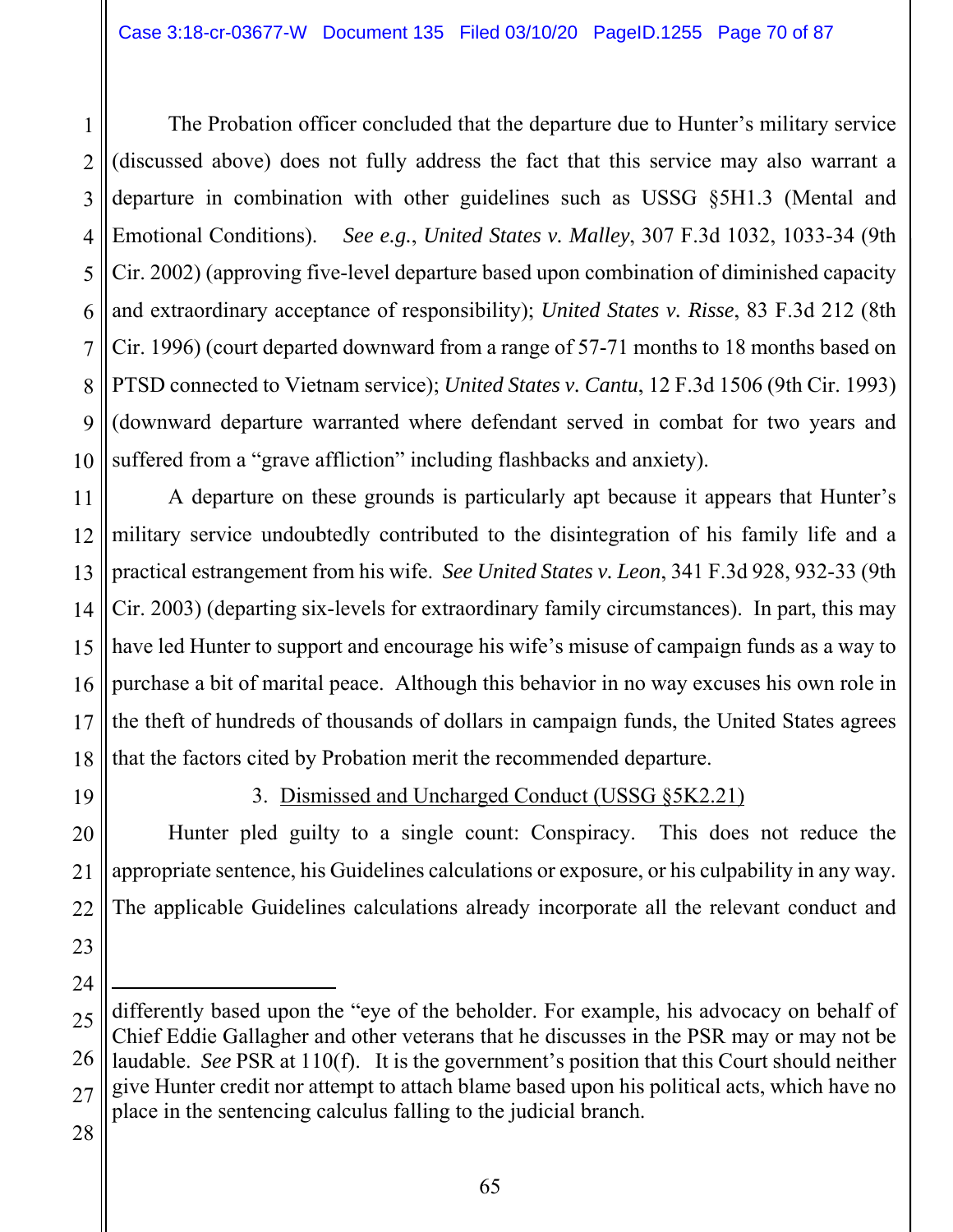1 2 3 4 5 mandated adjustments related to the dismissed counts. In legal parlance, they grouped.<sup>38</sup> If the dismissed counts would have, in fact, increased Hunter's sentence, this Court would have been free to depart upward to reflect the actual seriousness of the offense. But no such departure is warranted or needed here, because the conspiracy to which Hunter pleaded guilty encompasses all of his criminal conduct and relevant conduct.

6 7 8 9 10 11 12 Indeed, USSG §5K2.21 specifically allows for the consideration of counts dismissed as part of a plea agreement, if that conduct would have increased the offender's sentencing range. *See e.g., United States v. White Twin*, 682 F.3d 773, 777 (8th Cir. 2012) (upward departure may be imposed for dismissed or uncharged conduct in order to reflect the actual seriousness of the offense based on conduct underlying a charge dismissed as part of a plea agreement). However, that is simply not the case here. To the contrary, Hunter is being held responsible for the full range of his criminal conduct as set forth in the Indictment.

13

# B. Avoiding Unwarranted Sentencing Disparities

14 15 16 17 18 As described above, after application of the Guidelines, including specific offense enhancements in Section 2, and applicable departures in Section 3, Hunter's properly calculated Adjusted Offense Level is 11. According to the U.S. Probation Office, Hunter has zero criminal history points, which places him in Criminal History Category I. These calculations result in Hunter falling within an advisory sentencing range of 8-14 months.

19 20 21 22 23 Prior to concluding its analysis, this Court must still determine whether the application of the resulting 8-14 month guideline range upholds "the sentencing statutes basic aim of ensuring similar sentences for those who have committed similar crimes in similar ways." *United States v. Booker*, 543 U.S. 220, 252 (2005). Although the record is replete with Representatives who have committed misconduct, there are surprisingly few

25 26 27 38 Counts 2 through 44 and 58 through 60 group pursuant to USSG §3D1.2(d) (as the Guidelines calculation on Count 1 considered the total amount of gain); and Counts 45 through 57 group pursuant to USSG §3D1.2(c) (being comprised of conduct that has already been taken into account in the Count 1, namely USSG §3C1.1).

28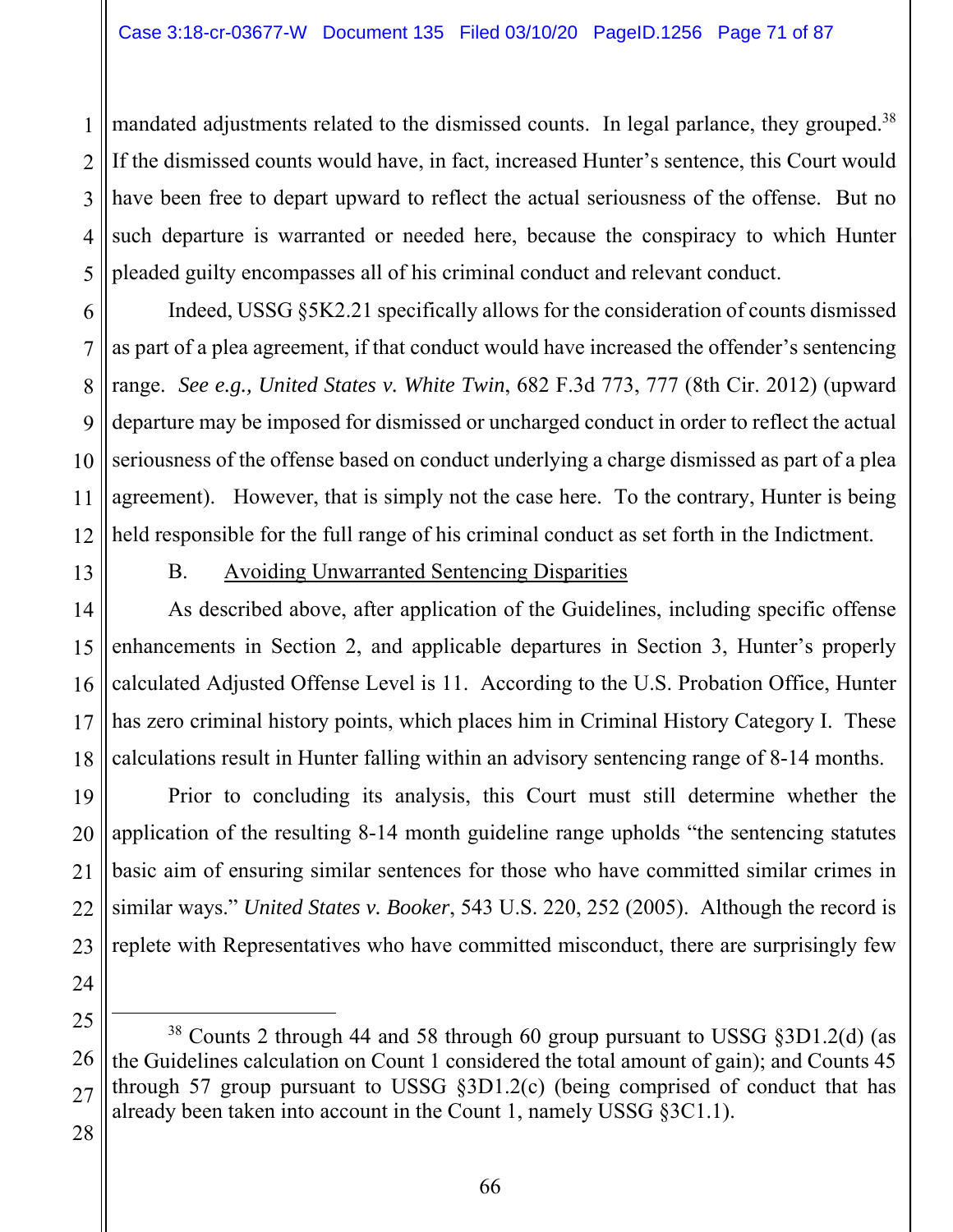1 2 examples of elected federal officials who have been charged solely for embezzling campaign funds.39

3

### 1. Theft of Campaign Funds by U.S. Representatives

4 5 6 7 8 9 10 11 Further compounding the problem, there are almost no cases strictly confined to the defalcation of campaign funds the Court may utilize to ensure that Hunter receives a similar sentence to those who committed similar crimes in similar ways. Perhaps, the only truly analogous case is that of former Congressman Jesse Jackson, Jr., who pleaded guilty to one count of wire and mail fraud in connection with his misuse of campaign funds. He was sentenced to 30 months' imprisonment. *See e.g.*, The New York Times, *Jesse Jackson Jr., Gets 30 Months*, (August 14, 2013). The many parallels between Jackson's case and Hunter's case are striking.

12 13 14 15 16 17 Like Hunter, Jackson's father was involved with politics and supported his son's entry into politics. Like Hunter, Jackson involved his wife in his crime and put her on his campaign payroll. Like Hunter, Jackson's improper use of campaign funds involved extravagant spending and marital infidelity. And like Hunter, Jackson used campaign funds for personal expenditures in order to support a lifestyle that his family could otherwise not afford.

<sup>19</sup>  20 21 22 23  $39$  It bears note that comparison to Hunter's fellow San Diego area Congressman, Randy "Duke" Cunningham, are more facile than apt. Unlike Hunter, Cunningham pled guilty to accepting millions of dollars in bribes for corruptly steering tens of millions of dollars in defense contracts to his coconspirators. The resulting 100-month sentence was predicated upon Cunningham being convicted of playing the central role in the largest bribery scandal in Congressional history—not embezzling from his own campaign funds. *See e.g., United States v. Wilkes*, 662 F.3d 524, 530-31 (9th 2011).

<sup>24</sup>  25 26 27 Furthermore, simply because an elected federal representative may be involved, this Court can get very little pertinent guidance from other political cases involving bribery, racketeering, extortion, and other similar crimes. And while there are a number of cases involving the illegal *donation* of campaign funds, these crimes are as dissimilar to the present case as the crimes involving bribery. Accordingly, the United States believes that they should carry little weight in the Court's analysis.

<sup>28</sup>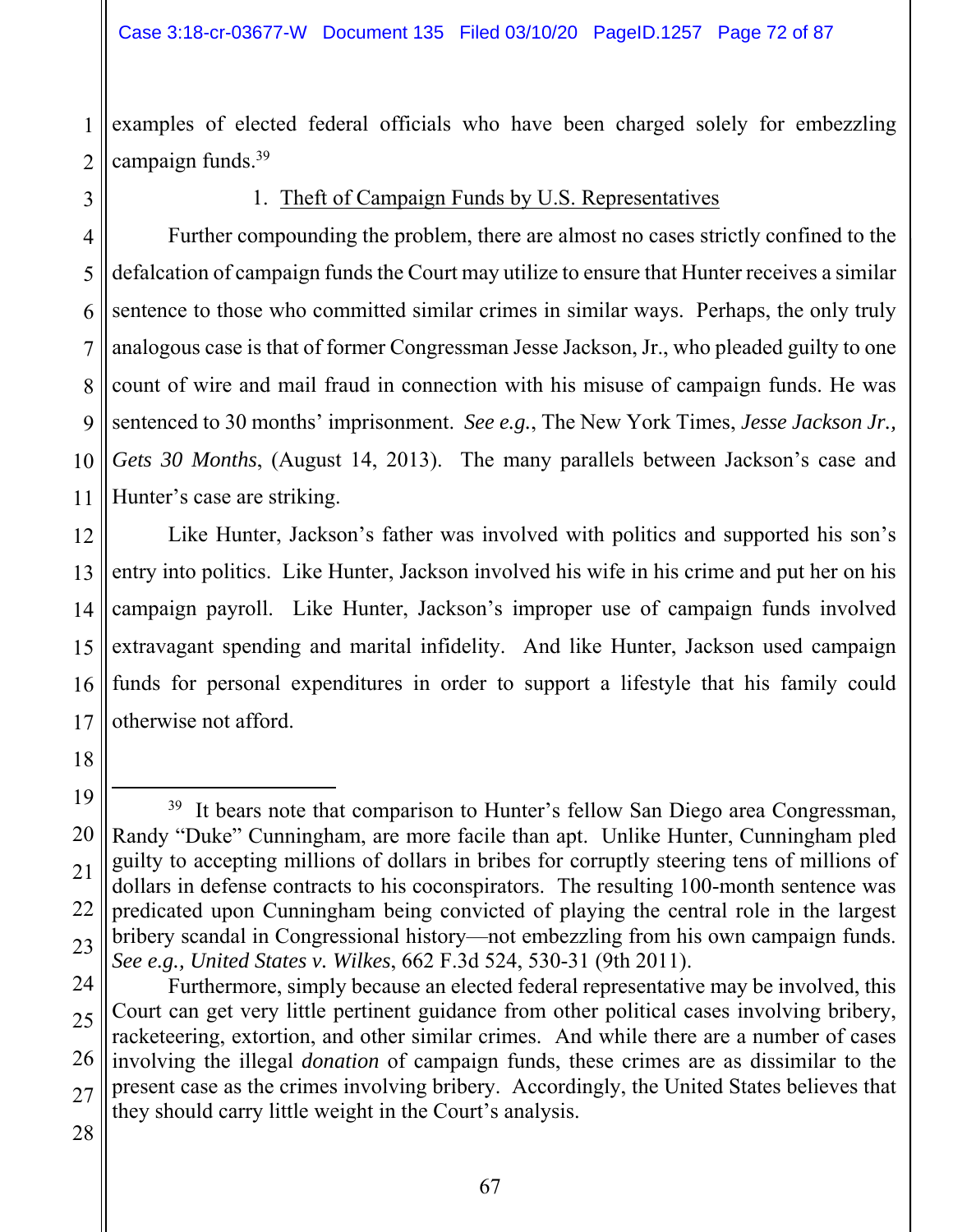1 2 3 4 5 6 7 The critical difference between the cases is that Jackson stole approximately \$750,000 from his campaign funds over about four to five years, while Hunter stole approximately \$250,000 over about 8 years. In other words, Jackson stole approximately three times more money than Hunter (but engaged in the theft for about half as much time).<sup>40</sup> Although the quantum of the theft is just one factor (and, not the most important) it is nevertheless a critical distinction between the cases that suggests – all other things being equal – that Hunter receive a sentence less than Jackson's 30 months in custody.

8

23

## 2. Theft of Taxpayer Funds by U.S. Representatives

9 10 11 12 13 14 15 16 17 18 Although not entirely analogous, the Court might examine for guidance cases of other elected officials who stole congressional (as opposed to campaign) funds. Significantly, such thefts by their nature can be seen as more aggravated as they involve the direct theft of taxpayer funds, not campaign donations. Nevertheless, they do provide some guidance. One of the leading cases in this category would be the prosecution of Congressman Dan Rostenkowski, the Chair of the House Ways and Means Committee. Rostenkowski was caught up in the Congressional Post Office scandal, which discovered a conspiracy among various Congressional Post Office employees and members of the House of Representatives to launder Post Office money through stamps and postal vouchers.

19 20 21 22 In 1994, Rostenkowski was charged in a multi-count indictment with, among other things, stealing thousands of dollars from the House Post Office (trading in official stamps for cash), charging hand-painted chairs and scores of other personal gifts at the House stationery store, and using government money to pay for vehicles for personal

<sup>24</sup>  25 26 27 28 <sup>40</sup> Jackson's misuse of campaign funds was stunning by any measure, and—while not including a pet rabbit or an Italian family vacation—did include a \$43,000 gold-plated Rolex watch, more than \$10,000 in Martin Luther King memorabilia, a \$3,900 fedora previously owned by Michael Jackson, more than \$5,000 worth of fur capes and parkas purchased in Beverly Hills, \$10,000 in children's furniture, and assorted luxury vacations to Martha's Vineyard and other locales. *See e.g.,* CNN Politics, *Jesse Jackson Jr., wife plead guilty to charges involving campaign funds* (February 21, 2013).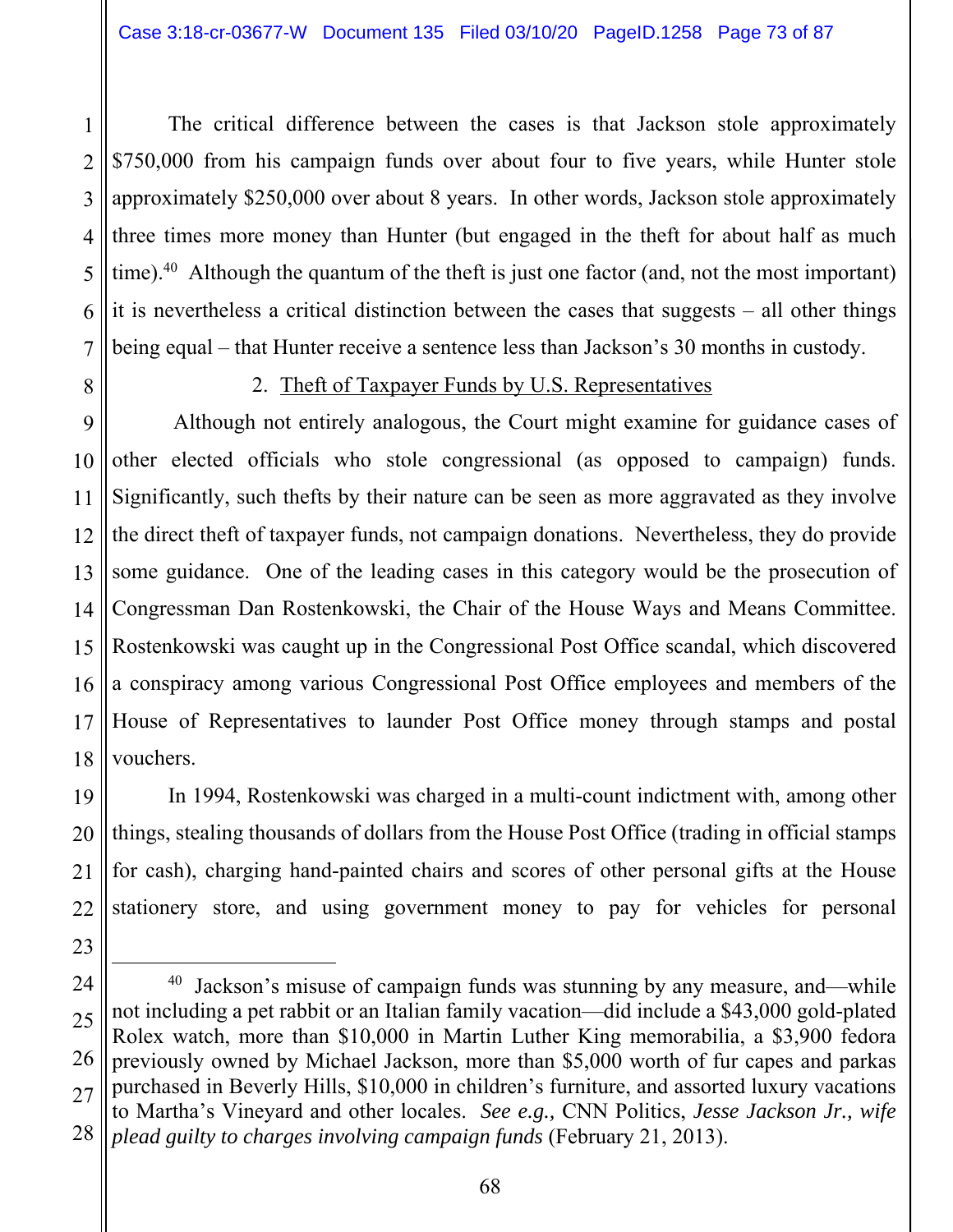1 2 3 4 transportation. In all, he was accused of defrauding the government of approximately \$25,000 per year for many years. In 1996, Rostenkowski pled guilty to two charges of mail fraud and was sentenced to a 17-month prison term. *See* The New York Times, *Rostenkowski Pleads Guilty to Mail Fraud* (April 10, 1996).

5 6 7 8 9 10 11 12 Congressman Joseph Kolter was also caught up in the House Post Office scandal. In 1994, Kolter was charged with conspiring with the House postmaster to convert \$11,000 in official stamps for his personal use, and embezzling taxpayers' funds to purchase more than \$33,000 worth of merchandise (including china, luggage and jewelry) over several years from the House Stationery Store. After pleading guilty to a single conspiracy count involving relatively little money, Kolter received a six month custodial sentence. *See e.g*., The Washington Post, *Ex-Congressman Kolter Indicted In The House Post Office Probe* (October 19, 1994).

13

# 3. Theft of Taxpayer Funds by Congressional Staff

14 15 16 17 18 19 20 21 In 2016, David Bower (the former Chief of Staff to Congressman Paul Broun) was convicted of three counts of making false statements, one count of obstruction of proceedings, and one count of concealment of material facts in relation to the theft of approximately \$43,000 in Congressional funds for use in Broun's congressional campaign. Bowser's guideline range was 0-6 months, and he received a 4 month custodial term of imprisonment (along with 24 months supervised release, and 2 months' further home confinement). *See e.g*., The Atlanta Journal-Constitution, *Ex-top aide to Paul Broun guilty of obstructing congressional probe* (March 23, 2018).

22 23 24 25 26 27 One final somewhat analogous case involves Ngozi Pole, who was Senator Ted Kennedy's office manager. In 2012, Pole was convicted following trial and received a 20 month prison term for stealing \$77,608 in taxpayer funds. Pole accomplished his theft by repeatedly submitting paperwork causing the Senate to pay him larger bonus payments than had been approved by Kennedy's Senatorial Office. Pole hid the existence of these unauthorized payments by transmitting information to Kennedy's Chief of Staff that falsely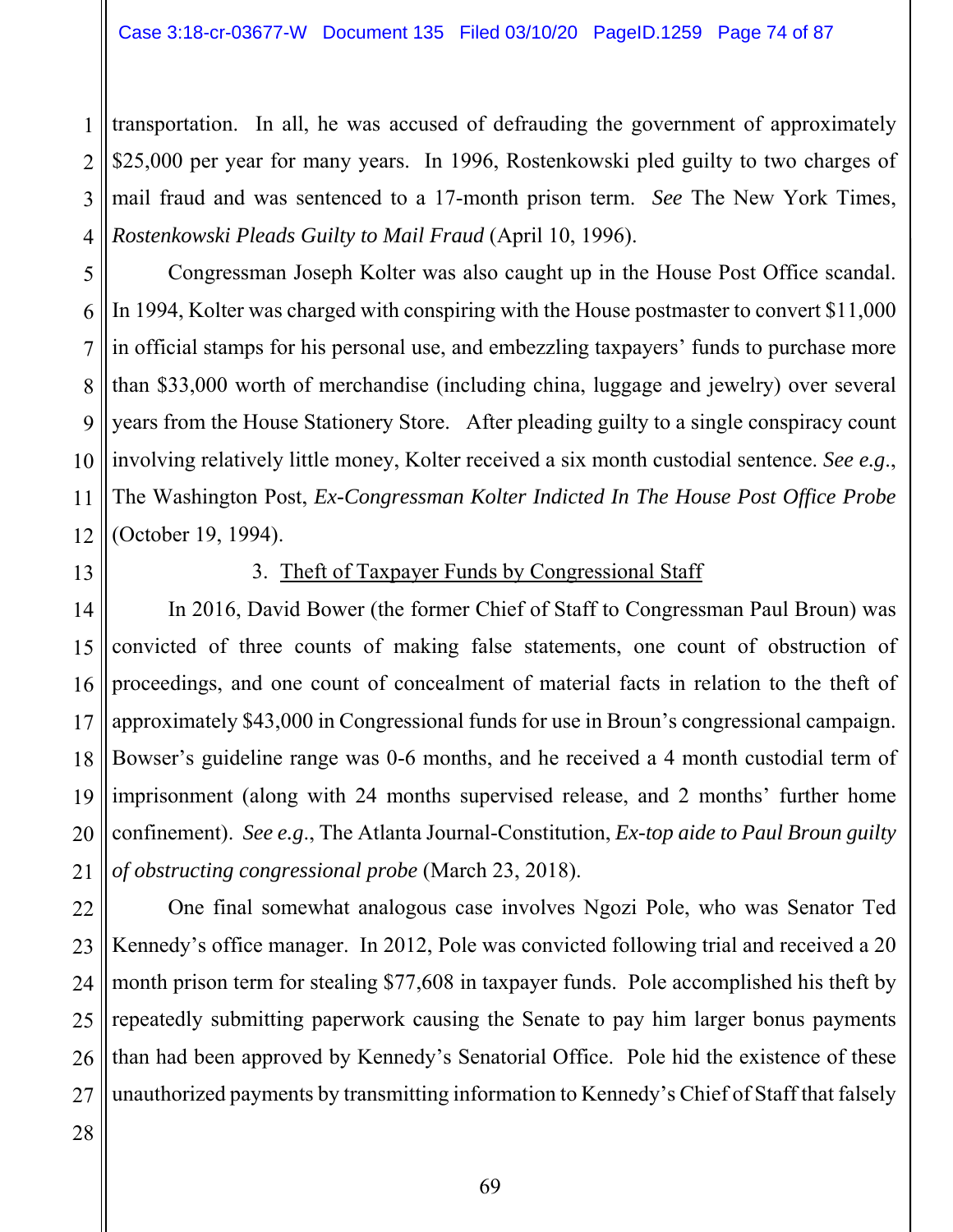1 2 showed only his authorized payments. *See e.g*., The Digital Journal, *Former Ted Kennedy staffer gets 20 months for embezzlement* (April 1, 2012).

3

4. Comparison of Similarly Situated Offenders

4 5 6 7 8 9 As previously noted, Jesse Jackson, Jr. committed almost the exact same crime as Hunter in almost the exact same way. As such, his 30-month sentence serves as the basic lodestone for applying a *Booker* comparison to ensure that Hunter's calculated guideline range would not be in conflict with the goals of our sentencing scheme. As noted previously, this comparison would suggest that Hunter be sentenced to less than the 30 months that Jackson received—but still receive a significant jail term.

10 11 12 13 14 15 16 17 As a simple mathematical principle, a sentence less than 30 months would be in accord with the greater total amount stolen by Jackson (\$750,000). On the other hand, Hunter's theft continued for a significantly longer period of time. It was undertaken despite the repeated and consistent warnings of his campaign staff. And, the rate of his theft increased exponentially over time, exposing the campaign to far larger losses – prevented only by the FEC's April 2016 public inquiry and the resulting media scrutiny exposing Hunter's possible campaign fraud. *See e.g*., The San Diego Union-Tribune, *FEC questions Duncan Hunter's video game charges* (April 5, 2016).

18 19 20 21 22 23 24 25 26 27 28 The other relevant sentencing data points are similarly in line with the United States' recommendation here. Bower's theft of approximately \$43,000 and Kolter's theft of approximately \$44,000 resulted in sentences of 4 and 6 months, respectively. Given the small nature of these thefts it could be argued that Hunter's sentencing range is a bit low. However, as noted, these cases involved the direct theft of taxpayer funds. Similarly, Pole's sentence of 20 months (for approximately \$77,000 in stolen funds) is inapposite as it involved not only the theft of taxpayer funds, but followed his conviction by a jury and not a guilty plea. Finally, while Rostenkowski received 17 months in custody (for approximately \$500,000 in stolen funds) the theft occurred over more than 20 years and the practice of trading official stamps for cash was reputedly a somewhat widespread although clearly improper—practice.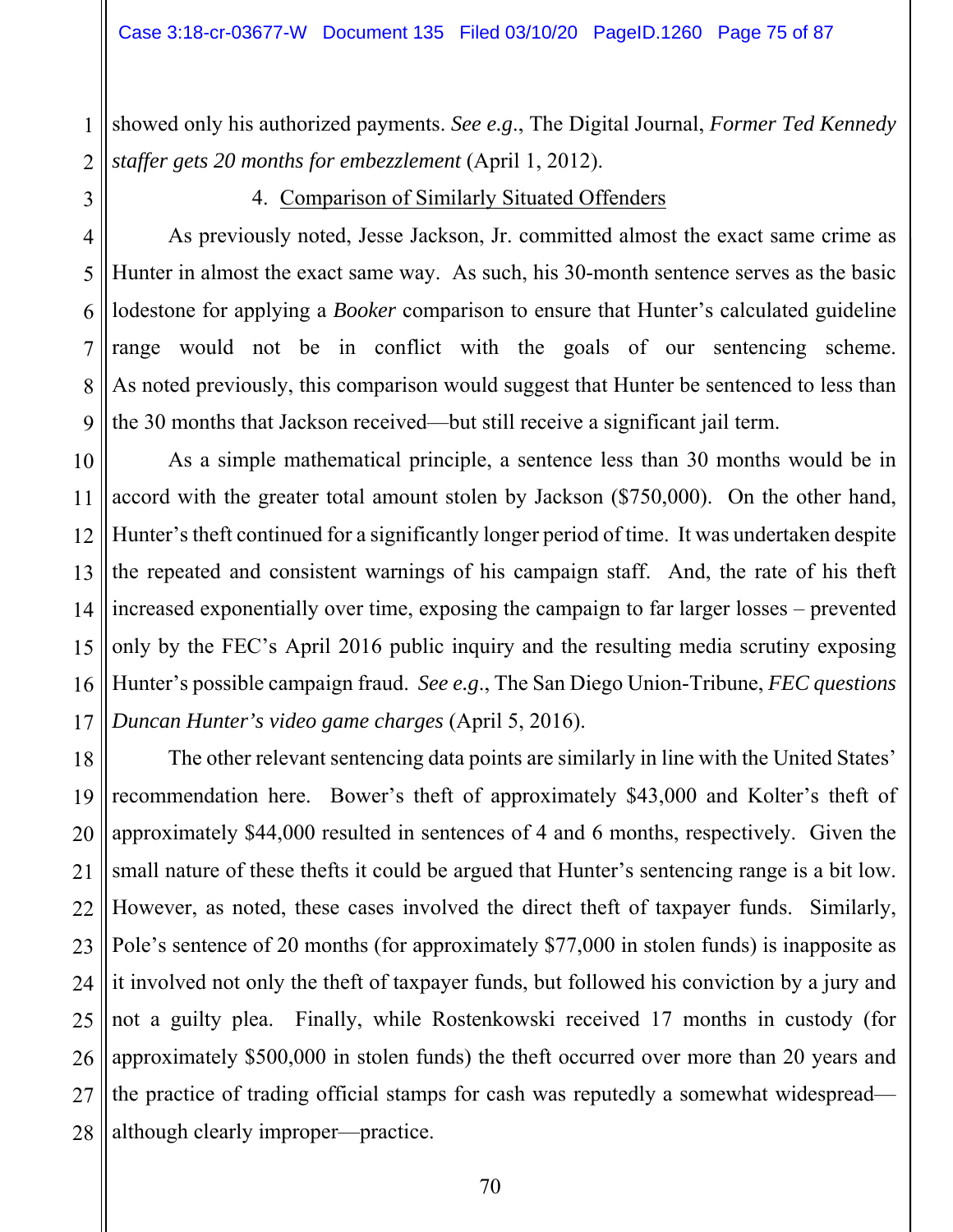## C. Government's Sentencing Recommendation

The United States submits that after applying the sentencing factors set forth in Section 3553(a) and examining the other relevant cases, a sentence at the top of the postdepartures Guidelines range (14 months) is warranted in this case.

## 1. The Need to Afford Adequate Deterrence

The need to afford adequate deterrence weighs heavily in favor of a sentence at the top of the post-departures Guidelines range. The legislative history of Section 3553 demonstrates that "Congress viewed deterrence as 'particularly important in the area of white collar crime.'" *United States v. Martin*, 455 F.3d 1227, 1240 (11th Cir. 2006) (citing S. Rep. No. 98-225, at 76 (1983), reprinted in 1984 U.S.C.C.A.N. 382, 3259); *see also United States v. Treadwell,* 593 F.3d 990, 1012 (9th Cir. 2010) (deterrence of white-collar crime is "of central concern to Congress"); *United States v. Heffernan*, 43 F.3d 1144, 1149 (7th Cir. 1994) (Posner, J.) ("Considerations of (general) deterrence argue for punishing more heavily those offenses that either are lucrative or are difficult to detect and punish, since both attributes go to increase the expedited benefits of a crime and hence the punishment required to deter it.").

19 20 21 22 23 24 25 As the *Martin* Court noted: "Because economic and fraud-based crimes are more rational, cool, and calculated than sudden crimes of passion or opportunity, these crimes are prime candidates for general deterrence." *Martin*, 455 F.3d at 1240 (internal quotation marks and citation omitted). In this regard, the imposition of significant sentences can deter other elected officials or staff who might otherwise tend to think that campaign finance fraud is "a game worth playing." *See United States v. Gupta*, 904 F. Supp. 2d 349, 355 (S.D.N.Y. 2012) (when dealing with white collar crimes that are easy to commit but difficult to catch, others "similarly situated to the defendant must therefore be made to understand that when you get caught, you will go to jail.").

26

# a. Crimes Involving the Electoral Process

27 28 The need for general deterrence is particularly acute here – as the type of white collar crime at issue involves our electoral process. As all citizens learn in primary school, the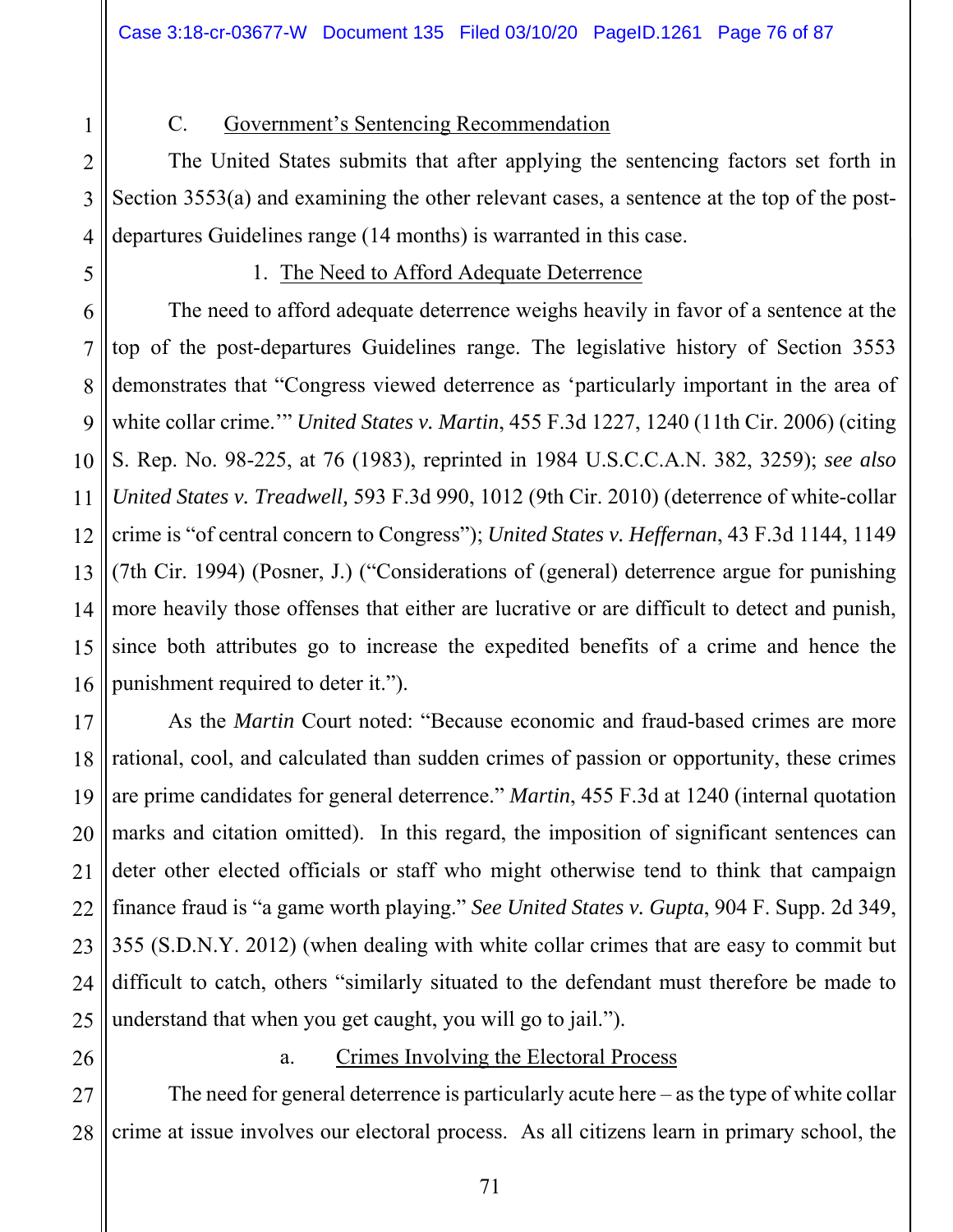1 2 3 4 5 electoral system is the prime cornerstone of our democracy that translates the will of the people into a government that serves rather than oppresses. Through elections our government is held accountable to the people and political conflicts are channeled into peaceful resolutions. And, it is through elections that power is attained and transferred. When this process is corrupted or debased in any manner, democracy is jeopardized.

6 7 8 9 10 11 12 13 14 To promote the integrity of our electoral process, Congress enacted a series of rules that govern campaign fundraising. These campaign finance rules (which prohibit the use of campaign funds for personal use) are structured to ensure accountability and transparency throughout the electoral process. *See generally* 52 U.S.C. § 30114. The "personal use" restriction serves the vital interest of limiting the disproportionate influence of wealthy individuals and special interest groups on the outcome of federal elections, and prevents donors from exercising undue influence over candidates and federal officeholders. Transparency in campaign financing is a major pillar in ensuring the integrity of our democratic election process.

15 16 17 18 19 20 21 22 The egregious nature of Hunter's campaign finance violations therefore directly impact our electoral system and our democratic system of government.<sup>41</sup> Consequently, it is vitally important to dissuade potential offenders from engaging in similar conduct. Our country's electoral system has, in the past, been held up as a model for democratic societies. Past success, however, does not guarantee that our electoral system is immune from assault from corrupt politicians. In order to preserve our democracy, it is essential that politicians who commit crimes similar to Hunter's recognize that they will be held accountable for their wrongdoing.

23

<sup>25</sup>  26 27 28 <sup>41</sup> The campaign finance regulations explicitly prohibit spending campaign funds on, among other enumerated examples, utilities, clothing, personal vacations, household food items, school tuition, and entertainment not associated with the candidate's election campaign. Displaying flagrant disregard for these clear and uncontroversial rules, Hunter used his campaign funds for each and every one of these prohibited uses. *See* 52 U.S.C. § 30114(b)(2) and 11 C.F.R. § 113.1(g).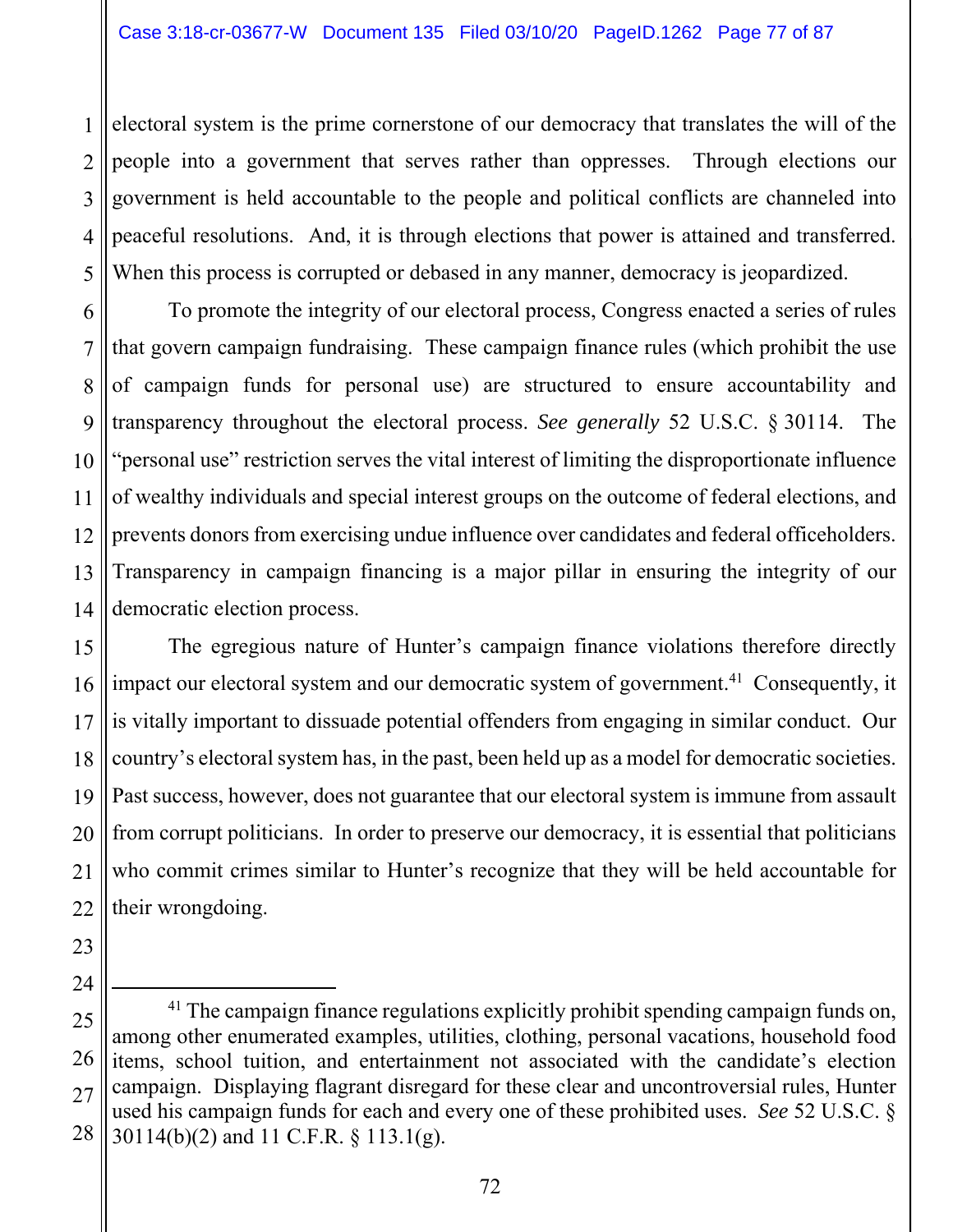1 2 3 4 5 6 7 8 9 By imposing a custodial term at the high end of the adjusted guideline range, this Court can ensure that other politicians who are tempted to convert campaign funds will be deterred, in part, by the almost certain jail term that awaits at the end of that path. In this manner, Hunter's case—like Jesse Jackson, Jr. before him—becomes a cautionary tale highlighting the downside of this type of criminal activity. Although one would have hoped that Jackson's custodial term would have been sufficient to deter others, the fact that Hunter continued to illegally convert campaign funds at the very time Jackson was sentenced demonstrates the importance of this Court reminding other politicians of the heavy cost this type of crime will carry.

10

# b. Difficulty of Detection

11 12 13 14 15 16 17 18 Although one might assume that most politicians would be deterred from committing campaign finance fraud by the consequent damage to their reputation and loss of their office (entirely apart from any custodial term), this measure of deterrence only works if they perceive a likelihood of apprehension. In this regard, a lengthy custodial term is necessary to promote general deterrence due to the great difficulty of detecting and prosecuting this type of criminal conduct. Unfortunately, only the threat of a significant custodial sanction may persuade wavering future politicians to forego the relatively small risk that they will actually be apprehended for campaign finance fraud.

19 20 21 22 23 24 25 26 Although the FEC rules, when rigorously followed, require the public disclosure of all expenditures totaling more than \$200 (in aggregate) during any two-year election cycle, the disclosures on their face leave a veritable universe of possibilities for the corrupt politician seeking to conceal his illegal activity. For example, Hunter's \$669.07 expenditure at the Hotel del Coronado in 2016 on its face appears perfectly acceptable. There is nothing to alert the public, the FEC, or law enforcement that the funds weren't expended at a legitimate campaign fund raiser, political gathering, or other legitimate event.

27 28 The criminal nature of the expenditure becomes apparent only as a result of information painstakingly obtained from: (i) federal search warrants obtained on the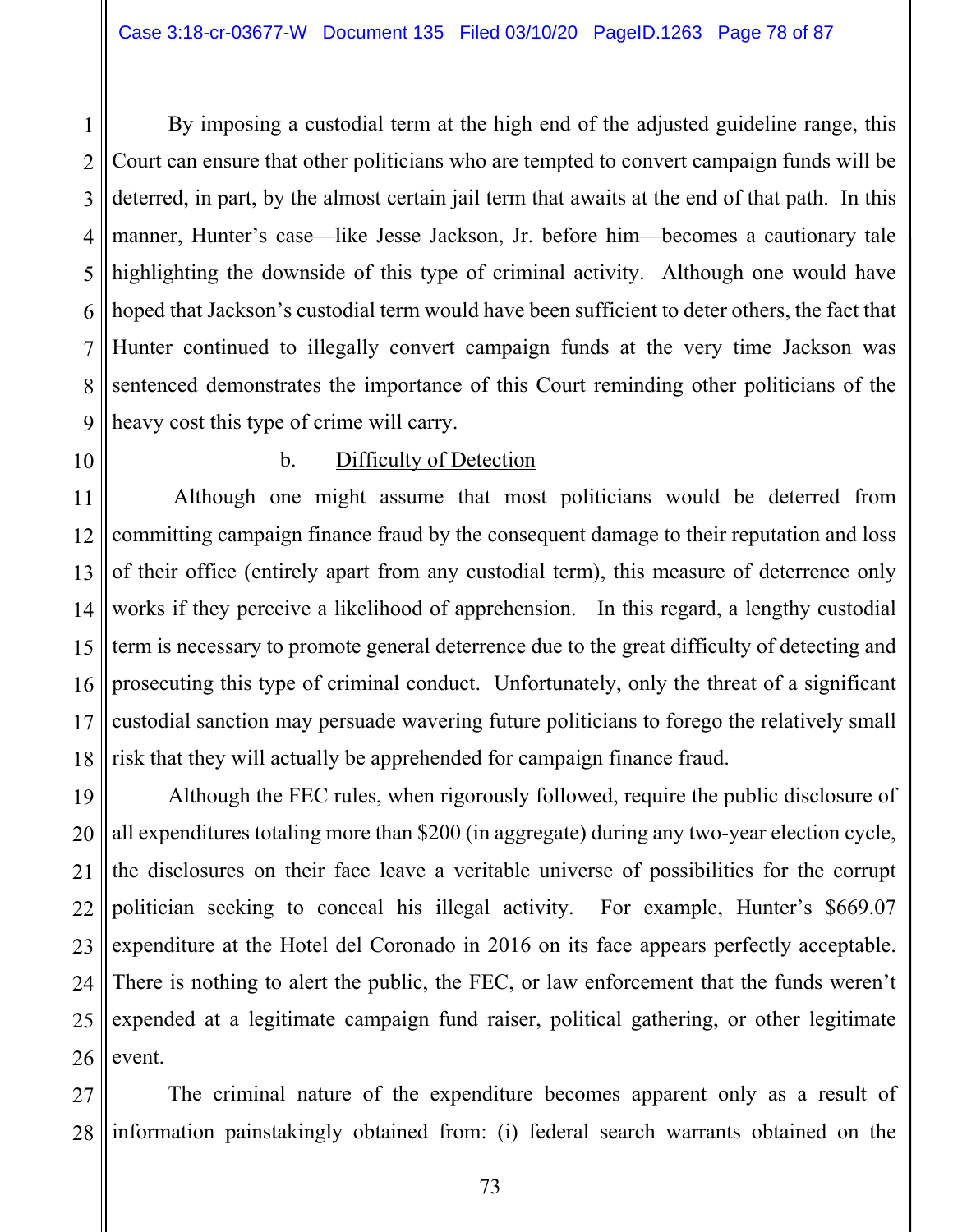1 2 3 4 5 6 7 Hunters' social media accounts (*e.g.*, Facebook and Instagram), cell phones, computers, and calendars; (ii) grand jury subpoenas issued to the Hotel del Coronado for records; (iii) FBI interviews conducted of dozens of witnesses; and (iv) grand jury testimony that confirmed relevant information. This type of information is obviously not available to individuals outside of law enforcement and is available to law enforcement officials only after they have received sufficient information suggesting that an investigation of a public official is, in fact, warranted.42

8 9 10 11 12 13 14 15 Further complicating detection of illegal campaign spending is the plain fact of their volume. Using Hunter's FEC filing as an example, during the last quarter of 2015 alone, his campaign had total disbursements of \$123,180.93. A review of his itemized disbursements reveal that they cover 127 separate pages and amount to almost 500 separate entries. *See* Hunter FEC Form 3 (January 31, 2016). An illegal charge amounting to an improper expenditure is a needle in an FEC haystack. Given this background, it is the simple truth that Hunter was brought to justice only by: (i) good fortune; (ii) a professional FEC staffer; (iii) a diligent reporter; and (iv) an extremely thorough criminal investigation.

16 17 18 19 20 21 22 23 First, it bears note that Hunter's FEC problems began not because the public, the media, or the FEC examined his disclosures and detected potential improprieties through a rigorous examination of the hundreds of charges. To the contrary, they were brought to light only because his campaign treasurer was unsure of several charges (\$1,302 in charges to Steam Games and a \$1,650 disbursement to Christian Unified Schools) and, not having received a timely response from Margaret Hunter, listed them as "personal expense—to be paid back." Without this admission, it is likely that the improper campaign spending (that had been ongoing for more than six years) would have simply continued.

25

<sup>26</sup>  27 28  $42$  A similar analysis applies to most charges at retail stores (such as Office Depot, Best Buy, or Target), restaurants, and while traveling. All of these categories on their face would normally be assumed to be perfectly legitimate. As a result, spending in these areas—which is exhibited by virtually every single representative—is simply not worthy of particular note.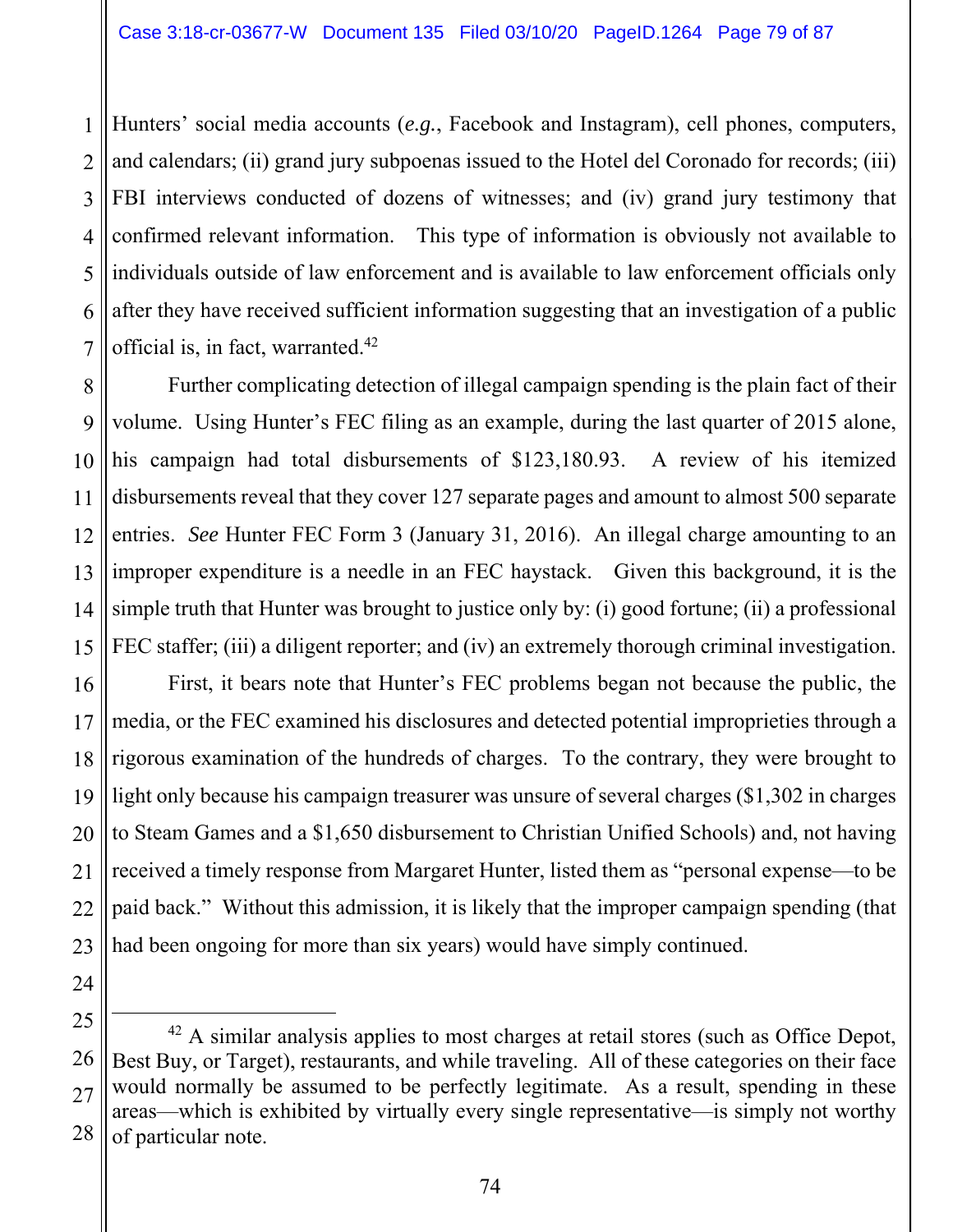1 2 3 4 5 6 7 8 Second, only because a diligent FEC reviewer took note of the campaign treasurer's admission regarding the "personal" nature of these expenditures, did they generate a public letter. After seeing these entries on various 2015 final quarterly disbursements, the FEC sent a letter to the Hunter Committee's Treasurer asking for clarification about the \$1,650 disbursement to Christian Unified Schools (which it could not have known was in fact the Hunter children's private school) and the \$1,302 to online video game company Steam Games. In response, Hunter noted that the charges were self-disclosed, would be paid back, and were a simple mistake.

9 10 11 12 13 14 15 Third, it is probable that the FEC letter to Hunter would have only resulted in his paying back the two admitted categories of payment, except for the fact that it was followed up by the *Union-Tribune's* Morgan Cook and other reporters who began sifting through years of the Hunter campaign's publicly-filed FEC reports in search of other questionable expenditures. Eventually, Citizens for Responsibility and Ethics in Washington ("CREW") filed an ethics complaint requesting that Hunter's filings be audited by the FEC. *See* CREW Press Release (April 28, 2016).

16 17 18 19 20 21 22 And finally, the United States Attorney's Office for the Southern District of California contacted the local FBI Office about opening an investigation into Hunter's potential campaign expenditures only after the matter had attracted national attention due to the avalanche of news articles and CREW's referral. Based upon the information unearthed in these articles and additional background work done thereafter by the FBI, the United States opened the case after it was determined that sufficient "predication" existed to warrant an investigation.<sup>43</sup>

23 24 25 Once the investigation was opened, it took months and months of work by multiple FBI agents to first compile a database able to track more than 11,000 campaign expenditures and then obtain and analyze more than 13 terabytes of data obtained through

<sup>27</sup>  28 <sup>43</sup> Pursuant to Justice Department Guidelines, investigations into elected officials are opened only after it is first determined that there is a sufficient articulable factual basis to warrant such an investigation.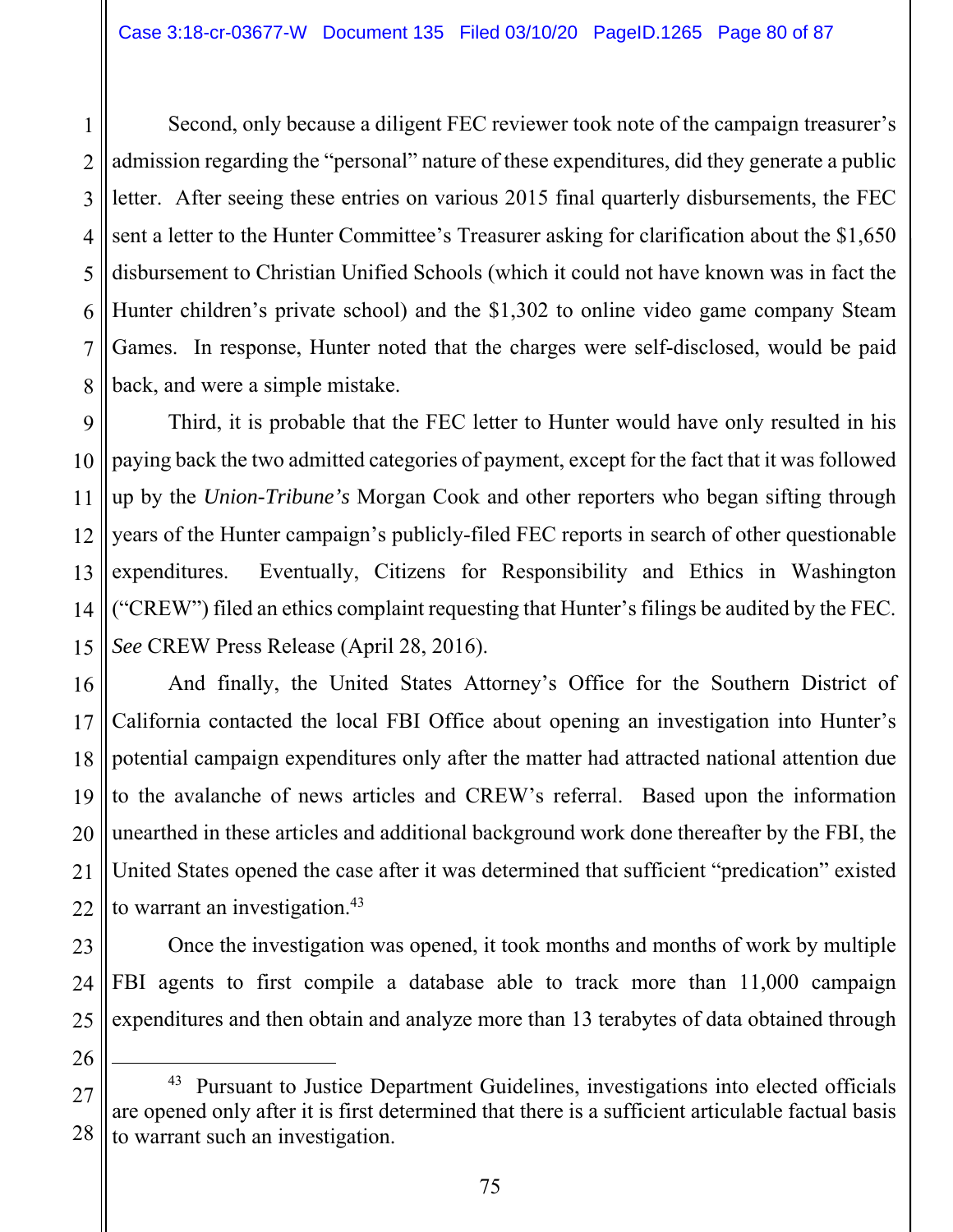1 2 3 search warrants executed, among other places, on 75 different electronic devices. It is an understatement to note that prosecuting these types of offenses is exceedingly difficult, time-consuming, and resource-intensive.

4 5 6 7 8 9 Due to the all the above, it is necessary that the Court impose a significant custodial sentence. The relative simplicity of committing the crime combined with the challenge of detecting and investigating these offenses would otherwise incentivize elected officials similarly situated to engage in similar conduct. The very circumstances of Hunter's participation illustrate the difficulty of detecting the crime and the importance of having a strong deterrent counterweight.

10

### 2. The Need to Provide Just Punishment for the Offense

11 12 13 14 15 16 17 18 19 20 21 22 Hunter may seek leniency based on his fall from the heights of social status and financial privilege, the loss of his elected office, the various collateral consequences of his imprisonment, and a host of other such outcomes. Congress, through the Guidelines, however, has pointedly addressed and rejected factors both individually and cumulatively in the form of "I've been punished enough" from privileged white collar criminals who bemoan the collateral consequences of a Guidelines sentence, while implicitly dooming the less privileged and less fortunate to suffer greater punishments. 28 U.S.C. § 994(d) ("The Commission shall assure that the guidelines and policy statements are entirely neutral as to . . . socioeconomic status of offenders."); USSG §5H1.2 (vocational skills and education not ordinarily relevant); USSG §5H1.5 (employment record not ordinarily relevant); USSG §5H1.6 (family ties and responsibilities not ordinarily relevant); USSG §5H1.10 (socioeconomic status of defendant not relevant).

23 24 25 26 27 28 The federal courts have repeatedly agreed. *United States v. Morgan*, 635 Fed. Appx. 423 (10th Cir. 2015) (reversing defendant's probationary sentence for bribery and agreeing "with the reasoning of the Sixth, Seventh, and Eleventh Circuits [that b]y considering publicity, loss of law license, and deterioration of physical and financial health as punishment, the court impermissibly focused on the collateral consequences [and favored criminals] with privileged backgrounds"); *United States v. Musgrave*, 761 F.3d 602,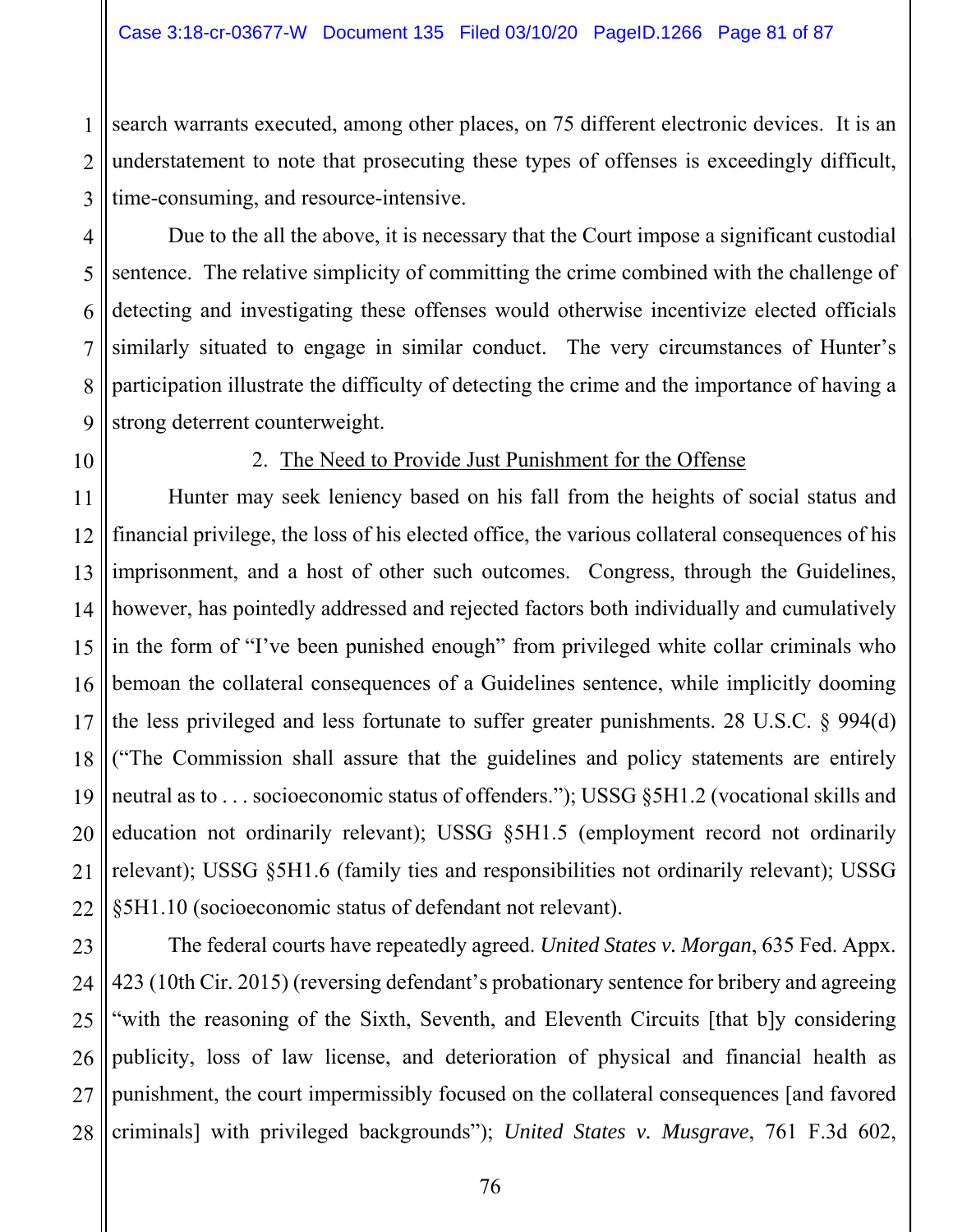1 2 3 4 5 6 7 8 9 10 11 12 13 14 15 16 608-09 (6th Cir. 2014) ("Impermissible considerations permeated the district court's justification for Musgrave's sentence. In imposing a sentence of one day…, the district court relied heavily on the fact that Musgrave had already 'been punished extraordinarily' by four years of legal proceedings, legal fees, the likely loss of his CPA license, and felony convictions that would follow him for the rest of his life."); *United States v. Kuhlman*, 711 F.3d 1321, 1329 (11th Cir. 2013) (vacating sentence of white collar criminal, stating, "The Sentencing Guidelines authorize no special sentencing discounts on account of economic or social status . . . unavailable to defendants of lesser means"); *United States v. Peppel*, 707 F.3d 627, 636 (6th Cir. 2013) (holding district court inappropriately considered collateral consequences for white collar defendant, noting longstanding precedent that to do so "would tend to support shorter sentences in cases with defendants from privileged backgrounds, who might have more to lose along these lines"); *United States v. Prosperi*, 686 F.3d 32, 47 (1st Cir. 2012) ("[I]t is impermissible for a court to impose a lighter sentence on white-collar defendants than on blue-collar defendants because it reasons that white collar offenders suffer greater reputational harm or have more to lose by conviction.").

17 18 19 20 21 22 23 24 25 26 27 28 This Court must similarly reject Hunter's contentions in this regard. A 14 month sentence in this case will serve as much needed general deterrence to others contemplating like crimes in any local, state or federal election, and consequently promote respect for America's laws and its electoral system. *See Morgan*, 635 F. App'x at 450 (emphasizing "[d]eterrence is a crucial factor in sentencing decisions for economic and public corruption crimes"). General deterrence, of course, weighs the heaviest in favor of imposing a stringent sentence of imprisonment where, as here, the crime of conviction has an element of elevated intent. Conversely, a departure below the recommended sentence under these circumstances will further encourage our elected officials to engage in corrupt campaign finance fraud schemes, after weighing the low risk of detection and the likelihood of a lenient sentence if they are caught. *Id.* at 450 ("General deterrence comes from a probability of conviction and significant consequences").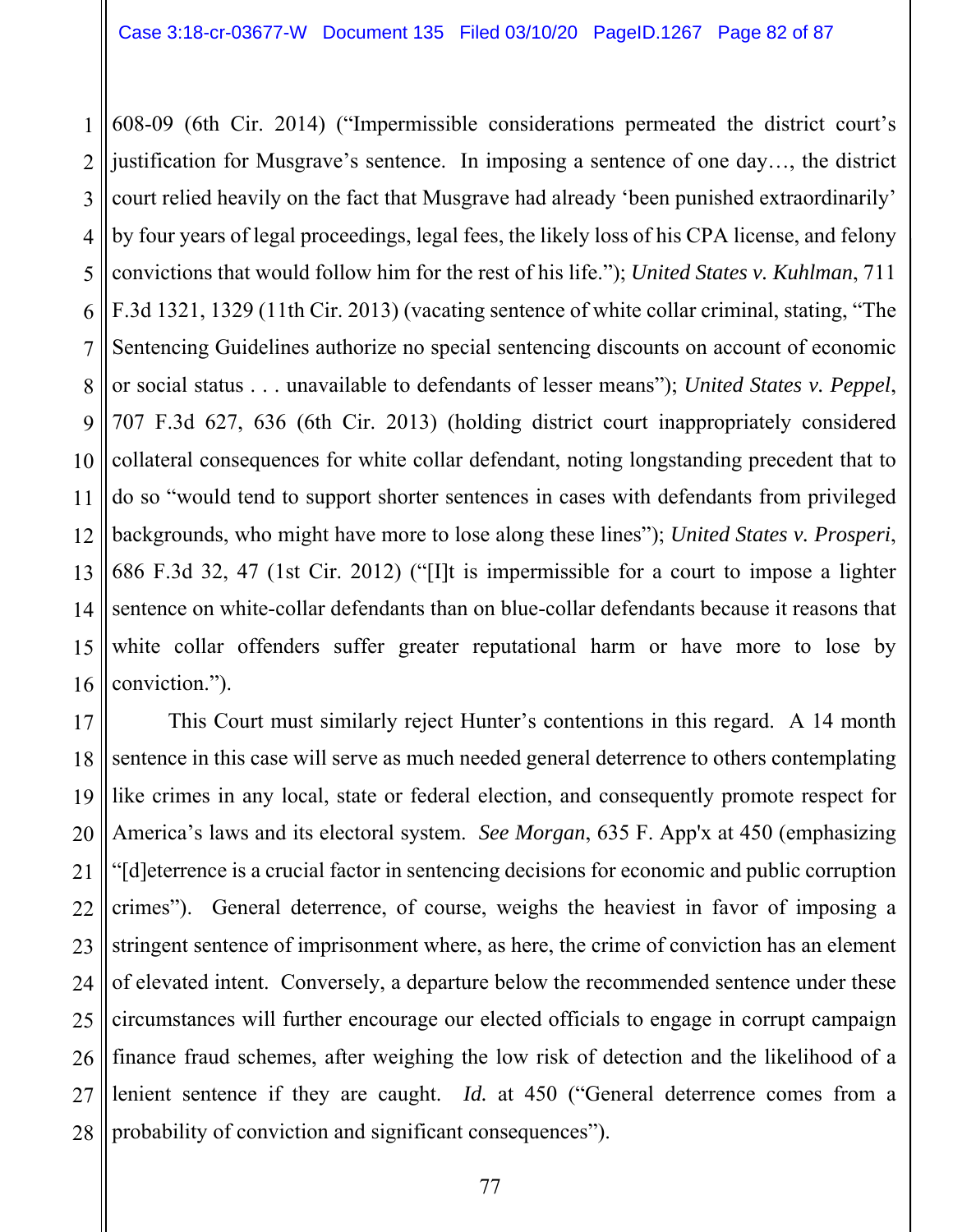1 2 3

## 3. The Need to Promote Respect for the Law

4 5 6 It is an essential component of our system of justice that every individual accused of a crime has an absolute right to a defense. This right is sacrosanct; its fundamental nature enshrined in this nation's founding documents. *See e.g.*, U. S. Constitution, Amendments IV, V, VI, VIII, and XIV. Certainly, the right to defend oneself is unassailable in our system and justifiably comprises one of the jewels in the crown of our democracy.

7 8 9 10 11 12 13 14 15 On the other hand, Hunter's tactics in the present case—particularly while campaigning for re-election—went far over any permissible limit. As previously noted, rather than simply mounting a vigorous defense, Hunter launched an improper, wideranging, and dangerous assault on our system of justice. As part of a disingenuous attempt to deflect attention from his own malversation, Hunter falsely claimed that it was not he, but the Department of Justice that was corrupt. *See* KPBS, *News Interview* (August 22, 2018) ("This is the Department of Justice that we're watching [] lie…show their corruption…the Department of Justice right now, unfortunately, is more political than politicians are").

16 17 18 19 20 21 22 23 24 25 26 27 28 In order to evade his own guilt, Hunter repeatedly attacked our law enforcement system with a multitude of base and inflammatory accusations. These wanton attacks were aimed at our very system of government, including Congress, the FBI, the Department of Justice, the justice system in general, and individual federal prosecutors in particular. *See e.g*., Mark Larson *Radio Interview* (January 9, 2018) ("the local Department of Justice is being run by The Union-Tribune and, and local folks here with no oversight); Fox 5 San Diego *Interview* (August 21, 2018) ("This is the political late hit . . . they're hoping that this charge itself takes [t]his Republican seat and moves it to their column - the Democrat column. It's a political late hit"); Channel 10 News *Interview* (August 22, 2018) ("This is modern politics and modern media, mixed in with law enforcement that has a political agenda . . . That's the new Department of-of Justice [the] Democrats' arm of law enforcement."); Hunter Campaign Press Statement (August 22, 2018) ("The fact is there is a culture operating within our Justice Department that is politically motivated. It's a sad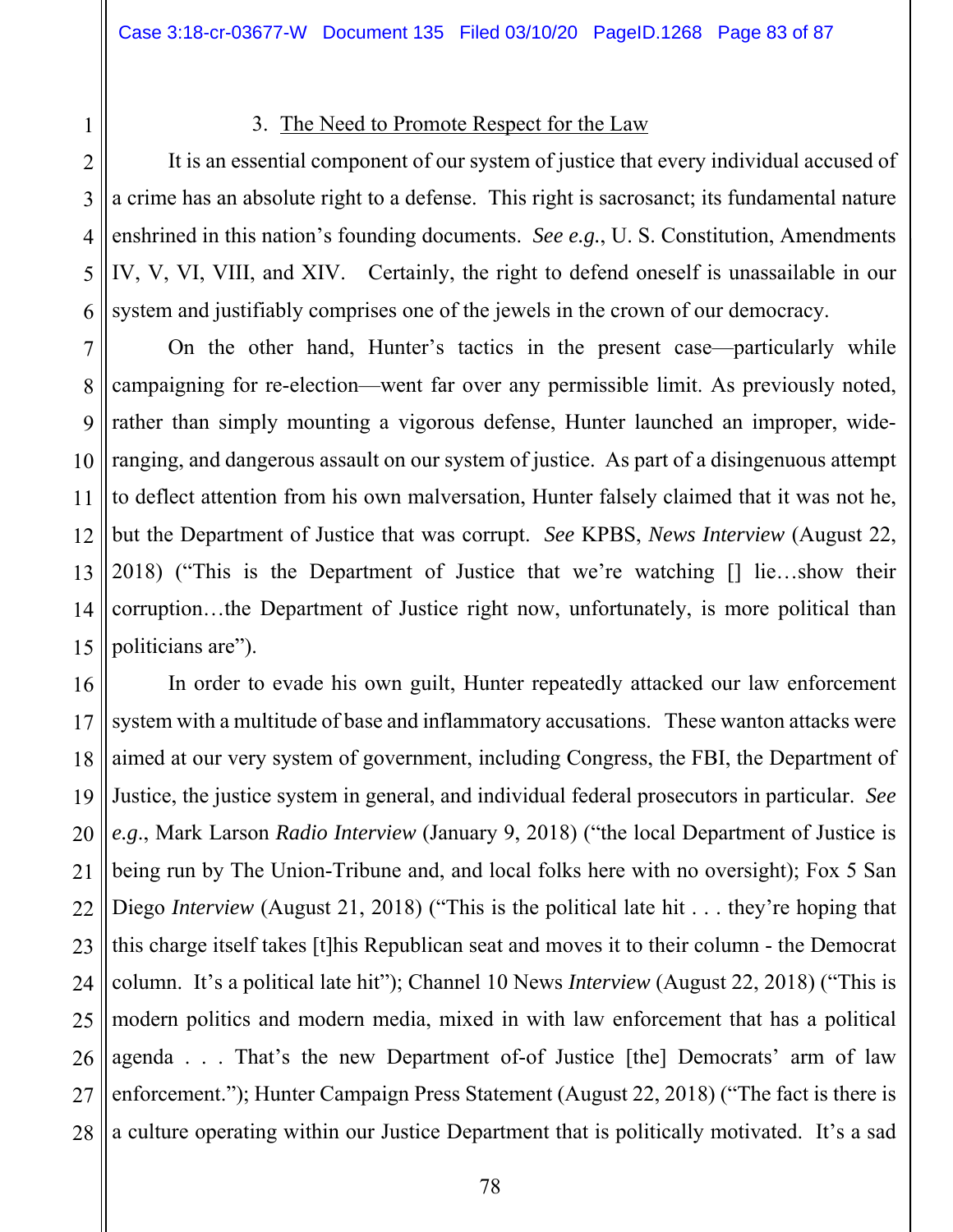1 2 3 4 state of affairs when those entrusted with upholding the law have no appreciation for following the rule of law."); Times of San Diego, *Ramona Town Hall Meeting* (May 25, 2019) (describing justice system as abusive and arguing that Justice Department doesn't care about justice).

5 6 7 8 9 10 11 12 13 14 15 16 In news interview after news interview, Hunter concocted a fanciful conspiracy theory in which he claimed that his prosecution was the product of the same "silent coup of government officials in the FBI and the Department of Justice [that was] trying to delegitimize President Trump's election." According to this dangerously false narrative, Hunter's prosecution was the result of a secret conspiracy in the United States Department of Justice that "saw this as an opportunity to beat [him] and put a Socialist Democrat in the seat." He continued his mendacious public attacks by suggesting that his indictment was "a political hatchet job" by the Department of Justice "to get a Democrat elected in a hard, red, Republican seat." *See e.g*., KUSI News Interview (August 23, 2018) (arguing his Indictment was product of a "partisan, biased Department of Justice [wanting] to rig the elections…you have a culture of corruption [the] number one enemy right now is the U.S. Congress.").

17 18 19 20 21 22 23 24 Although it might be tempting for the Court to simply dismiss Hunter's claims of a deep state conspiracy as the rantings of a desperate politician caught in his own web of lies, these dangerous allegations should not be ignored or overlooked. As previously observed, rather than admit his guilt and resign his when originally questioned or charged, Hunter chose to use his unfounded conspiracy trope to mislead the residents of the 50th congressional district. As we now know, Hunter lied to the people about his guilt. In doing so, he used his dangerous conspiracy theory to steal an election by lying about his stealing of campaign funds.

25 26 27 28 As a result of his duplicity, the voters were robbed of their right to representation in Congress—representation that they are denied to this day. This, in and of itself, suggests the propriety of a sentence at the top of the adjusted guideline range. This Court's sentence must make it clear that choosing to provide an affirmatively false narrative to the voters in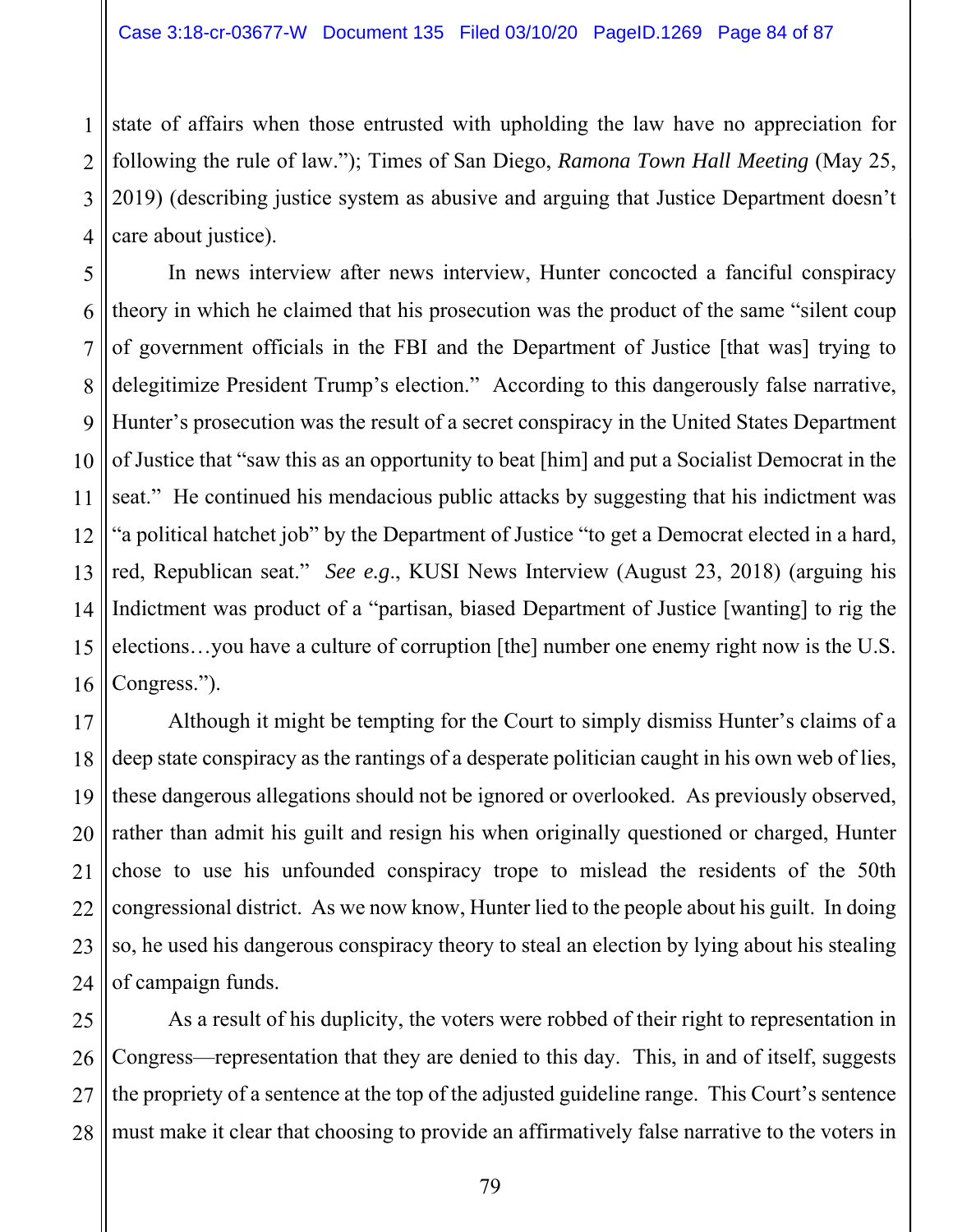1 2 order to get re-elected is unacceptable. A price must be exacted when our elected representatives seek to cover up corruption by hiding behind lies.

3 Hunter's Hunter's wild accusations of conspiracy, fake news, and a politically motivated witch hunt have other real world consequences. When Hunter attacks a legitimate prosecution as being fake news, he diminishes the effect of actual facts (and the legitimacy of our very governmental institutions) in order to dismiss truths that at the time prove inconvenient to his cause. This is dangerous. If we abandon facts, we abandon justice.

#### **IV.**

### **CRIMINAL FINE**

 The Probation Officer's analysis of Hunter's financial situation makes it clear that he is presently unable to pay a fine. See PSR at ¶¶ 122-129. Accordingly, it recommends that the Court impose no fine in Hunter's case. *See* USSG § 5E1.2(a) (the Court need not impose a fine if the defendant establishes that he is unable to pay and not likely to become able to pay). It is unclear, however, whether Hunter will become able to pay a fine. As noted in the PSR, Hunter has been hired to work with Worldwide Aeros Corp, a manufacturer of airships based in Montebello, California. Depending on his salary and future opportunities, a fine may be warranted. Without other information, the United States takes no position on whether the Court should impose a fine.

## **V.**

## **CONCLUSION**

In committing campaign finance fraud, lying to the public to cover it up, and in continuing to actively serve in the House of Representatives, Hunter came to embody the cynical idea that politicians who make the laws are not required to follow them. This surely was not lost on him, yet he did not hesitate in stealing campaign funds for years while holding one of the most visible and prestigious jobs in the United States. The sentence imposed on Hunter must drive home the message that a person's status does not constitute a basis for leniency. Hunter's decision to break the law while making the law – a decision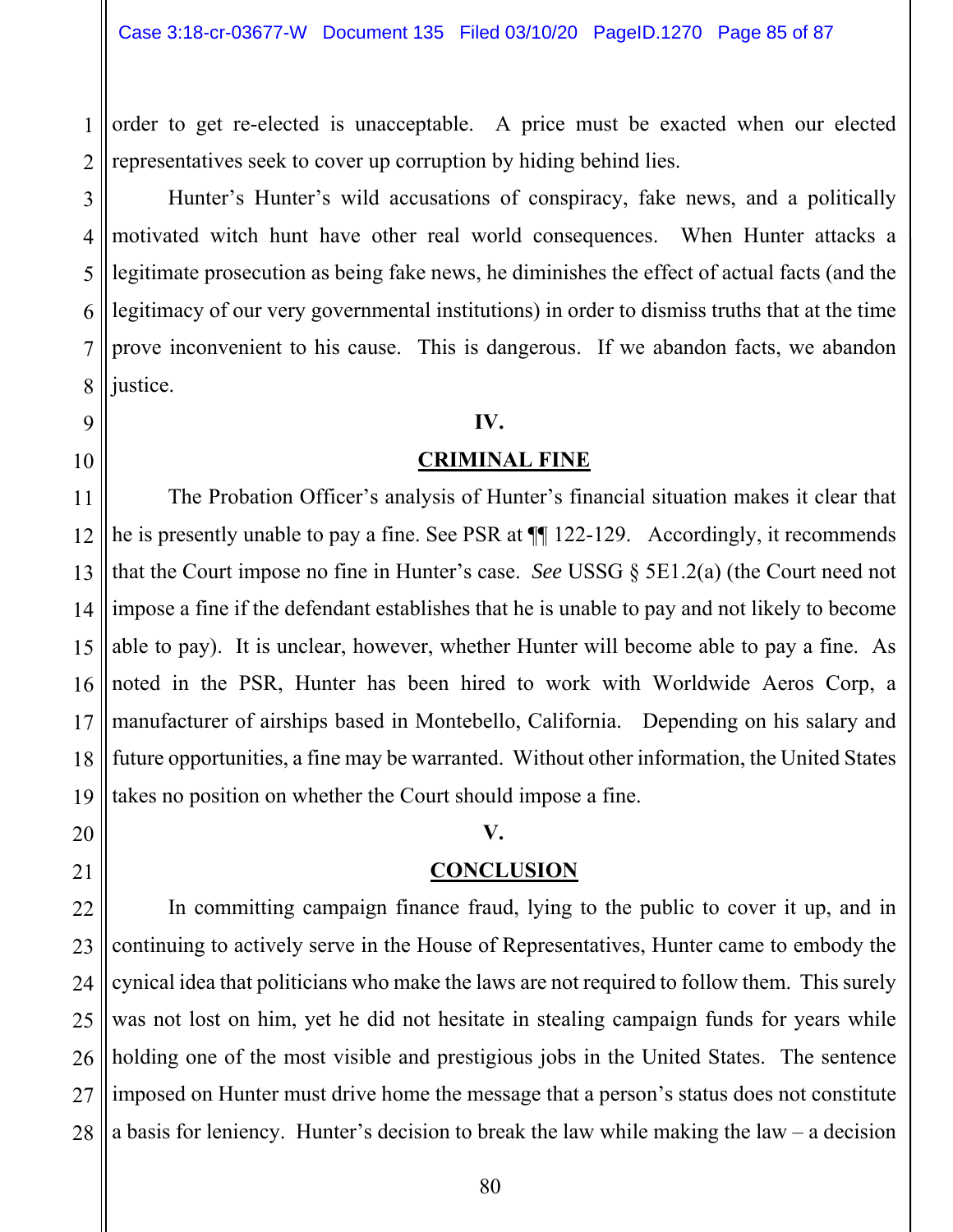1 2 that he made repeatedly over eight years – was brazen. Hunter must now be held to account to assure the public that those in power do not stand above the law.

3 4 5 6 7 8 9 10 11 12 13 The cynicism of Hunter's conduct – his decision to repeatedly violate federal law while continuing to accept the trust of the public to draft it  $-$  is exacerbated by its total gratuitousness. Hunter committed a financial crime simply because he wished to live a lifestyle above his means. Hunter's substantial congressional salary, the tens of thousands of dollars he was paying his wife with campaign funds, and the substantial gifts from his parents all rendered the crime unnecessary. *See United States v. Miell*, 744 F. Supp. 2d 904, 955 (N.D. Iowa 2010) ("A crime of fraud by one who already has more than enough and who cannot argue that he suffered a deprived or abusive childhood or the compulsion of an expensive addiction—is simply a crime of greed. A crime of fraud by one who is otherwise successful, apparently by legitimate means, is … particularly disturbing."), aff'd, 661 F.3d 995 (8th Cir. 2011).

14 15 16 17 18 19 20 21 22 This Court's sentence must also make it clear that choosing to provide an affirmatively false narrative to the voters in order to get re-elected is unacceptable. Our very democracy is at risk when a criminal like Hunter weaponize the tropes of fake news and conspiracy theories. As noted previously, this is not a mere philosophical debate in the 50th Congressional district; it is a fact. Hunter's false narrative about being an innocent politician framed by a partisan Justice Department influenced his 2018 re-election to Congress.44 There should be severe consequences when an elected representative seeks to cover up corruption by hiding behind lies. This Court should ensure that Hunter faces those consequences.

<sup>28</sup>  <sup>44</sup> Surprisingly, the manner and frequency with which Hunter (and his surrogates) lied to the public in this case suggests that he did not view it as a particularly weighty step to take. During his public statements and town halls, he told lies over and over again. He amplified his lies with fake details that he coordinated with his Chief of Staff. And, as has been widely observed, Hunter's public (and private) statements throwing his wife and family "under the bus" were reprehensible.